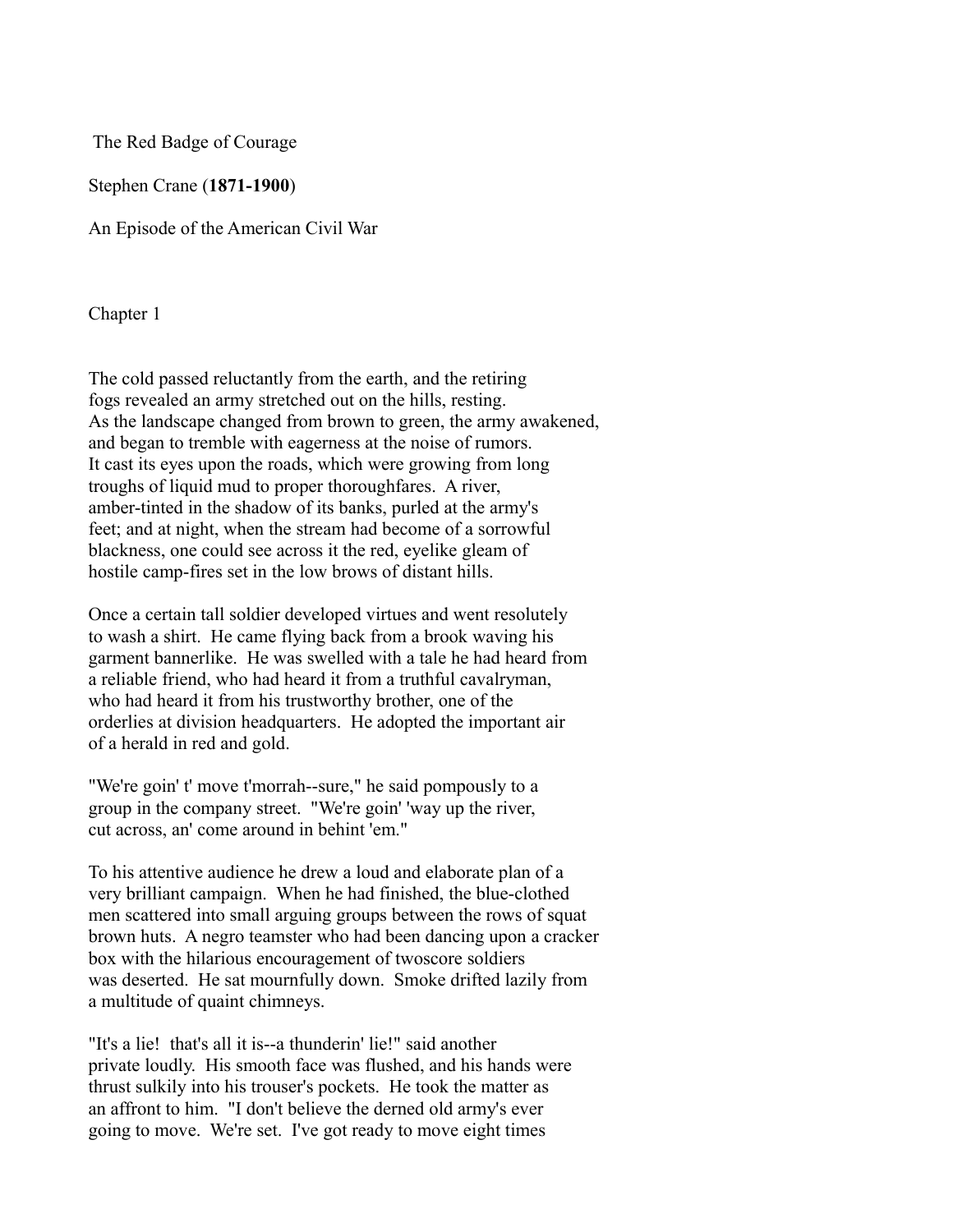in the last two weeks, and we ain't moved yet."

The tall soldier felT called upon to defend the truth of a rumor he himself had introduced. He and the loud one came near to fighting over it.

A corporal began to swear before the assemblage. He had just put a costly board floor in his house, he said. During the early spring he had refrained from adding extensively to the comfort of his environment because he had felt that the army might start on the march at any moment. Of late, however, he had been impressed that they were in a sort of eternal camp.

Many of the men engaged in a spirited debate. One outlined in a peculiarly lucid manner all the plans of the commanding general. He was opposed by men who advocated that there were other plans of campaign. They clamored at each other, numbers making futile bids for the popular attention. Meanwhile, the soldier who had fetched the rumor bustled about with much importance. He was continually assailed by questions.

"What's up, Jim?"

"Th'army's goin' t' move."

"Ah, what yeh talkin' about? How yeh know it is?"

"Well, yeh kin b'lieve me er not, jest as yeh like. I don't care a hang."

There was much food for thought in the manner in which he replied. He came near to convincing them by disdaining to produce proofs. They grew much excited over it.

There was a youthful private who listened with eager ears to the words of the tall soldier and to the varied comments of his comrades. After receiving a fill of discussions concerning marches and attacks, he went to his hut and crawled through an intricate hole that served it as a door. He wished to be alone with some new thoughts that had lately come to him.

He lay down on a wide bunk that stretched across the end of the room. In the other end, cracker boxes were made to serve as furniture. They were grouped about the fireplace. A picture from an illustrated weekly was upon the log walls, and three rifles were paralleled on pegs. Equipments hung on handy projections, and some tin dishes lay upon a small pile of firewood. A folded tent was serving as a roof. The sunlight, without, beating upon it, made it glow a light yellow shade. A small window shot an oblique square of whiter light upon the cluttered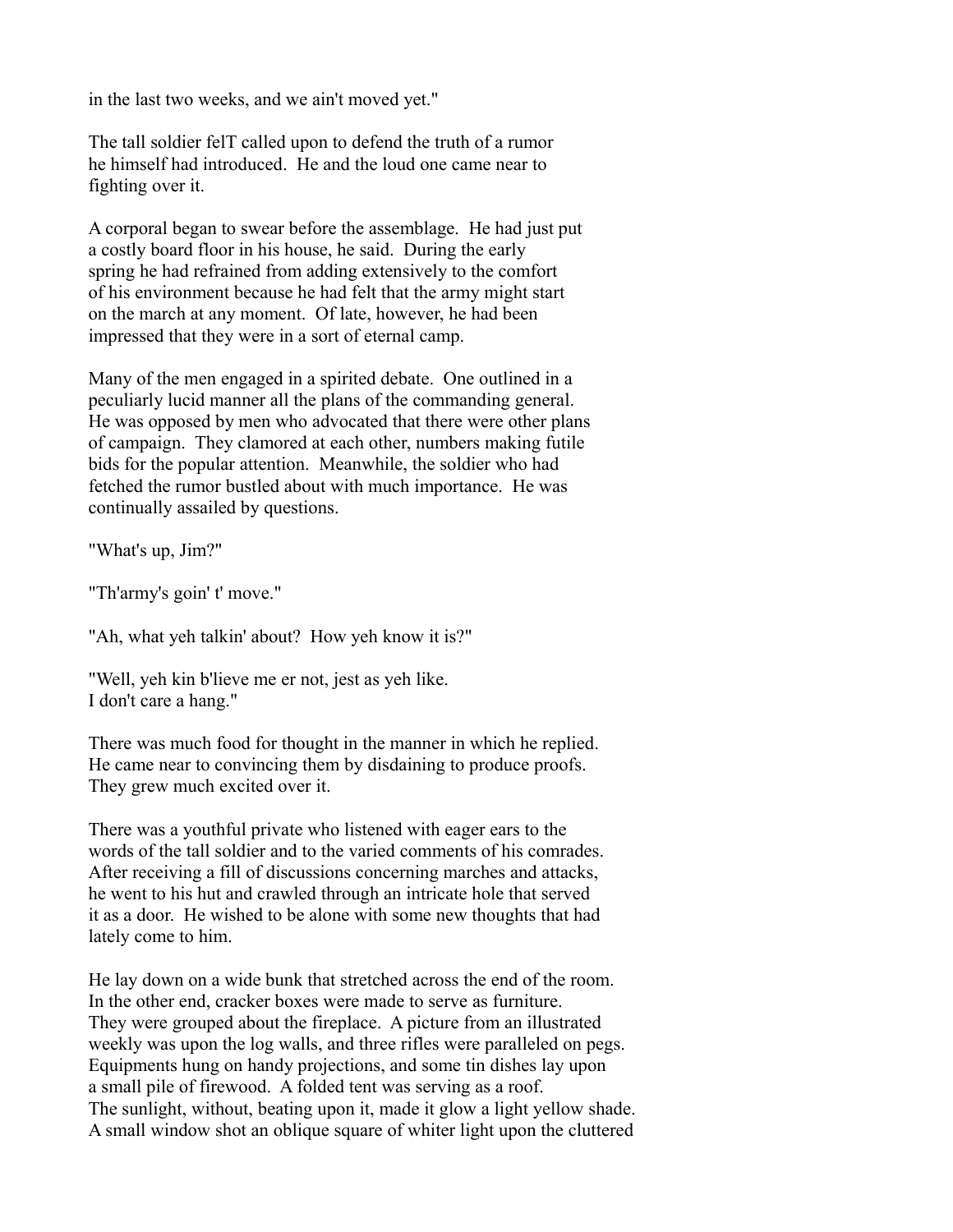floor. The smoke from the fire at times neglected the clay chimney and wreathed into the room, and this flimsy chimney of clay and sticks made endless threats to set ablaze the whole establishment.

The youth was in a little trance of astonishment. So they were at last going to fight. On the morrow, perhaps, there would be a battle, and he would be in it. For a time he was obliged to labor to make himself believe. He could not accept with assurance an omen that he was about to mingle in one of those great affairs of the earth.

He had, of course, dreamed of battles all his life--of vague and bloody conflicts that had thrilled him with their sweep and fire. In visions he had seen himself in many struggles. He had imagined peoples secure in the shadow of his eagle-eyed prowess. But awake he had regarded battles as crimson blotches on the pages of the past. He had put them as things of the bygone with his thought-images of heavy crowns and high castles. There was a portion of the world's history which he had regarded as the time of wars, but it, he thought, had been long gone over the horizon and had disappeared forever.

From his home his youthful eyes had looked upon the war in his own country with distrust. It must be some sort of a play affair. He had long despaired of witnessing a Greeklike struggle. Such would be no more, he had said. Men were better, or more timid. Secular and religious education had effaced the throat-grappling instinct, or else firm finance held in check the passions.

He had burned several times to enlist. Tales of great movements shook the land. They might not be distinctly Homeric, but there seemed to be much glory in them. He had read of marches, sieges, conflicts, and he had longed to see it all. His busy mind had drawn for him large pictures extravagant in color, lurid with breathless deeds.

But his mother had discouraged him. She had affected to look with some contempt upon the quality of his war ardor and patriotism. She could calmly seat herself and with no apparent difficulty give him many hundreds of reasons why he was of vastly more importance on the farm than on the field of battle. She had had certain ways of expression that told him that her statements on the subject came from a deep conviction. Moreover, on her side, was his belief that her ethical motive in the argument was impregnable.

At last, however, he had made firm rebellion against this yellow light thrown upon the color of his ambitions. The newspapers, the gossip of the village, his own picturings, had aroused him to an uncheckable degree. They were in truth fighting finely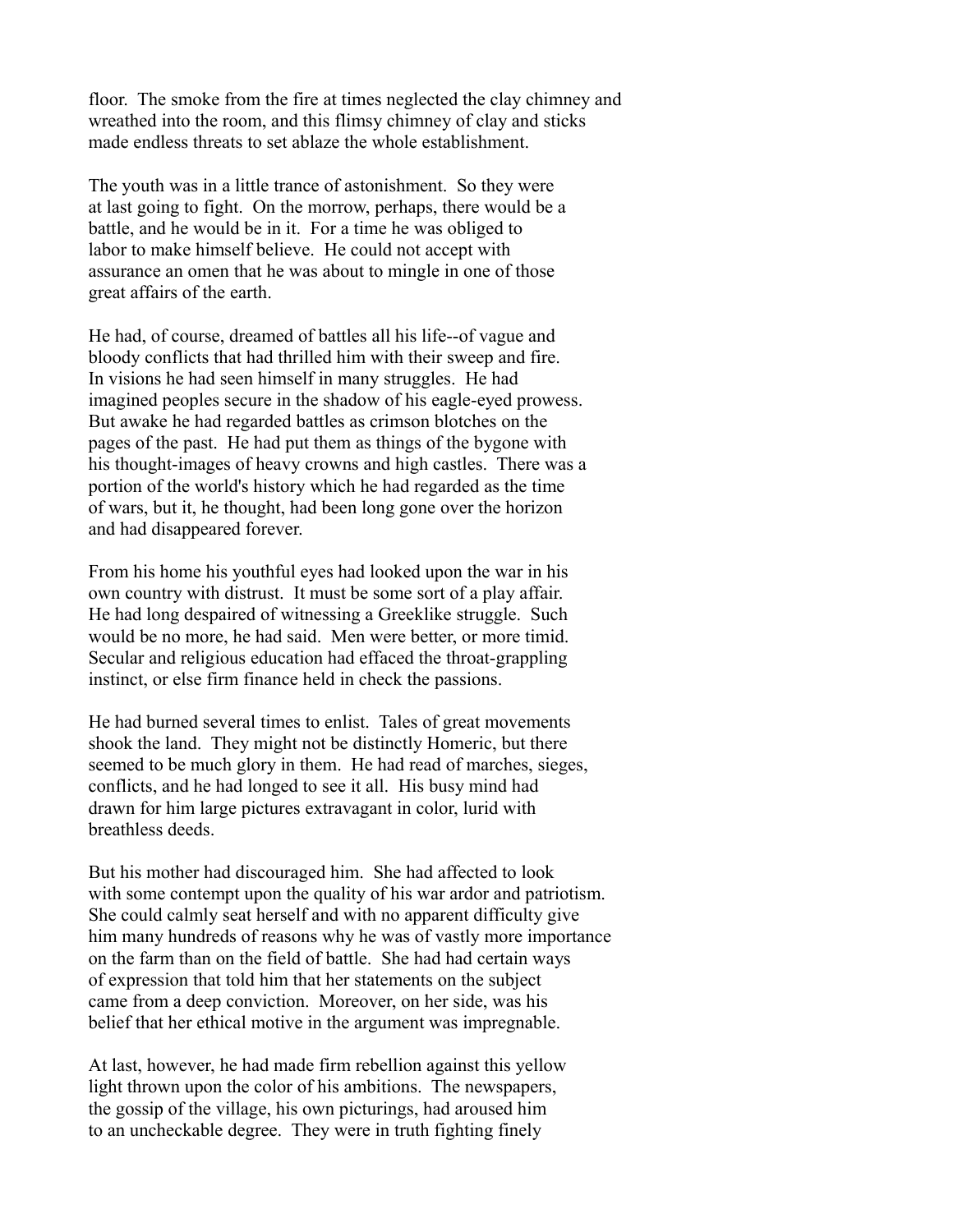down there. Almost every day the newspaper printed accounts of a decisive victory.

One night, as he lay in bed, the winds had carried to him the clangoring of the church bell as some enthusiast jerked the rope frantically to tell the twisted news of a great battle. This voice of the people rejoicing in the night had made him shiver in a prolonged ecstasy of excitement. Later, he had gone down to his mother's room and had spoken thus: "Ma, I'm going to enlist."

"Henry, don't you be a fool," his mother had replied. She had then covered her face with the quilt. There was an end to the matter for that night.

Nevertheless, the next morning he had gone to a town that was near his mother's farm and had enlisted in a company that was forming there. When he had returned home his mother was milking the brindle cow. Four others stood waiting. "Ma, I've enlisted," he had said to her diffidently. There was a short silence. "The Lord's will be done, Henry," she had finally replied, and had then continued to milk the brindle cow.

When he had stood in the doorway with his soldier's clothes on his back, and with the light of excitement and expectancy in his eyes almost defeating the glow of regret for the home bonds, he had seen two tears leaving their trails on his mother's scarred cheeks.

Still, she had disappointed him by saying nothing whatever about returning with his shield or on it. He had privately primed himself for a beautiful scene. He had prepared certain sentences which he thought could be used with touching effect. But her words destroyed his plans. She had doggedly peeled potatoes and addressed him as follows: "You watch out, Henry, an' take good care of yerself in this here fighting business--you watch, an' take good care of yerself. Don't go a-thinkin' you can lick the hull rebel army at the start, because yeh can't. Yer jest one little feller amongst a hull lot of others, and yeh've got to keep quiet an' do what they tell yeh. I know how you are, Henry.

"I've knet yeh eight pair of socks, Henry, and I've put in all yer best shirts, because I want my boy to be jest as warm and comf'able as anybody in the army. Whenever they get holes in 'em, I want yeh to send 'em right-away back to me, so's I kin dern 'em.

"An' allus be careful an' choose yer comp'ny. There's lots of bad men in the army, Henry. The army makes 'em wild, and they like nothing better than the job of leading off a young feller like you, as ain't never been away from home much and has allus had a mother, an' a-learning 'em to drink and swear. Keep clear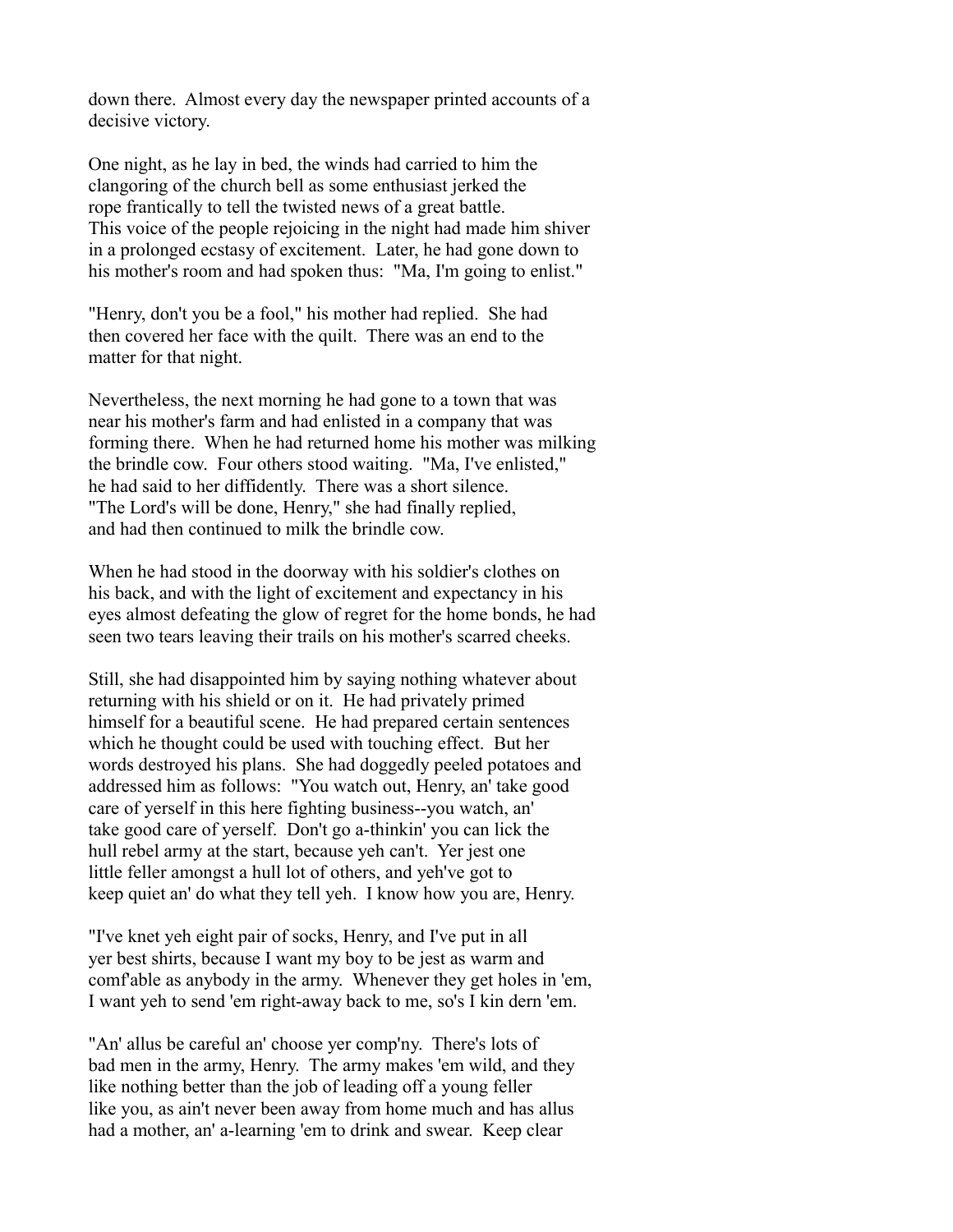of them folks, Henry. I don't want yeh to ever do anything, Henry, that yeh would be 'shamed to let me know about. Jest think as if I was a-watchin' yeh. If yeh keep that in yer mind allus, I guess yeh'll come out about right.

"Yeh must allus remember yer father, too, child, an' remember he never drunk a drop of licker in his life, and seldom swore a cross oath.

"I don't know what else to tell yeh, Henry, excepting that yeh must never do no shirking, child, on my account. If so be a time comes when yeh have to be kilt of do a mean thing, why, Henry, don't think of anything 'cept what's right, because there's many a woman has to bear up 'ginst sech things these times, and the Lord 'll take keer of us all.

"Don't forgit about the socks and the shirts, child; and I've put a cup of blackberry jam with yer bundle, because I know yeh like it above all things. Good-by, Henry. Watch out, and be a good boy."

He had, of course, been impatient under the ordeal of this speech. It had not been quite what he expected, and he had borne it with an air of irritation. He departed feeling vague relief.

Still, when he had looked back from the gate, he had seen his mother kneeling among the potato parings. Her brown face, upraised, was stained with tears, and her spare form was quivering. He bowed his head and went on, feeling suddenly ashamed of his purposes.

From his home he had gone to the seminary to bid adieu to many schoolmates. They had thronged about him with wonder and admiration. He had felt the gulf now between them and had swelled with calm pride. He and some of his fellows who had donned blue were quite overwhelmed with privileges for all of one afternoon, and it had been a very delicious thing. They had strutted.

A certain light-haired girl had made vivacious fun at his martial spirit, but there was another and darker girl whom he had gazed at steadfastly, and he thought she grew demure and sad at sight of his blue and brass. As he had walked down the path between the rows of oaks, he had turned his head and detected her at a window watching his departure. As he perceived her, she had immediately begun to stare up through the high tree branches at the sky. He had seen a good deal of flurry and haste in her movement as she changed her attitude. He often thought of it.

On the way to Washington his spirit had soared. The regiment was fed and caressed at station after station until the youth had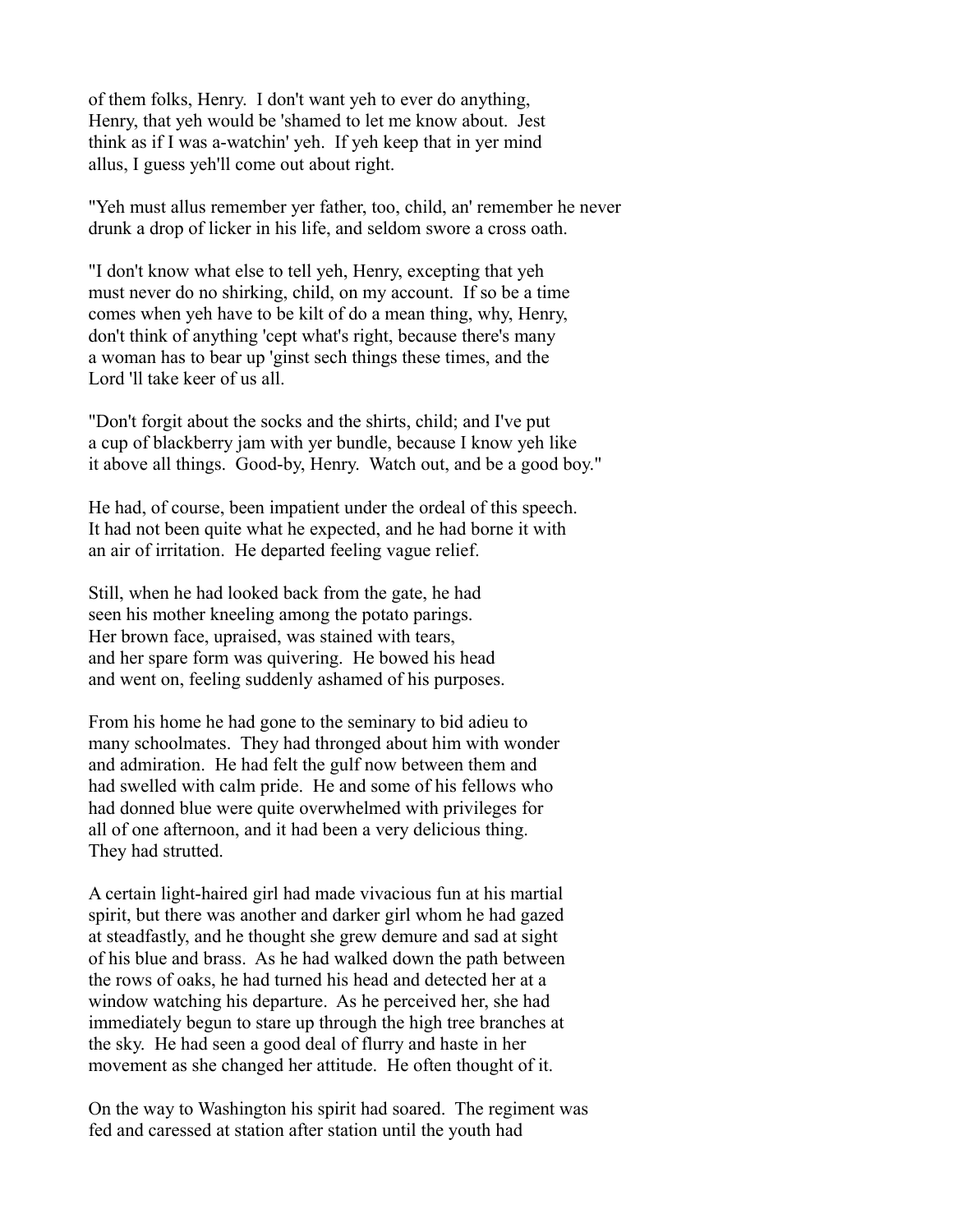believed that he must be a hero. There was a lavish expenditure of bread and cold meats, coffee, and pickles and cheese. As he basked in the smiles of the girls and was patted and complimented by the old men, he had felt growing within him the strength to do mighty deeds of arms.

After complicated journeyings with many pauses, there had come months of monotonous life in a camp. He had had the belief that real war was a series of death struggles with small time in between for sleep and meals; but since his regiment had come to the field the army had done little but sit still and try to keep warm.

He was brought then gradually back to his old ideas. Greeklike struggles would be no more. Men were better, or more timid. Secular and religious education had effaced the throat-grappling instinct, or else firm finance held in check the passions.

He had grown to regard himself merely as a part of a vast blue demonstration. His province was to look out, as far as he could, for his personal comfort. For recreation he could twiddle his thumbs and speculate on the thoughts which must agitate the minds of the generals. Also, he was drilled and drilled and reviewed, and drilled and drilled and reviewed.

The only foes he had seen were some pickets along the river bank. They were a sun-tanned, philosophical lot, who sometimes shot reflectively at the blue pickets. When reproached for this afterward, they usually expressed sorrow, and swore by their gods that the guns had exploded without their permission. The youth, on guard duty one night, conversed across the stream with one of them. He was a slightly ragged man, who spat skillfully between his shoes and possessed a great fund of bland and infantile assurance. The youth liked him personally.

"Yank," the other had informed him, "yer a right dum good feller." This sentiment, floating to him upon the still air, had made him temporarily regret war.

Various veterans had told him tales. Some talked of gray, bewhiskered hordes who were advancing with relentless curses and chewing tobacco with unspeakable valor; tremendous bodies of fierce soldiery who were sweeping along like the Huns. Others spoke of tattered and eternally hungry men who fired despondent powders. "They'll charge through hell's fire an' brimstone t' git a holt on a haversack, an' sech stomachs ain't a'lastin' long," he was told. From the stories, the youth imagined the red, live bones sticking out through slits in the faded uniforms.

Still, he could not put a whole faith in veteran's tales, for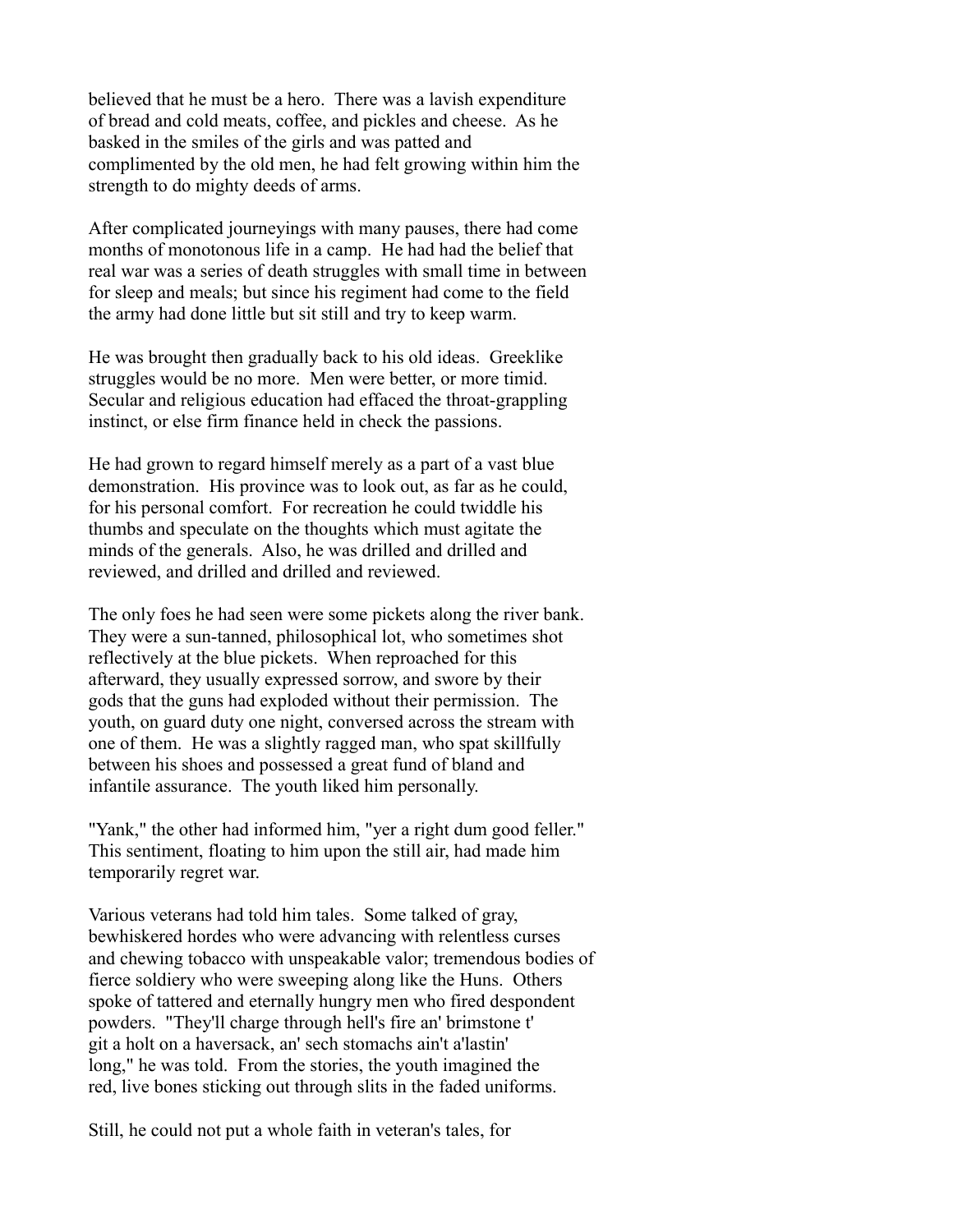recruits were their prey. They talked much of smoke, fire, and blood, but he could not tell how much might be lies. They persistently yelled "Fresh fish!" at him, and were in no wise to be trusted.

However, he perceived now that it did not greatly matter what kind of soldiers he was going to fight, so long as they fought, which fact no one disputed. There was a more serious problem. He lay in his bunk pondering upon it. He tried to mathematically prove to himself that he would not run from a battle.

Previously he had never felt obliged to wrestle too seriously with this question. In his life he had taken certain things for granted, never challenging his belief in ultimate success, and bothering little about means and roads. But here he was confronted with a thing of moment. It had suddenly appeared to him that perhaps in a battle he might run. He was forced to admit that as far as war was concerned he knew nothing of himself.

A sufficient time before he would have allowed the problem to kick its heels at the outer portals of his mind, but now he felt compelled to give serious attention to it.

A little panic-fear grew in his mind. As his imagination went forward to a fight, he saw hideous possibilities. He contemplated the lurking menaces of the future, and failed in an effort to see himself standing stoutly in the midst of them. He recalled his visions of broken-bladed glory, but in the shadow of the impending tumult he suspected them to be impossible pictures.

He sprang from the bunk and began to pace nervously to and fro. "Good Lord, what's th' matter with me?" he said aloud.

He felt that in this crisis his laws of life were useless. Whatever he had learned of himself was here of no avail. He was an unknown quantity. He saw that he would again be obliged to experiment as he had in early youth. He must accumulate information of himself, and meanwhile he resolved to remain close upon his guard lest those qualities of which he knew nothing should everlastingly disgrace him. "Good Lord!" he repeated in dismay.

After a time the tall soldier slid dexterously through the hole. The loud private followed. They were wrangling.

"That's all right," said the tall soldier as he entered. He waved his hand expressively. "You can believe me or not, jest as you like. All you got to do is sit down and wait as quiet as you can. Then pretty soon you'll find out I was right."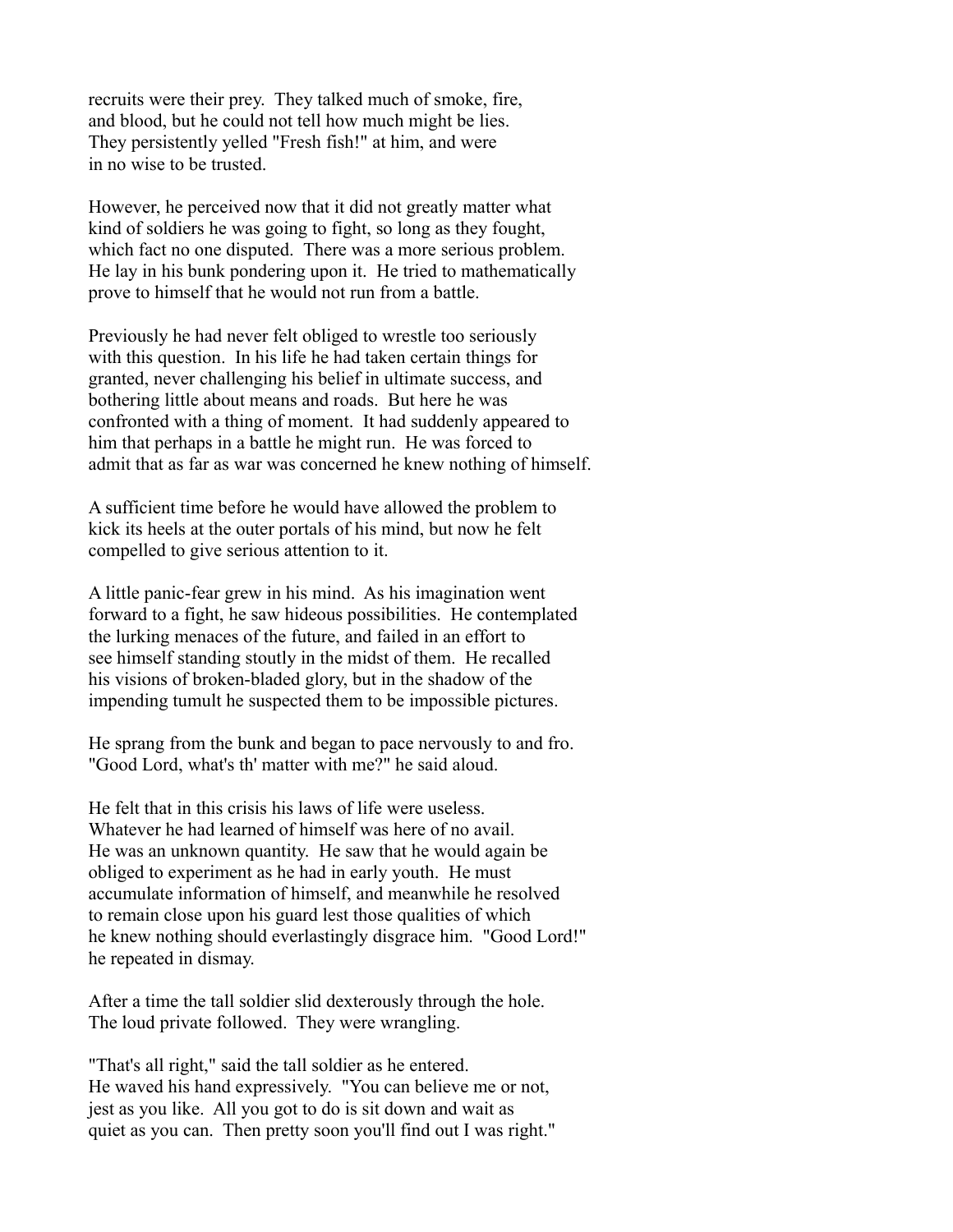His comrade grunted stubbornly. For a moment he seemed to be searching for a formidable reply. Finally he said: "Well, you don't know everything in the world, do you?"

"Didn't say I knew everything in the world," retorted the other sharply. He began to stow various articles snugly into his knapsack.

The youth, pausing in his nervous walk, looked down at the busy figure. "Going to be a battle, sure, is there, Jim?" he asked.

"Of course there is," replied the tall soldier. "Of course there is. You jest wait 'til to-morrow, and you'll see one of the biggest battles ever was. You jest wait."

"Thunder!" said the youth.

"Oh, you'll see fighting this time, my boy, what'll be regular out-and-out fighting," added the tall soldier, with the air of a man who is about to exhibit a battle for the benefit of his friends.

"Huh!" said the loud one from a corner.

"Well," remarked the youth, "like as not this story'll turn out jest like them others did."

"Not much it won't," replied the tall soldier, exasperated. "Not much it won't. Didn't the cavalry all start this morning?" He glared about him. No one denied his statement. "The cavalry started this morning," he continued. "They say there ain't hardly any cavalry left in camp. They're going to Richmond, or some place, while we fight all the Johnnies. It's some dodge like that. The regiment's got orders, too. A feller what seen 'em go to headquarters told me a little while ago. And they're raising blazes all over camp--anybody can see that."

"Shucks!" said the loud one.

The youth remained silent for a time. At last he spoke to the tall soldier. "Jim!"

"What?"

"How do you think the reg'ment 'll do?"

"Oh, they'll fight all right, I guess, after they once get into it," said the other with cold judgment. He made a fine use of the third person. "There's been heaps of fun poked at 'em because they're new, of course, and all that; but they'll fight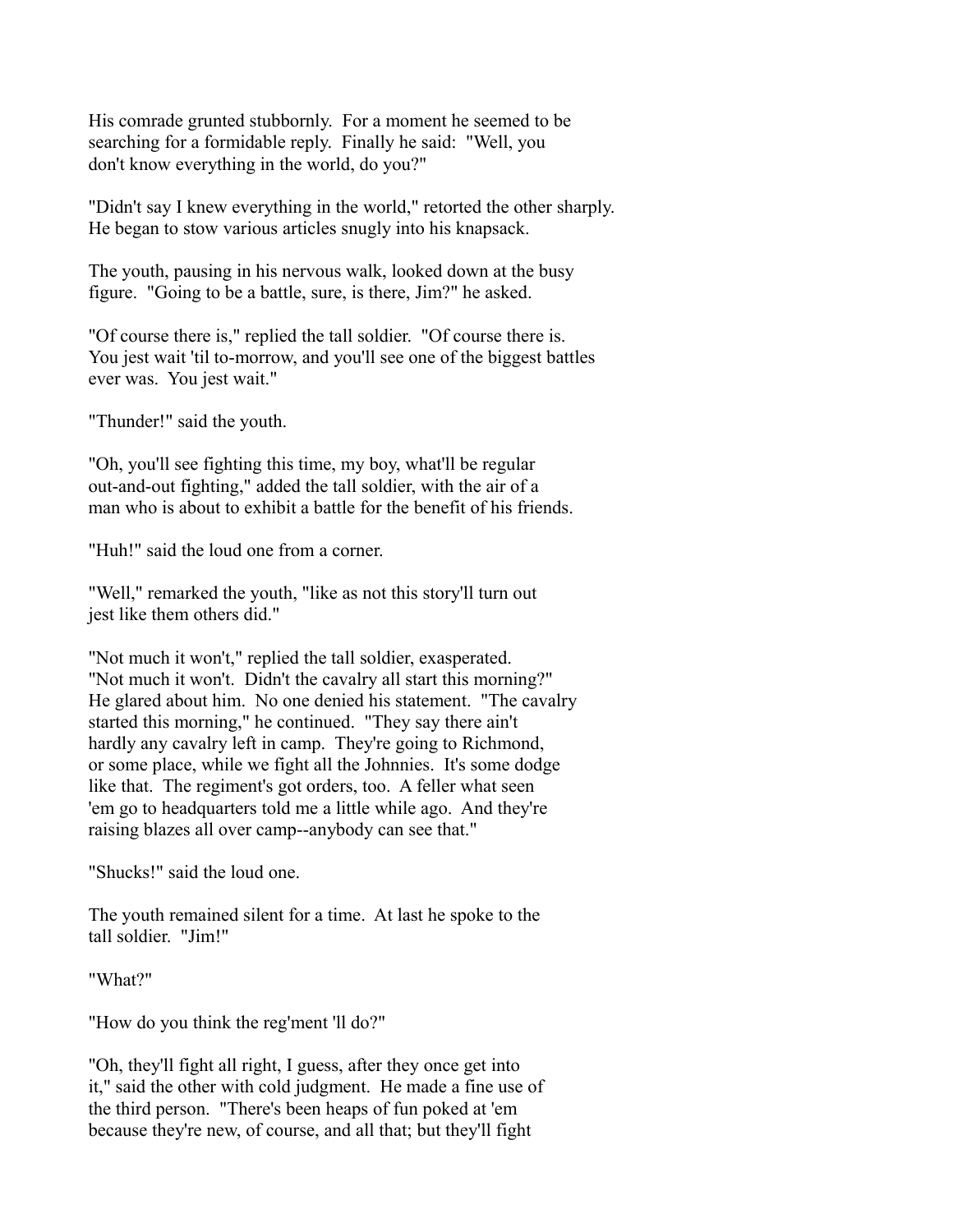all right, I guess."

"Think any of the boys 'll run?" persisted the youth.

"Oh, there may be a few of 'em run, but there's them kind in every regiment, 'specially when they first goes under fire," said the other in a tolerant way. "Of course it might happen that the hull kit-and-boodle might start and run, if some big fighting came first-off, and then again they might stay and fight like fun. But you can't bet on nothing. Of course they ain't never been under fire yet, and it ain't likely they'll lick the hull rebel army all-to-oncet the first time; but I think they'll fight better than some, if worse than others. That's the way I figger. They call the reg'ment 'Fresh fish' and everything; but the boys come of good stock, and most of 'em 'll fight like sin after they oncet git shootin'," he added, with a mighty emphasis on the last four words.

"Oh, you think you know--" began the loud soldier with scorn.

The other turned savagely upon him. They had a rapid altercation, in which they fastened upon each other various strange epithets.

The youth at last interrupted them. "Did you ever think you might run yourself, Jim?" he asked. On concluding the sentence he laughed as if he had meant to aim a joke. The loud soldier also giggled.

The tall private waved his hand. "Well", said he profoundly, "I've thought it might get too hot for Jim Conklin in some of them scrimmages, and if a whole lot of boys started and run, why, I s'pose I'd start and run. And if I once started to run, I'd run like the devil, and no mistake. But if everybody was a-standing and a-fighting, why, I'd stand and fight. Be jiminey, I would. I'll bet on it."

"Huh!" said the loud one.

The youth of this tale felt gratitude for these words of his comrade. He had feared that all of the untried men possessed great and correct confidence. He now was in a measure reassured.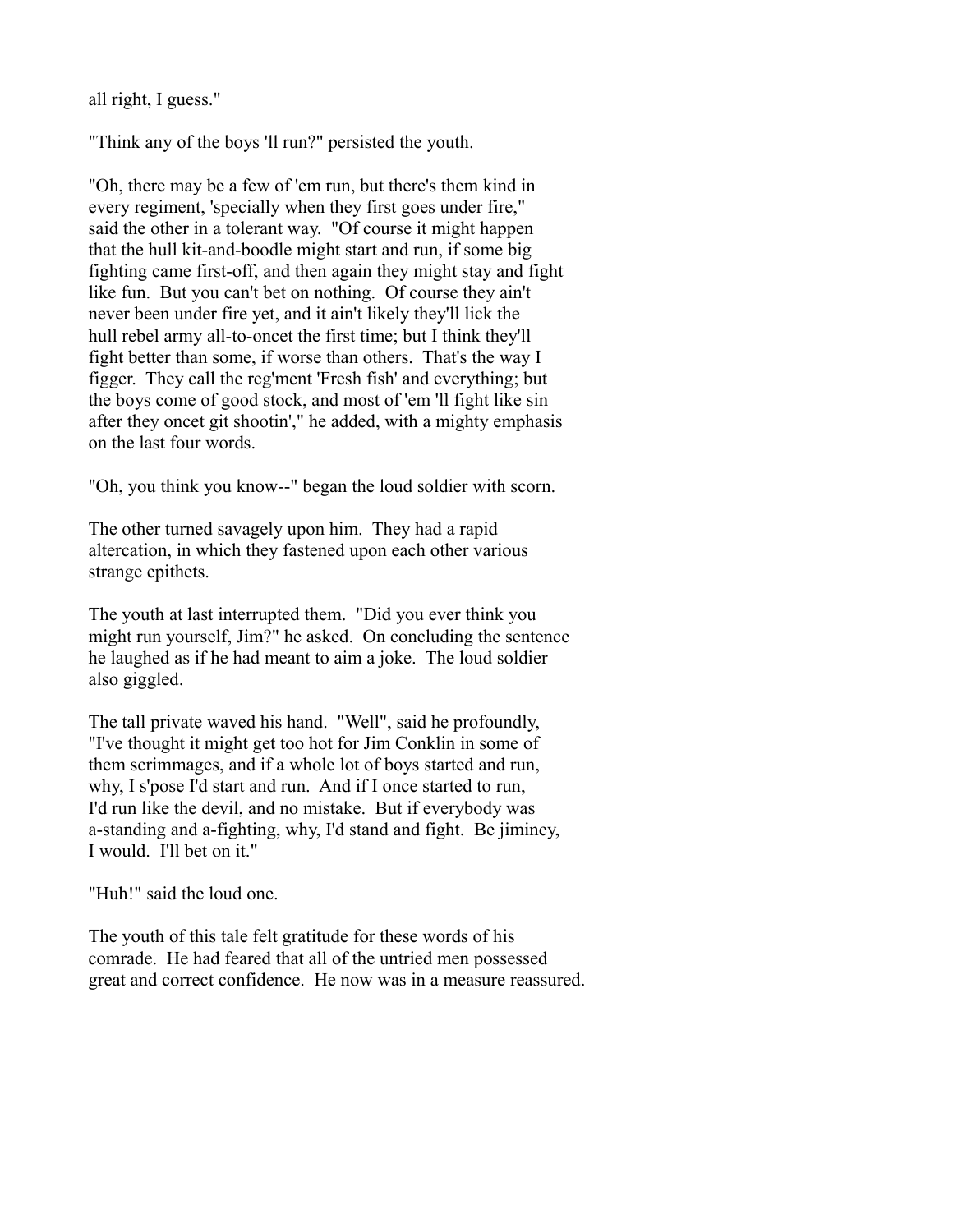Chapter 2

The next morning the youth discovered that his tall comrade had been the fast-flying messenger of a mistake. There was much scoffing at the latter by those who had yesterday been firm adherents of his views, and there was even a little sneering by men who had never believed the rumor. The tall one fought with a man from Chatfield Corners and beat him severely.

The youth felt, however, that his problem was in no wise lifted from him. There was, on the contrary, an irritating prolongation. The tale had created in him a great concern for himself. Now, with the newborn question in his mind, he was compelled to sink back into his old place as part of a blue demonstration.

For days he made ceaseless calculations, but they were all wondrously unsatisfactory. He found that he could establish nothing. He finally concluded that the only way to prove himself was to go into the blaze, and then figuratively to watch his legs to discover their merits and faults. He reluctantly admitted that he could not sit still and with a mental slate and pencil derive an answer. To gain it, he must have blaze, blood, and danger, even as a chemist requires this, that, and the other. So he fretted for an opportunity.

Meanwhile, he continually tried to measure himself by his comrades. The tall soldier, for one, gave him some assurance. This man's serene unconcern dealt him a measure of confidence, for he had known him since childhood, and from his intimate knowledge he did not see how he could be capable of anything that was beyond him, the youth. Still, he thought that his comrade might be mistaken about himself. Or, on the other hand, he might be a man heretofore doomed to peace and obscurity, but, in reality, made to shine in war.

The youth would have liked to have discovered another who suspected himself. A sympathetic comparison of mental notes would have been a joy to him.

He occasionally tried to fathom a comrade with seductive sentences. He looked about to find men in the proper mood. All attempts failed to bring forth any statement which looked in any way like a confession to those doubts which he privately acknowledged in himself. He was afraid to make an open declaration of his concern, because he dreaded to place some unscrupulous confidant upon the high plane of the unconfessed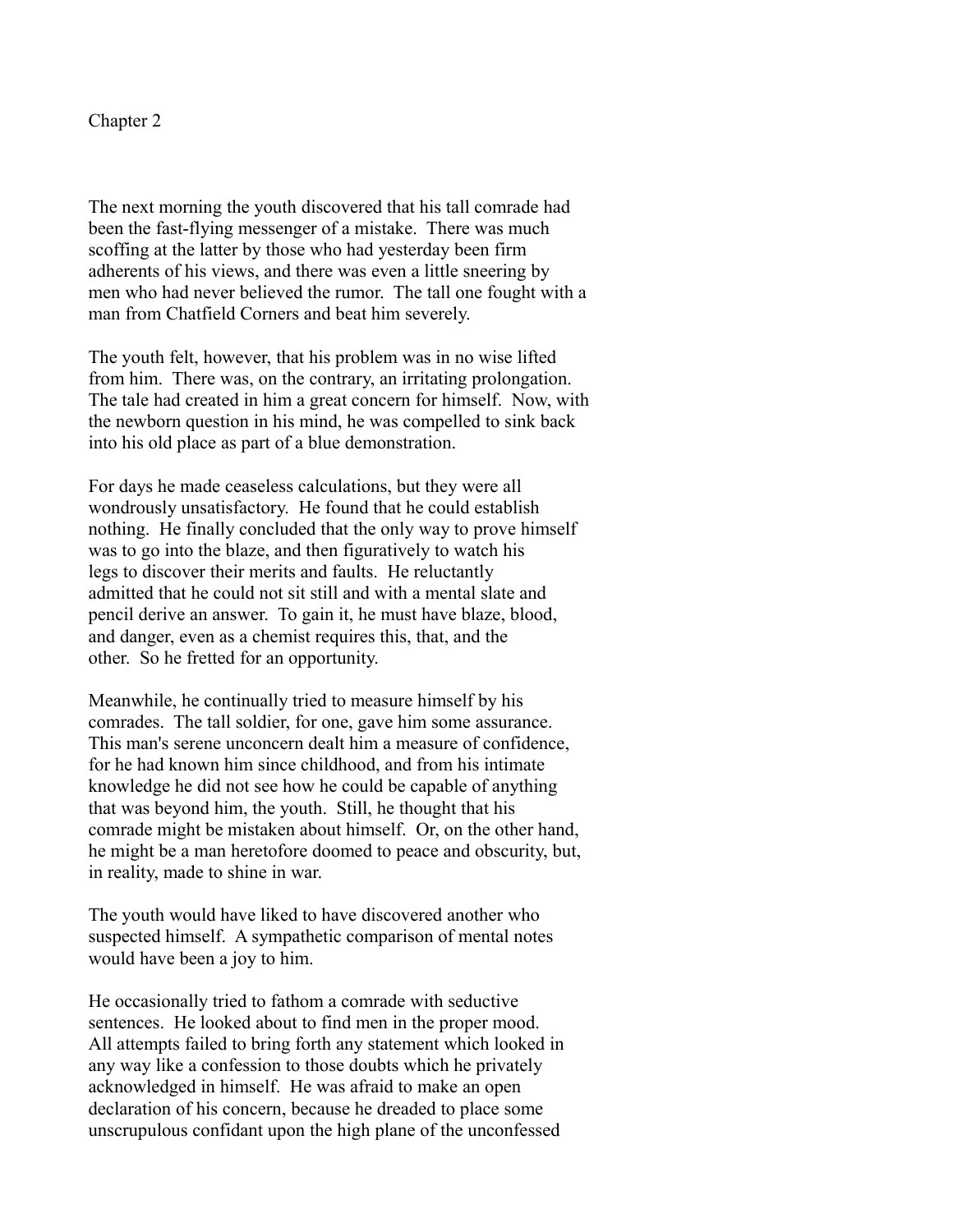from which elevation he could be derided.

In regard to his companions his mind wavered between two opinions, according to his mood. Sometimes he inclined to believing them all heroes. In fact, he usually admired in secret the superior development of the higher qualities in others. He could conceive of men going very insignificantly about the world bearing a load of courage unseen, and although he had known many of his comrades through boyhood, he began to fear that his judgment of them had been blind. Then, in other moments, he flouted these theories, and assured him that his fellows were all privately wondering and quaking.

His emotions made him feel strange in the presence of men who talked excitedly of a prospective battle as of a drama they were about to witness, with nothing but eagerness and curiosity apparent in their faces. It was often that he suspected them to be liars.

He did not pass such thoughts without severe condemnation of himself. He dinned reproaches at times. He was convicted by himself of many shameful crimes against the gods of traditions.

In his great anxiety his heart was continually clamoring at what he considered the intolerable slowness of the generals. They seemed content to perch tranquilly on the river bank, and leave him bowed down by the weight of a great problem. He wanted it settled forthwith. He could not long bear such a load, he said. Sometimes his anger at the commanders reached an acute stage, and he grumbled about the camp like a veteran.

One morning, however, he found himself in the ranks of his prepared regiment. The men were whispering speculations and recounting the old rumors. In the gloom before the break of the day their uniforms glowed a deep purple hue. From across the river the red eyes were still peering. In the eastern sky there was a yellow patch like a rug laid for the feet of the coming sun; and against it, black and patternlike, loomed the gigantic figure of the colonel on a gigantic horse.

From off in the darkness came the trampling of feet. The youth could occasionally see dark shadows that moved like monsters. The regiment stood at rest for what seemed a long time. The youth grew impatient. It was unendurable the way these affairs were managed. He wondered how long they were to be kept waiting.

As he looked all about him and pondered upon the mystic gloom, he began to believe that at any moment the ominous distance might be aflare, and the rolling crashes of an engagement come to his ears. Staring once at the red eyes across the river, he conceived them to be growing larger, as the orbs of a row of dragons advancing.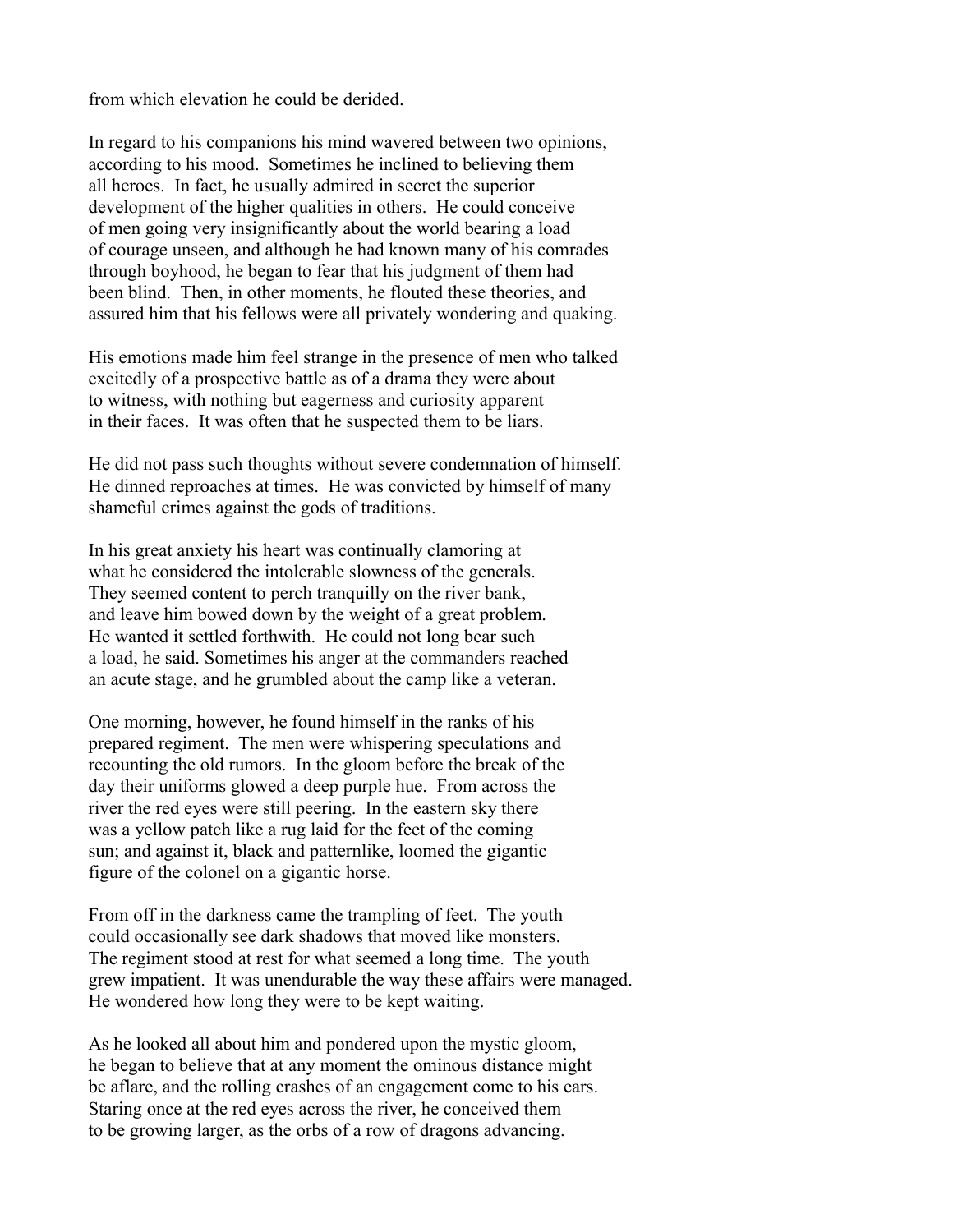He turned toward the colonel and saw him lift his gigantic arm and calmly stroke his mustache.

At last he heard from along the road at the foot of the hill the clatter of a horse's galloping hoofs. It must be the coming of orders. He bent forward, scarce breathing. The exciting clickety-click, as it grew louder and louder, seemed to be beating upon his soul. Presently a horseman with jangling equipment drew rein before the colonel of the regiment. The two held a short, sharp-worded conversation. The men in the foremost ranks craned their necks.

As the horseman wheeled his animal and galloped away he turned to shout over his shoulder, "Don't forget that box of cigars!" The colonel mumbled in reply. The youth wondered what a box of cigars had to do with war.

A moment later the regiment went swinging off into the darkness. It was now like one of those moving monsters wending with many feet. The air was heavy, and cold with dew. A mass of wet grass, marched upon, rustled like silk.

There was an occasional flash and glimmer of steel from the backs of all these huge crawling reptiles. From the road came creakings and grumblings as some surly guns were dragged away.

The men stumbled along still muttering speculations. There was a subdued debate. Once a man fell down, and as he reached for his rifle a comrade, unseeing, trod upon his hand. He of the injured fingers swore bitterly, and aloud. A low, tittering laugh went among his fellows.

Presently they passed into a roadway and marched forward with easy strides. A dark regiment moved before them, and from behind also came the tinkle of equipments on the bodies of marching men.

The rushing yellow of the developing day went on behind their backs. When the sunrays at last struck full and mellowingly upon the earth, the youth saw that the landscape was streaked with two long, thin, black columns which disappeared on the brow of a hill in front and rearward vanished in a wood. They were like two serpents crawling from the cavern of the night.

The river was not in view. The tall soldier burst into praises of what he thought to be his powers of perception.

Some of the tall one's companions cried with emphasis that they, too, had evolved the same thing, and they congratulated themselves upon it. But there were others who said that the tall one's plan was not the true one at all. They persisted with other theories. There was a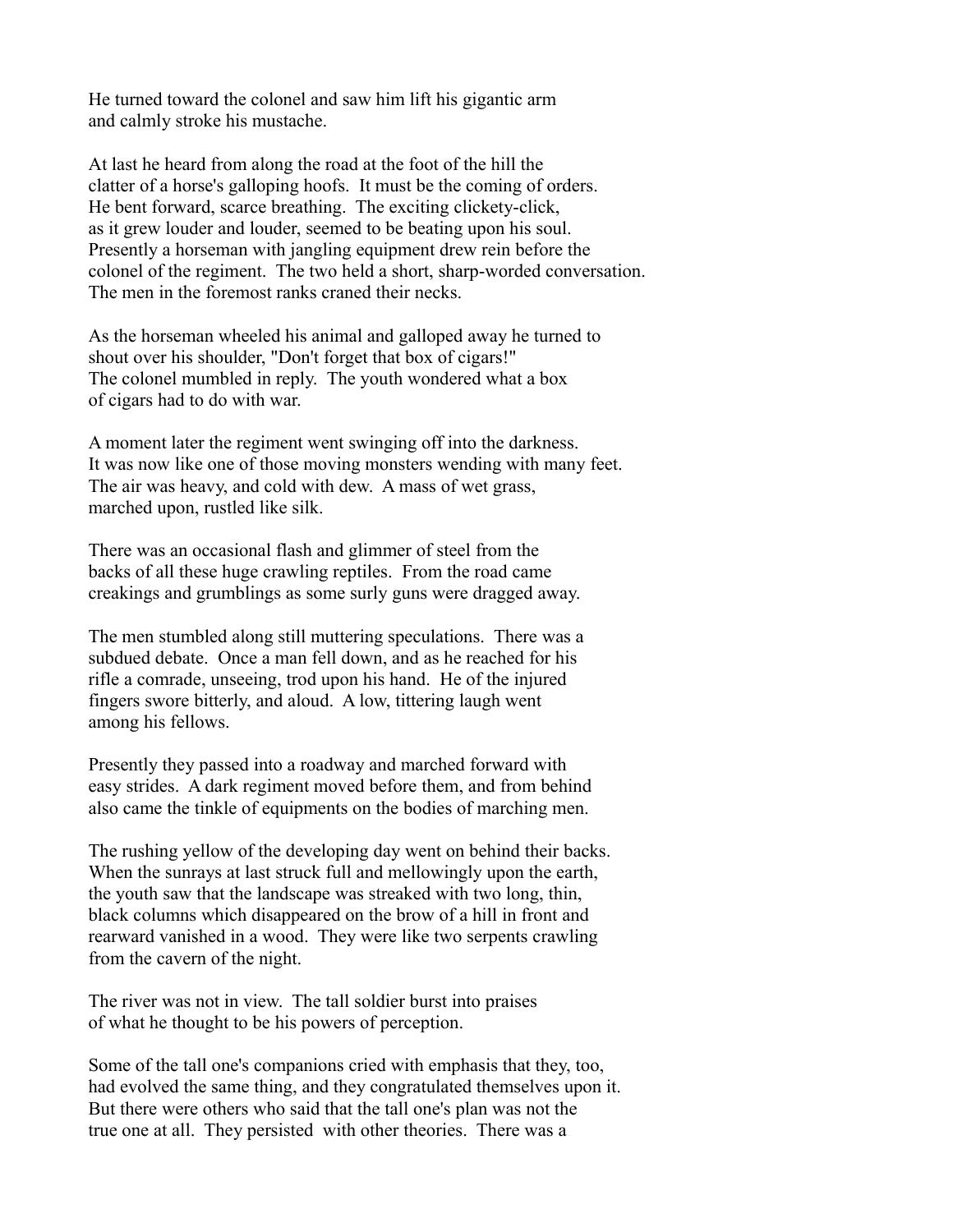vigorous discussion.

The youth took no part in them. As he walked along in careless line he was engaged with his own eternal debate. He could not hinder himself from dwelling upon it. He was despondent and sullen, and threw shifting glances about him. He looked ahead, often expecting to hear from the advance the rattle of firing.

But the long serpents crawled slowly from hill to hill without bluster of smoke. A dun-colored cloud of dust floated away to the right. The sky overhead was of a fairy blue.

The youth studied the faces of his companions, ever on the watch to detect kindred emotions. He suffered disappointment. Some ardor of the air which was causing the veteran commands to move with glee--almost with song--had infected the new regiment. The men began to speak of victory as of a thing they knew. Also, the tall soldier received his vindication. They were certainly going to come around in behind the enemy. They expressed commiseration for that part of the army which had been left upon the river bank, felicitating themselves upon being a part of a blasting host.

The youth, considering himself as separated from the others, was saddened by the blithe and merry speeches that went from rank to rank. The company wags all made their best endeavors. The regiment tramped to the tune of laughter.

The blatant soldier often convulsed whole files by his biting sarcasms aimed at the tall one.

And it was not long before all the men seemed to forget their mission. Whole brigades grinned in unison, and regiments laughed.

A rather fat soldier attempted to pilfer a horse from a dooryard. He planned to load his knapsack upon it. He was escaping with his prize when a young girl rushed from the house and grabbed the animal's mane. There followed a wrangle. The young girl, with pink cheeks and shining eyes, stood like a dauntless statue.

The observant regiment, standing at rest in the roadway, whooped at once, and entered whole-souled upon the side of the maiden. The men became so engrossed in this affair that they entirely ceased to remember their own large war. They jeered the piratical private, and called attention to various defects in his personal appearance; and they were wildly enthusiastic in support of the young girl.

To her, from some distance, came bold advice. "Hit him with a stick."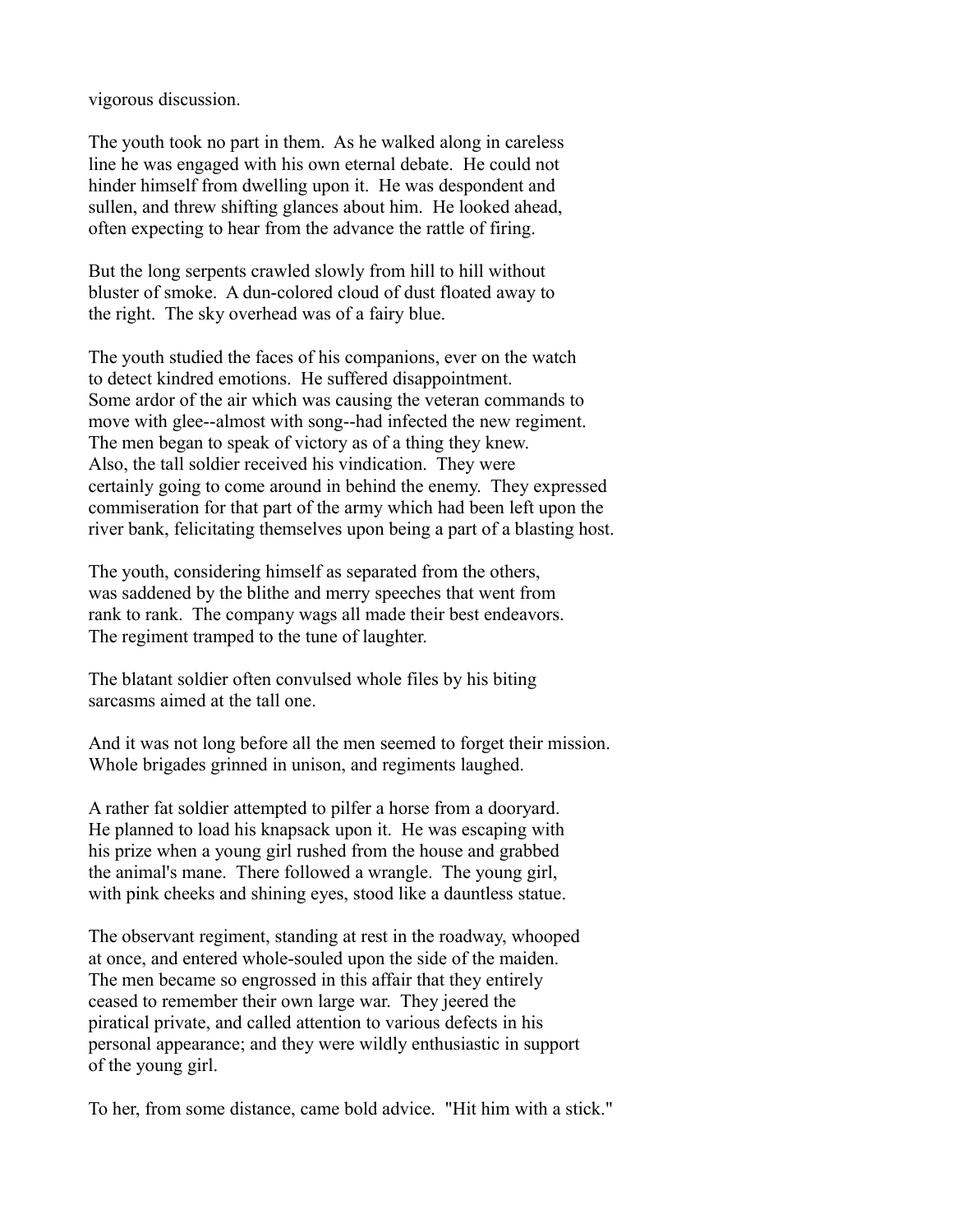There were crows and catcalls showered upon him when he retreated without the horse. The regiment rejoiced at his downfall. Loud and vociferous congratulations were showered upon the maiden, who stood panting and regarding the troops with defiance.

At nightfall the column broke into regimental pieces, and the fragments went into the fields to camp. Tents sprang up like strange plants. Camp fires, like red, peculiar blossoms, dotted the night.

The youth kept from intercourse with his companions as much as circumstances would allow him. In the evening he wandered a few paces into the gloom. From this little distance the many fires, with the black forms of men passing to and fro before the crimson rays, made weird and satanic effects.

He lay down in the grass. The blades pressed tenderly against his cheek. The moon had been lighted and was hung in a treetop. The liquid stillness of the night enveloping him made him feel vast pity for himself. There was a caress in the soft winds; and the whole mood of the darkness, he thought, was one of sympathy for himself in his distress.

He wished, without reserve, that he was at home again making the endless rounds from the house to the barn, from the barn to the fields, from the fields to the barn, from the barn to the house. He remembered he had so often cursed the brindle cow and her mates, and had sometimes flung milking stools. But, from his present point of view, there was a halo of happiness about each of their heads, and he would have sacrificed all the brass buttons on the continent to have been enabled to return to them. He told himself that he was not formed for a soldier. And he mused seriously upon the radical differences between himself and those men who were dodging implike around the fires.

As he mused thus he heard the rustle of grass, and, upon turning his head, discovered the loud soldier. He called out, "Oh, Wilson!"

The latter approached and looked down. "Why, hello, Henry; is it you? What are you doing here?"

"Oh, thinking," said the youth.

The other sat down and carefully lighted his pipe. "You're getting blue my boy. You're looking thundering peek-ed. What the dickens is wrong with you?"

"Oh, nothing," said the youth.

The loud soldier launched then into the subject of the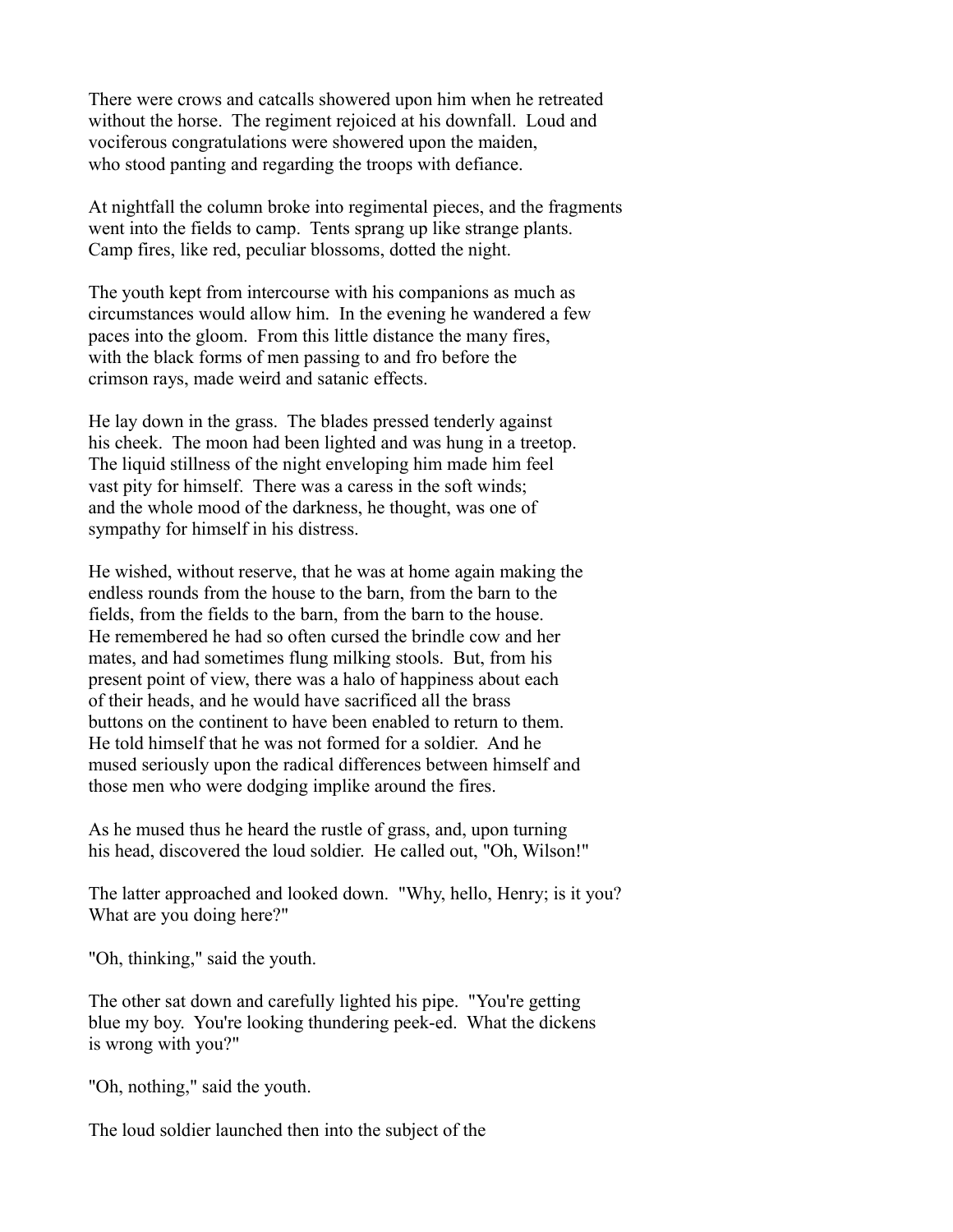anticipated fight. "Oh, we've got 'em now!" As he spoke his boyish face was wreathed in a gleeful smile, and his voice had an exultant ring. "We've got 'em now. At last, by the eternal thunders, we'll like 'em good!"

"If the truth was known," he added, more soberly, "they've licked US about every clip up to now; but this time--this time--we'll lick 'em good!"

"I thought you was objecting to this march a little while ago," said the youth coldly.

"Oh, it wasn't that," explained the other. "I don't mind marching, if there's going to be fighting at the end of it. What I hate is this getting moved here and moved there, with no good coming of it, as far as I can see, excepting sore feet and damned short rations."

"Well, Jim Conklin says we'll get plenty of fighting this time."

"He's right for once, I guess, though I can't see how it come. This time we're in for a big battle, and we've got the best end of it, certain sure. Gee rod! how we will thump 'em!"

He arose and began to pace to and fro excitedly. The thrill of his enthusiasm made him walk with an elastic step. He was sprightly, vigorous, fiery in his belief in success. He looked into the future with clear proud eye, and he swore with the air of an old soldier.

The youth watched him for a moment in silence. When he finally spoke his voice was as bitter as dregs. "Oh, you're going to do great things, I s'pose!"

The loud soldier blew a thoughtful cloud of smoke from his pipe. "Oh, I don't know," he remarked with dignity; "I don't know. I s'pose I'll do as well as the rest. I'm going to try like thunder." He evidently complimented himself upon the modesty of this statement.

"How do you know you won't run when the time comes?" asked the youth.

"Run?" said the loud one; "run?--of course not!" He laughed.

"Well," continued the youth, "lots of good-a-'nough men have thought they was going to do great things before th fight, but when the time come they skedaddled."

"Oh, that's all true, I s'pose," replied the other; "but I'm not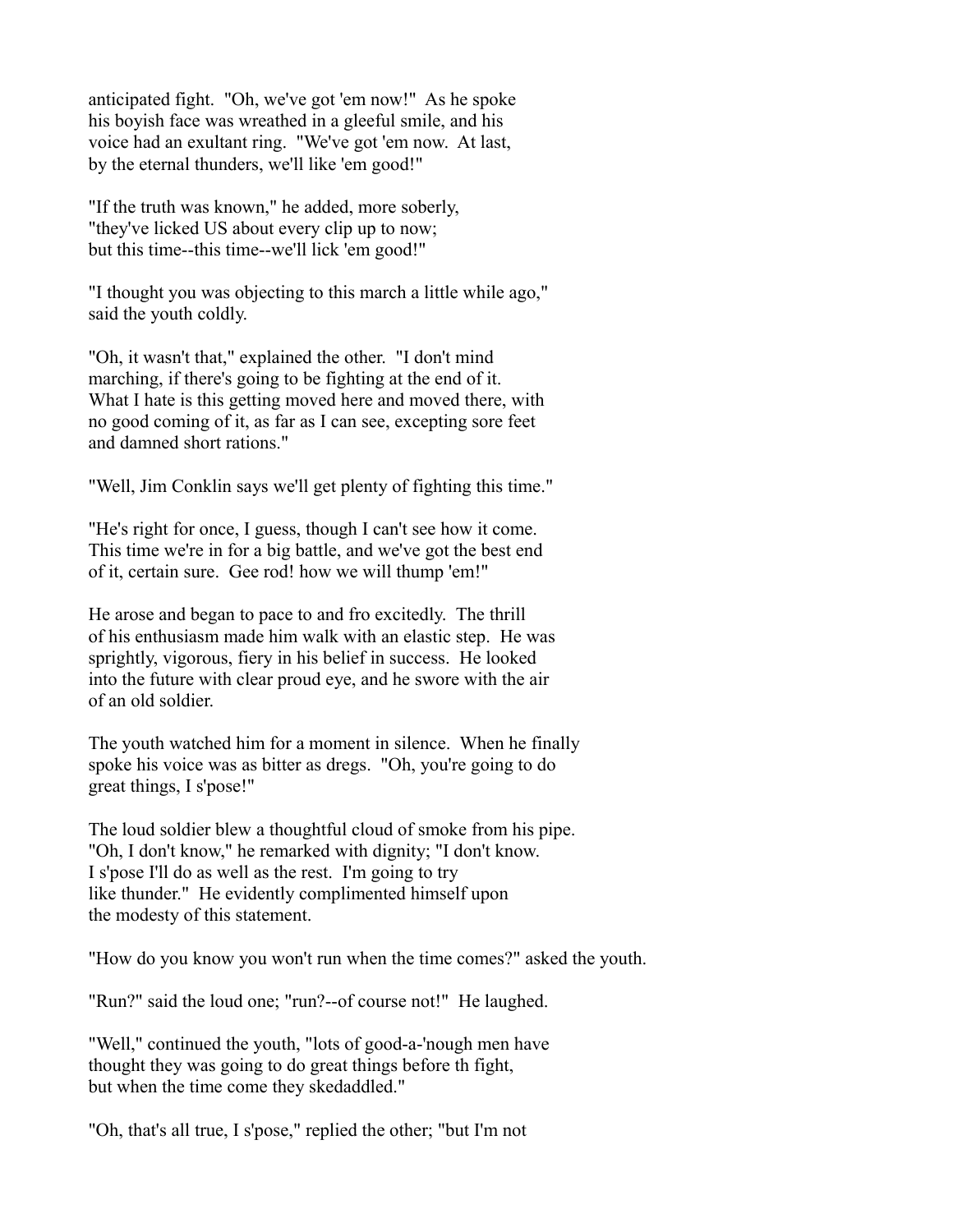going to skedaddle. The man that bets on my running will lose his money, that's all." He nodded confidently.

"Oh, shucks!" said the youth. "You ain't the bravest man in the world, are you?"

"No, I ain't," exclaimed the loud soldier indignantly; "and I didn't say I was the bravest man in the world, neither. I said I was going to do my share of fighting--that's what I said. And I am, too. Who are you, anyhow? You talk as if you thought you was Napoleon Bonaparte." He glared at the youth for a moment, and then strode away.

The youth called in a savage voice after his comrade: "Well, you needn't git mad about it!" But the other continued on his way and made no reply.

He felt alone in space when his injured comrade had disappeared. His failure to discover any mite of resemblance in their viewpoints made him more miserable than before. No one seemed to be wrestling with such a terrific personal problem. He was a mental outcast.

He went slowly to his tent and stretched himself on a blanket by the side of the snoring tall soldier. In the darkness he saw visions of a thousand-tongued fear that would babble at his back and cause him to flee, while others were going coolly about their country's business. He admitted that he would not be able to cope with this monster. He felt that every nerve in his body would be an ear to hear the voices, while other men would remain stolid and deaf.

And as he sweated with the pain of these thoughts, he could hear low, serene sentences. "I'll bid five." "Make it six." "Seven." "Seven goes."

He stared at the red, shivering reflection of a fire on the white wall of his tent until, exhausted and ill from the monotony of his suffering, he fell asleep.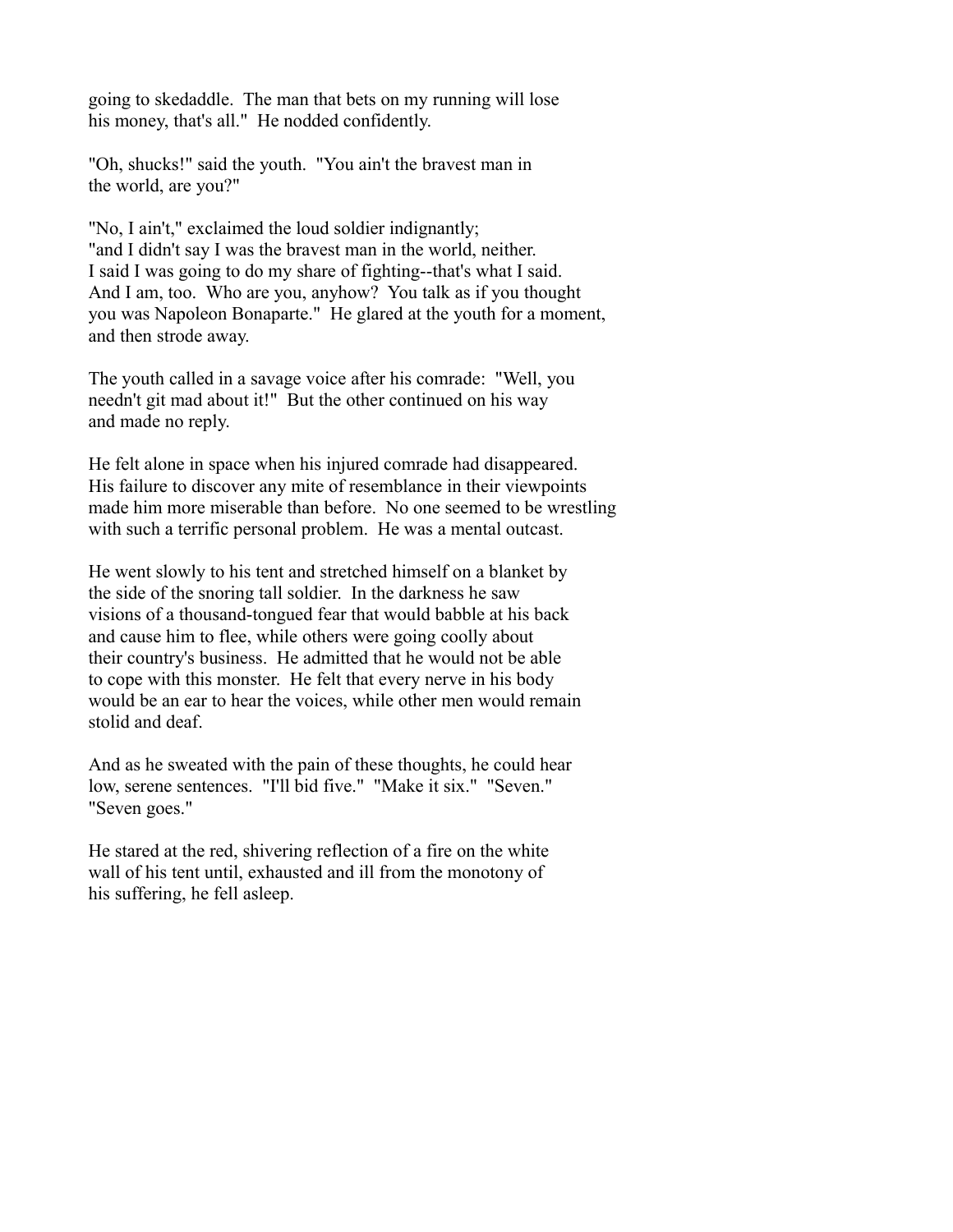## Chapter 3

When another night came, the columns, changed to purple streaks, filed across two pontoon bridges. A glaring fire wine-tinted the waters of the river. Its rays, shining upon the moving masses of troops, brought forth here and there sudden gleams of silver or gold. Upon the other shore a dark and mysterious range of hills was curved against the sky. The insect voices of the night sang solemnly.

After this crossing the youth assured himself that at any moment they might be suddenly and fearfully assaulted from the caves of the lowering woods. He kept his eyes watchfully upon the darkness.

But his regiment went unmolested to a camping place, and its soldiers slept the brave sleep of wearied men. In the morning they were routed out with early energy, and hustled along a narrow road that led deep into the forest.

It was during this rapid march that the regiment lost many of the marks of a new command.

The men had begun to count the miles upon their fingers, and they grew tired. "Sore feet an' damned short rations, that's all," said the loud soldier. There was perspiration and grumblings. After a time they began to shed their knapsacks. Some tossed them unconcernedly down; others hid them carefully, asserting their plans to return for them at some convenient time. Men extricated themselves from thick shirts. Presently few carried anything but their necessary clothing, blankets, haversacks, canteens, and arms and ammunition. "You can now eat and shoot," said the tall soldier to the youth. "That's all you want to do."

There was sudden change from the ponderous infantry of theory to the light and speedy infantry of practice. The regiment, relieved of a burden, received a new impetus. But there was much loss of valuable knapsacks, and, on the whole, very good shirts.

But the regiment was not yet veteranlike in appearance. Veteran regiments in the army were likely to be very small aggregations of men. Once, when the command had first come to the field, some perambulating veterans, noting the length of their column, had accosted them thus: "Hey, fellers, what brigade is that?" And when the men had replied that they formed a regiment and not a brigade, the older soldiers had laughed, and said, "O Gawd!"

Also, there was too great a similarity in the hats. The hats of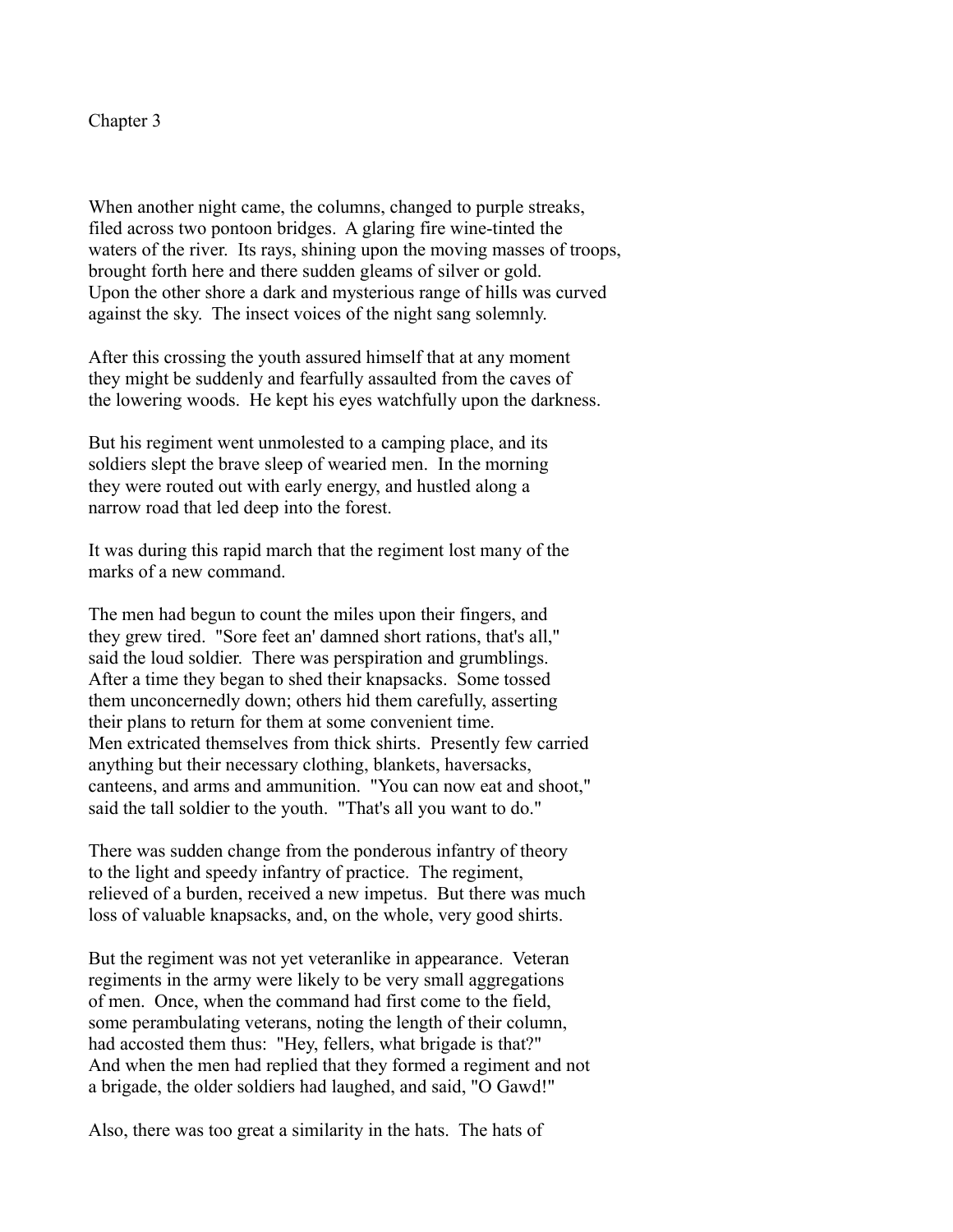a regiment should properly represent the history of headgear for a period of years. And, moreover, there were no letters of faded gold speaking from the colors. They were new and beautiful, and the color bearer habitually oiled the pole.

Presently the army again sat down to think. The odor of the peaceful pines was in the men's nostrils. The sound of monotonous axe blows rang through the forest, and the insects, nodding upon their perches, crooned like old women. The youth returned to his theory of a blue demonstration.

One gray dawn, however, he was kicked in the leg by the tall soldier, and then, before he was entirely awake, he found himself running down a wood road in the midst of men who were panting from the first effects of speed. His canteen banged rythmically upon his thigh, and his haversack bobbed softly. His musket bounced a trifle from his shoulder at each stride and made his cap feel uncertain upon his head.

He could hear the men whisper jerky sentences: "Say--what's all this--about?" "What th' thunder--we--skedaddlin' this way fer?" "Billie--keep off m' feet. Yeh run--like a cow." And the loud soldier's shrill voice could be heard: "What th'devil they in sich a hurry for?"

The youth thought the damp fog of early morning moved from the rush of a great body of troops. From the distance came a sudden spatter of firing.

He was bewildered. As he ran with his comrades he strenuously tried to think, but all he knew was that if he fell down those coming behind would tread upon him. All his faculties seemed to be needed to guide him over and past obstructions. He felt carried along by a mob.

The sun spread disclosing rays, and, one by one, regiments burst into view like armed men just born of the earth. The youth perceived that the time had come. He was about to be measured. For a moment he felt in the face of his great trial like a babe, and the flesh over his heart seemed very thin. He seized time to look about him calculatingly.

But he instantly saw that it would be impossible for him to escape from the regiment. It inclosed him. And there were iron laws of tradition and law on four sides. He was in a moving box.

As he perceived this fact it occurred to him that he had never wished to come to the war. He had not enlisted of his free will. He had been dragged by the merciless government. And now they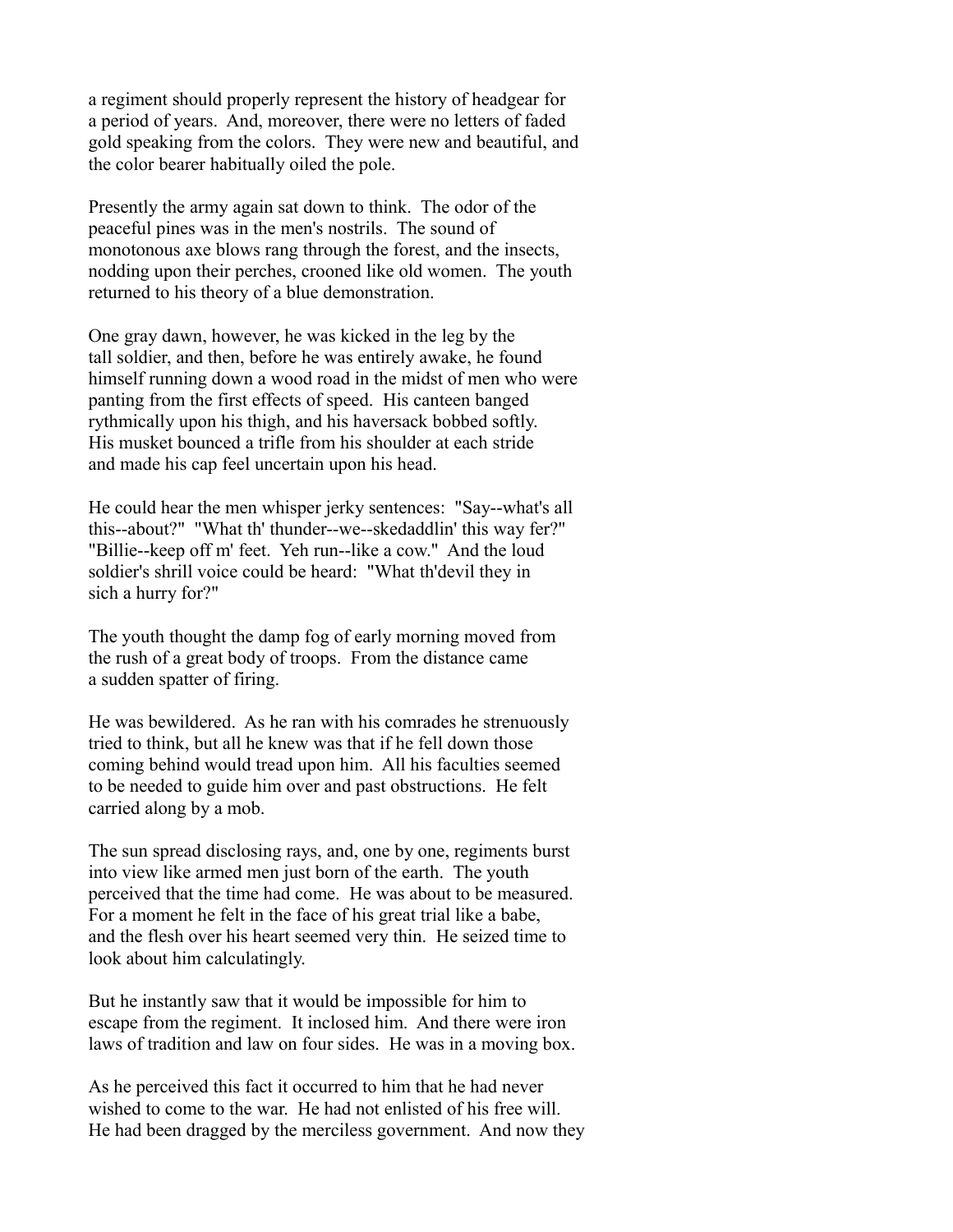were taking him out to be slaughtered.

The regiment slid down a bank and wallowed across a little stream. The mournful current moved slowly on, and from the water, shaded black, some white bubble eyes looked at the men.

As they climbed the hill on the farther side artillery began to boom. Here the youth forgot many things as he felt a sudden impulse of curiosity. He scrambled up the bank with a speed that could not be exceeded by a bloodthirsty man.

He expected a battle scene.

There were some little fields girted and squeezed by a forest. Spread over the grass and in among the tree trunks, he could see knots and waving lines of skirmishers who were running hither and thither and firing at the landscape. A dark battle line lay upon a sunstruck clearing that gleamed orange color. A flag fluttered.

Other regiments floundered up the bank. The brigade was formed in line of battle, and after a pause started slowly through the woods in the rear of the receding skirmishers, who were continually melting into the scene to appear again farther on. They were always busy as bees, deeply absorbed in their little combats.

The youth tried to observe everything. He did not use care to avoid trees and branches, and his forgotten feet were constantly knocking against stones or getting entangled in briers. He was aware that these battalions with their commotions were woven red and startling into the gentle fabric of softened greens and browns. It looked to be a wrong place for a battle field.

The skirmishers in advance fascinated him. Their shots into thickets and at distant and prominent trees spoke to him of tragedies--hidden, mysterious, solemn.

Once the line encountered the body of a dead soldier. He lay upon his back staring at the sky. He was dressed in an awkward suit of yellowish brown. The youth could see that the soles of his shoes had been worn to the thinness of writing paper, and from a great rent in one the dead foot projected piteously. And it was as if fate had betrayed the soldier. In death it exposed to his enemies that poverty which in life he had perhaps concealed from his friends.

The ranks opened covertly to avoid the corpse. The invulnerable dead man forced a way for himself. The youth looked keenly at the ashen face. The wind raised the tawny beard. It moved as if a hand were stroking it. He vaguely desired to walk around and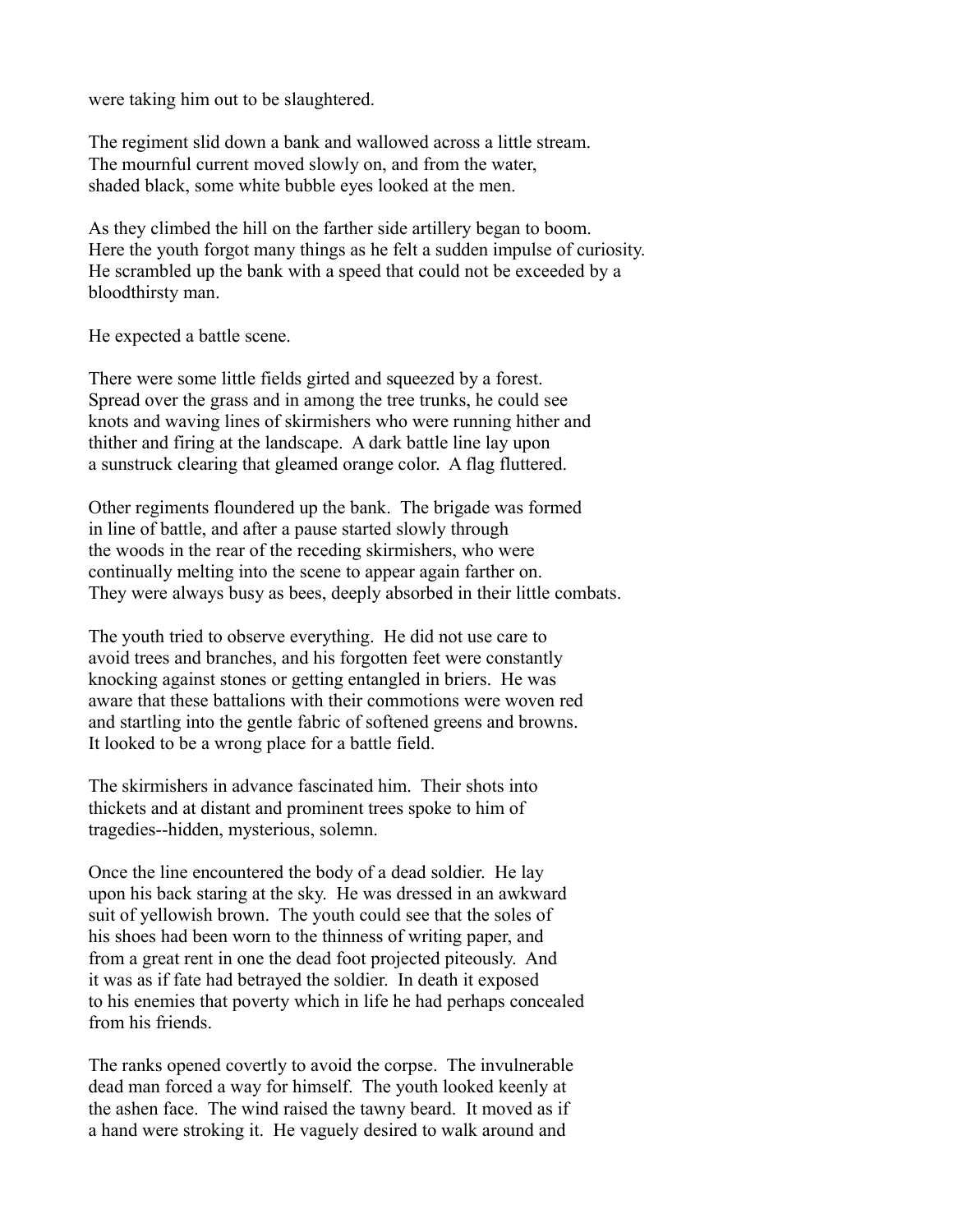around the body and stare; the impulse of the living to try to read in dead eyes the answer to the Question.

During the march the ardor which the youth had acquired when out of view of the field rapidly faded to nothing. His curiosity was quite easily satisfied. If an intense scene had caught him with its wild swing as he came to the top of the bank, he might have gone gone roaring on. This advance upon Nature was too calm. He had opportunity to reflect. He had time in which to wonder about himself and to attempt to probe his sensations.

Absurd ideas took hold upon him. He thought that he did not relish the landscape. It threatened him. A coldness swept over his back, and it is true that his trousers felt to him that they were no fit for his legs at all.

A house standing placidly in distant fields had to him an ominous look. The shadows of the woods were formidable. He was certain that in this vista there lurked fierce-eyed hosts. The swift thought came to him that the generals did not know what they were about. It was all a trap. Suddenly those close forests would bristle with rifle barrels. Ironlike brigades would appear in the rear. They were all going to be sacrificed. The generals were stupids. The enemy would presently swallow the whole command. He glared about him, expecting to see the stealthy approach of his death.

He thought that he must break from the ranks and harangue his comrades. They must not all be killed like pigs; and he was sure it would come to pass unless they were informed of these dangers. The generals were idiots to send them marching into a regular pen. There was but one pair of eyes in the corps. He would step forth and make a speech. Shrill and passionate words came to his lips.

The line, broken into moving fragments by the ground, went calmly on through fields and woods. The youth looked at the men nearest him, and saw, for the most part, expressions of deep interest, as if they were investigating something that had fascinated them. One or two stepped with overvaliant airs as if they were already plunged into war. Others walked as upon thin ice. The greater part of the untested men appeared quiet and absorbed. They were going to look at war, the red animal--war, the blood-swollen god. And they were deeply engrossed in this march.

As he looked the youth gripped his outcry at his throat. He saw that even if the men were tottering with fear they would laugh at his warning. They would jeer him, and, if practicable, pelt him with missiles. Admitting that he might be wrong, a frenzied declamation of the kind would turn him into a worm.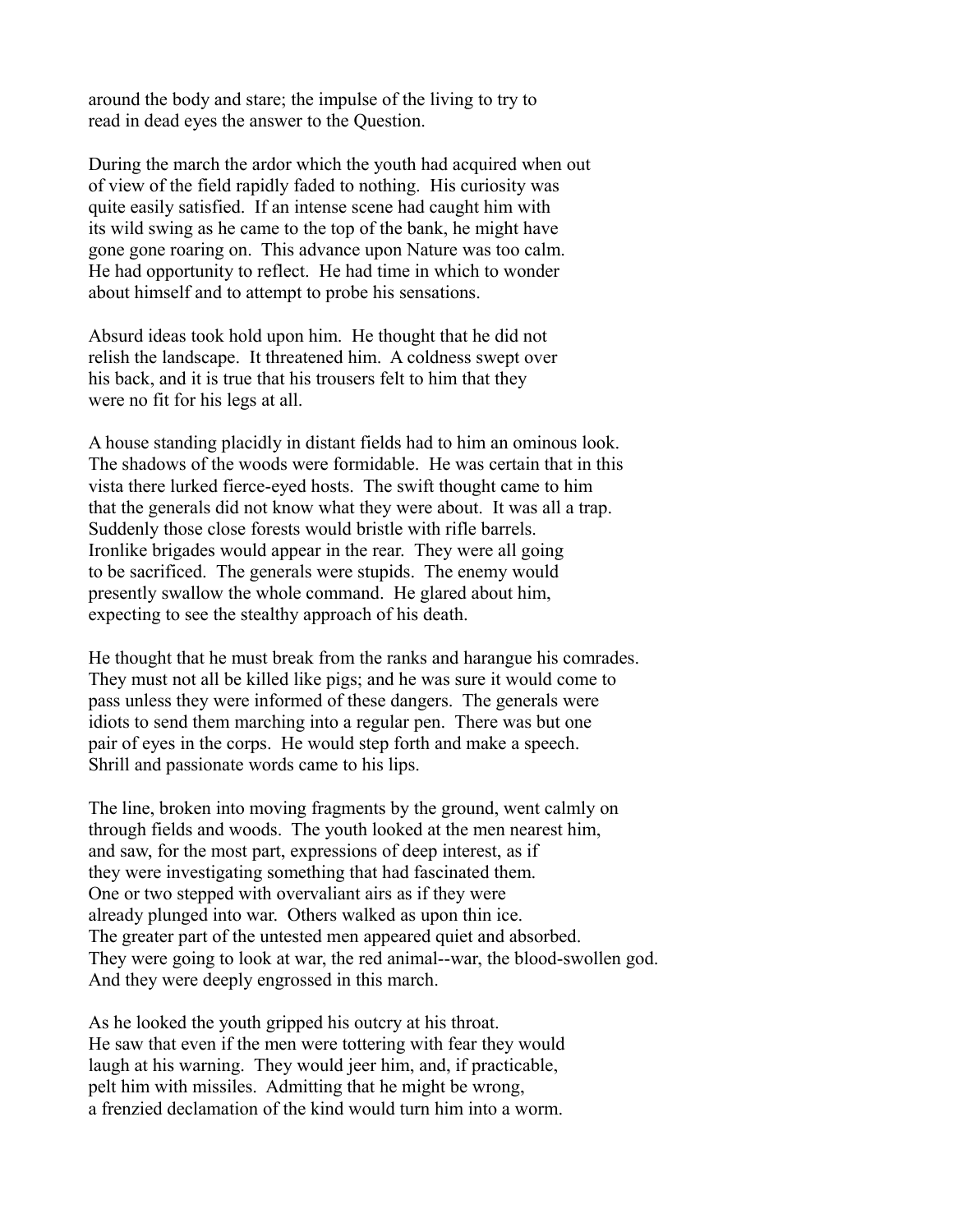He assumed, then, the demeanor of one who knows that he is doomed alone to unwritten responsibilities. He lagged, with tragic glances at the sky.

He was surprised presently by the young lieutenant of his company, who began heartily to beat him with a sword, calling out in a loud and insolent voice: "Come, young man, get up into ranks there. No skulking 'll do here." He mended his pace with suitable haste. And he hated the lieutenant, who had no appreciation of fine minds. He was a mere brute.

After a time the brigade was halted in the cathedral light of a forest. The busy skirmishers were still popping. Through the aisles of the wood could be seen the floating smoke from their rifles. Sometimes it went up in little balls, white and compact.

During this halt many men in the regiment began erecting tiny hills in front of them. They used stones sticks, earth, and anything they thought might turn a bullet. Some built comparatively large ones, while others seems content with little ones.

This procedure caused a discussion among the men. Some wished to fight like duelists, believing it to be correct to stand erect and be, from their feet to their foreheads, a mark. They said they scorned the devices of the cautious. But the others scoffed in reply, and pointed to the veterans on the flanks who were digging at the ground like terriers. In a short time there was quite a barricade along the regimental fronts. Directly, however, they were ordered to withdraw from that place.

This astounded the youth. He forgot his stewing over the advance movement. "Well, then, what did they march us out here for?" he demanded of the tall soldier. The latter with calm faith began a heavy explanation, although he had been compelled to leave a little protection of stones and dirt to which he had devoted much care and skill.

When the regiment was aligned in another position each man's regard for his safety caused another line of small intrenchments. They ate their noon meal behind a third one. They were moved from this one also. They were marched from place to place with apparent aimlessness.

The youth had been taught that a man became another thing in battle. He saw his salvation in such a change. Hence this waiting was an ordeal to him. He was in a fever of impatience. He considered that there was denoted a lack of purpose on the part of the generals. He began to complain to the tall soldier. "I can't stand this much longer," he cried. "I don't see what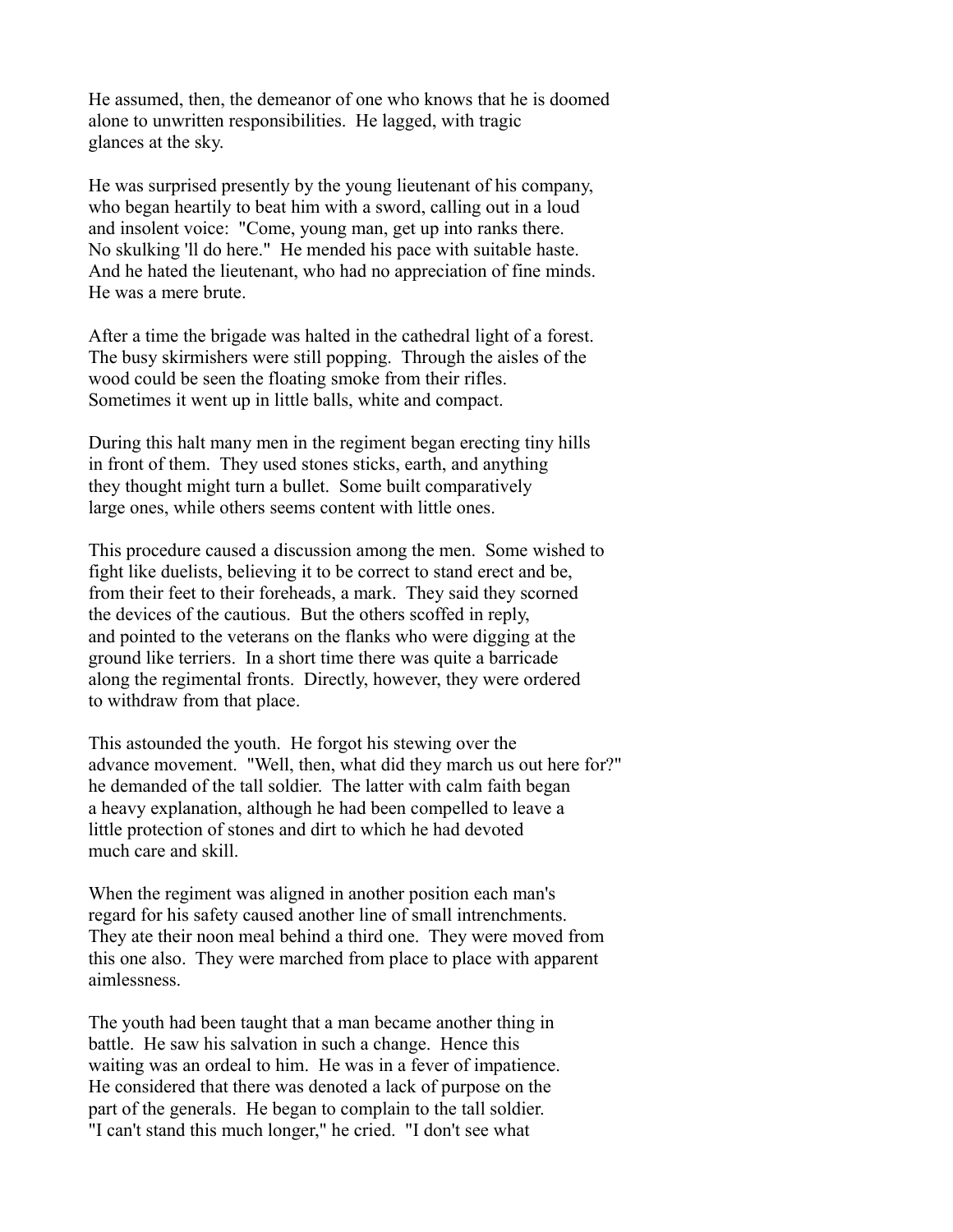good it does to make us wear out our legs for nothin'." He wished to return to camp, knowing that this affair was a blue demonstration; or else to go into a battle and discover that he had been a fool in his doubts, and was, in truth, a man of traditional courage. The strain of present circumstances he felt to be intolerable.

The philosophical tall soldier measured a sandwich of cracker and pork and swallowed it in a nonchalant manner. "Oh, I suppose we must go reconnoitering around the country jest to keep 'em from getting too close, or to develop 'em, or something."

"Huh!" said the loud soldier.

"Well," cried the youth, still fidgeting, "I'd rather do anything 'most than go tramping 'round the country all day doing no good to nobody and jest tiring ourselves out."

"So would I," said the loud soldier. "It ain't right. I tell you if anybody with any sense was a-runnin' this army it--"

"Oh, shut up!" roared the tall private. "You little fool. You little damn' cuss. You ain't had that there coat and them pants on for six months, and yet you talk as if--"

"Well, I wanta do some fighting anyway," interrupted the other. "I didn't come here to walk. I could 'ave walked to home - 'round an' 'round the barn, if I jest wanted to walk."

The tall one, red-faced, swallowed another sandwich as if taking poison in despair.

But gradually, as he chewed, his face became again quiet and contented. He could not rage in fierce argument in the presence of such sandwiches. During his meals he always wore an air of blissful contemplation of the food he had swallowed. His spirit seemed then to be communing with the viands.

He accepted new environment and circumstance with great coolness, eating from his haversack at every opportunity. On the march he went along with the stride of a hunter, objecting to neither gait nor distance. And he had not raised his voice when he had been ordered away from three little protective piles of earth and stone, each of which had been an engineering feat worthy of being made sacred to the name of his grandmother.

In the afternoon, the regiment went out over the same ground it had taken in the morning. The landscape then ceased to threaten the youth. He had been close to it and become familiar with it.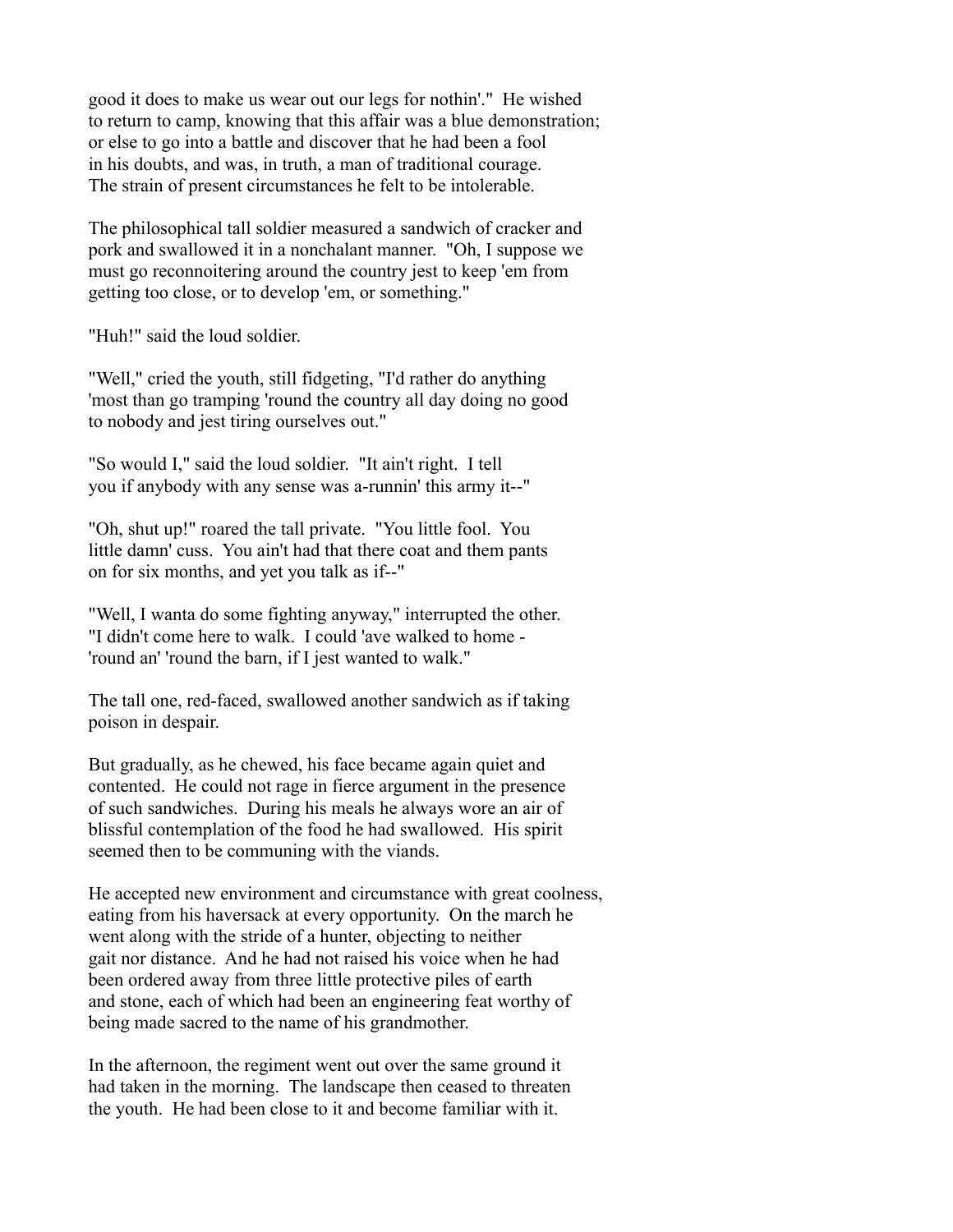When, however, they began to pass into a new region, his old fears of stupidity and incompetence reassailed him, but this time he doggedly let them babble. He was occupied with his problem, and in his deperation he concluded that the stupidity did not greatly matter.

Once he thought he had concluded that it would be better to get killed directly and end his troubles. Regarding death thus out of the corner of his eye, he conceived it to be nothing but rest, and he was filled with a momentary astonishment that he should have made an extraordinary commotion over the mere matter of getting killed. He would die; he would go to some place where he would be understood. It was useless to expect appreciation of his profound and fine sense from such men as the lieutenant. He must look to the grave for comprehension.

The skirmish fire increased to a long clattering sound. With it was mingled far-away cheering. A battery spoke.

Directly the youth could see the skirmishers running. They were pursued by the sound of musketry fire. After a time the hot, dangerous flashes of the rifles were visible. Smoke clouds went slowly and insolently across the fields like observant phantoms. The din became crescendo, like the roar of an oncoming train.

A brigade ahead of them and on the right went into action with a rending roar. It was as if it had exploded. And thereafter it lay stretched in the distance behind a long gray wall, that one was obliged to look twice at to make sure that it was smoke.

The youth, forgetting his neat plan of getting killed, gazed spell bound. His eyes grew wide and busy with the action of the scene. His mouth was a little ways open.

Of a sudden he felt a heavy and sad hand laid upon his shoulder. Awakening from his trance of observation he turned and beheld the loud soldier.

"It's my first and last battle, old boy," said the latter, with intense gloom. He was quite pale and his girlish lip was trembling.

"Eh?" murmured the youth in great astonishment.

"It's my first and last battle, old boy," continued the loud soldier. "Something tells me--"

"What?"

"I'm a gone coon this first time and--and I w-want you to take these here things--to--my--folks." He ended in a quavering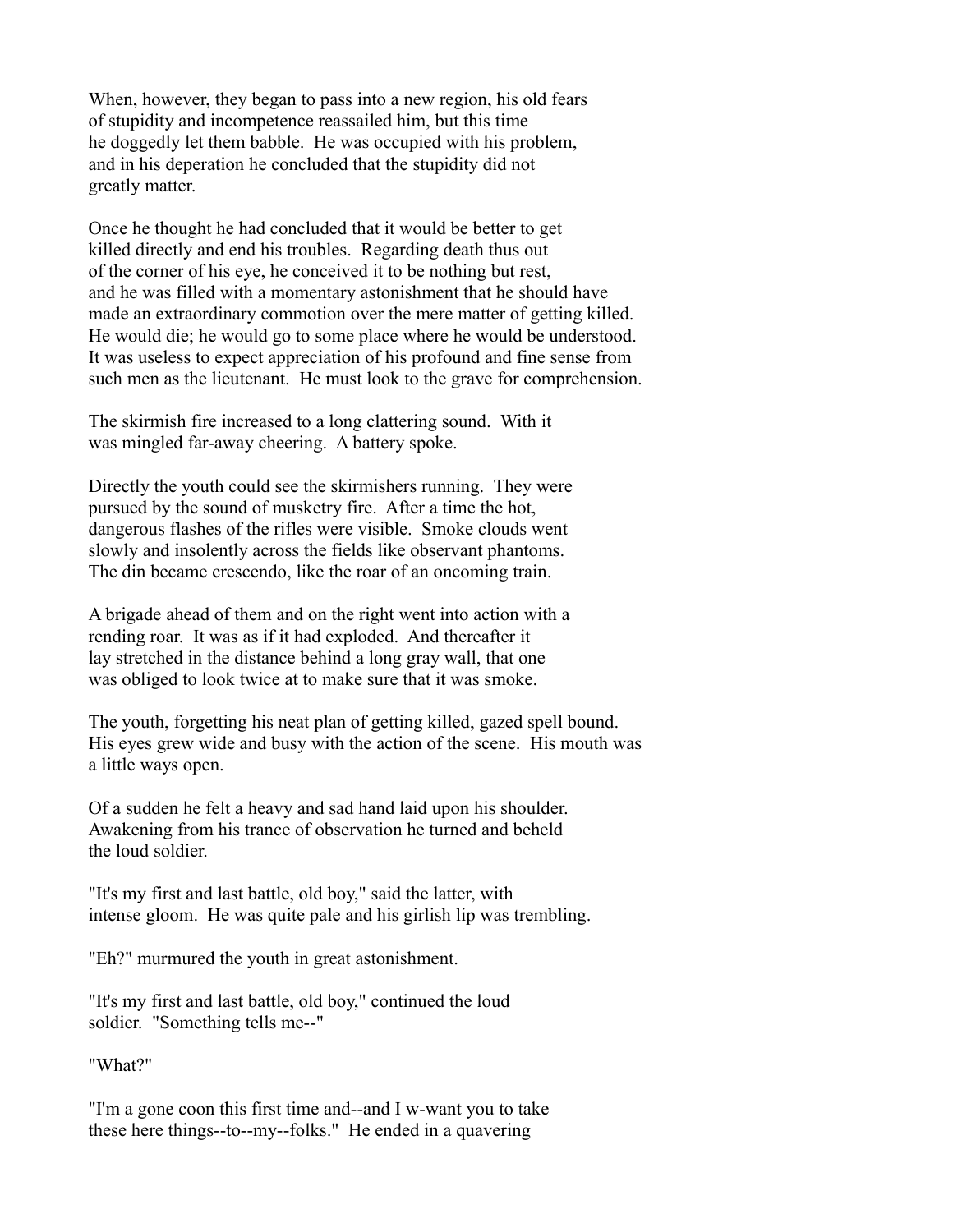sob of pity for himself. He handed the youth a little packet done up in a yellow envelope.

"Why, what the devil--" began the youth again.

But the other gave him a glance as from the depths of a tomb, and raised his limp hand in a prophetic manner and turned away.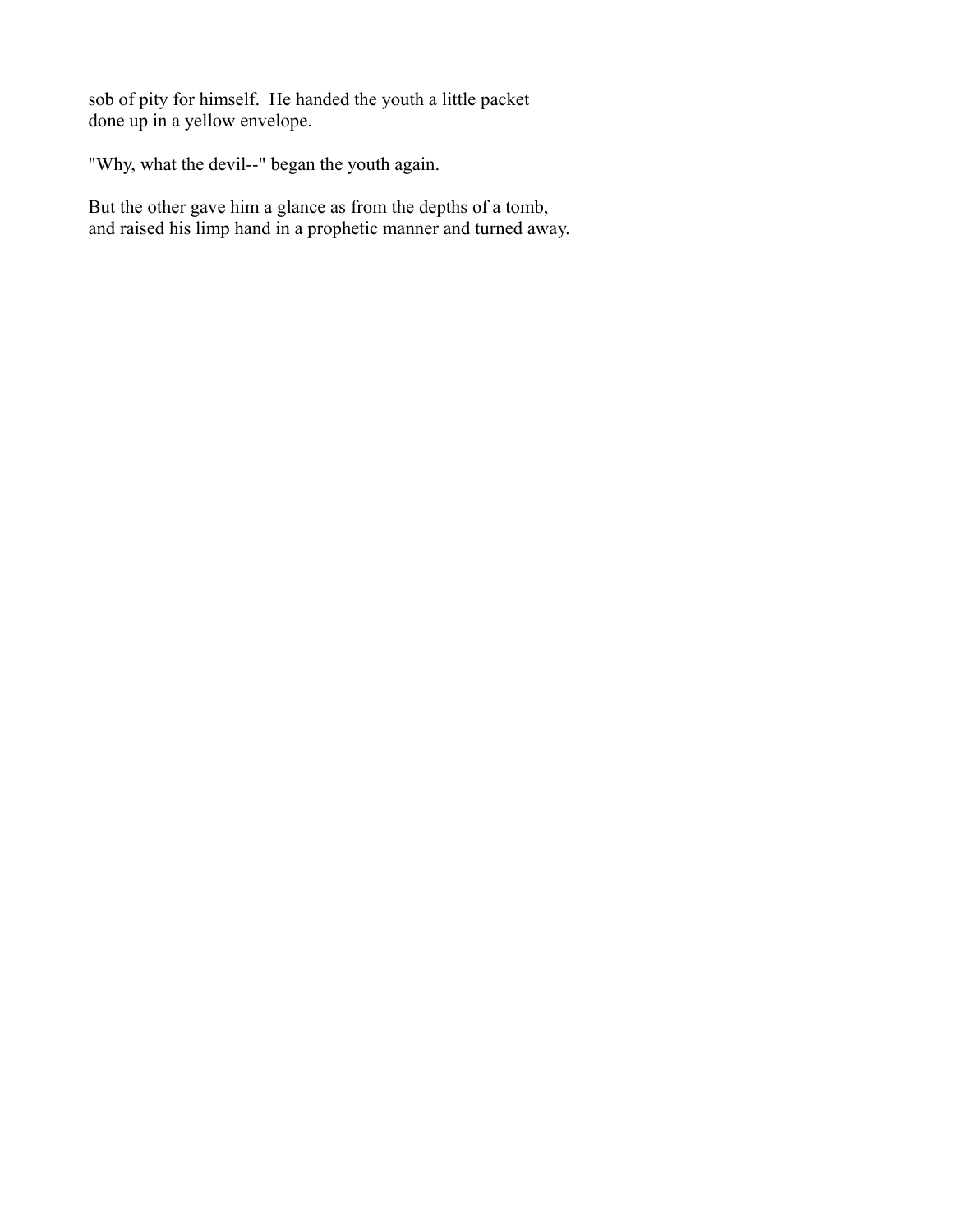Chapter 4

The brigade was halted in the fringe of a grove. The men crouched among the trees and pointed their restless guns out at the fields. They tried to look beyond the smoke.

Out of this haze they could see running men. Some shouted information and gestured as the hurried.

The men of the new regiment watched and listened eagerly, while their tongues ran on in gossip of the battle. They mouthed rumors that had flown like birds out of the unknown.

"They say Perry has been driven in with big loss."

"Yes, Carrott went t' th' hospital. He said he was sick. That smart lieutenant is commanding 'G' Company. Th' boys say they won't be under Carrott no more if they all have t' desert. They allus knew he was a--"

"Hannises' batt'ry is took."

"It ain't either. I saw Hannises' batt'ry off on th' left not more'n fifteen minutes ago."

"Well--"

"Th' general, he ses he is goin' t' take th' hull command of th' 304th when we go inteh action, an' then he ses we'll do sech fightin' as never another one reg'ment done."

"They say we're catchin' it over on th' left. They say th' enemy driv' our line inteh a devil of a swamp an' took Hannises' batt'ry."

"No sech thing. Hannises' batt'ry was 'long here 'bout a minute ago."

"That young Hasbrouck, he makes a good off'cer. He ain't afraid 'a nothin'."

"I met one of th' 148th Maine boys an' he ses his brigade fit th' hull rebel army fer four hours over on th' turnpike road an' killed about five thousand of 'em. He ses one more sech fight as that an' th' war 'll be over."

"Bill wasn't scared either. No, sir! It wasn't that. Bill ain't a-gittin' scared easy. He was jest mad, that's what he was.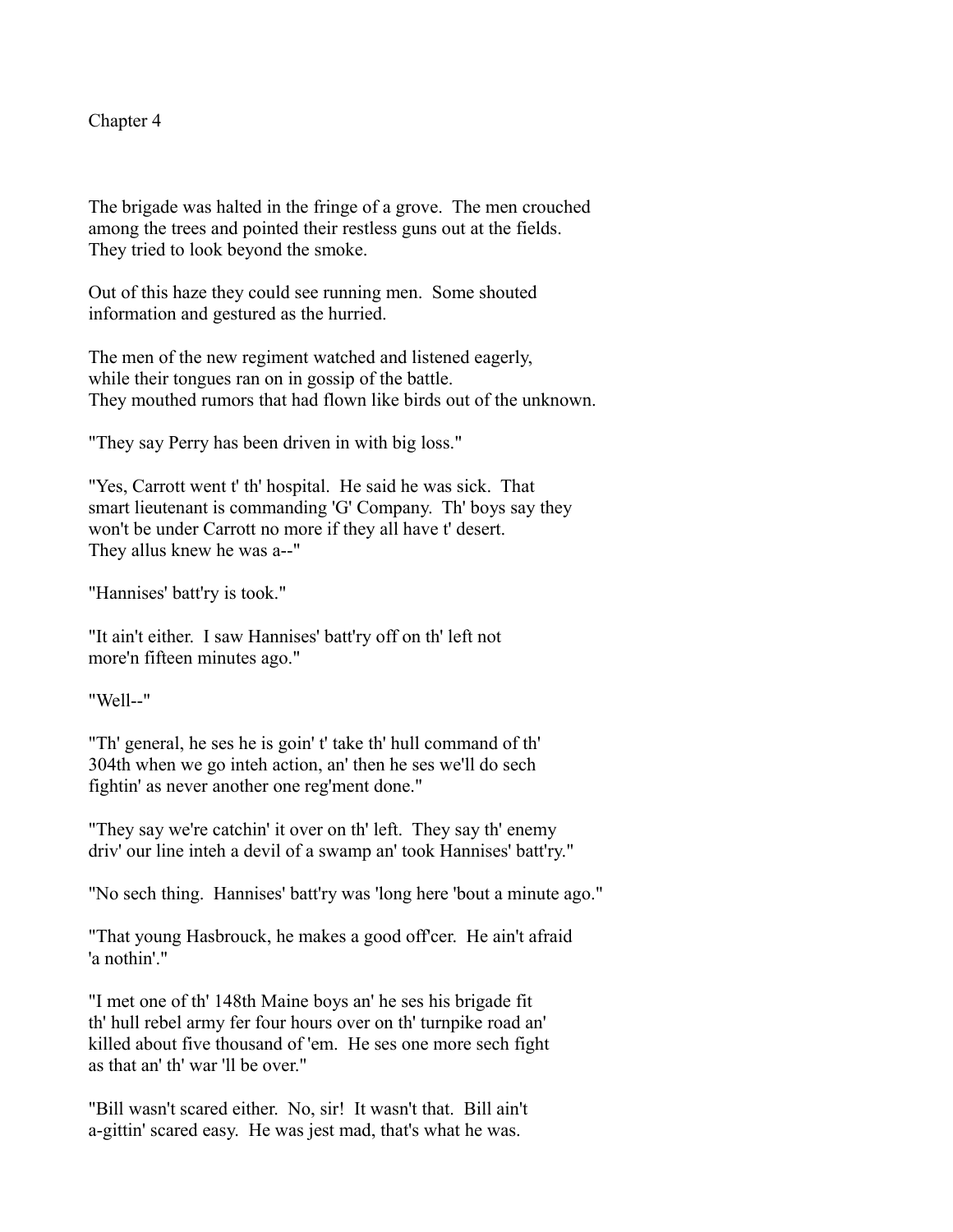When that feller trod on his hand, he up an' sed that he was willin' t' give his hand t' his country, but he be dumbed if he was goin' t' have every dumb bushwhacker in th' kentry walkin' 'round on it. So he went t' th' hospital disregardless of th' fight. Three fingers was crunched. Th' dern doctor wanted t' amputate 'm, an' Bill, he raised a heluva row, I hear. He's a funny feller."

The din in front swelled to a tremendous chorus. The youth and his fellows were frozen to silence. They could see a flag that tossed in the smoke angrily. Near it were the blurred and agitated forms of troops. There came a turbulent stream of men across the fields. A battery changing position at a frantic gallop scattered the stragglers right and left.

A shell screaming like a storm banshee went over the huddled heads of the reserves. It landed in the grove, and exploding redly flung the brown earth. There was a little shower of pine needles.

Bullets began to whistle among the branches and nip at the trees. Twigs and leaves came sailing down. It was as if a thousand axes, wee and invisible, were being wielded. Many of the men were constantly dodging and ducking their heads.

The lieutenant of the youth's company was shot in the hand. He began to swear so wondrously that a nervous laugh went along the regimental line. The officer's profanity sounded conventional. It relieved the tightened senses of the new men. It was as if he had hit his fingers with a tack hammer at home.

He held the wounded member carefully away from his side so that the blood would not drip upon his trousers.

The captain of the company, tucking his sword under his arm, produced a handkerchief and began to bind with it the lieutenant's wound. And they disputed as to how the binding should be done.

The battle flag in the distance jerked about madly. It seemed to be struggling to free itself from an agony. The billowing smoke was filled with horizontal flashes.

Men rushing swiftly emerged from it. They grew in numbers until it was seen that the whole command was fleeing. The flag suddenly sank down as if dying. Its motion as it fell was a gesture of despair.

Wild yells came from behind the walls of smoke. A sketch in gray and red dissolved into a moblike body of men who galloped like wild horses. The veteran regiments on the right and left of the 304th immediately began to jeer. With the passionate song of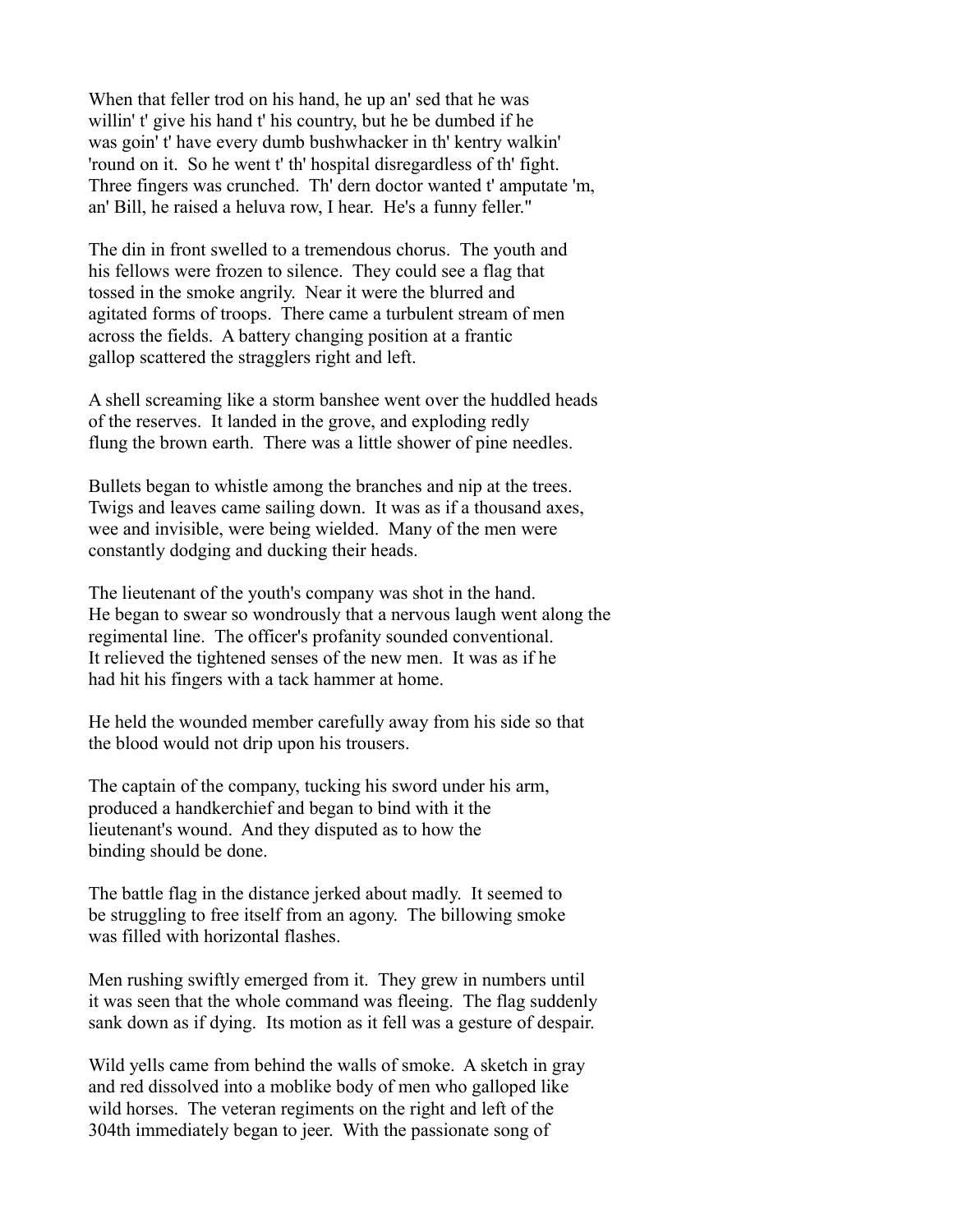the bullets and the banshee shrieks of shells were mingled loud catcalls and bits of facetious advice concerning places of safety.

But the new regiment was breathless with horror. "Gawd! Saunders's got crushed!" whispered the man at the youth's elbow. They shrank back and crouched as if compelled to await a flood.

The youth shot a swift glance along the blue ranks of the regiment. The profiles were motionless, carven; and afterward he remembered that the color sergeant was standing with his legs apart, as if he expected to be pushed to the ground.

The following throng went whirling around the flank. Here and there were officers carried along on the stream like exasperated chips. They were striking about them with their swords and with their left fists, punching every head they could reach. They cursed like highwaymen.

A mounted officer displayed the furious anger of a spoiled child. He raged with his head, his arms, and his legs.

Another, the commander of the brigade, was galloping about bawling. His hat was gone and his clothes were awry. He resembled a man who has come from bed to go to a fire. The hoofs of his horse often threatened the heads of the running men, but they scampered with singular fortune. In this rush they were apparently all deaf and blind. They heeded not the largest and longest of the oaths that were thrown at them from all directions.

Frequently over this tumult could be heard the grim jokes of the critical veterans; but the retreating men apparently were not even conscious of the presence of an audience.

The battle reflection that shone for an instant in the faces on the mad current made the youth feel that forceful hands from heaven would not have been able to have held him in place if he could have got intelligent control of his legs.

There was an appalling imprint upon these faces. The struggle in the smoke had pictured an exaggeration of itself on the bleached cheeks and in the eyes wild with one desire.

The sight of this stampede exerted a floodlike force that seemed able to drag sticks and stones and men from the ground. They of the reserves had to hold on. They grew pale and firm, and red and quaking.

The youth achieved one little thought in the midst of this chaos. The composite monster which had caused the other troops to flee had not then appeared. He resolved to get a view of it, and then,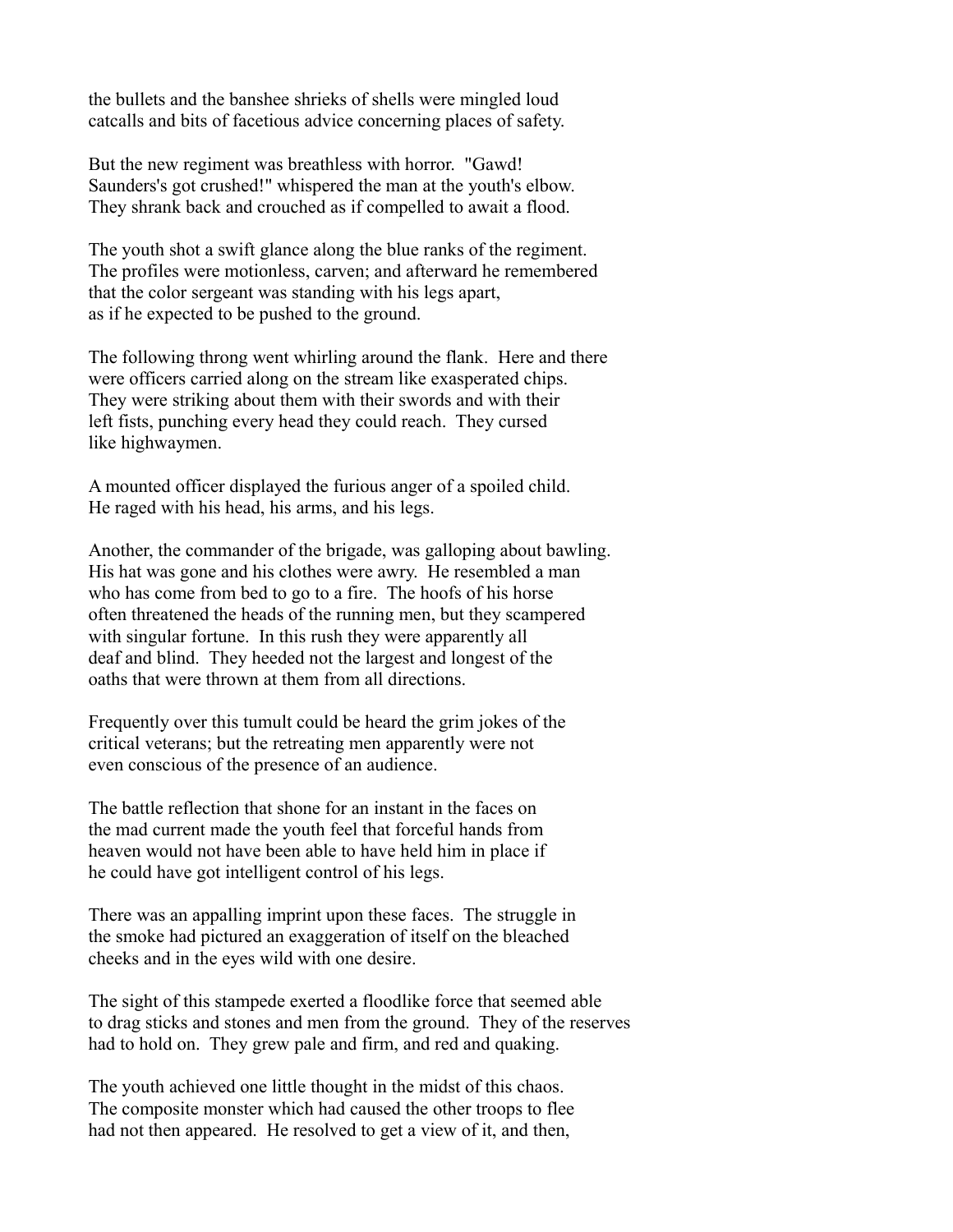he thought he might very likely run better than the best of them.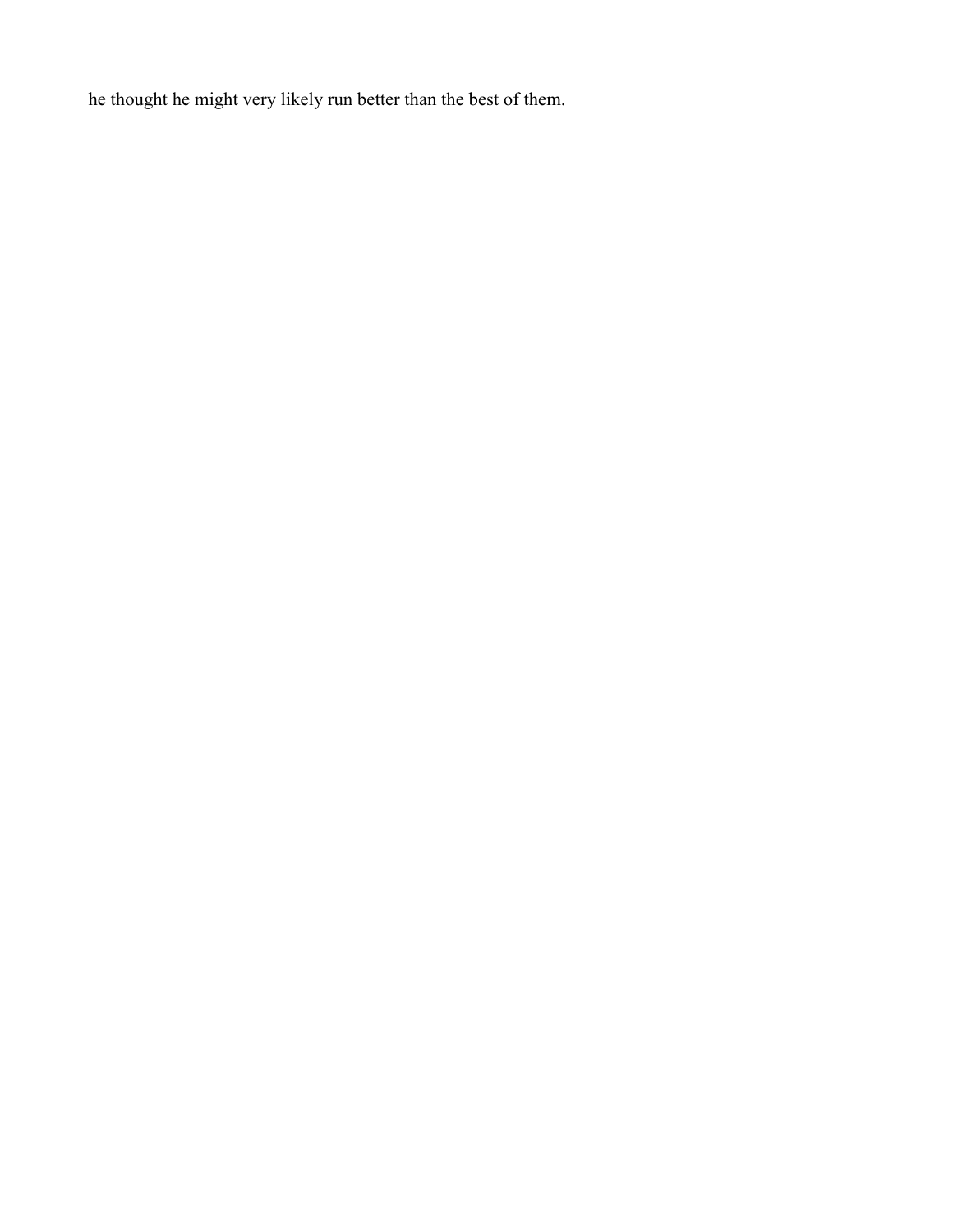Chapter 5

There were moments of waiting. The youth thought of the village street at home before the arrival of the circus parade on a day in the spring. He remembered how he had stood, a small, thrillful boy, prepared to follow the dingy lady upon the white horse, or the band in its faded chariot. He saw the yellow road, the lines of expectant people, and the sober houses. He particularly remembered an old fellow who used to sit upon a cracker box in front of the store and feign to despise such exhibitions. A thousand details of color and form surged in his mind. The old fellow upon the cracker box appeared in middle prominence.

Some one cried, "Here they come!"

There was rustling and muttering among the men. They displayed a feverish desire to have every possible cartridge ready to their hands. The boxes were pulled around into various positions, and adjusted with great care. It was as if seven hundred new bonnets were being tried on.

The tall soldier, having prepared his rifle, produced a red handkerchief of some kind. He was engaged in knotting it about his throat with exquisite attention to its position, when the cry was repeated up and down the line in a muffled roar of sound.

"Here they come! Here they come!" Gun locks clicked.

Across the smoke-infested fields came a brown swarm of running men who were giving shrill yells. They came on, stooping and swinging their rifles at all angles. A flag, tilted forward, sped near the front.

As he caught sight of them the youth was momentarily startled by a thought that perhaps his gun was not loaded. He stood trying to rally his faltering intellect so that he might recollect the moment when he had loaded, but he could not.

A hatless general pulled his dripping horse to a stand near the colonel of the 304th. He shook his fist in the other's face. "You've got to hold 'em back!" he shouted, savagely; "you've got to hold 'em back!"

In his agitation the colonel began to stammer. "A-all r-right, General, all right, by Gawd! We-we 'll do our--we-we 'll d-d-do-do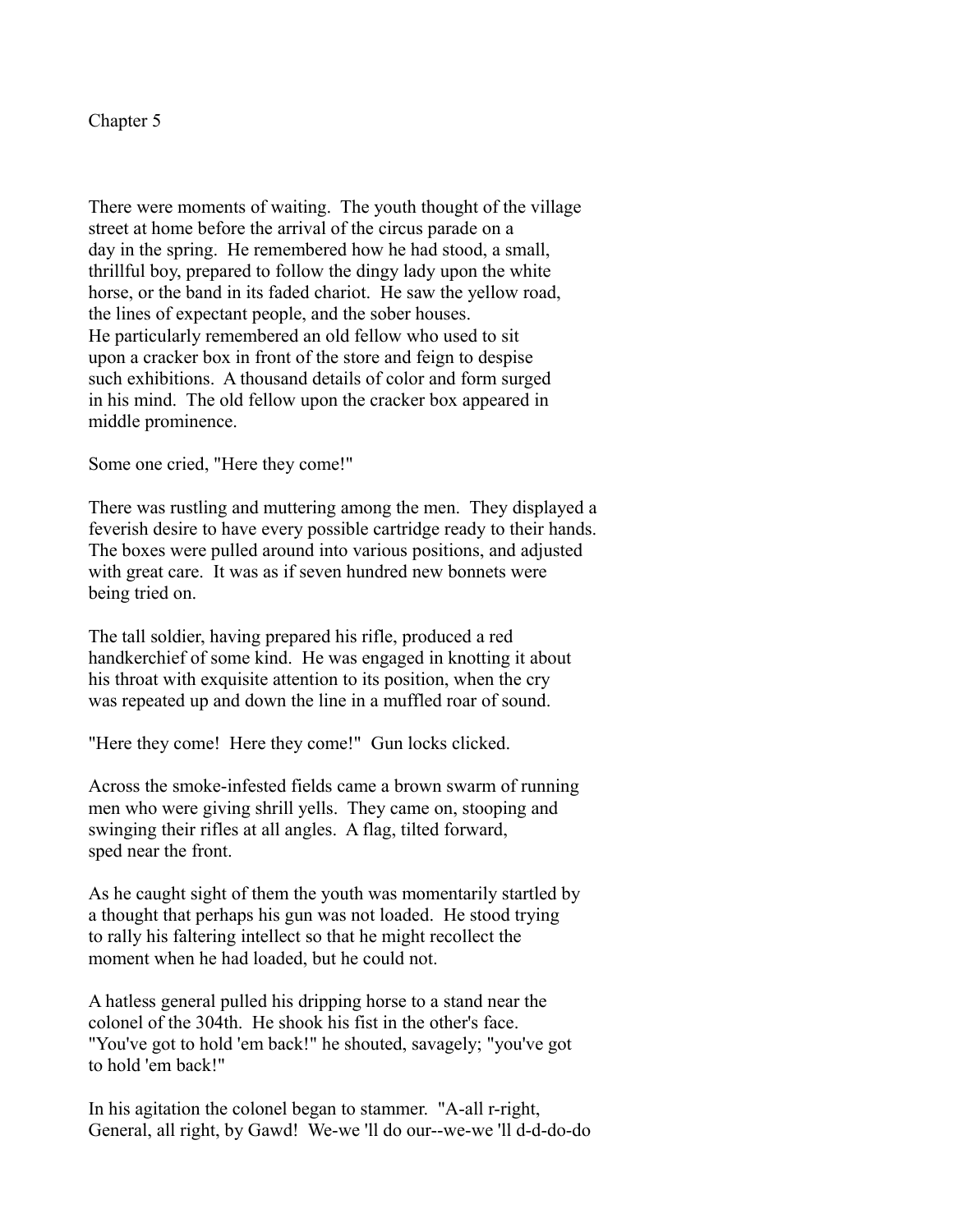our best, General." The general made a passionate gesture and galloped away. The colonel, perchance to relieve his feelings, began to scold like a wet parrot. The youth, turning swiftly to make sure that the rear was unmolested, saw the commander regarding his men in a highly resentful manner, as if he regretted above everything his association with them.

The man at the youth's elbow was mumbling, as if to himself: "Oh, we 're in for it now! oh, we 're in for it now!"

The captain of the company had been pacing excitedly to and fro in the rear. He coaxed in schoolmistress fashion, as to a congregation of boys with primers. His talk was an endless repetition. "Reserve your fire, boys--don't shoot till I tell you--save your fire--wait till they get close up--don't be damned fools--"

Perspiration streamed down the youth's face, which was soiled like that of a weeping urchin. He frequently, with a nervous movement, wiped his eyes with his coat sleeve. His mouth was still a little ways ope.

He got the one glance at the foe-swarming field in front of him, and instantly ceased to debate the question of his piece being loaded. Before he was ready to begin--before he had announced to himself that he was about to fight--he threw the obedient well-balanced rifle into position and fired a first wild shot. Directly he was working at his weapon like an automatic affair.

He suddenly lost concern for himself, and forgot to look at a menacing fate. He became not a man but a member. He felt that something of which he was a part--a regiment, an army, a cause, or a country--was in crisis. He was welded into a common personality which was dominated by a single desire. For some moments he could not flee no more than a little finger can commit a revolution from a hand.

If he had thought the regiment was about to be annihilated perhaps he could have amputated himself from it. But its noise gave him assurance. The regiment was like a firework that, once ignited, proceeds superior to circumstances until its blazing vitality fades. It wheezed and banged with a mighty power. He pictured the ground before it as strewn with the discomfited.

There was a consciousness always of the presence of his comrades about him. He felt the subtle battle brotherhood more potent even than the cause for which they were fighting. It was a mysterious fraternity born of the smoke and danger of death.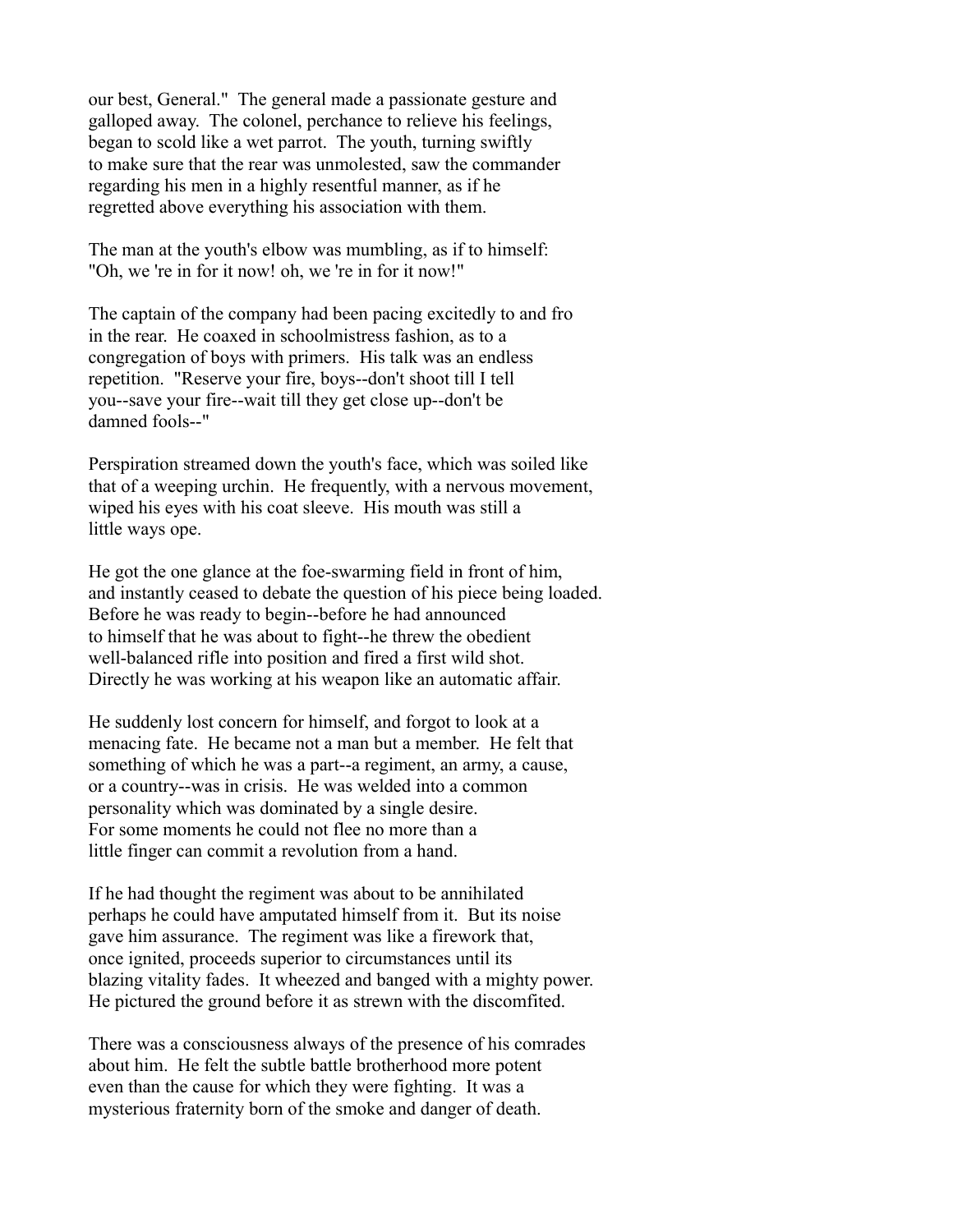He was at a task. He was like a carpenter who has made many boxes, making still another box, only there was furious haste in his movements. He, in his thoughts, was careering off in other places, even as the carpenter who as he works whistles and thinks of his friend or his enemy, his home or a saloon. And these jolted dreams were never perfect to him afterward, but remained a mass of blurred shapes.

Presently he began to feel the effects of the war atmosphere--a blistering sweat, a sensation that his eyeballs were about to crack like hot stones. A burning roar filled his ears.

Following this came a red rage. He developed the acute exasperation of a pestered animal, a well-meaning cow worried by dogs. He had a mad feeling against his rifle, which could only be used against one life at a time. He wished to rush forward and strangle with his fingers. He craved a power that would enable him to make a world-sweeping gesture and brush all back. His impotency appeared to him, and made his rage into that of a driven beast.

Buried in the smoke of many rifles his anger was directed not so much against the men whom he knew were rushing toward him as against the swirling battle phantoms which were choking him, stuffing their smoke robes down his parched throat. He fought frantically for respite for his senses, for air, as a babe being smothered attacks the deadly blankets.

There was a blare of heated rage mingled with a certain expression of intentness on all faces. Many of the men were making low-toned noises with their mouths, and these subdued cheers, snarls, imprecations, prayers, made a wild, barbaric these subdued cheers, snarls, imprecations, prayers, made a wild, barbaric these subdued cheers, snarls, imprecations, prayers, made a wild, barbaric these subdued cheers, snarls, imprecations, prayers, made a wild, barbaric song that went as an undercurrent of sound, strange and chantlike with the resounding chords of the war march. The man at the youth's elbow was babbling. In it there was something soft and tender like the monologue of a babe. The tall soldier was swearing in a loud voice. From his lips came a black procession of curious oaths. Of a sudden another broke out in a querulous way like a man who has mislaid his hat. "Well, why don't they support us? Why don't they send supports? Do they think--"

The youth in his battle sleep heard this as one who dozes hears.

There was a singular absence of heroic poses. The men bending and surging in their haste and rage were in every impossible attitude. The steel ramrods clanked and clanged with incessant din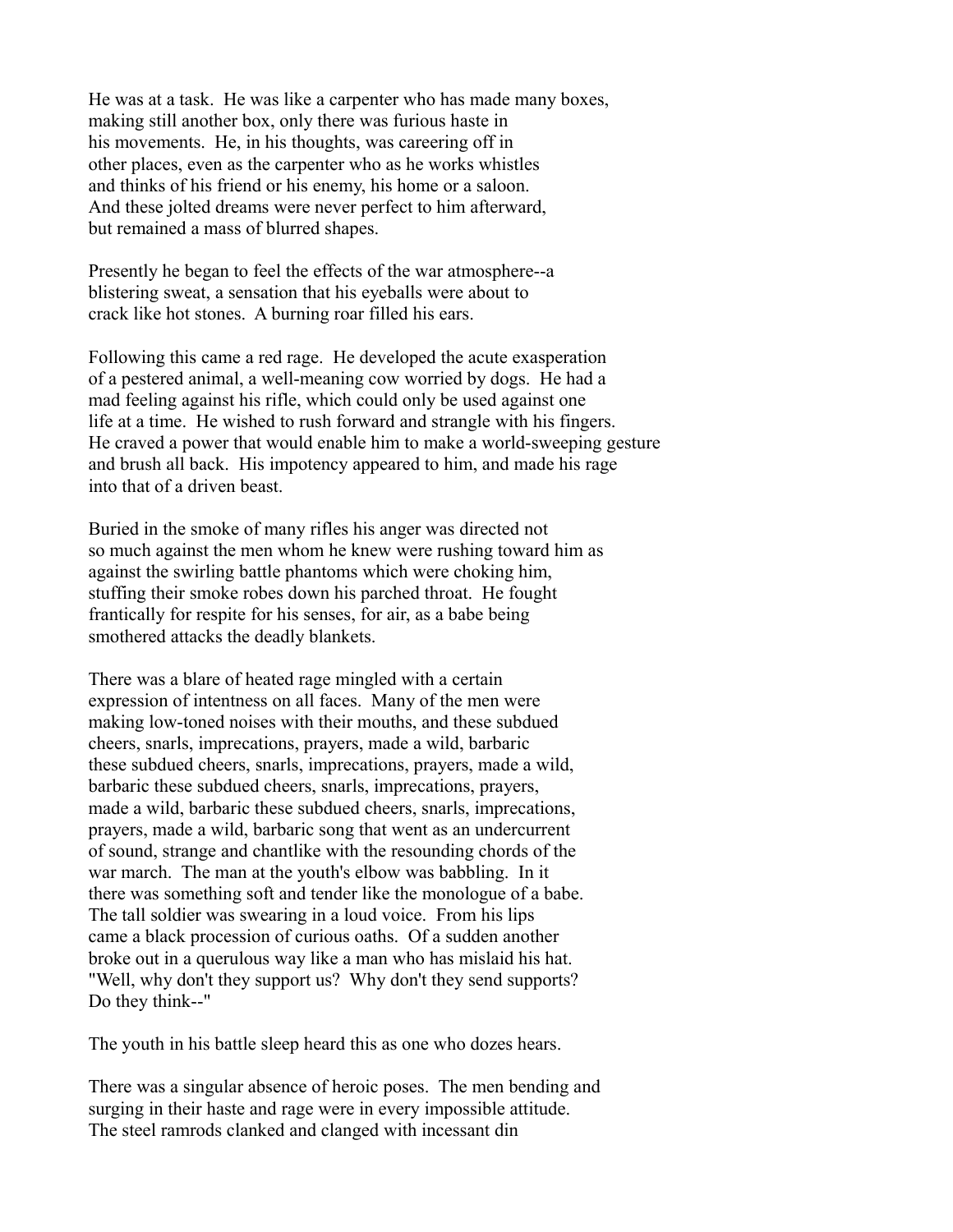as the men pounded them furiously into the hot rifle barrels. The flaps of the cartridge boxes were all unfastened, and bobbed idiotically with each movement. The rifles, once loaded, were jerked to the shoulder and fired without apparent aim into the smoke or at one of the blurred and shifting forms which upon the field before the regiment had been growing larger and larger like puppets under a magician's hand.

The officers, at their intervals, rearward, neglected to stand in picturesque attitudes. They were bobbing to and fro roaring directions and encouragements. The dimensions of their howls were extraordinary. They expended their lungs with prodigal wills. And often they nearly stood upon their heads in their anxiety to observe the enemy on the other side of the tumbling smoke.

The lieutenant of the youth's company had encountered a soldier who had fled screaming at the first volley of his comrades. Behind the lines these two were acting a little isolated scene. The man was blubbering and staring with sheeplike eyes at the lieutenant, who had seized him by the collar and was pommeling him. He drove him back into the ranks with many blows. The soldier went mechanically, dully, with his animal-like eyes upon the officer. Perhaps there was to him a divinity expressed in the voice of the other--stern, hard, with no reflection of fear in it. He tried to reload his gun, but his shaking hands prevented. The lieutenant was obliged to assist him.

The men dropped here and there like bundles. The captain of the youth's company had been killed in an early part of the action. His body lay stretched out in the position of a tired man resting, but upon his face there was an astonished and sorrowful look, as if he thought some friend had done him an ill turn. The babbling man was grazed by a shot that made the blood stream widely down his face. He clapped both hand to his head. "Oh!" he said, and ran. Another grunted suddenly as if he had been struck by a club in the stomach. He sat down and gazed ruefully. In his eyes there was mute, indefinite reproach. Farther up the line a man, standing behind a tree, had had his knee joint splintered by a ball. Immediately he had dropped his rifle and gripped the tree with both arms. And there he remained, clinging desperately and crying for assistance that he might withdraw his hold upon the tree.

At last an exultant yell went along the quivering line. The firing dwindled from an uproar to a last vindictive popping. As the smoke slowly eddied away, the youth saw that the charge had been repulsed. The enemy were scattered into reluctant groups. He saw a man climb to the top of the fence, straddle the rail, and fire a parting shot.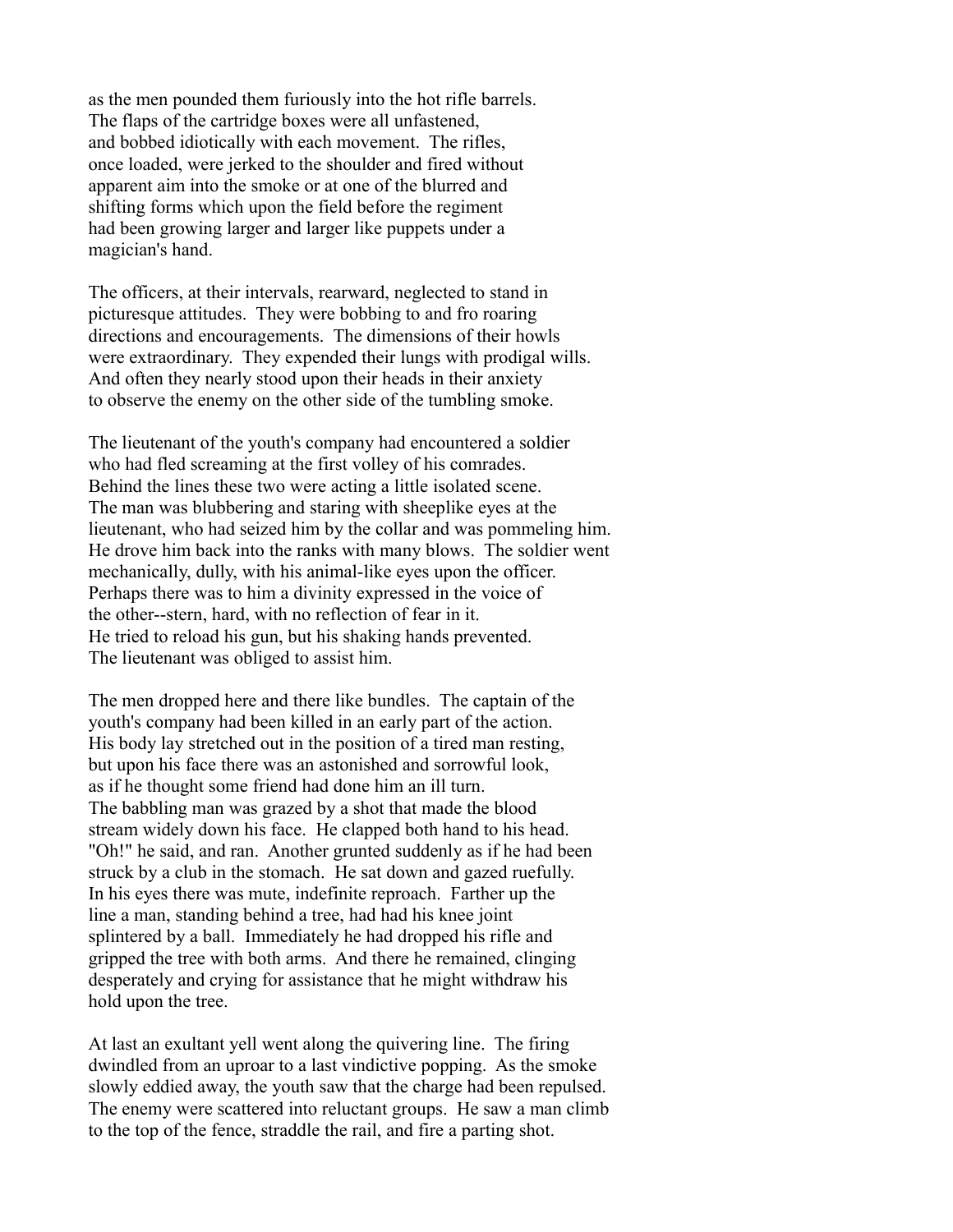The waves had receded, leaving bits of dark "debris" upon the ground.

Some in the regiment began to whoop frenziedly. Many were silent. Apparently they were trying to contemplate themselves.

After the fever had left his veins, the youth thought that at last he was going to suffocate. He became aware of the foul atmosphere in which he had been struggling. He was grimy and dripping like a laborer in a foundry. He grasped his canteen and took a long swallow of the warmed water.

A sentence with variations went up and down the line. "Well, we 've helt 'em back. We 've helt 'em back; derned if we haven't." The men said it blissfully, leering at each other with dirty smiles.

The youth turned to look behind him and off to the right and off to the left. He experienced the joy of a man who at last finds leisure in which to look about him.

Under foot there were a few ghastly forms motionless. They lay twisted in fantastic contortions. Arms were bent and heads were turned in incredible ways. It seemed that the dead men must have fallen from some great height to get into such positions. They looked to be dumped out upon the ground from the sky.

From a position in the rear of the grove a battery was throwing shells over it. The flash of the guns startled the youth at first. He thought they were aimed directly at him. Through the trees he watched the black figures of the gunners as they worked swiftly and intently. Their labor seemed a complicated thing. He wondered how they could remember its formula in the midst of confusion.

The guns squatted in a row like savage chiefs. They argued with abrupt violence. It was a grim pow-wow. Their busy servants ran hither and thither.

A small procession of wounded men were going drearily toward the rear. It was a flow of blood from the torn body of the brigade.

To the right and to the left were the dark lines of other troops. Far in front he thought he could see lighter masses protruding in points from the forest. They were suggestive of unnumbered thousands.

Once he saw a tiny battery go dashing along the line of the horizon. The tiny riders were beating the tiny horses.

From a sloping hill came the sound of cheerings and clashes. Smoke welled slowly through the leaves.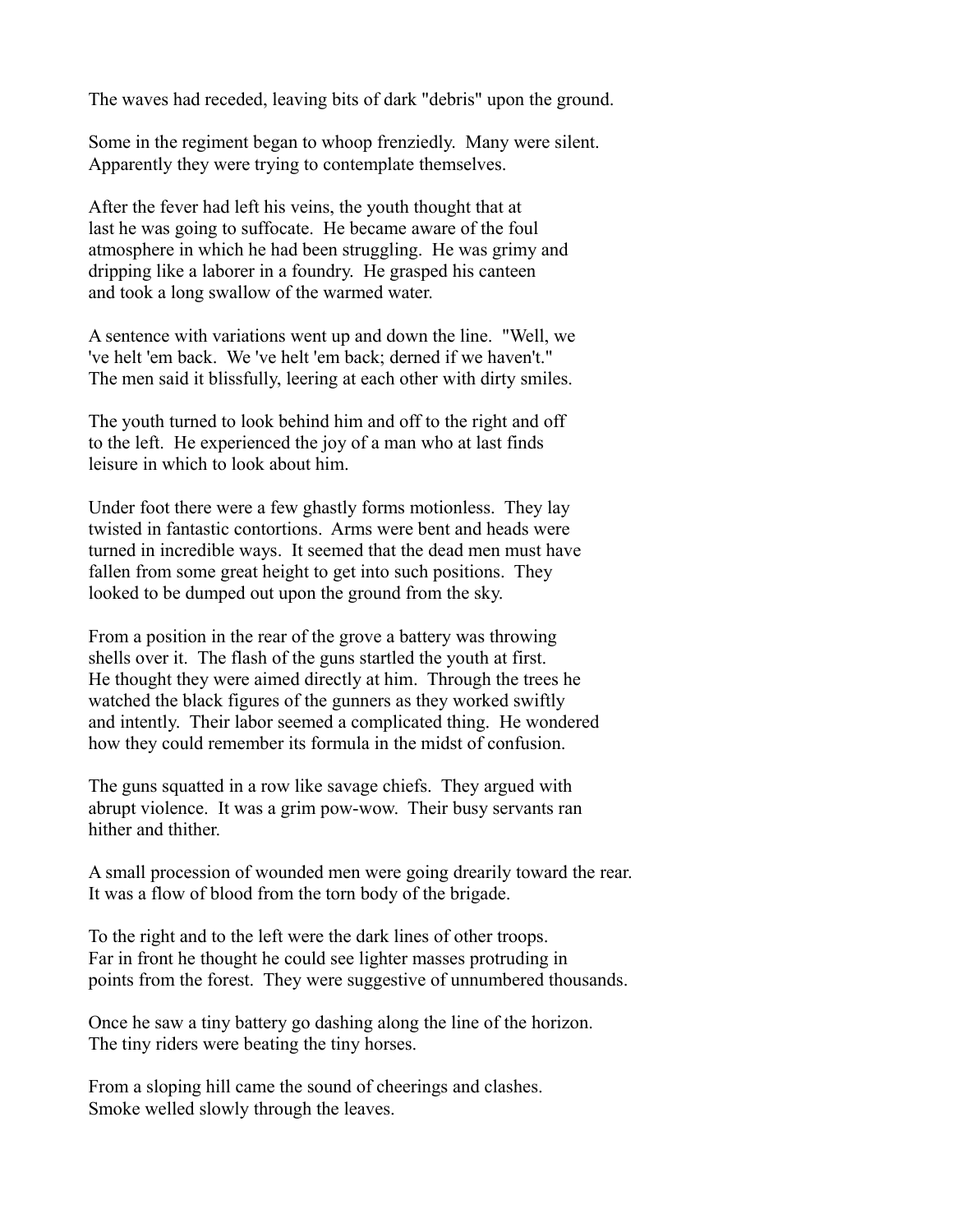Batteries were speaking with thunderous oratorical effort. Here and there were flags, the red in the stripes dominating. They splashed bits of warm color upon the dark lines of troops.

The youth felt the old thrill at the sight of the emblems. They were like beautiful birds strangely undaunted in a storm.

As he listened to the din from the hillside, to a deep pulsating thunder that came from afar to the left, and to the lesser clamors which came from many directions, it occurred to him that they were fighting, too, over there, and over there, and over there. Heretofore he had supposed that all the battle was directly under his nose.

As he gazed around him the youth felt a flash of astonishment at the blue, pure sky and the sun gleamings on the trees and fields. It was surprising that Nature had gone tranquilly on with her golden process in the midst of so much devilment.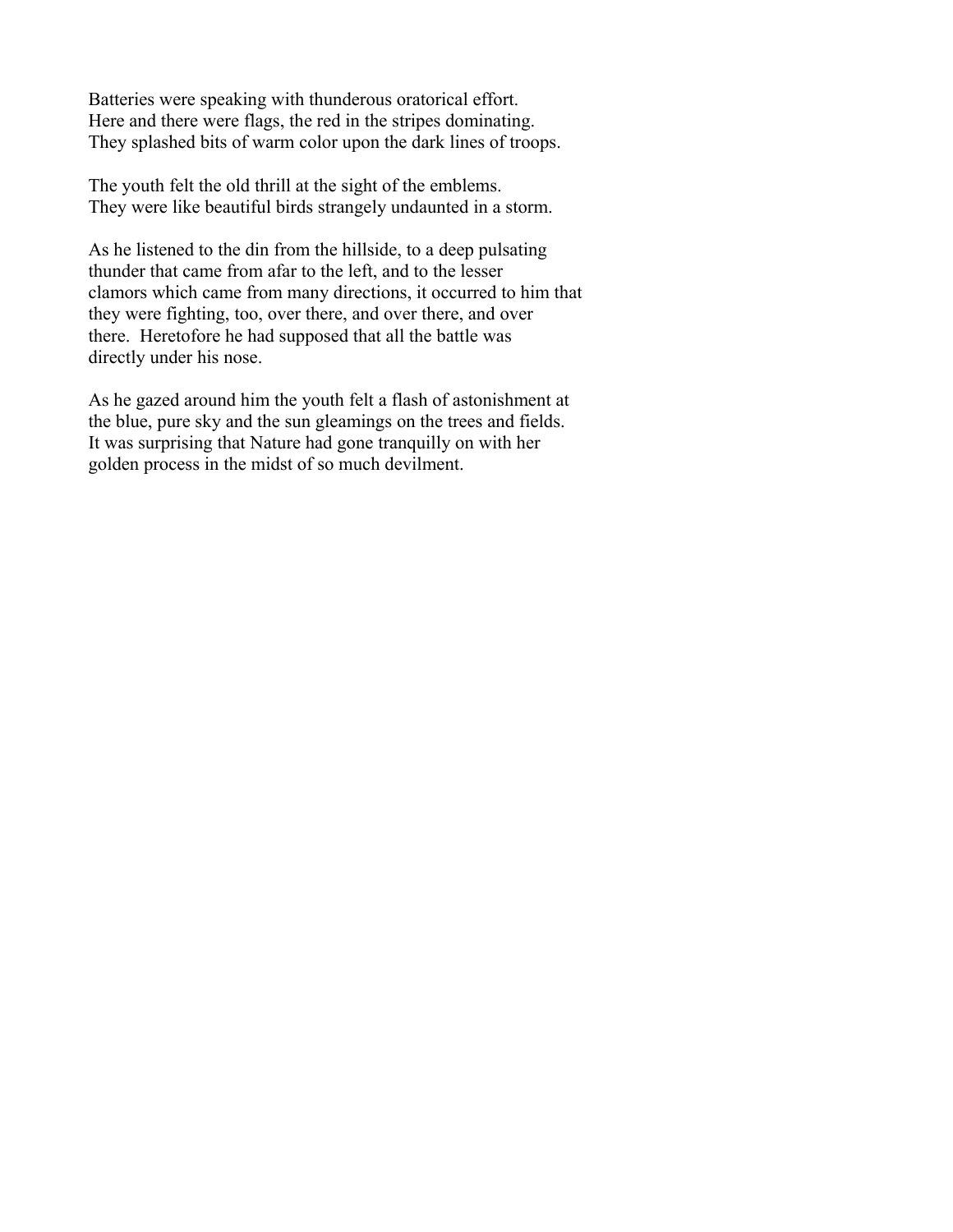Chapter 6

The youth awakened slowly. He came gradually back to a position from which he could regard himself. For moments he had been scrutinizing his person in a dazed way as if he had never before seen himself. Then he picked up his cap from the ground. He wriggled in his jacket to make a more comfortable fit, and kneeling relaced his shoe. He thoughtfully mopped his reeking features.

So it was all over at last! The supreme trial had been passed. The red, formidable difficulties of war had been vanquished.

He went into an ecstasy of self-satisfaction. He had the most delightful sensations of his life. Standing as if apart from himself, he viewed that last scene. He perceived that the man who had fought thus was magnificent.

He felt that he was a fine fellow. He saw himself even with those ideals which he had considered as far beyond him. He smiled in deep gratification.

Upon his fellows he beamed tenderness and good will. "Gee! ain't it hot, hey?" he said affably to a man who was polishing his streaming face with his coat sleeves.

"You bet!" said the other, grinning sociably. "I never seen sech dumb hotness." He sprawled out luxuriously on the ground. "Gee, yes! An' I hope we don't have no more fightin' till a week from Monday."

There were some handshakings and deep speeches with men whose features were familiar, but with whom the youth now felt the bonds of tied hearts. He helped a cursing comrade to bind up a wound of the shin.

But, of a sudden, cries of amazement broke out along the ranks of the new regiment. "Here they come ag'in! Here they come ag'in!" The man who had sprawled upon the ground started up and said, "Gosh!"

The youth turned quick eyes upon the field. He discerned forms begin to swell in masses out of a distant wood. He again saw the tilted flag speeding forward.

The shells, which had ceased to trouble the regiment for a time,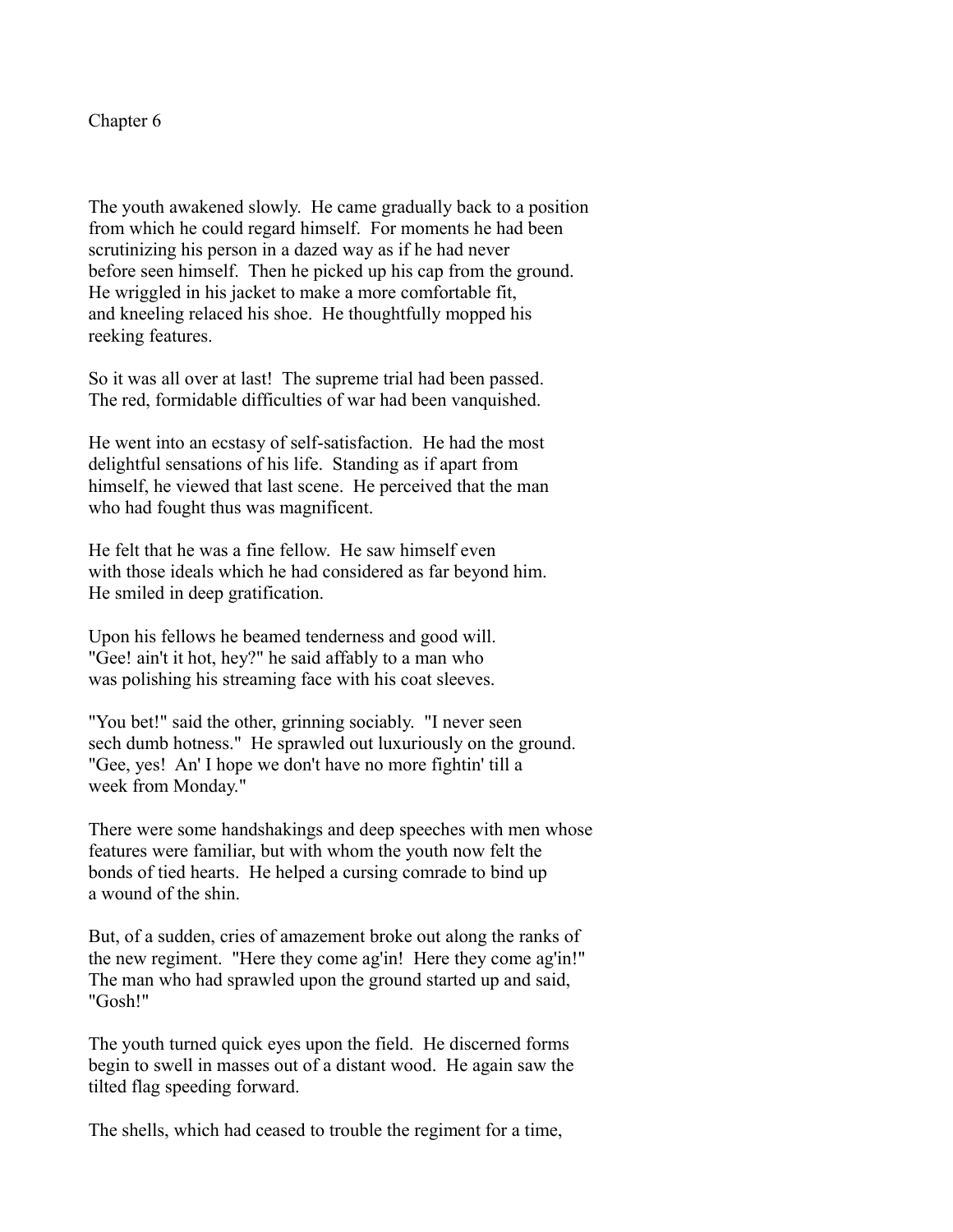came swirling again, and exploded in the grass or among the leaves of the trees. They looked to be strange war flowers bursting into fierce bloom.

The men groaned. The luster faded from their eyes. Their smudged countenances now expressed a profound dejection. They moved their stiffened bodies slowly, and watched in sullen mood the frantic approach of the enemy. The slaves toiling in the temple of this god began to feel rebellion at his harsh tasks.

They fretted and complained each to each. "Oh, say, this is too much of a good thing! Why can't somebody send us supports?"

"We ain't never goin' to stand this second banging. I didn't come here to fight the hull damn' rebel army."

There was one who raised a doleful cry. "I wish Bill Smithers had trod on my hand, insteader me treddin' on his'n." The sore joints of the regiment creaked as it painfully floundered into position to repulse.

The youth stared. Surely, he thought, this impossible thing was not about to happen. He waited as if he expected the enemy to suddenly stop, apologize, and retire bowing. It was all a mistake.

But the firing began somewhere on the regimental line and ripped along in both directions. The level sheets of flame developed great clouds of smoke that tumbled and tossed in the mild wind near the ground for a moment, and then rolled through the ranks as through a gate. The clouds were tinged an earthlike yellow in the sunrays and in the shadow were a sorry blue. The flag was sometimes eaten and lost in this mass of vapor, but more often it projected, sun-touched, resplendent.

Into the youth's eyes there came a look that one can see in the orbs of a jaded horse. His neck was quivering with nervous weakness and the muscles of his arms felt numb and bloodless. His hands, too, seemed large and awkward as if he was wearing invisible mittens. And there was a great uncertainty about his knee joints.

The words that comrades had uttered previous to the firing began to recur to him. "Oh, say, this is too much of a good thing! What do they take us for--why don't they send supports? I didn't come here to fight the hull damned rebel army."

He began to exaggerate the endurance, the skill, and the valor of those who were coming. Himself reeling from exhaustion, he was astonished beyond measure at such persistency. They must be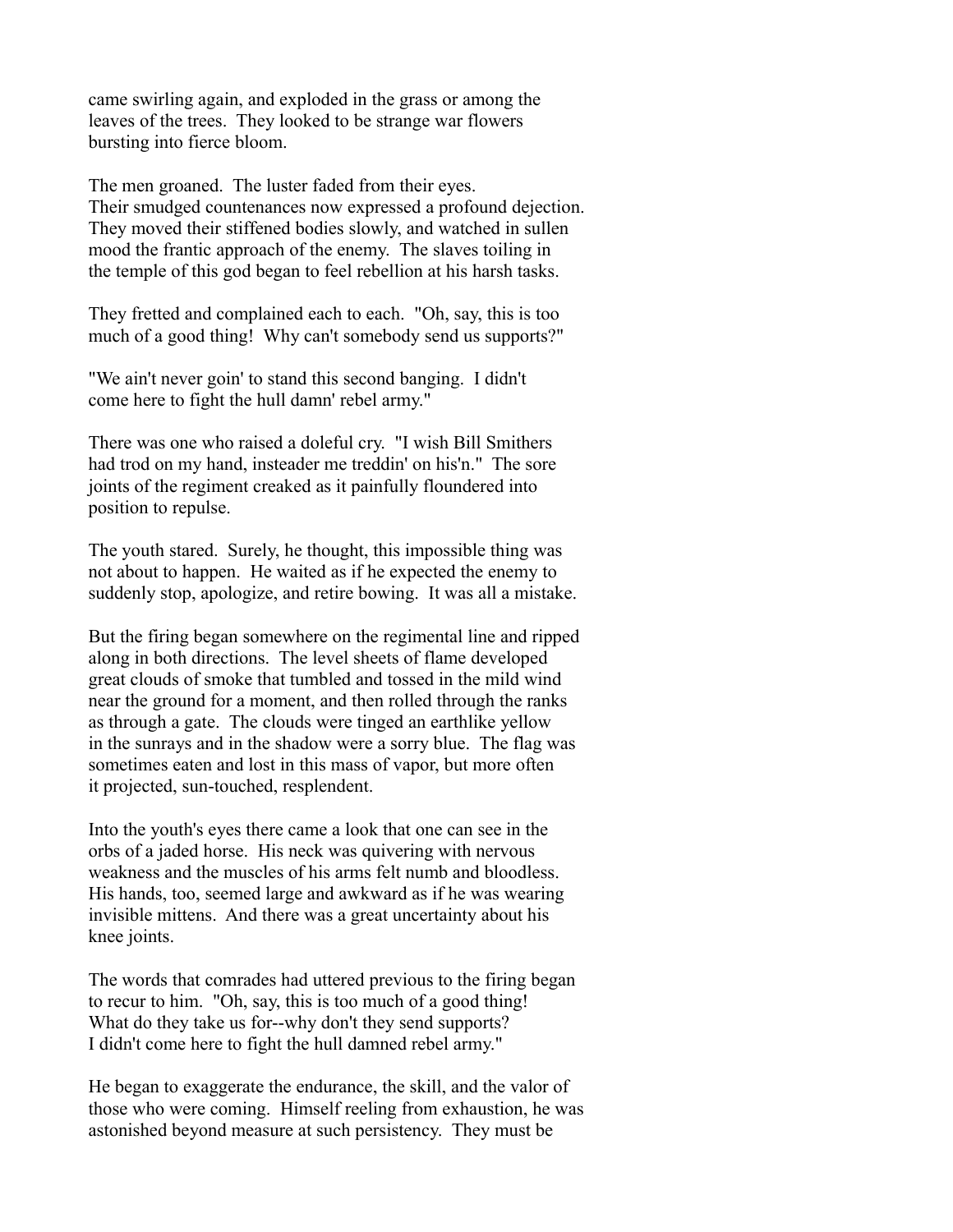machines of steel. It was very gloomy struggling against such affairs, wound up perhaps to fight until sundown.

He slowly lifted his rifle and catching a glimpse of the thickspread field he blazed at a cantering cluster. He stopped then and began to peer as best as he could through the smoke. He caught changing views of the ground covered with men who were all running like pursued imps, and yelling.

To the youth it was an onslaught of redoubtable dragons. He became like the man who lost his legs at the approach of the red and green monster. He waited in a sort of a horrified, listening attitude. He seemed to shut his eyes and wait to be gobbled.

A man near him who up to this time had been working feverishly at his rifle suddenly stopped and ran with howls. A lad whose face had borne an expression of exalted courage, the majesty of he who dares give his life, was, at an instant, smitten abject. He blanched like one who has come to the edge of a cliff at midnight and is suddenly made aware. There was a revelation. He, too, threw down his gun and fled. There was no shame in his face. He ran like a rabbit.

Others began to scamper away through the smoke. The youth turned his head, shaken from his trance by this movement as if the regiment was leaving him behind. He saw the few fleeting forms.

He yelled then with fright and swung about. For a moment, in the great clamor, he was like a proverbial chicken. He lost the direction of safety. Destruction threatened him from all points.

Directly he began to speed toward the rear in great leaps. His rifle and cap were gone. His unbuttoned coat bulged in the wind. The flap of his cartridge box bobbed wildly, and his canteen, by its slender cord, swung out behind. On his face was all the horror of those things which he imagined.

The lieutenant sprang forward bawling. The youth saw his features wrathfully red, and saw him make a dab with his sword. His one thought of the incident was that the lieutenant was a peculiar creature to feel interested in such matters upon this occasion.

He ran like a blind man. Two or three times he fell down. Once he knocked his shoulder so heavily against a tree that he went headlong.

Since he had turned his back upon the fight his fears had been wondrously magnified. Death about to thrust him between the shoulder blades was far more dreadful than death about to smite him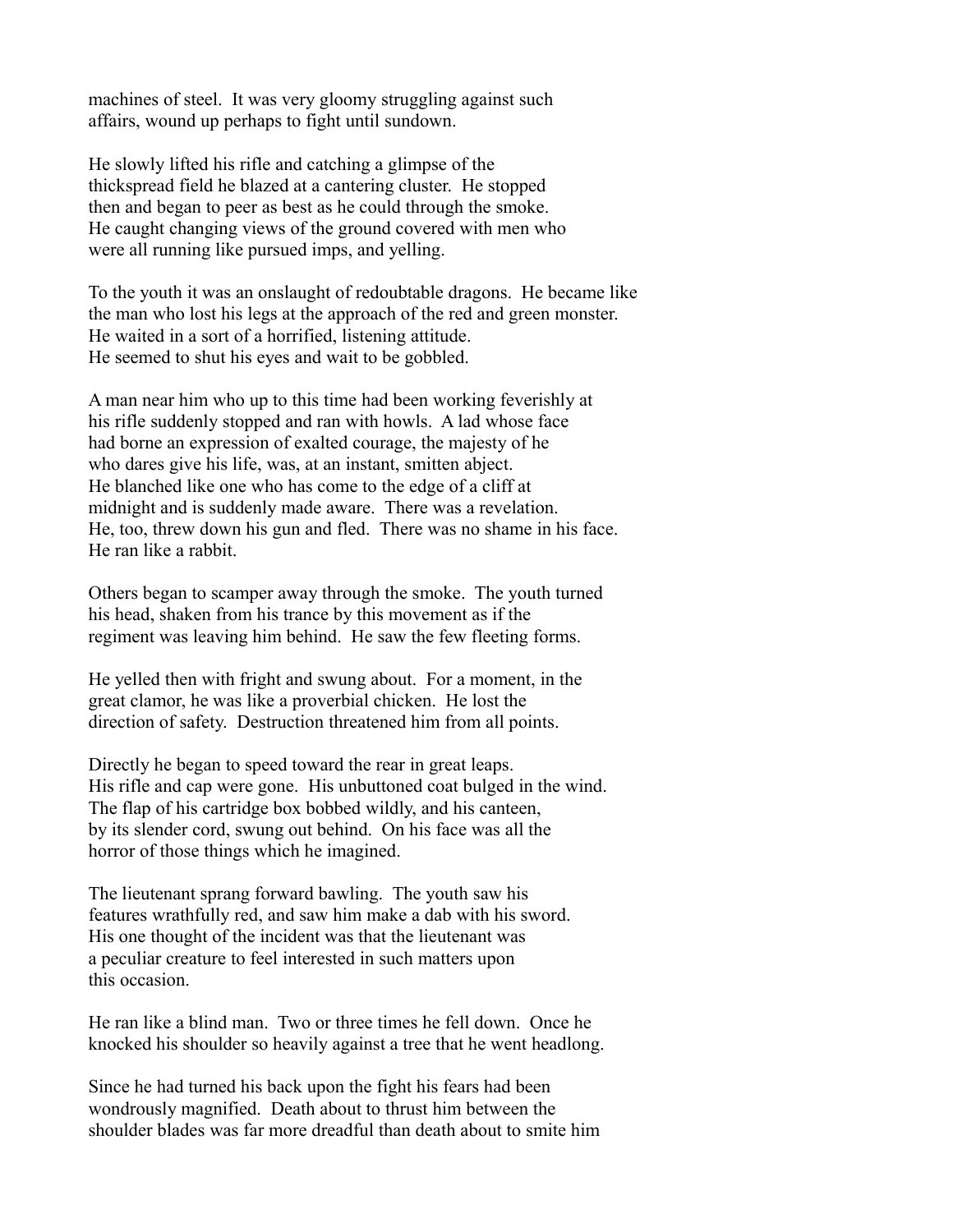between the eyes. When he thought of it later, he conceived the impression that it is better to view the appalling than to be merely within hearing. The noises of the battle were like stones; he believed himself liable to be crushed.

As he ran on he mingled with others. He dimly saw men on his right and on his left, and he heard footsteps behind him. He thought that all the regiment was fleeing, pursued by those ominous crashes.

In his flight the sound of these following footsteps gave him his one meager relief. He felt vaguely that death must make a first choice of the men who were nearest; the initial morsels for the dragons would be then those who were following him. So he displayed the zeal of an insane sprinter in his purpose to keep them in the rear. There was a race.

As he, leading, went across a little field, he found himself in a region of shells. They hurtled over his head with long wild screams. As he listened he imagined them to have rows of cruel teeth that grinned at him. Once one lit before him and the livid lightning of the explosion effectually barred the way in his chosen direction. He groveled on the ground and then springing up went careering off through some bushes.

He experienced a thrill of amazement when he came within view of a battery in action. The men there seemed to be in conventional moods, altogether unaware of the impending annihilation. The battery was disputing with a distant antagonist and the gunners were wrapped in admiration of their shooting. They were continually bending in coaxing postures over the guns. They seemed to be patting them on the back and encouraging them with words. The guns, stolid and undaunted, spoke with dogged valor.

The precise gunners were coolly enthusiastic. They lifted their eyes every chance to the smoke-wreathed hillock from whence the hostile battery addressed them. The youth pitied them as he ran. Methodical idiots! Machine-like fools! The refined joy of planting shells in the midst of the other battery's formation would appear a little thing when the infantry came swooping out of the woods.

The face of a youthful rider, who was jerking his frantic horse with an abandon of temper he might display in a placid barnyard, was impressed deeply upon his mind. He knew that he looked upon a man who would presently be dead.

Too, he felt a pity for the guns, standing, six good comrades, in a bold row.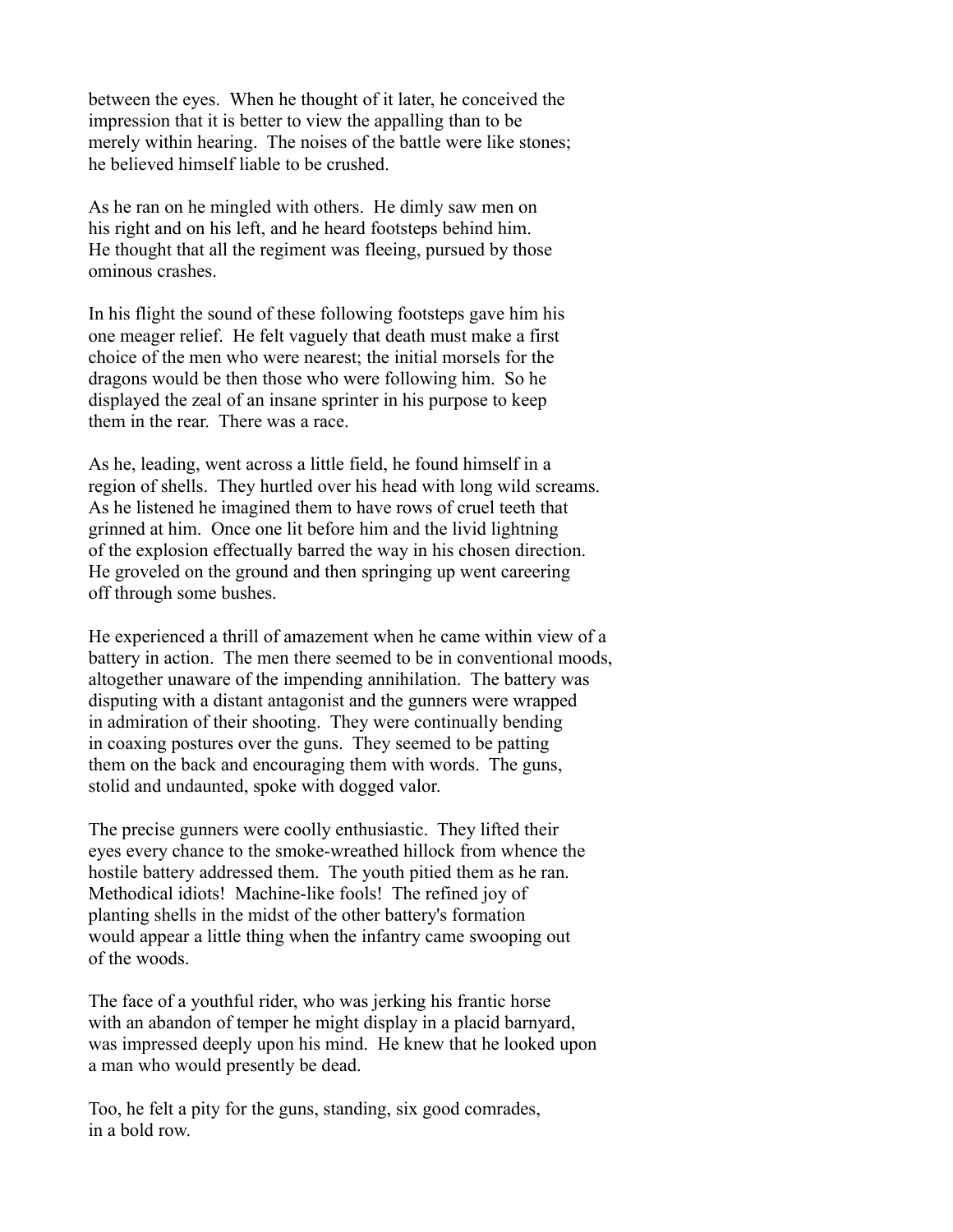He saw a brigade going to the relief of its pestered fellows. He scrambled upon a wee hill and watched it sweeping finely, keeping formation in difficult places. The blue of the line was crusted with steel color, and the brilliant flags projected. Officers were shouting.

This sight also filled him with wonder. The brigade was hurrying briskly to be gulped into the infernal mouths of the war god. What manner of men were they, anyhow? Ah, it was some wondrous breed! Or else they didn't comprehend--the fools.

A furious order caused commotion in the artillery. An officer on a bounding horse made maniacal motions with his arms. The teams went swinging up from the rear, the guns were whirled about, and the battery scampered away. The cannon with their noses poked slantingly at the ground grunted and grumbled like stout men, brave but with objections to hurry.

The youth went on, moderating his pace since he had left the place of noises.

Later he came upon a general of division seated upon a horse that pricked its ears in an interested way at the battle. There was a great gleaming of yellow and patent leather about the saddle and bridle. The quiet man astride looked mouse-colored upon such a splendid charger.

A jingling staff was galloping hither and thither. Sometimes the general was surrounded by horsemen and at other times he was quite alone. He looked to be much harassed. He had the appearance of a business man whose market is swinging up and down.

The youth went slinking around this spot. He went as near as he dared trying to overhear words. Perhaps the general, unable to comprehend chaos, might call upon him for information. And he could tell him. He knew all concerning it. Of a surety the force was in a fix, and any fool could see that if they did not retreat while they had opportunity--why--

He felt that he would like to thrash the general, or at least approach and tell him in plain words exactly what he thought him to be. It was criminal to stay calmly in one spot and make no effort to stay destruction. He loitered in a fever of eagerness for the division commander to apply to him.

As he warily moved about, he heard the general call out irritably: "Tompkins, go over an' see Taylor, an' tell him not t' be in such an all-fired hurry; tell him t' halt his brigade in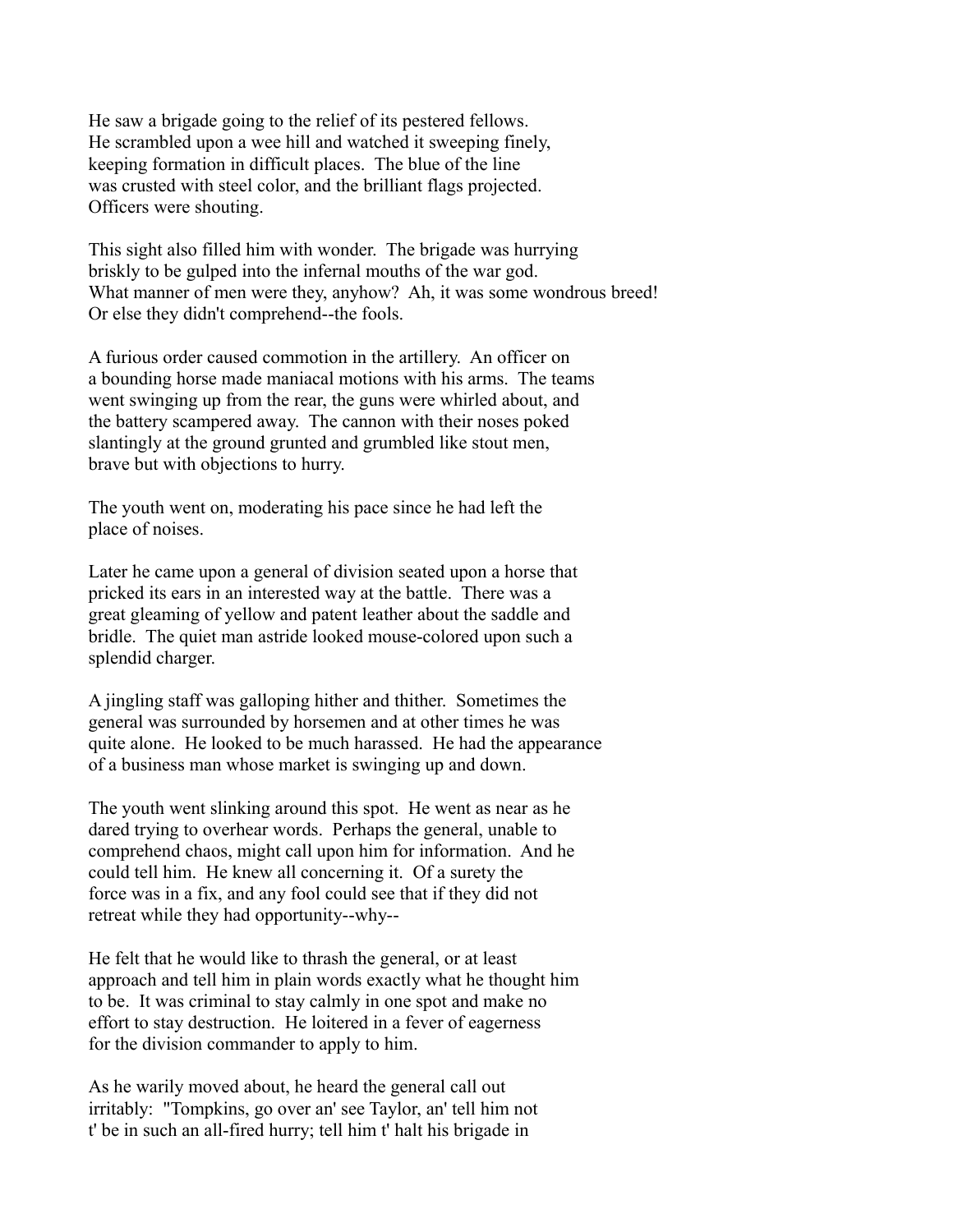th' edge of th' woods; tell him t' detach a reg'ment--say I think th' center 'll break if we don't help it out some; tell him t' hurry up."

A slim youth on a fine chestnut horse caught these swift words from the mouth of his superior. He made his horse bound into a gallop almost from a walk in his haste to go upon his mission. There was a cloud of dust.

A moment later the youth saw the general bounce excitedly in his saddle.

"Yes, by heavens, they have!" The officer leaned forward. His face was aflame with excitement. "Yes, by heavens, they 've held 'im! They 've held 'im!"

He began to blithely roar at his staff: "We 'll wallop 'im now. We 'll wallop 'im now. We 've got 'em sure." He turned suddenly upon an aide: "Here--you--Jons--quick--ride after Tompkins--see Taylor--tell him t' go in--everlastingly--like blazes--anything."

As another officer sped his horse after the first messenger, the general beamed upon the earth like a sun. In his eyes was a desire to chant a paean. He kept repeating, "They 've held 'em, by heavens!"

His excitement made his horse plunge, and he merrily kicked and swore at it. He held a little carnival of joy on horseback.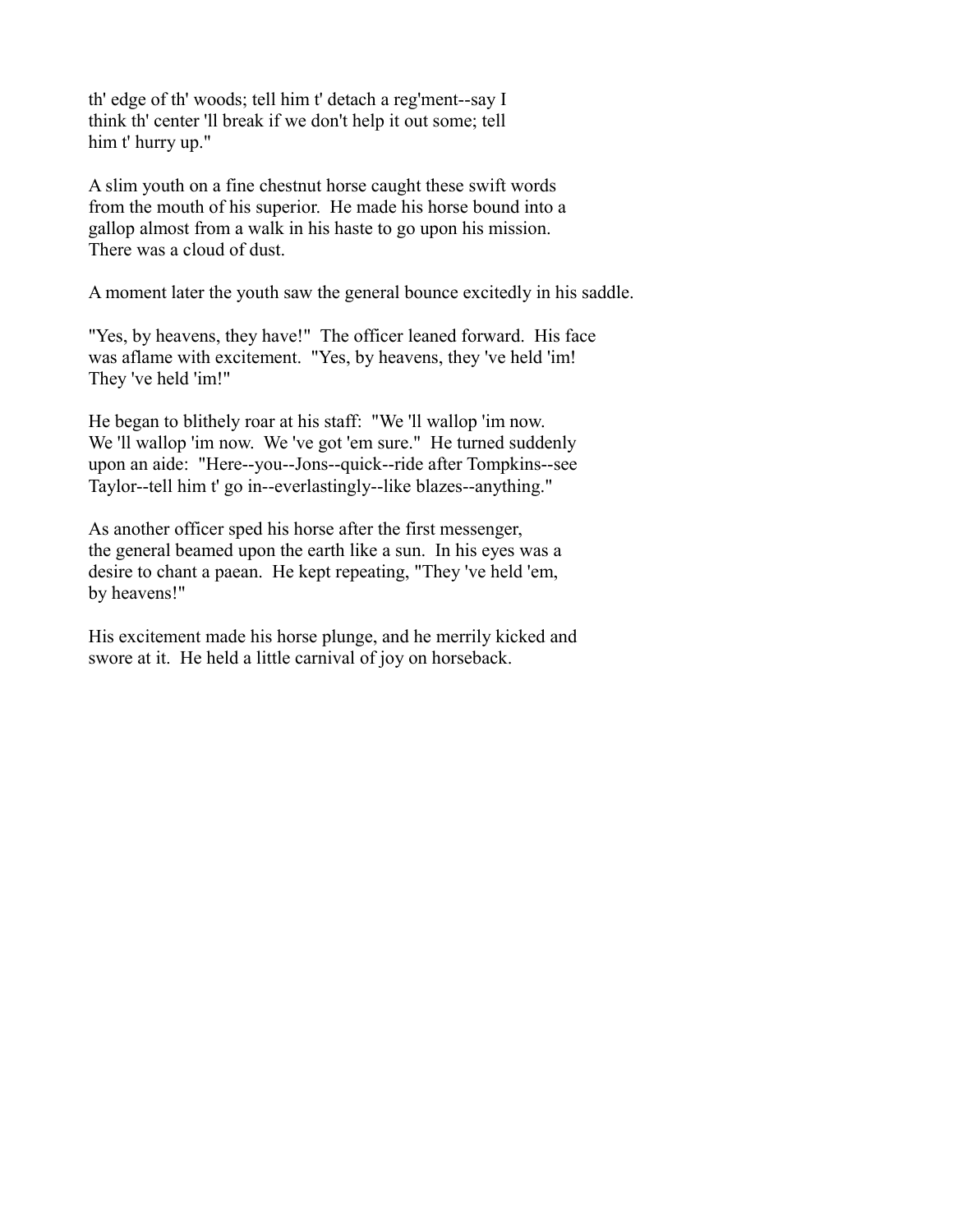Chapter 7

The youth cringed as if discovered in a crime. By heavens, they had won after all! The imbecile line had remained and become victors. He could hear cheering.

He lifted himself upon his toes and looked in the direction of the fight. A yellow fog lay wallowing on the treetops. From beneath it came the clatter of musketry. Hoarse cries told of an advance.

He turned away amazed and angry. He felt that he had been wronged.

He had fled, he told himself, because annihilation approached. He had done a good part in saving himself, who was a little piece of the army. He had considered the time, he said, to be one in which it was the duty of every little piece to rescue itself if possible. Later the officers could fit the little pieces together again, and make a battle front. If none of the little pieces were wise enough to save themselves from the flurry of death at such a time, why, then, where would be the army? It was all plain that he had proceeded according to very correct and commendable rules. His actions had been sagacious things. They had been full of strategy. They were the work of a master's legs.

Thoughts of his comrades came to him. The brittle blue line had withstood the blows and won. He grew bitter over it. It seemed that the blind ignorance and stupidity of those little pieces had betrayed him. He had been overturned and crushed by their lack of sense in holding the position, when intelligent deliberation would have convinced them that it was impossible. He, the enlightened man who looks afar in the dark, had fled because of his superior perceptions and knowledge. He felt a great anger against his comrades. He knew it could be proved that they had been fools.

He wondered what they would remark when later he appeared in camp. His mind heard howls of derision. Their density would not enable them to understand his sharper point of view.

He began to pity himself acutely. He was ill used. He was trodden beneath the feet of an iron injustice. He had proceeded with wisdom and from the most righteous motives under heaven's blue only to be frustrated by hateful circumstances.

A dull, animal-like rebellion against his fellows, war in the abstract, and fate grew within him. He shambled along with bowed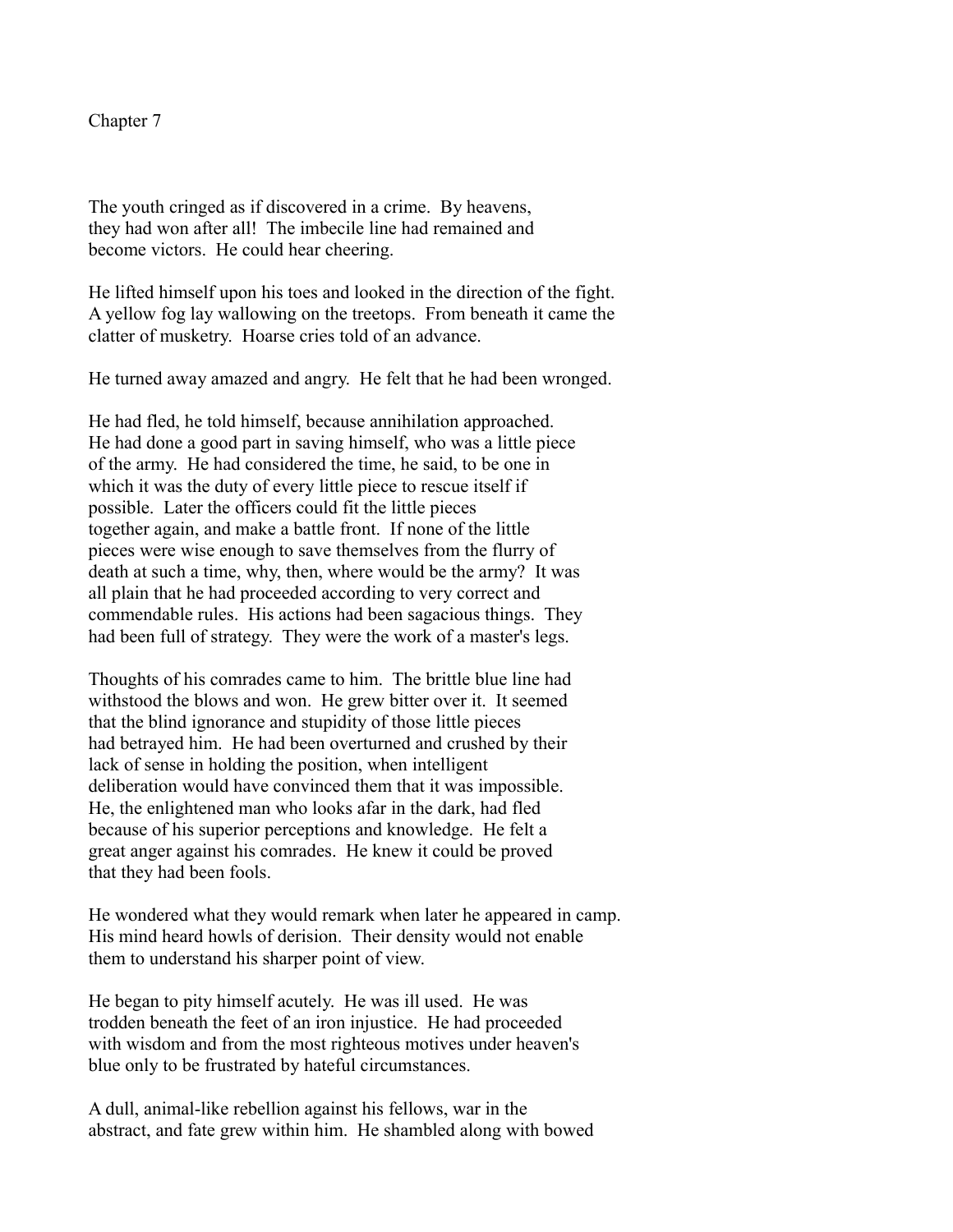head, his brain in a tumult of agony and despair. When he looked loweringly up, quivering at each sound, his eyes had the expression of those of a criminal who thinks his guilt little and his punishment great, and knows that he can find no words.

He went from the fields into a thick woods, as if resolved to bury himself. He wished to get out of hearing of the crackling shots which were to him like voices.

The ground was cluttered with vines and bushes, and the trees grew close and spread out like bouquets. He was obliged to force his way with much noise. The creepers, catching against his legs, cried out harshly as their sprays were torn from the barks of trees. The swishing saplings tried to make known his presence to the world. He could not conciliate the forest. As he made his way, it was always calling out protestations. When he separated embraces of trees and vines the disturbed foliages waved their arms and turned their face leaves toward him. He dreaded lest these noisy motions and cries should bring men to look at him. So he went far, seeking dark and intricate places.

After a time the sound of musketry grew faint and the cannon boomed in the distance. The sun, suddenly apparent, blazed among the trees. The insects were making rhythmical noises. They seemed to be grinding their teeth in unison. A woodpecker stuck his impudent head around the side of a tree. A bird flew on lighthearted wing.

Off was the rumble of death. It seemed now that Nature had no ears.

This landscape gave him assurance. A fair field holding life. It was the religion of peace. It would die if its timid eyes were compelled to see blood. He conceived Nature to be a woman with a deep aversion to tragedy.

He threw a pine cone at a jovial squirrel, and he ran with chattering fear. High in a treetop he stopped, and, poking his head cautiously from behind a branch, looked down with an air of trepidation.

The youth felt triumphant at this exhibition. There was the law, he said. Nature had given him a sign. The squirrel, immediately upon recognizing danger, had taken to his legs without ado. He did not stand stolidly baring his furry belly to the missile, and die with an upward glance at the sympathetic heavens. On the contrary, he had fled as fast as his legs could carry him; and he was but an ordinary squirrel, too--doubtless no philosopher of his race. The youth wended, feeling that Nature was of his mind. She re-enforced his argument with proofs that lived where the sun shone.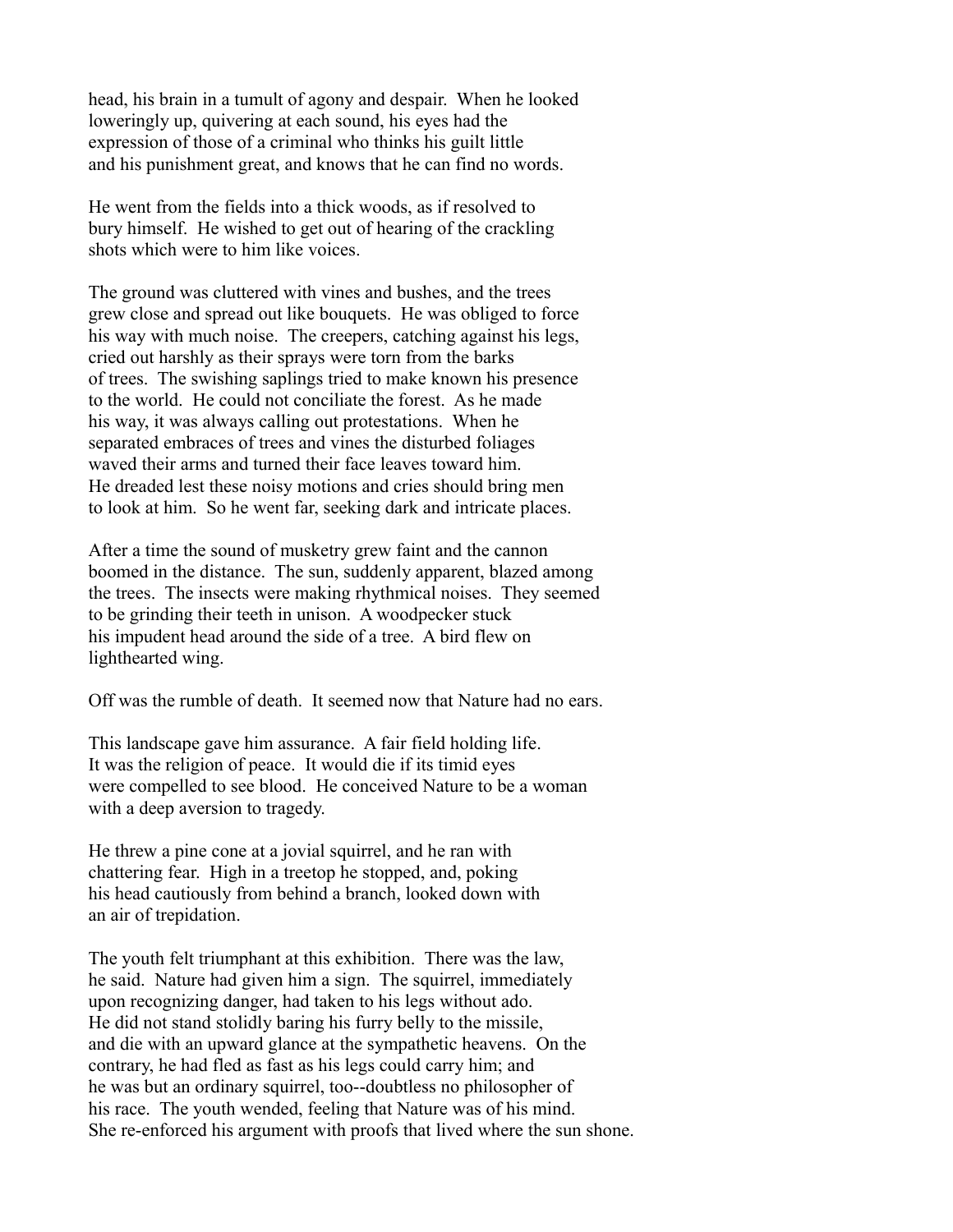Once he found himself almost into a swamp. He was obliged to walk upon bog tufts and watch his feet to keep from the oily mire. Pausing at one time to look about him he saw, out at some black water, a small animal pounce in and emerge directly with a gleaming fish.

The youth went again into the deep thickets. The brushed branches made a noise that drowned the sounds of cannon. He walked on, going from obscurity into promises of a greater obscurity.

At length he reached a place where the high, arching boughs made a chapel. He softly pushed the green doors aside and entered. Pine needles were a gentle brown carpet. There was a religious half light.

Near the threshold he stopped, horror-stricken at the sight of a thing.

He was being looked at by a dead man who was seated with his back against a columnlike tree. The corpse was dressed in a uniform that had once been blue, but was now faded to a melancholy shade of green. The eyes, staring at the youth, had changed to the dull hue to be seen on the side of a dead fish. The mouth was open. Its red had changed to an appalling yellow. Over the gray skin of the face ran little ants. One was trundling some sort of bundle along the upper lip.

The youth gave a shriek as he confronted the thing. He was for moments turned to stone before it. He remained staring into the liquid-looking eyes. The dead man and the living man exchanged a long look. Then the youth cautiously put one hand behind him and brought it against a tree. Leaning upon this he retreated, step by step, with his face still toward the thing. He feared that if he turned his back the body might spring up and stealthily pursue him.

The branches, pushing against him, threatened to throw him over upon it. His unguided feet, too, caught aggravatingly in brambles; and with it all he received a subtle suggestion to touch the corpse. As he thought of his hand upon it he shuddered profoundly.

At last he burst the bonds which had fastened him to the spot and fled, unheeding the underbrush. He was pursued by the sight of black ants swarming greedily upon the gray face and venturing horribly near to the eyes.

After a time he paused, and, breathless and panting, listened. He imagined some strange voice would come from the dead throat and squawk after him in horrible menaces.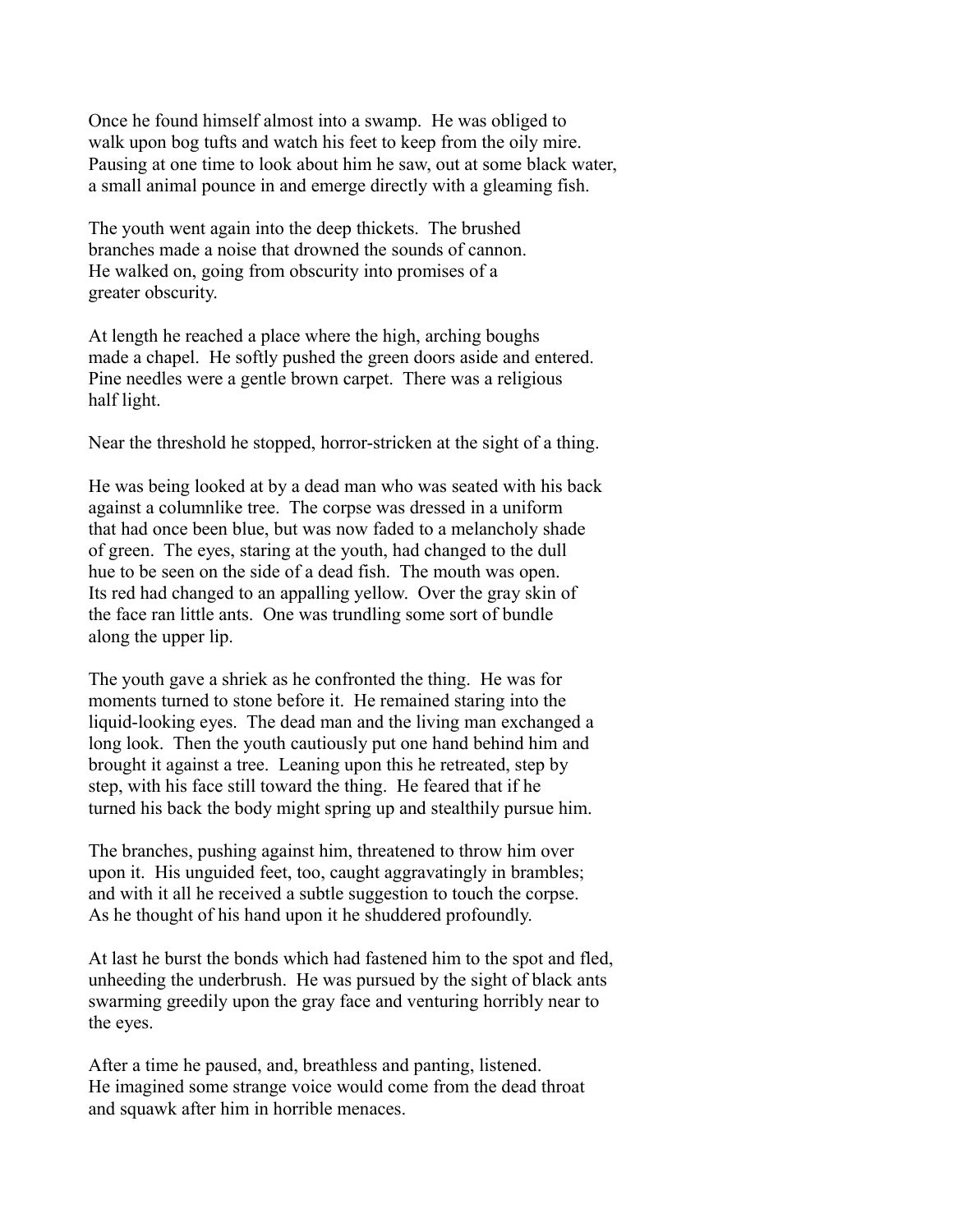The trees about the portal of the chapel moved soughingly in a soft wind. A sad silence was upon the little guarding edifice.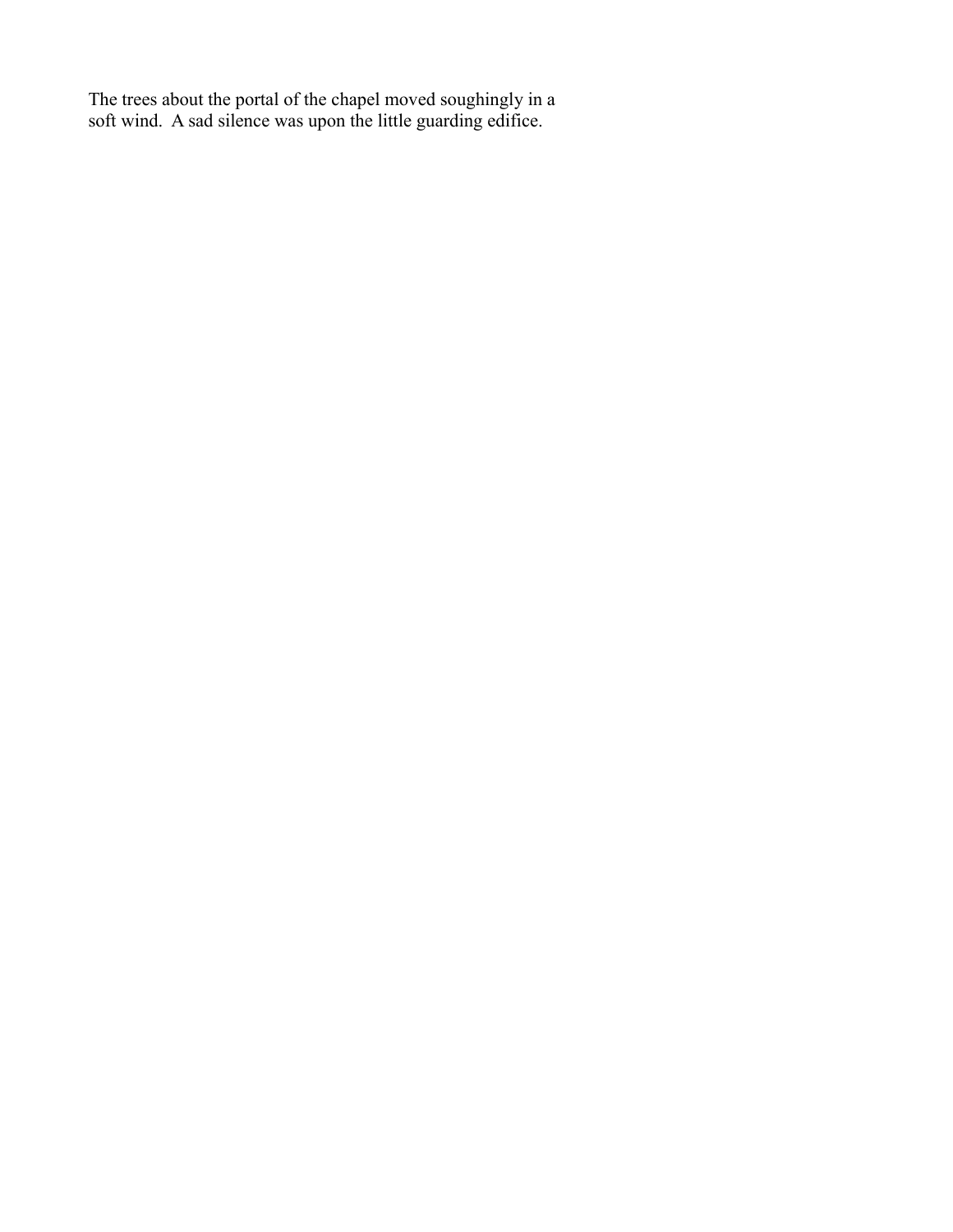Chapter 8

The trees began softly to sing a hymn of twilight. The sun sank until slanted bronze rays struck the forest. There was a lull in the noises of insects as if they had bowed their beaks and were making a devotional pause. There was silence save for the chanted chorus of the trees.

Then, upon this stillness, there suddenly broke a tremendous clangor of sounds. A crimson roar came from the distance.

The youth stopped. He was transfixed by this terrific medley of all noises. It was as if worlds were being rended. There was the ripping sound of musketry and the breaking crash of the artillery.

His mind flew in all directions. He conceived the two armies to be at each other panther fashion. He listened for a time. Then he began to run in the direction of the battle. He saw that it was an ironical thing for him to be running thus toward that which he had been at such pains to avoid. But he said, in substance, to himself that if the earth and the moon were about to clash, many persons would doubtless plan to get upon the roofs to witness the collision.

As he ran, he became aware that the forest had stopped its music, as if at last becoming capable of hearing the foregin sounds. The trees hushed and stood motionless. Everything seemed to be listening to the crackle and clatter and earthshaking thunder. The chorus peaked over the still earth.

It suddenly occurred to the youth that the fight in which he had been was, after all, but perfunctory popping. In the hearing of this present din he was doubtful if he had seen real battle scenes. This uproar explained a celestial battle; it was tumbling hordes a-struggle in the air.

Reflecting, he saw a sort of a humor in the point of view of himself and his fellows during the late encounter. They had taken themselves and the enemy very seriously and had imagined that they were deciding the war. Individuals must have supposed that they were cutting the letters of their names deep into everlasting tablets of brass, or enshrining their reputations forever in the hearts of their countrymen, while, as to fact, the affair would appear in printed reports under a meek and immaterial title. But he saw that it was good, else, he said, in battle every one would surely run save forlorn hopes and their ilk.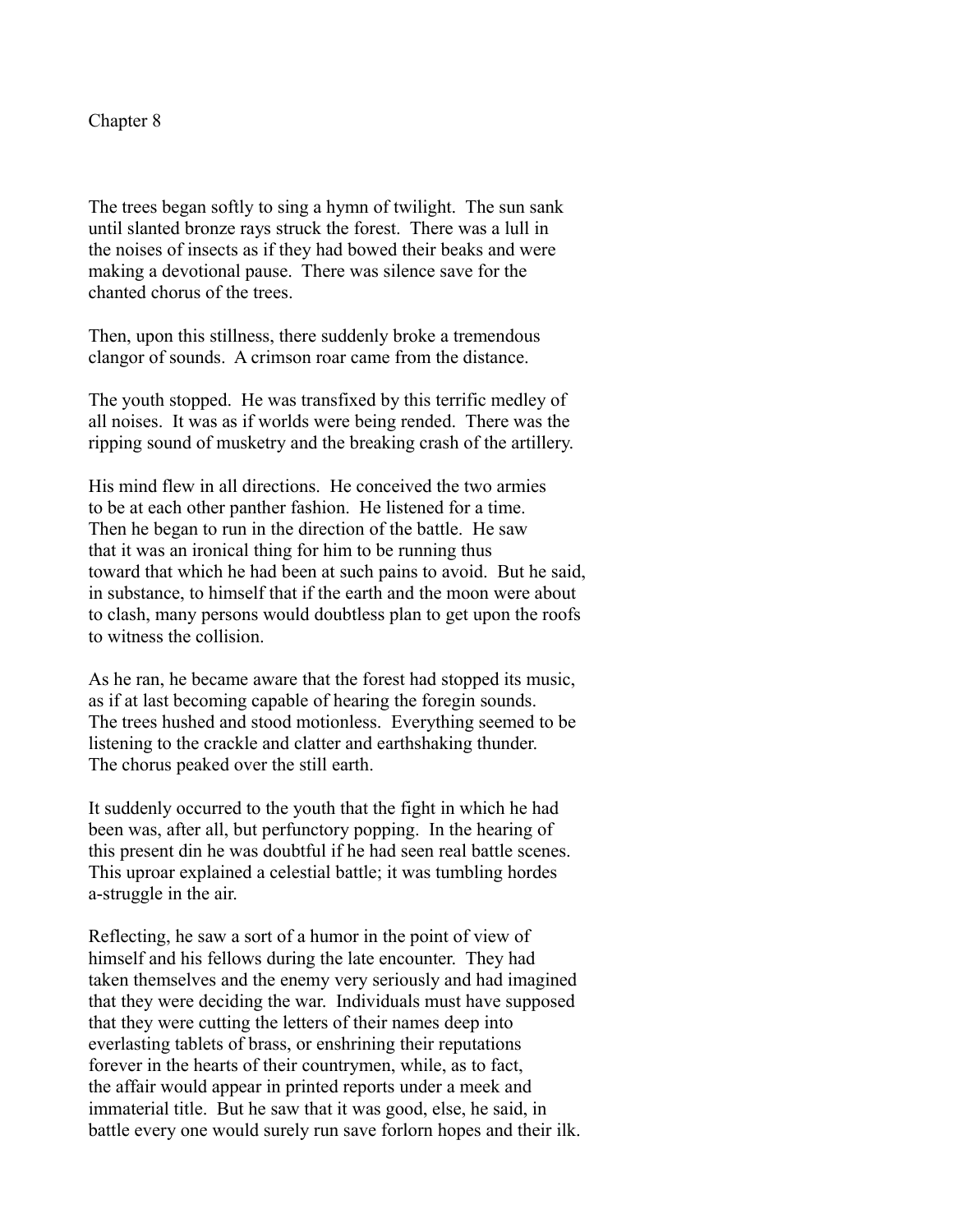He went rapidly on. He wished to come to the edge of the forest that he might peer out.

As he hastened, there passed through his mind pictures of stupendous conflicts. His accumulated thought upon such subjects was used to form scenes. The noise was as the voice of an eloquent being, describing.

Sometimes the brambles formed chains and tried to hold him back. Trees, confronting him, stretched out their arms and forbade him to pass. After its previous hostility this new resistance of the forest filled him with a fine bitterness. It seemed that Nature could not be quite ready to kill him.

But he obstinately took roundabout ways, and presently he was where he could see long gray walls of vapor where lay battle lines. The voices of cannon shook him. The musketry sounded in long irregular surges that played havoc with his ears. He stood regardant for a moment. His eyes had an awestruck expression. He gawked in the direction of th fight.

Presently he proceeded again on his forward way. The battle was like the grinding of an immense and terrible machine to him. Its complexities and powers, its grim processes, fascinated him. He must go close and see it produce corpses.

He came to a fence and clambered over it. On the far side, the ground was littered with clothes and guns. A newspaper, folded up, lay in the dirt. A dead soldier was stretched with his face hidden in his arm. Farther off there was a group of four or five corpses keeping mournful company. A hot sun had blazed upon this spot.

In this place the youth felt that he was an invader. This forgotten part of the battle ground was owned by the dead men, and he hurried, in the vague apprehension that one of the swollen forms would rise and tell him to begone.

He came finally to a road from which he could see in the distance dark and agitated bodies of troops, smoke-fringed. In the lane was a blood-stained crowd streaming to the rear. The wounded men were cursing, groaning, and wailing. In the air, always, was a mighty swell of sound that it seemed could sway the earth. With the courageous words of the artillery and the spiteful sentences of the musketry mingled red cheers. And from this region of noises came the steady current of the maimed.

One of the wounded men had a shoeful of blood. He hopped like a schoolboy in a game. He was laughing hysterically.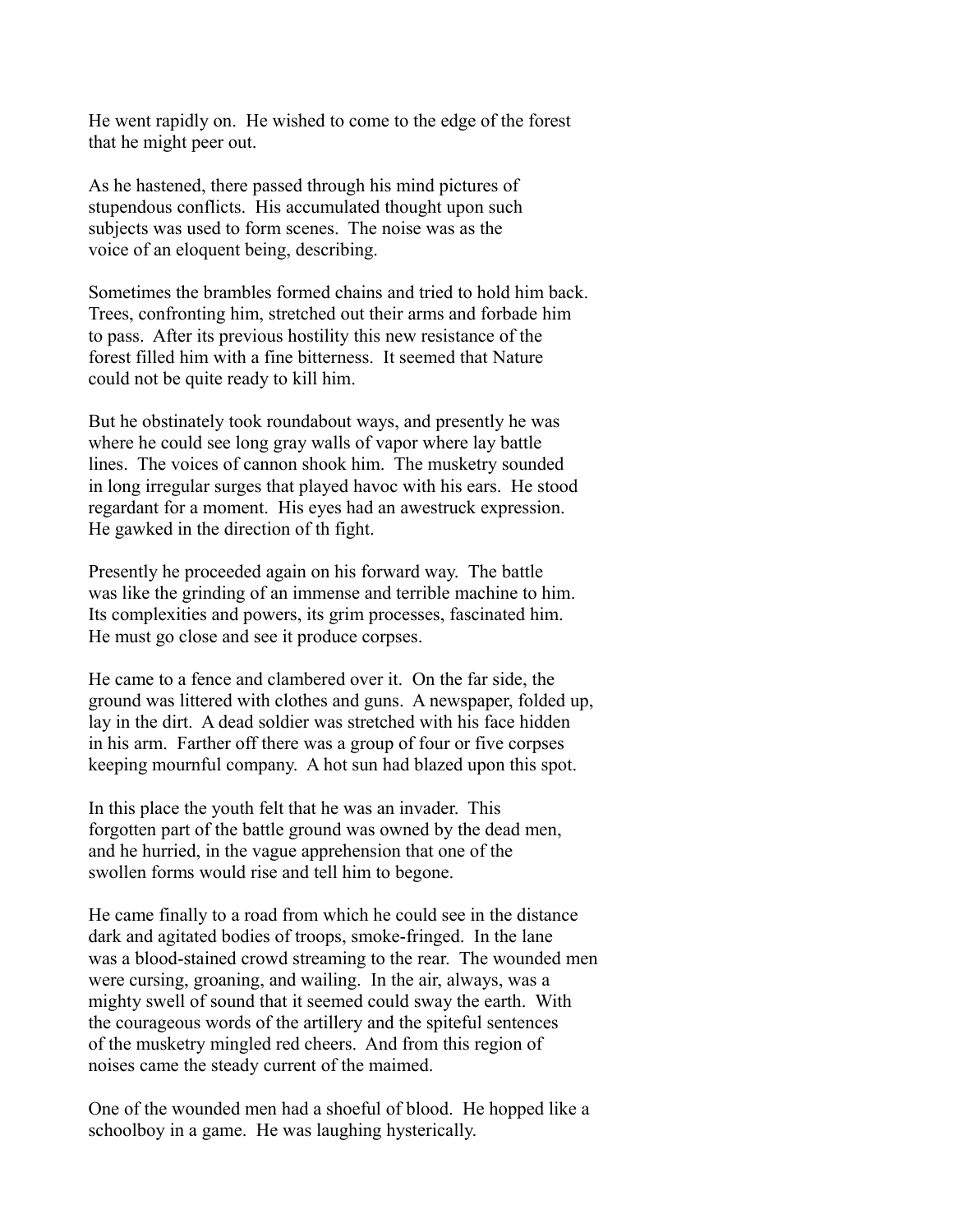One was swearing that he had been shot in the arm through the commanding general's mismanagement of the army. One was marching with an air imitative of some sublime drum major. Upon his features was an unholy mixture of merriment and agony. As he marched he sang a bit of doggerel in a high and quavering voice:

"Sing a song 'a vic'try, A pocketful 'a bullets, Five an' twenty dead men Baked in a--pie."

Parts of the procession limped and staggered to this tune.

Another had the gray seal of death already upon his face. His lips were curled in hard lines and his teeth were clinched. His hands were bloody from where he had pressed them upon his wound. He seemed to be awaiting the moment when he should pitch headlong. He stalked like the specter of a soldier, his eyes burning with the power of a stare into the unknown.

There were some who proceeded sullenly, full of anger at their wounds, and ready to turn upon anything as an obscure cause.

An officer was carried along by two privates. He was peevish. "Don't joggle so, Johnson, yeh fool," he cried. "Think m' leg is made of iron? If yeh can't carry me decent, put me down an' let some one else do it."

He bellowed at the tottering crowd who blocked the quick march of his bearers. "Say, make way there, can't yeh? Make way, dickens take it all."

They sulkily parted and went to the roadsides. As he was carried past they made pert remarks to him. When he raged in reply and threatened them, they told him to be damned.

The shoulder of one of the tramping bearers knocked heavily against the spectral soldier who was staring into the unknown.

The youth joined this crowd and marched along with it. The torn bodies expressed the awful machinery in which the men had been entangled.

Orderlies and couriers occasionally broke through the throng in the roadway, scattering wounded men right and left, galloping on followed by howls. The melancholy march was continually disturbed by the messengers, and sometimes by bustling batteries that came swinging and thumping down upon them, the officers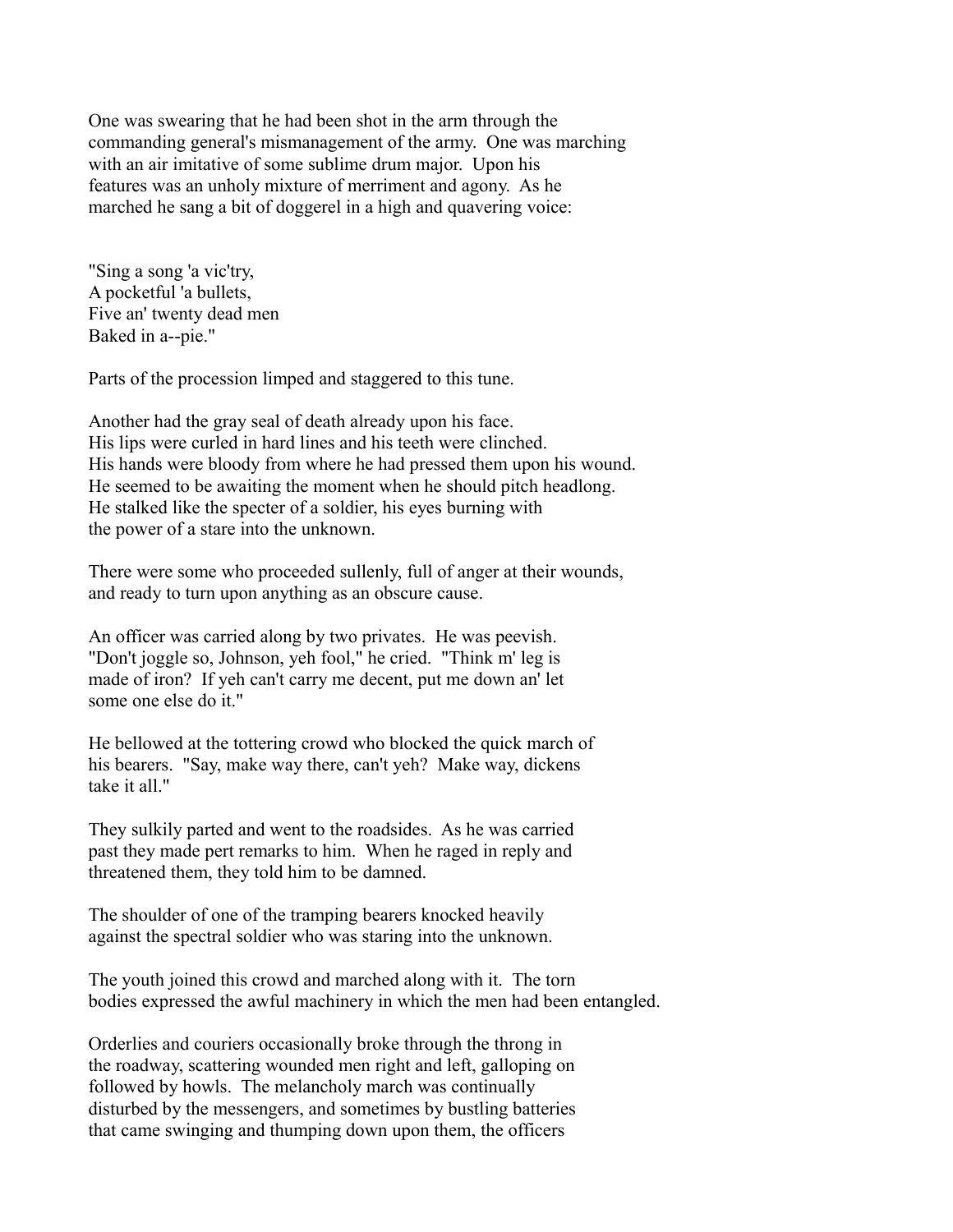shouting orders to clear the way.

There was a tattered man, fouled with dust, blood and powder stain from hair to shoes, who trudged quietly at the youth's side. He was listening with eagerness and much humility to the lurid descriptions of a bearded sergeant. His lean features wore an expression of awe and admiration. He was like a listener in a country store to wondrous tales told among the sugar barrels. He eyed the story-teller with unspeakable wonder. His mouth was agape in yokel fashion.

The sergeant, taking note of this, gave pause to his elaborate history while he administered a sardonic comment. "Be keerful, honey, you 'll be a-ketchin' flies," he said.

The tattered man shrank back abashed.

After a time he began to sidle near to the youth, and in a diffident way try to make him a friend. His voice was gentle as a girl's voice and his eyes were pleading. The youth saw with surprise that the soldier had two wounds, one in the head, bound with a blood-soaked rag, and the other in the arm, making that member dangle like a broken bough.

After they had walked together for some time the tattered man mustered sufficient courage to speak. "Was pretty good fight, wa'n't it?" he timidly said. The youth, deep in thought, glanced up at the bloody and grim figure with its lamblike eyes. "What?"

"Was pretty good fight, wa'n't it?"

"Yes," said the youth shortly. He quickened his pace.

But the other hobbled industriously after him. There was an air of apology in his manner, but he evidently thought that he needed only to talk for a time, and the youth would perceive that he was a good fellow.

"Was pretty good fight, wa'n't it?" he began in a small voice, and the he achieved the fortitude to continue. "Dern me if I ever see fellers fight so. Laws, how they did fight! I knowed th' boys 'd like it when they onct got square at it. Th' boys ain't had no fair chanct up t' now, but this time they showed what they was. I knowed it 'd turn out this way. Yeh can't lick them boys. No, sir! They 're fighters, they be."

He breathed a deep breath of humble admiration. He had looked at the youth for encouragement several times. He received none, but gradually he seemed to get absorbed in his subject.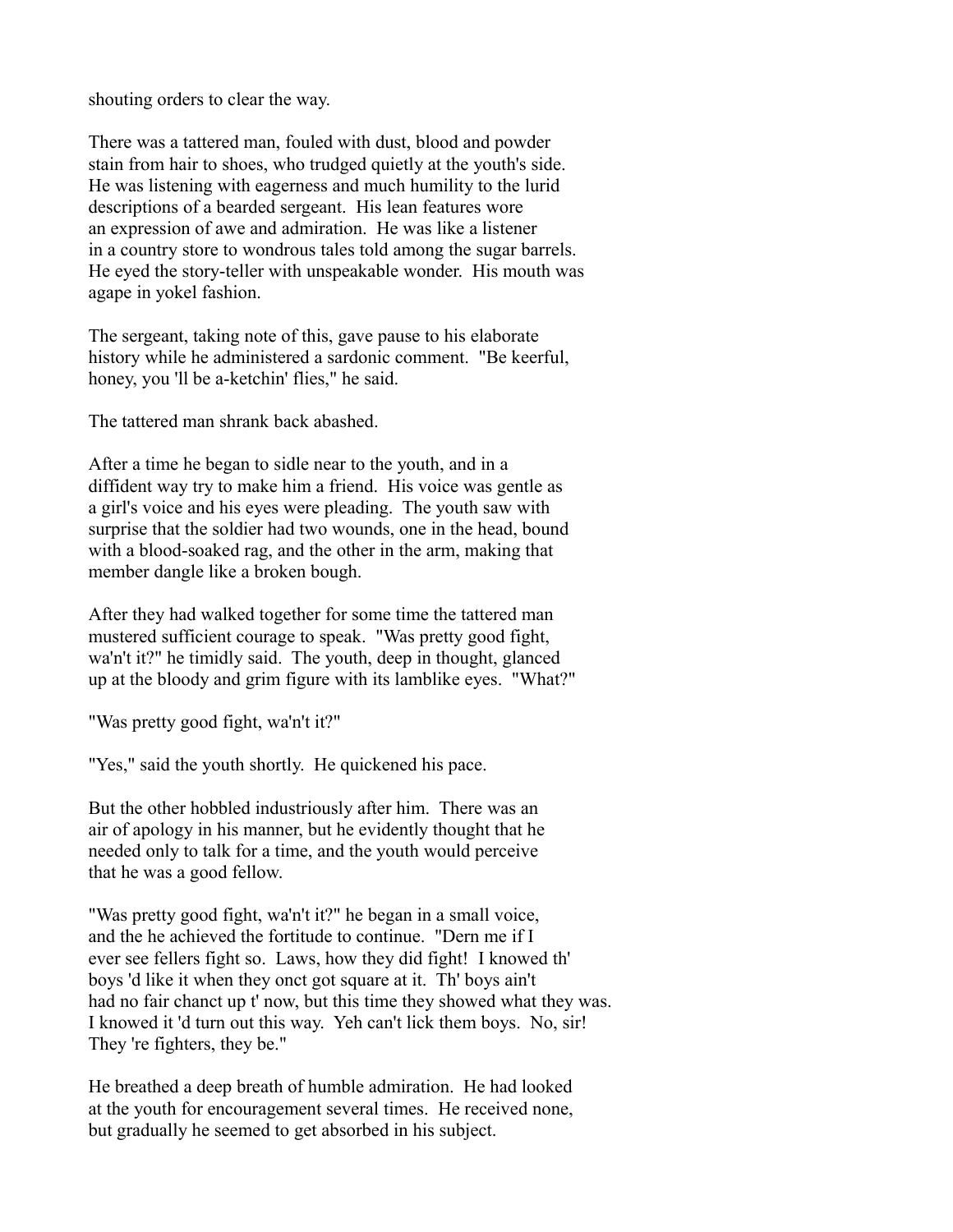"I was talkin' 'cross pickets with a boy from Georgie, onct, an' that boy, he ses, 'Your fellers 'll all run like hell when they onct hearn a gun,' he ses. 'Mebbe they will,' I ses, 'but I don't b'lieve none of it,' I ses; 'an' b'jiminey,' I ses back t' 'um, 'mebbe your fellers 'll all run like hell when they onct hearn a gun,' I ses. He larfed. Well, they didn't run t' day, did they, hey? No, sir! They fit, an' fit, an' fit."

His homely face was suffused with a light of love for the army which was to him all things beautiful and powerful.

After a time he turned to the youth. "Where yeh hit, ol' boy?" he asked in a brotherly tone.

The youth felt instant panic at this question, although at first its full import was not borne in upon him.

"What?" he asked.

"Where yeh hit?" repeated the tattered man.

"Why," began the youth, "I--I--that is--why--I--"

He turned away suddenly and slid through the crowd. His brow was heavily flushed, and his fingers were picking nervously at one of his buttons. He bent his head and fastened his eyes studiously upon the button as if it were a little problem.

The tattered man looked after him in astonishment.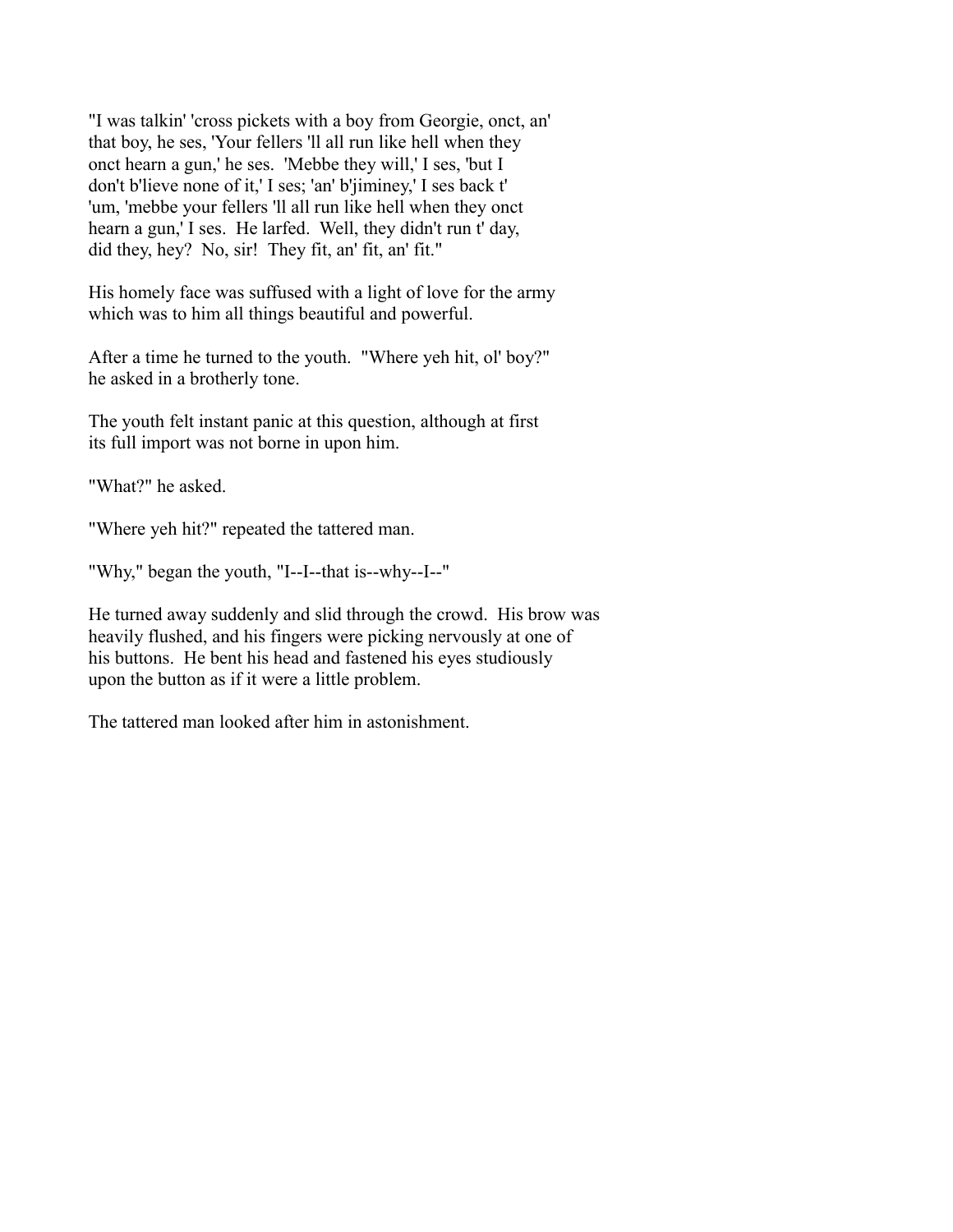## Chapter 9

The youth fell back in the procession until the tattered soldier was not in sight. Then he started to walk on with the others.

But he was amid wounds. The mob of men was bleeding. Because of the tattered soldier's question he now felt that his shame could be viewed. He was continually casting sidelong glances to see if the men were contemplating the letters of guilt he felt burned into his brow.

At times he regarded the wounded soldiers in an envious way. He conceived persons with torn bodies to be peculiarly happy. He wished that he, too, had a wound, a red badge of courage.

The spectral soldier was at his side like a stalking reproach. The man's eyes were still fixed in a stare into the unknown. His gray, appalling face had attracted attention in the crowd, and men, slowing to his dreary pace, were walking with him. They were discussing his plight, questioning him and giving him advice. In a dogged way he repelled them, signing to them to go on and leave him alone. The shadows of his face were deepening and his tight lips seemed holding in check the moan of great despair. There could be seen a certain stiffness in the movements of his body, as if he were taking infinite care not to arouse the passion of his wounds. As he went on, he seemed always looking for a place, like one who goes to choose a grave.

Something in the gesture of the man as he waved the bloody and pitying soldiers away made the youth start as if bitten. He yelled in horror. Tottering forward he laid a quivering hand upon the man's arm. As the latter slowly turned his waxlike features toward him the youth screamed:

"Gawd! Jim Conklin!"

The tall soldier made a little commonplace smile. "Hello, Henry," he said.

The youth swayed on his legs and glared strangely. He stuttered and stammered. "Oh, Jim--oh, Jim--oh, Jim--"

The tall soldier held out his gory hand. There was a curious red and black combination of new blood and old blood upon it. "Where yeh been, Henry?" he asked. He continued in a monotonous voice, "I thought mebbe yeh got keeled over. There 's been thunder t'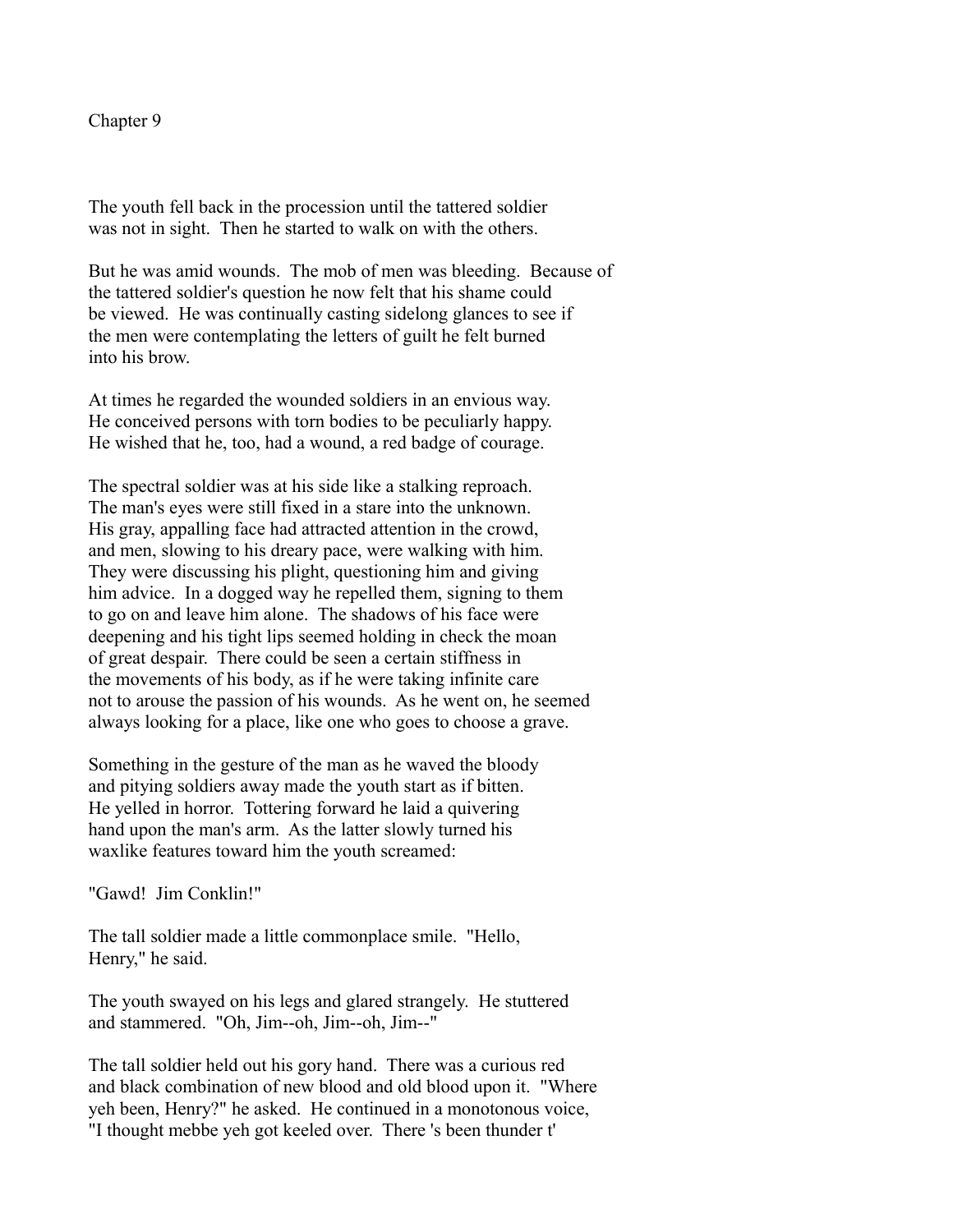pay t'-day. I was worryin' about it a good deal."

The youth still lamented. "Oh, Jim--oh, Jim--oh, Jim--"

"Yeh know," said the tall soldier, "I was out there." He made a careful gesture. "An', Lord, what a circus! An', b'jiminey, I got shot--I got shot. Yes, b'jiminey, I got shot." He reiterated this fact in a bewildered way, as if he did not know how it came about.

The youth put forth anxious arms to assist him, but the tall soldier went firmly as if propelled. Since the youth's arrival as a guardian for his friend, the other wounded men had ceased to display much interest. They occupied themselves again in dragging their own tragedies toward the rear.

Suddenly, as the two friends marched on, the tall soldier seemed to be overcome by a tremor. His face turned to a semblance of gray paste. He clutched the youth's arm and looked all about him, as if dreading to be overheard. Then he began to speak in a shaking whisper:

"I tell yeh what I'm 'fraid of, Henry--I'll tell yeh what I'm 'fraid of. I 'm 'fraid I 'll fall down--an' them yeh know them damned artillery wagons--they like as not 'll run over me. That 's what I 'm 'fraid of--"

The youth cried out to him hysterically: "I 'll take care of yeh, Jim! I 'll take care of yeh! I swear t' Gawd I will!"

"Sure--will yeh, Henry?" the tall soldier beseeched.

"Yes--yes--I tell yeh--I'll take care of yeh, Jim!" protested the youth. He could not speak accurately because of the gulpings in his throat.

But the tall soldier continued to beg in a lowly way. He now hung babelike to the youth's arm. His eyes rolled in the wildness of his terror. "I was allus a good friend t' yeh, wa'n't I, Henry? I 've allus been a pretty good feller, ain't I? An' it ain't much t' ask, is it? Jest t' pull me along outer th' road? I'd do it fer you, wouldn't I, Henry?"

He paused in piteous anxiety to await his friend's reply.

The youth had reached an anguish where the sobs scorched him. He strove to express his loyalty, but he could only make fantastic gestures.

However, the tall soldier seemed suddenly to forget all those fears. He became again the grim, stalking specter of a soldier.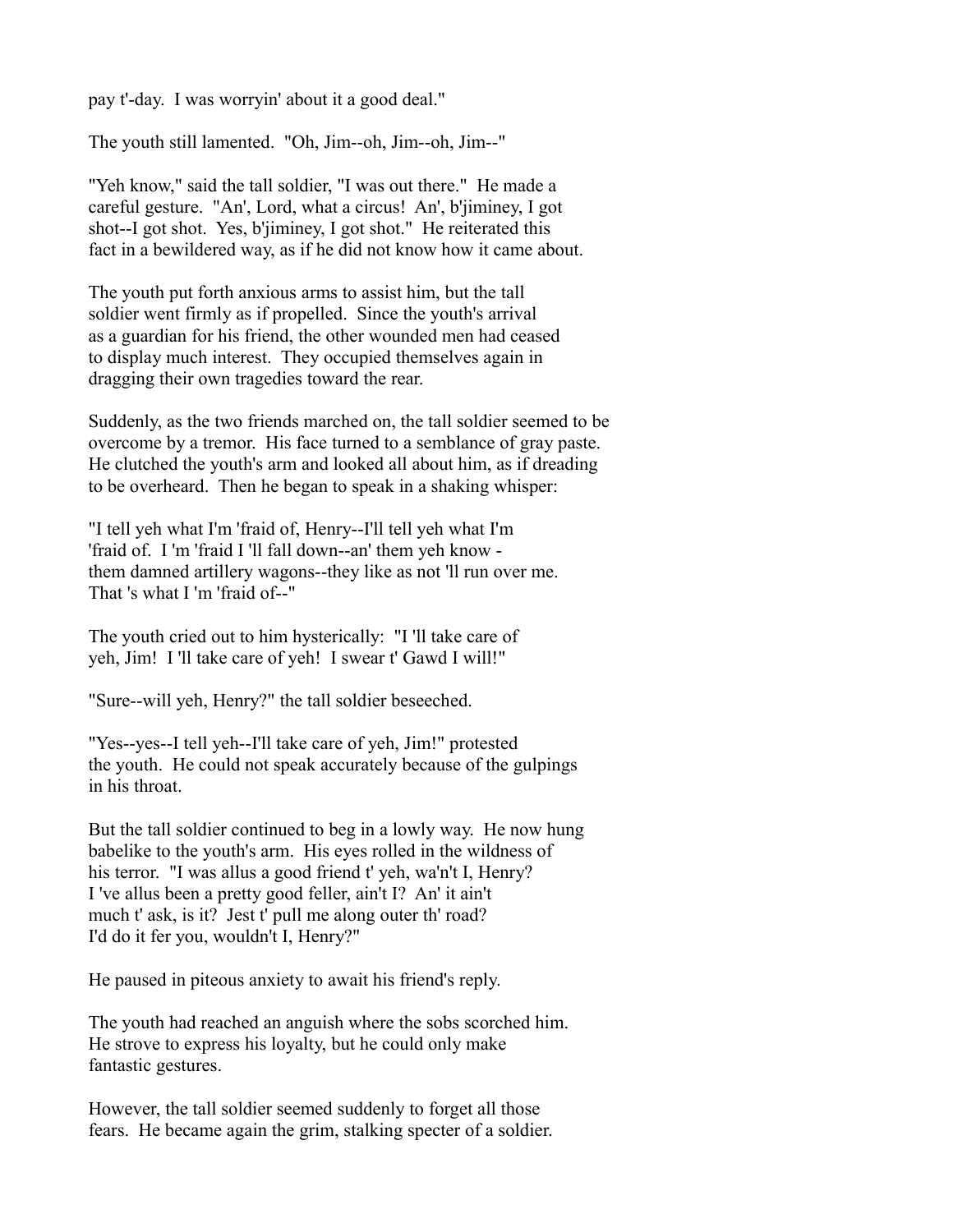He went stonily forward. The youth wished his friend to lean upon him, but the other always shook his head and strangely protested. "No--no--no--leave me be--leave me be--"

His look was fixed again upon the unknown. He moved with mysterious purpose, and all of the youth's offers he brushed aside. "No--no--leave me be--leave me be--"

The youth had to follow.

Presently the latter heard a voice talking softly near his shoulder. Turning he saw that it belonged to the tattered soldier. "Ye'd better take 'im outa th' road, pardner. There's a batt'ry comin' helitywhoop down th' road an' he 'll git runned over. He 's a goner anyhow in about five minutes--yeh kin see that. Ye 'd better take 'im outa th' road. Where th' blazes does hi git his stren'th from?"

"Lord knows!" cried the youth. He was shaking his hands helplessly.

He ran forward presently and grasped the tall soldier by the arm. "Jim! Jim!" he coaxed, "come with me."

The tall soldier weakly tried to wrench himself free. "Huh," he said vacantly. He stared at the youth for a moment. At last he spoke as if dimly comprehending. "Oh! Inteh th' fields? Oh!"

He started blindly through the grass.

The youth turned once to look at the lashing riders and jouncing guns of the battery. He was startled from this view by a shrill outcry from the tattered man.

"Gawd! He's runnin'!"

Turning his head swiftly, the youth saw his friend running in a staggering and stumbling way toward a little clump of bushes. His heart seemed to wrench itself almost free from his body at this sight. He made a noise of pain. He and the tattered man began a pursuit. There was a singular race.

When he overtook the tall soldier he began to plead with all the words he could find. "Jim--Jim--what are you doing--what makes you do this way--you'll hurt yerself."

The same purpose was in the tall soldier's face. He protested in a dulled way, keeping his eyes fastened on the mystic place of his intentions. "No--no--don't tech me--leave me be--leave me be--"

The youth, aghast and filled with wonder at the tall soldier,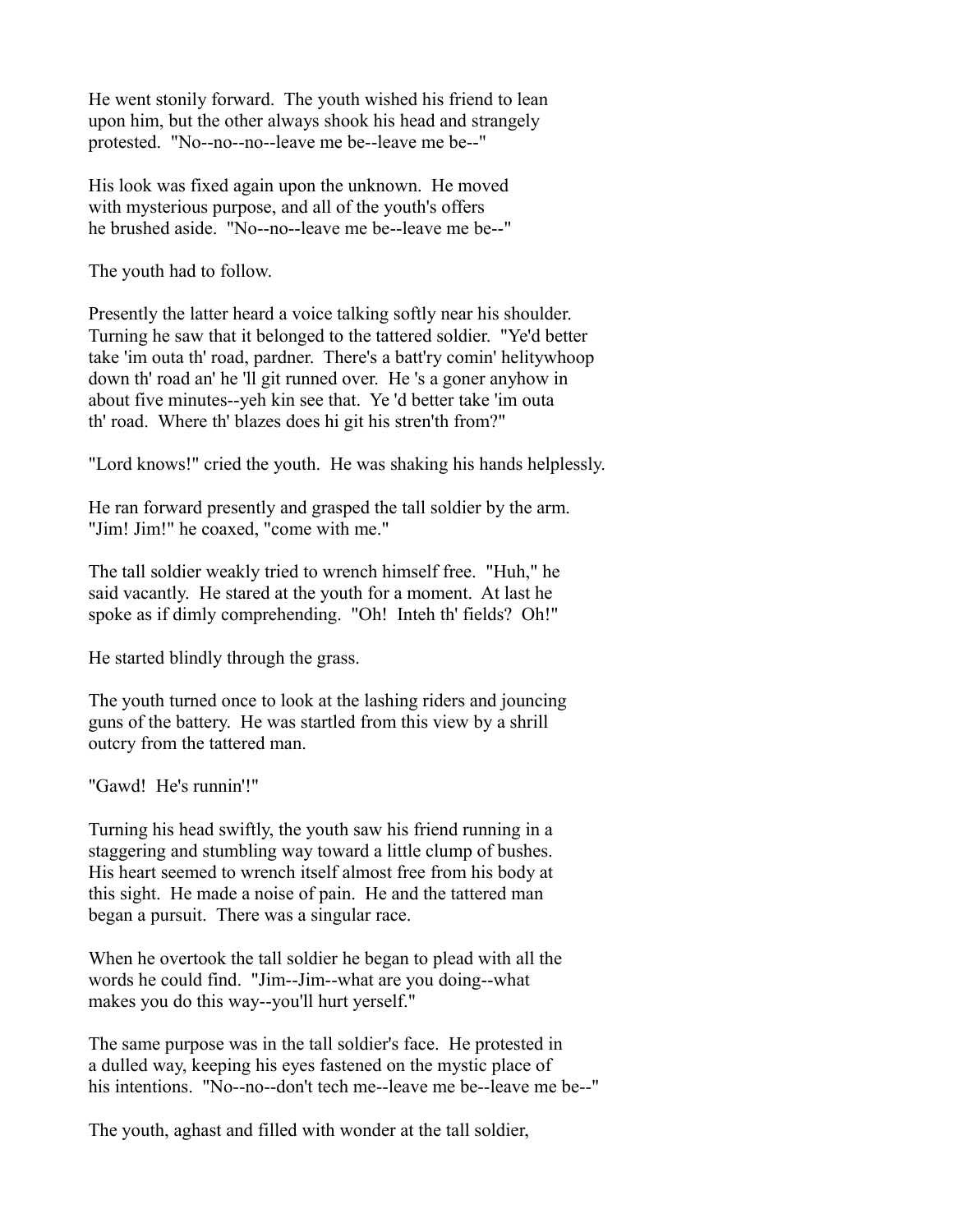began quaveringly to question him. "Where yeh goin', Jim? What you thinking about? Where you going? Tell me, won't you, Jim?"

The tall soldier faced about as upon relentless pursuers. In his eyes there was a great appeal. "Leave me be, can't yeh? Leave me be for a minnit."

The youth recoiled. "Why, Jim," he said, in a dazed way, "what 's the matter with you?"

The tall soldier turned and, lurching dangerously, went on. The youth and the tattered soldier followed, sneaking as if whipped, feeling unable to face the stricken man if he should again confront them. They began to have thoughts of a solemn ceremony. There was something rite-like in these movements of the doomed soldier. And there was a resemblance in him to a devotee of a mad religion, blood-sucking, muscle-wrenching, bone-crushing. They were awed and afraid. They hung back lest he have at command a dreadful weapon.

At last, they saw him stop and stand motionless. Hastening up, they perceived that his face wore an expression telling that he had at last found the place for which he had struggled. His spare figure was erect; his bloody hands were quietly at his side. He was waiting with patience for something that he had come to meet. He was at the rendezvous. They paused and stood, expectant.

There was a silence.

Finally, the chest of the doomed soldier began to heave with a strained motion. It increased in violence until it was as if an animal was within and was kicking and tumbling furiously to be free.

This spectacle of gradual strangulation made the youth writhe, and once as his friend rolled his eyes, he saw something in them that made him sink wailing to the ground. He raised his voice in a last supreme call.

"Jim--Jim--Jim--"

The tall soldier opened his lips and spoke. He made a gesture. "Leave me be--don't tech me--leave me be--"

There was another silence while he waited.

Suddenly his form stiffened and straightened. Then it was shaken by a prolonged ague. He stared into space. To the two watchers there was a curious and profound dignity in the firm lines of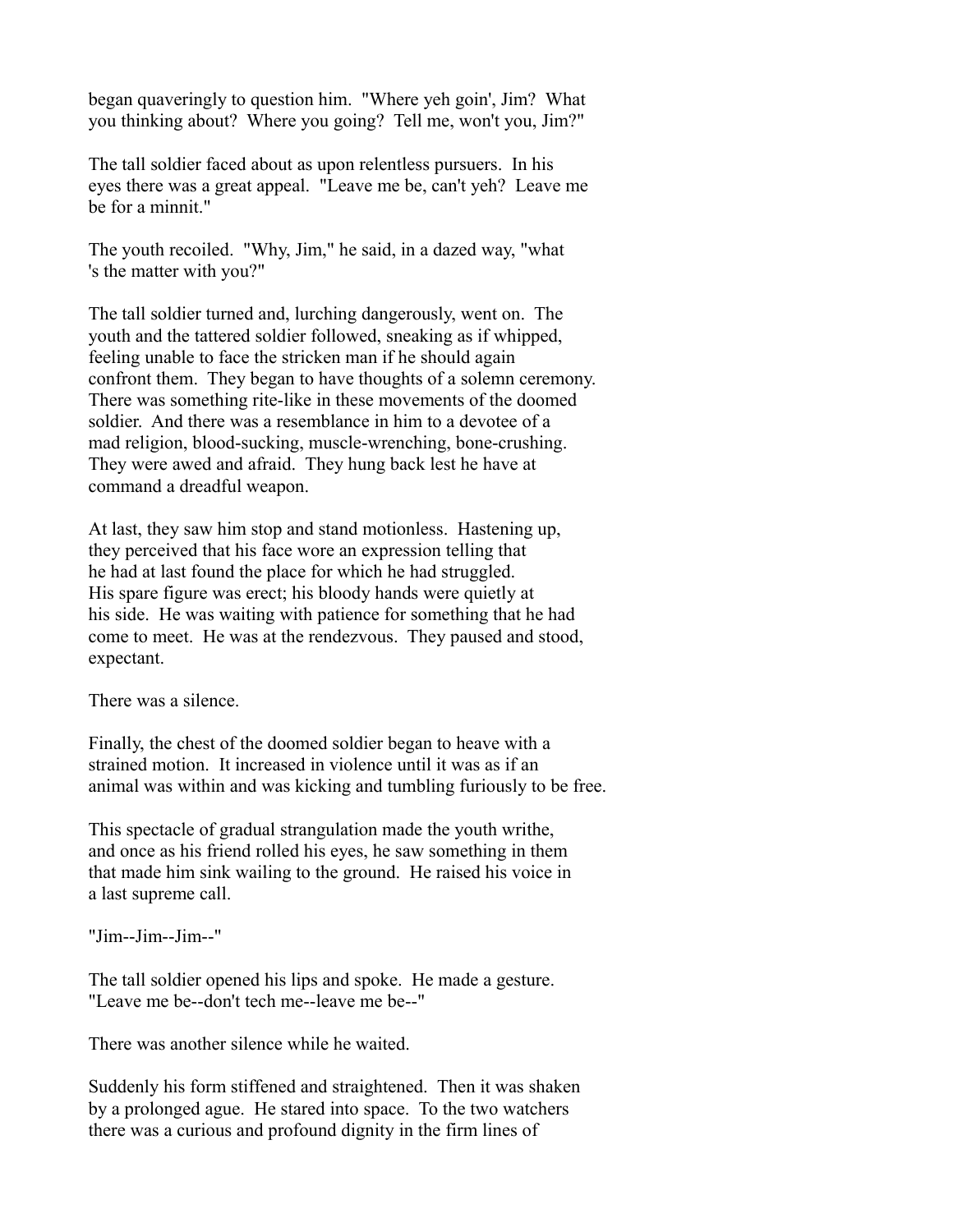his awful face.

He was invaded by a creeping strangeness that slowly enveloped him. For a moment the tremor of his legs caused him to dance a sort of hideous hornpipe. His arms beat wildly about his head in expression of implike enthusiasm.

His tall figure stretched itself to its full height. There was a slight rending sound. Then it began to swing forward, slow and straight, in the manner of a falling tree. A swift muscular contortion made the left shoulder strike the ground first.

The body seemed to bounce a little way from the earth. "God!" said the tattered soldier.

The youth had watched, spellbound, this ceremony at the place of meeting. His face had been twisted into an expression of every agony he had imagined for his friend.

He now sprang to his feet and, going closer, gazed upon the pastelike face. The mouth was open and the teeth showed in a laugh.

As the flap of the blue jacket fell away from the body, he could see that the side looked as if it had been chewed by wolves.

The youth turned, with sudden, livid rage, toward the battlefield. He shook his fist. He seemed about to deliver a philippic.

"Hell--"

The red sun was pasted in the sky like a wafer.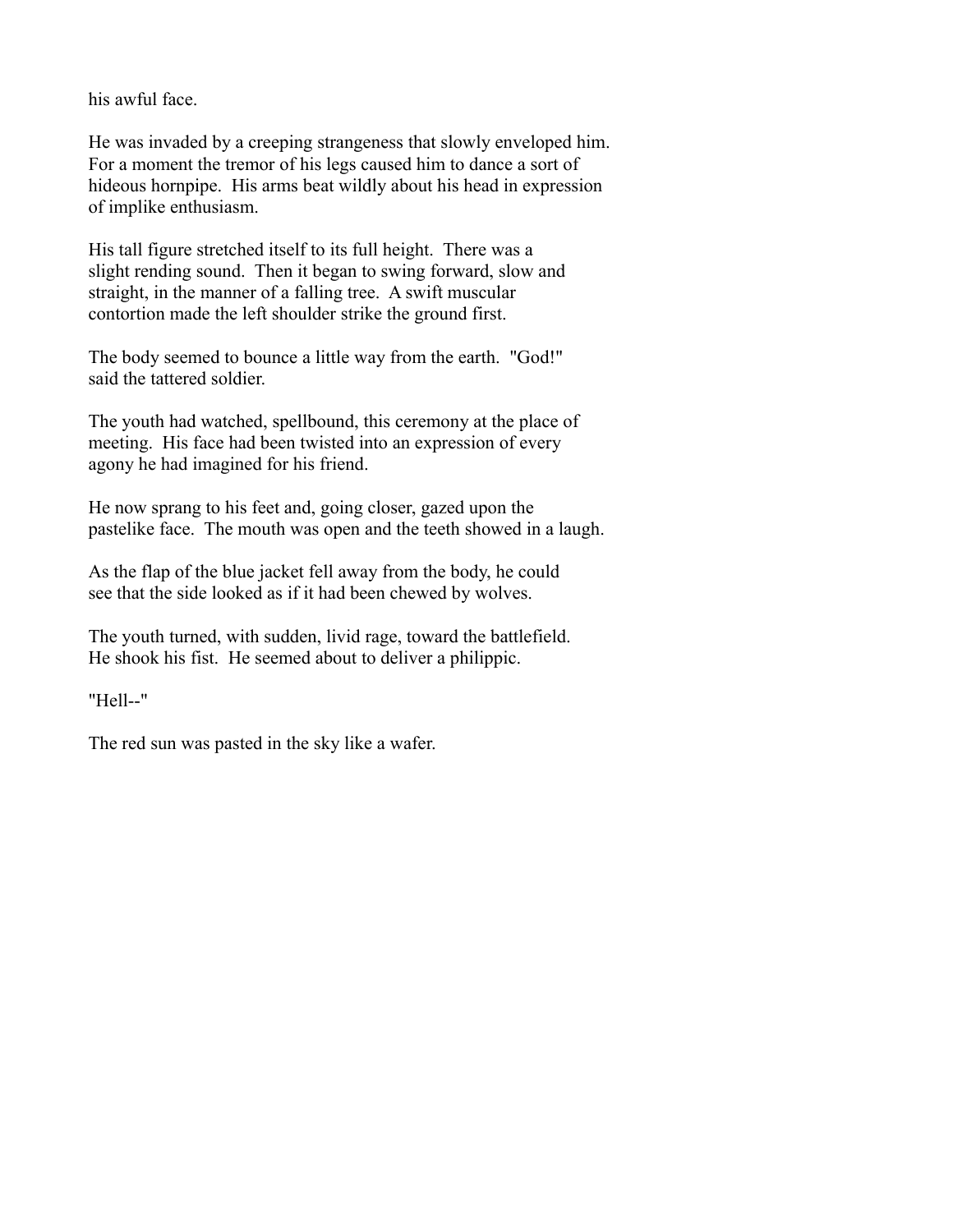Chapter 10

The tattered man stood musing.

"Well, he was a reg'lar jim-dandy fer nerve, wa'n't he," said he finally in a little awestruck voice. "A reg'lar jim-dandy." He thoughtfully poked one of the docile hands with his foot. "I wonner where he got 'is stren'th from? I never seen a man do like that before. It was a funny thing. Well, he was a reg'lar jim-dandy."

The youth desired to screech out his grief. He was stabbed, but his tongue lay dead in the tomb of his mouth. He threw himself again upon the ground and began to brood.

The tattered man stood musing.

"Look-a-here, pardner," he said, after a time. He regarded the corpse as he spoke. "He 's up an' gone, ain't 'e, an' we might as well begin t' look out fer ol' number one. This here thing is all over. He 's up an' gone, ain't 'e? An' he 's all right here. Nobody won't bother 'im. An' I must say I ain't enjoying any great health m'self these days."

The youth, awakened by the tattered soldier's tone, looked quickly up. He saw that he was swinging uncertainly on his legs and that his face had turned to a shade of blue.

"Good Lord!" he cried, "you ain't goin' t'--not you, too."

The tattered man waved his hand. "Nary die," he said. "All I want is some pea soup an' a good bed. Some pea soup," he repeated dreamfully.

The youth arose from the ground. "I wonder where he came from. I left him over there." He pointed. "And now I find 'im here. And he was coming from over there, too." He indicated a new direction. They both turned toward the body as if to ask of it a question.

"Well," at length spoke the tattered man, "there ain't no use in our stayin' here an' tryin' t' ask him anything."

The youth nodded an assent wearily. They both turned to gaze for a moment at the corpse.

The youth murmured something.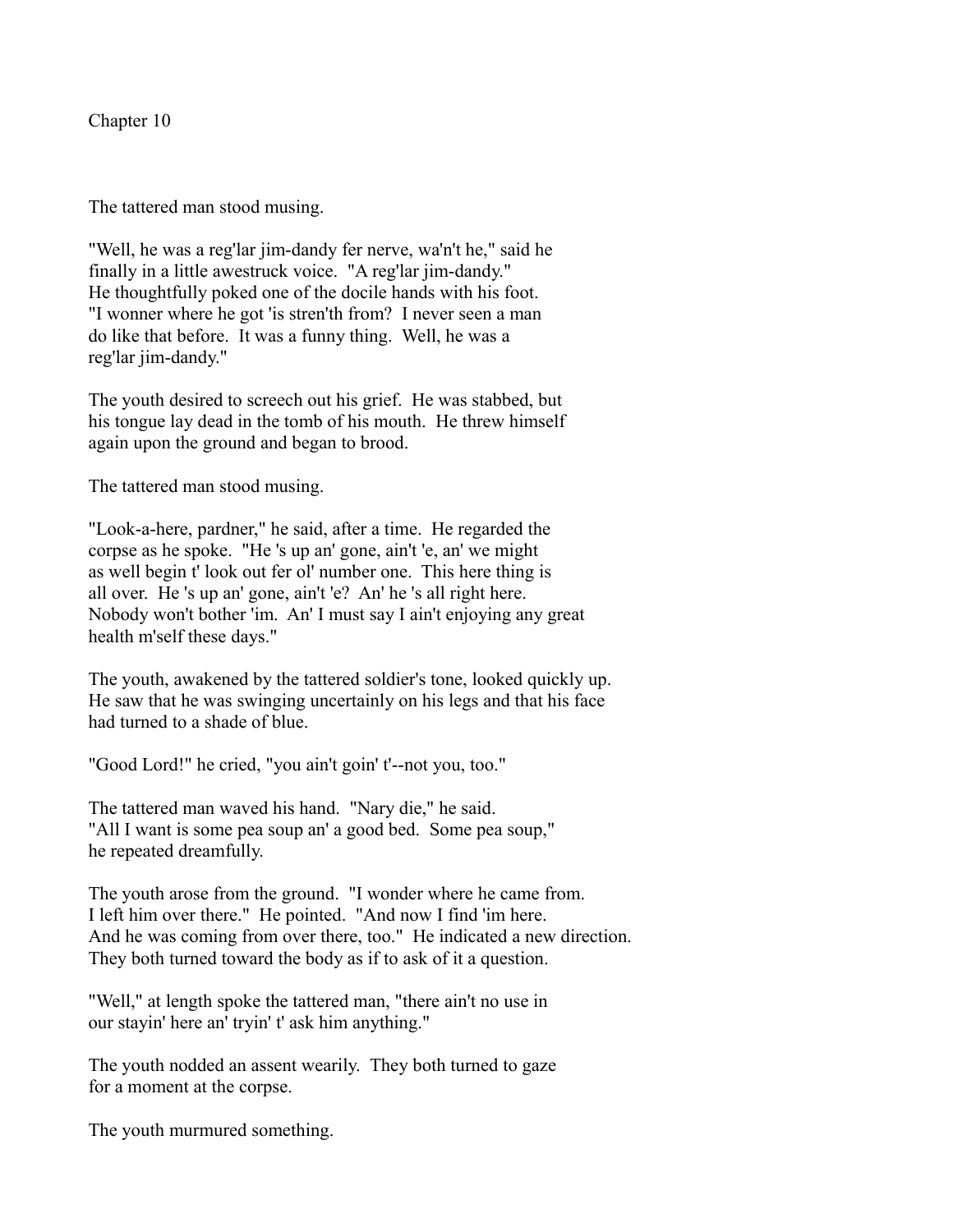"Well, he was a jim-dandy, wa'n't 'e?" said the tattered man as if in response.

They turned their backs upon it and started away. For a time they stole softly, treading with their toes. It remained laughing there in the grass.

"I'm commencin' t' feel pretty bad," said the tattered man, suddenly breaking one of his little silences. "I'm commencin' t' feel pretty damn' bad."

The youth groaned. "Oh Lord!" He wondered if he was to be the tortured witness of another grim encounter.

But his companion waved his hand reassuringly. "Oh, I'm not goin' t' die yit! There too much dependin' on me fer me t' die yit. No, sir! Nary die! I CAN'T! Ye'd oughta see th' swad a' chil'ren I've got, an' all like that."

The youth glancing at his companion could see by the shadow of a smile that he was making some kind of fun.

As the plodded on the tattered soldier continued to talk. "Besides, if I died, I wouldn't die th' way that feller did. That was th' funniest thing. I'd jest flop down, I would. I never seen a feller die th' way that feller did.

"Yeh know Tom Jamison, he lives next door t' me up home. He's a nice feller, he is, an' we was allus good friends. Smart, too. Smart as a steel trap. Well, when we was a-fightin' this atternoon, all-of-a-sudden he begin t' rip up an' cuss an' beller at me. 'Yer shot, yeh blamed infernal!'--he swear horrible--he ses t' me. I put up m' hand t' m' head an' when I looked at m' fingers, I seen, sure 'nough, I was shot. I give a holler an' begin t' run, but b'fore I could git away another one hit me in th' arm an' whirl' me clean 'round. I got skeared when they was all a-shootin' b'hind me an' I run t' beat all, but I cotch it pretty bad. I've an idee I'd a been fightin' yit, if t'was n't fer Tom Jamison."

Then he made a calm announcement: "There's two of 'em--little ones--but they 're beginnin' t' have fun with me now. I don't b'lieve I kin walk much furder."

They went slowly on in silence. "Yeh look pretty peek'ed yerself," said the tattered man at last. "I bet yeh 've got a worser one than yeh think. Ye'd better take keer of yer hurt. It don't do t' let sech things go. It might be inside mostly, an' them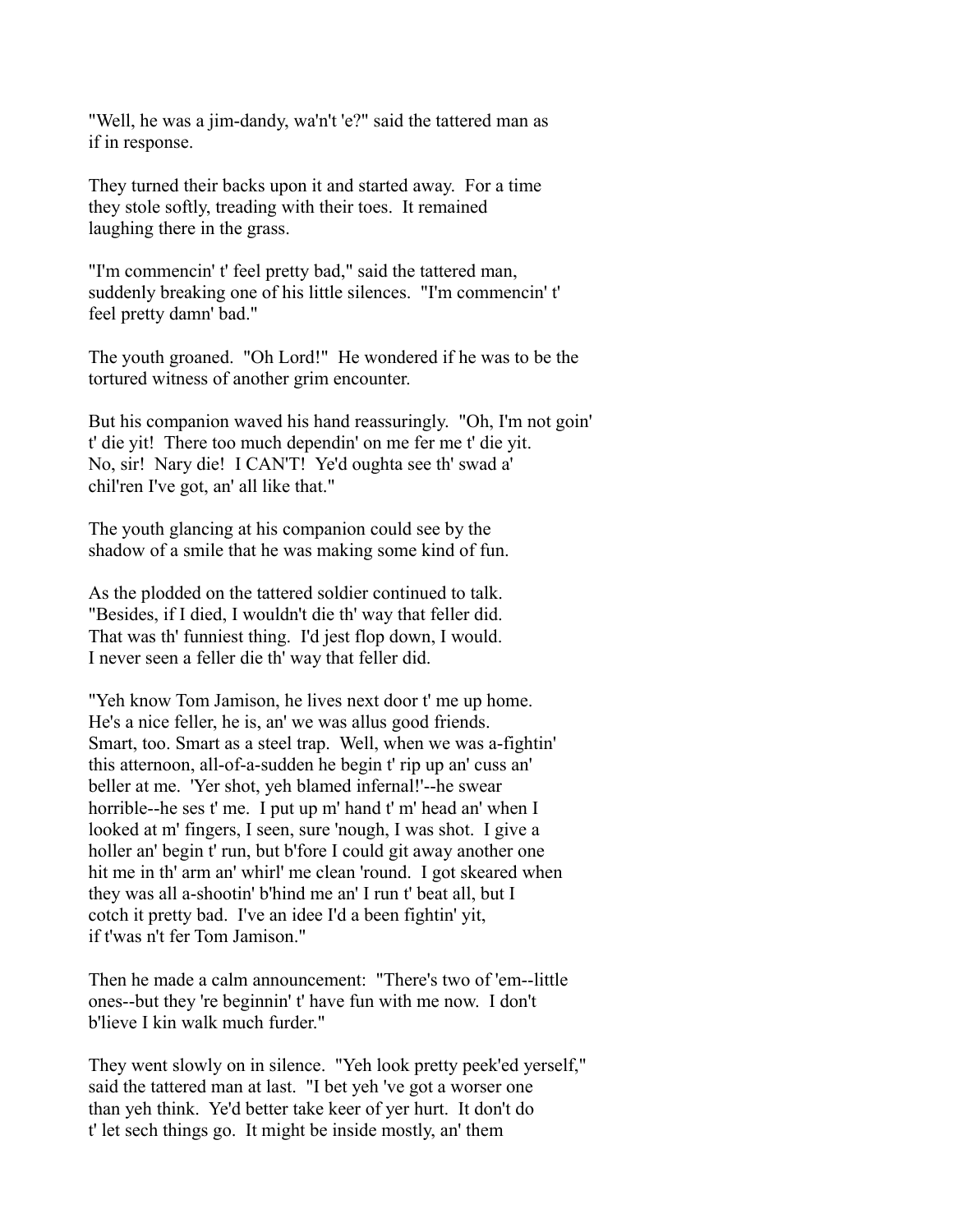plays thunder. Where is it located?" But he continued his harangue without waiting for a reply. "I see a feller git hit plum in th' head when my reg'ment was a-standin' at ease onct. An' everybody yelled to 'im: 'Hurt, John? Are yeh hurt much?' 'No,' ses he. He looked kinder surprised, an' he went on tellin' 'em how he felt. He sed he didn't feel nothin'. But, by dad, th' first thing that feller knowed he was dead. Yes, he was dead--stone dead. So, yeh wanta watch out. Yeh might have some queer kind 'a hurt yerself. Yeh can't never tell. Where is your'n located?"

The youth had been wriggling since the introduction of this topic. He now gave a cry of exasperation and made a furious motion with his hand. "Oh, don't bother me!" he said. He was enraged against the tattered man, and could have strangled him. His companions seemed ever to play intolerable parts. They were ever upraising the ghost of shame on the stick of their curiosity. He turned toward the tattered man as one at bay. "Now, don't bother me," he repeated with desperate menace.

"Well, Lord knows I don't wanta bother anybody," said the other. There was a little accent of despair in his voice as he replied, "Lord knows I 've gota 'nough m' own t' tend to."

The youth, who had been holding a bitter debate with himself and casting glances of hatred and contempt at the tattered man, here spoke in a hard voice. "Good-by," he said.

The tattered man looked at him in gaping amazement. "Why--why, pardner, where yeh goin'?" he asked unsteadily. The youth looking at him, could see that he, too, like that other one, was beginning to act dumb and animal-like. His thoughts seemed to be floundering about in his head. "Now--now--look--a--here, you Tom Jamison--now-- I won't have this--this here won't do. Where--where yeh goin'?"

The youth pointed vaguely. "Over there," he replied.

"Well, now look--a--here--now," said the tattered man, rambling on in idiot fashion. His head was hanging forward and his words were slurred. "This thing won't do, now, Tom Jamison. It won't do. I know yeh, yeh pig-headed devil. Yeh wanta go trompin' off with a bad hurt. It ain't right--now--Tom Jamison --it ain't. Yeh wanta leave me take keer of yeh, Tom Jamison. It ain't--right--it ain't--fer yeh t' go--trompin' off--with a bad hurt--it ain't--ain't--ain't right--it ain't."

In reply the youth climbed a fence and started away. He could hear the tattered man bleating plaintively.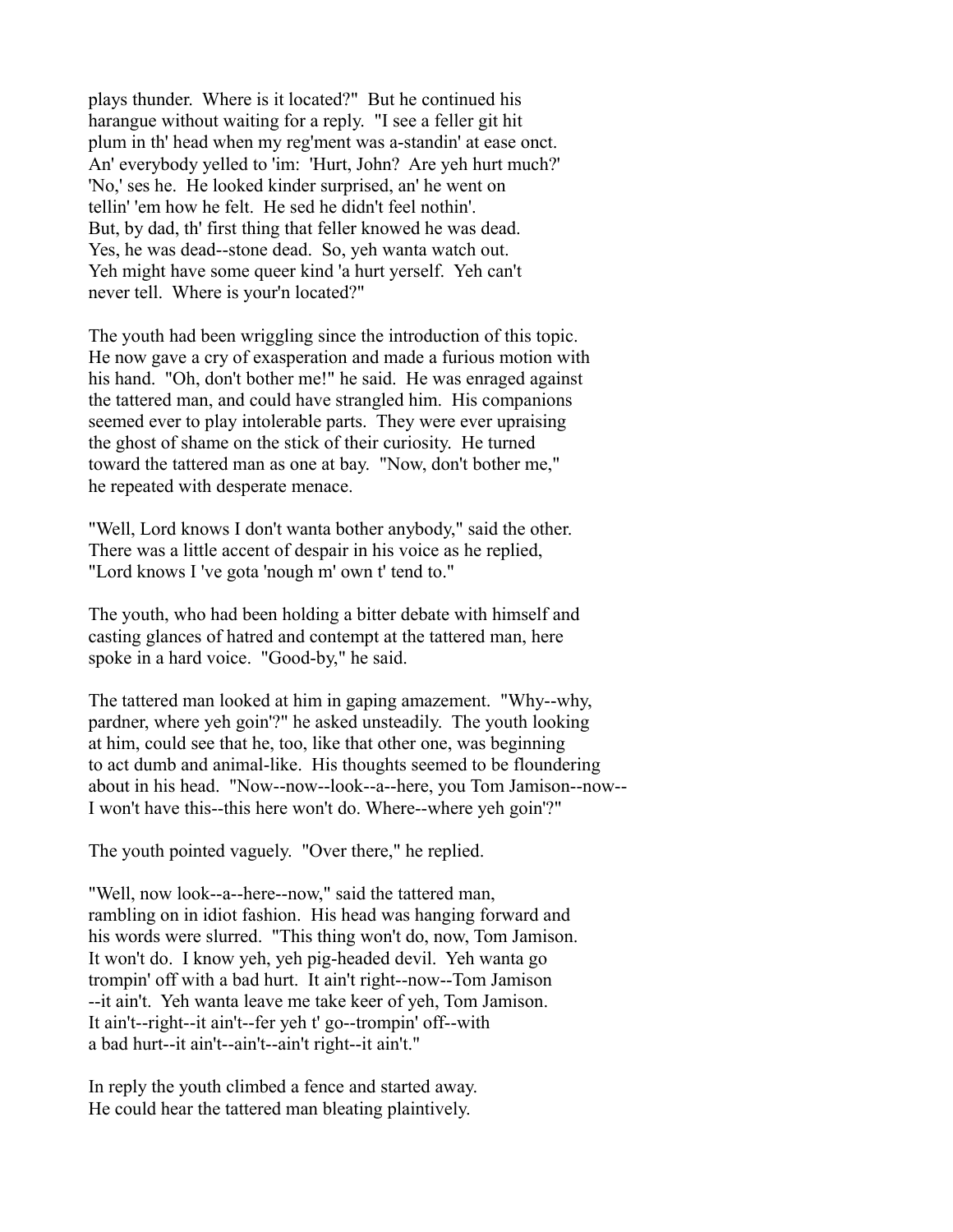Once he faced about angrily. "What?"

"Look--a--here, now, Tom Jamison--now--it ain't--"

The youth went on. Turning at a distance he saw the tattered man wandering about helplessly in the field.

He now thought that he wished he was dead. He believed he envied those men whose bodies lay strewn over the grass of the fields and on the fallen leaves of the forest.

The simple questions of the tattered man had been knife thrusts to him. They asserted a society that probes pitilessly at secrets until all is apparent. His late companion's chance persistency made him feel that he could not keep his crime concealed in his bosom. It was sure to be brought plain by one of those arrows which cloud the air and are constantly pricking, discovering, proclaiming those things which are willed to be forever hidden. He admitted that he could not defend himself against this agency. It was not within the power of vigilance.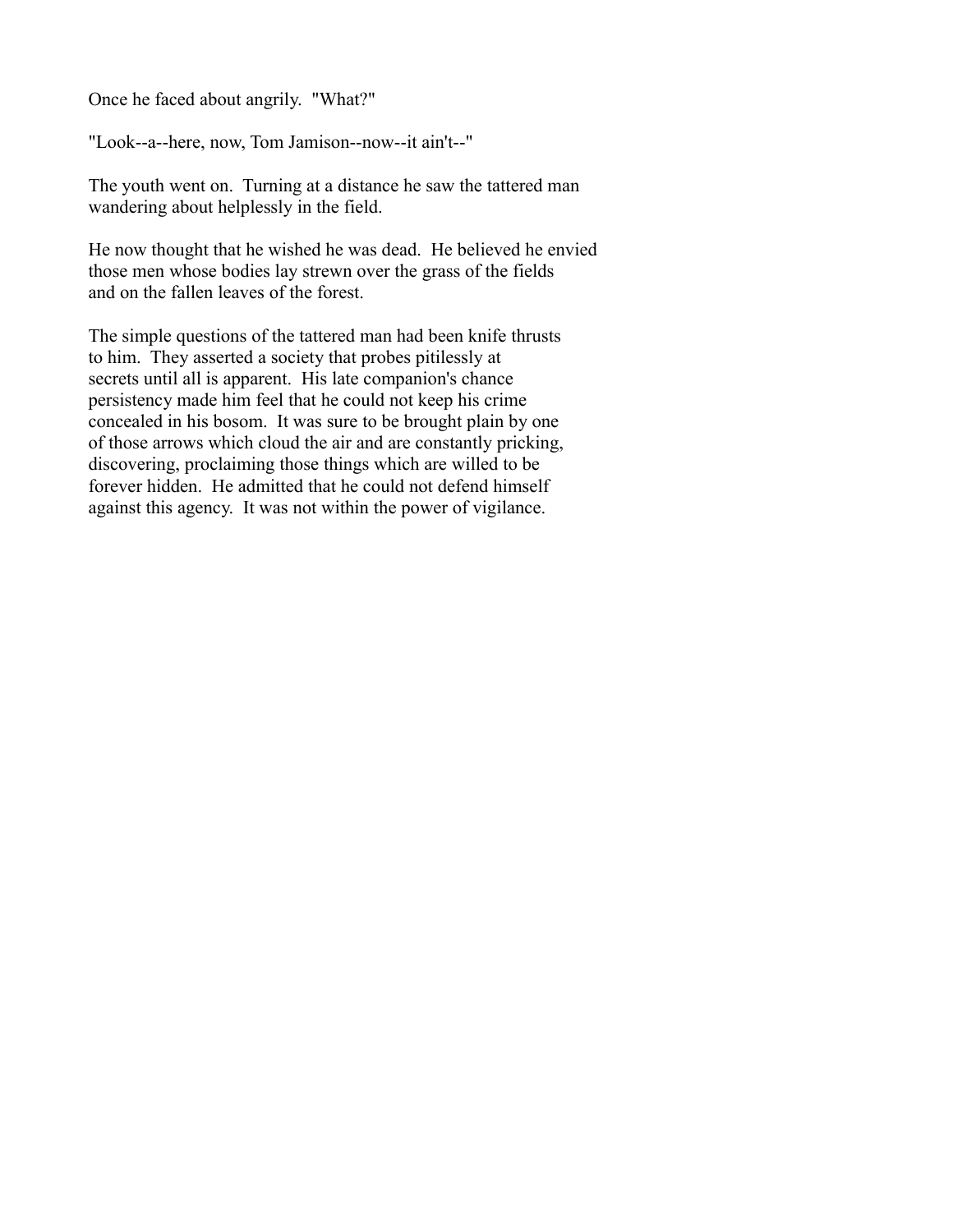Chapter 11

He became aware that the furnace roar of the battle was growing louder. Great blown clouds had floated to the still heights of air before him. The noise, too, was approaching. The woods filtered men and the fields became dotted.

As he rounded a hillock, he perceived that the roadway was now a crying mass of wagons, teams, and men. From the heaving tangle issued exhortations, commands, imprecations. Fear was sweeping it all along. The cracking whips bit and horses plunged and tugged. The white-topped wagons strained and stumbled in their exertions like fat sheep.

The youth felt comforted in a measure by this sight. They were all retreating. Perhaps, then, he was not so bad after all. He seated himself and watched the terror-stricken wagons. They fled like soft, ungainly animals. All the roarers and lashers served to help him to magnify the dangers and horrors of the engagement that he might try to prove to himself that the thing with which men could charge him was in truth a symmetrical act. There was an amount of pleasure to him in watching the wild march of this vindication.

Presently the calm head of a forward-going column of infantry appeared in the road. It came swiftly on. Avoiding the obstructions gave it the sinuous movement of a serpent. The men at the head butted mules with their musket stocks. They prodded teamsters indifferent to all howls. The men forced their way through parts of the dense mass by strength. The blunt head of the column pushed. The raving teamsters swore many strange oaths.

The commands to make way had the ring of a great importance in them. The men were going forward to the heart of the din. They were to confront the eager rush of the enemy. They felt the pride of their onward movement when the remainder of the army seemed trying to dribble down this road. They tumbled teams about with a fine feeling that it was no matter so long as their column got to the front in time. This importance made their faces grave and stern. And the backs of the officers were very rigid.

As the youth looked at them the black weight of his woe returned to him. He felt that he was regarding a procession of chosen beings. The separation was as great to him as if they had marched with weapons of flame and banners of sunlight. He could never be like them.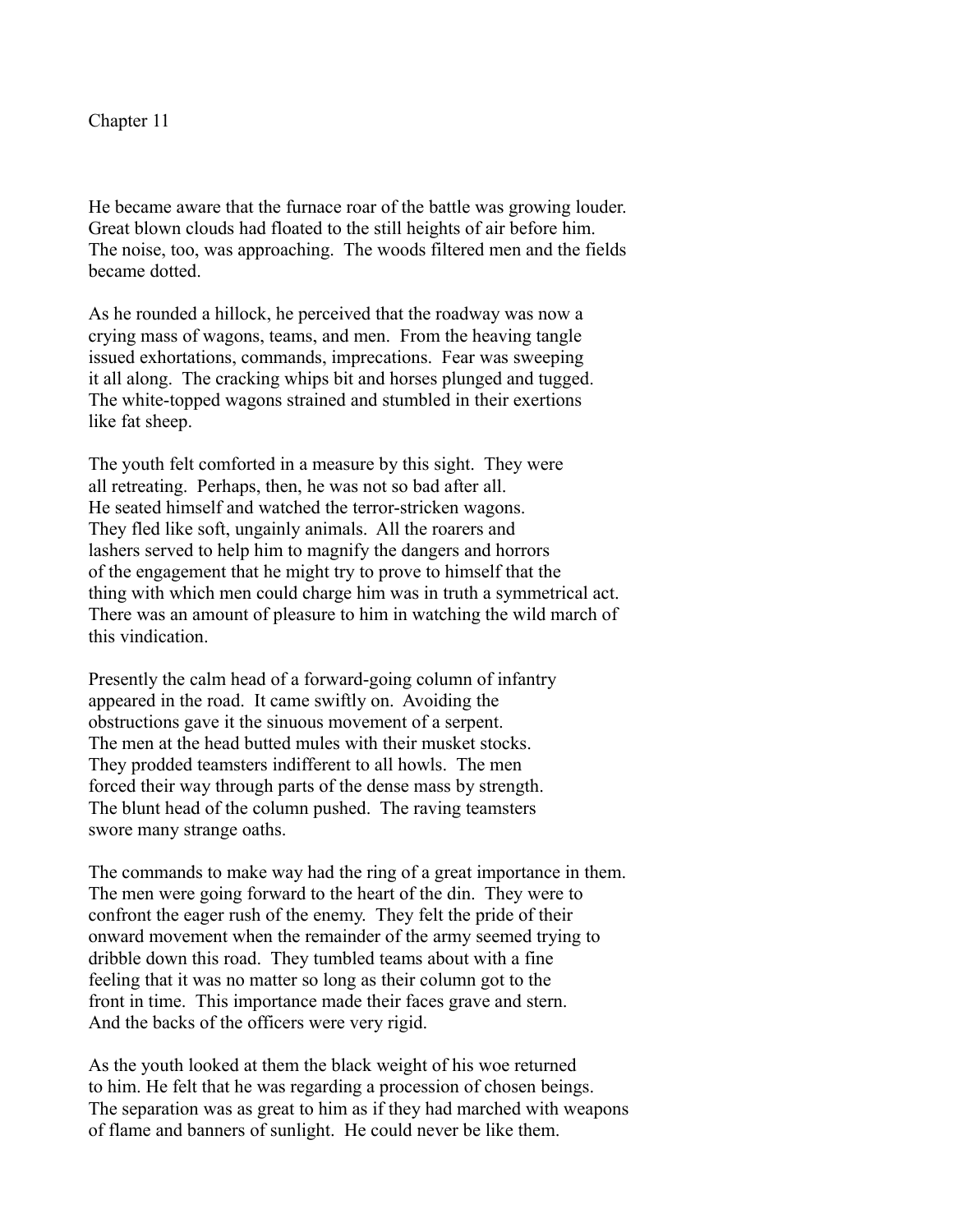He could have wept in his longings.

He searched about in his mind for an adequate malediction for the indefinite cause, the thing upon which men turn the words of final blame. It--whatever it was--was responsible for him, he said. There lay the fault.

The haste of the column to reach the battle seemed to the forlorn young man to be something much finer than stout fighting. Heroes, he thought, could find excuses in that long seething lane. They could retire with perfect self-respect and make excuses to the stars.

He wondered what those men had eaten that they could be in such haste to force their way to grim chances of death. As he watched his envy grew until he thought that he wished to change lives with one of them. He would have liked to have used a tremendous force, he said, throw off himself and become a better. Swift pictures of himself, apart, yet in himself, came to him--a blue desperate figure leading lurid charges with one knee forward and a broken blade high--a blue, determined figure standing before a crimson and steel assault, getting calmly killed on a high place before the eyes of all. He thought of the magnificent pathos of his dead body.

These thoughts uplifted him. He felt the quiver of war desire. In his ears, he heard the ring of victory. He knew the frenzy of a rapid successful charge. The music of the trampling feet, the sharp voices, the clanking arms of the column near him made him soar on the red wings of war. For a few moments he was sublime.

He thought that he was about to start for the front. Indeed, he saw a picture of himself, dust-stained, haggard, panting, flying to the front at the proper moment to seize and throttle the dark, leering witch of calamity.

Then the difficulties of the thing began to drag at him. He hesitated, balancing awkwardly on one foot.

He had no rifle; he could not fight with his hands, said he resentfully to his plan. Well, rifles could be had for the picking. They were extraordinarily profuse.

Also, he continued, it would be a miracle if he found his regiment. Well, he could fight with any regiment.

He started forward slowly. He stepped as if he expected to tread upon some explosive thing. Doubts and he were struggling.

He would truly be a worm if any of his comrades should see him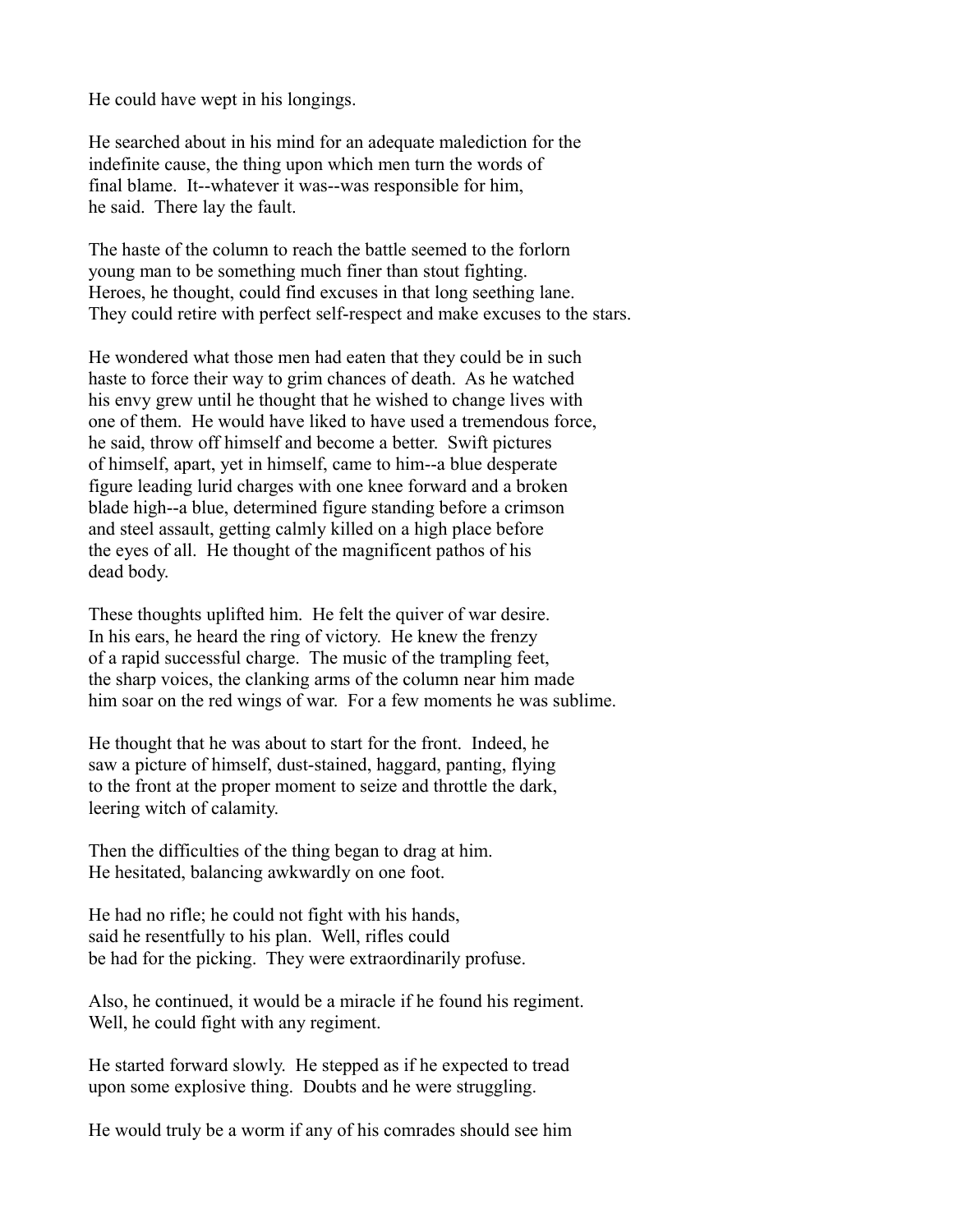returning thus, the marks of his flight upon him. There was a reply that the intent fighters did not care for what happened rearward saving that no hostile bayonets appeared there. In the battle-blur his face would, in a way, be hidden, like the face of a cowled man.

But then he said that his tireless fate would bring forth, when the strife lulled for a moment, a man to ask of him an explanation. In imagination he felt the scrutiny of his companions as he painfully labored through some lies.

Eventually, his courage expended itself upon these objections. The debates drained him of his fire.

He was not cast down by this defeat of his plan, for, upon studying the affair carefully, he could not but admit that the objections were very formidable.

Furthermore, various ailments had begun to cry out. In their presence he could not persist in flying high with the wings of war; they rendered it almost impossible for him to see himself in a heroic light. He tumbled headlong.

He discovered that he had a scorching thirst. His face was so dry and grimy that he thought he could feel his skin crackle. Each bone of his body had an ache in it, and seemingly threatened to break with each movement. His feet were like two sores. Also, his body was calling for food. It was more powerful than a direct hunger. There was a dull, weight-like feeling in his stomach, and, when he tried to walk, his head swayed and he tottered. He could not see with distinctness. Small patches of green mist floated before his vision.

While he had been tossed by many emotions, he had not been aware of ailments. Now the beset him and made clamor. As he was at last compelled to pay attention to them, his capacity for self-hate was multiplied. In despair, he declared that he was not like those others. He now conceded it to be impossible that he should ever become a hero. He was a craven loon. Those pictures of glory were piteous things. He groaned from his heart and went staggering off.

A certain mothlike quality within him kept him in the vicinity of the battle. He had a great desire to see, and to get news. He wished to know who was winning.

He told himself that, despite his unprecedented suffering, he had never lost his greed for a victory, yet, he said, in a half-apologetic manner to his conscience, he could not but know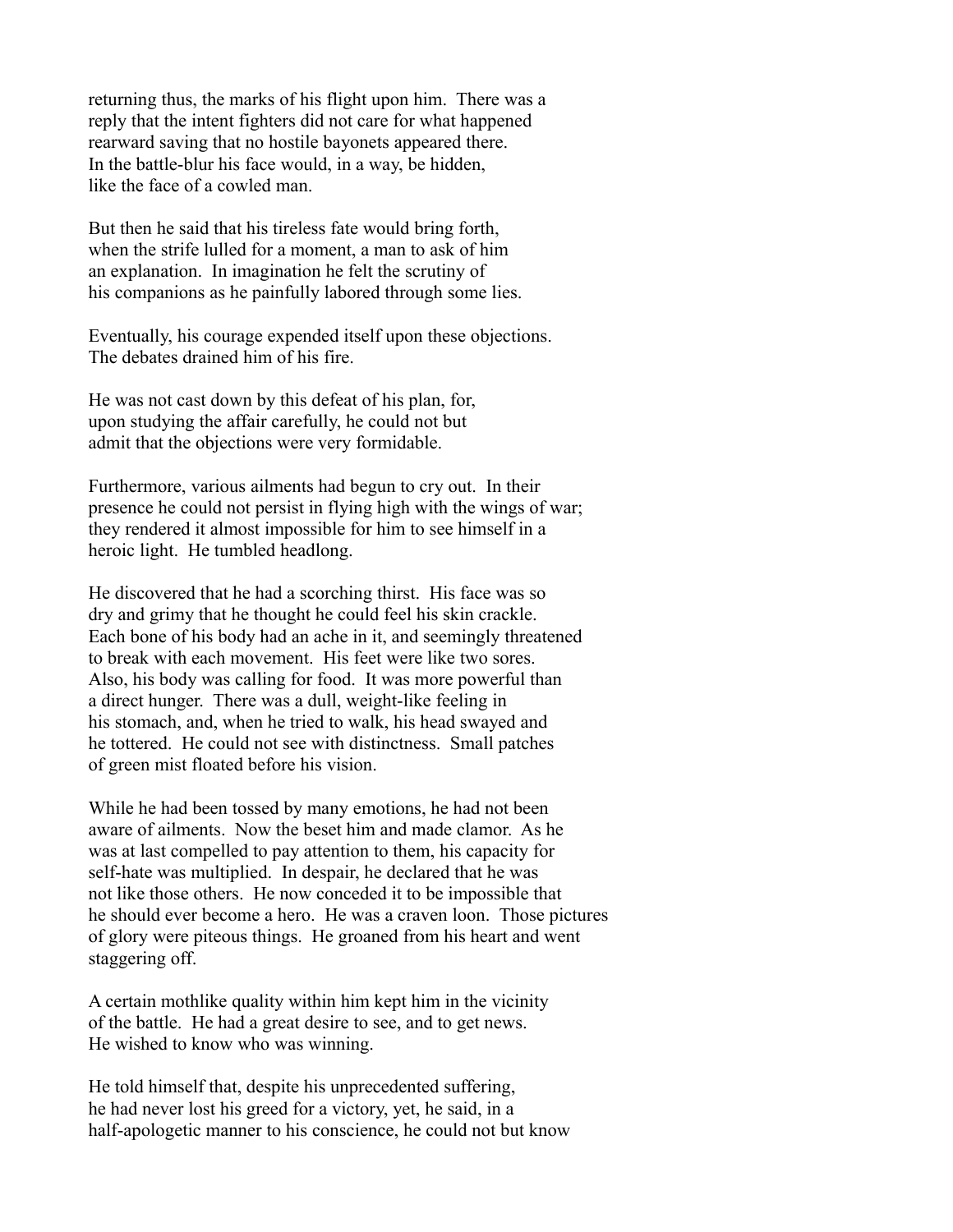that a defeat for the army this time might mean many favorable things for him. The blows of the enemy would splinter regiments into fragments. Thus, many men of courage, he considered, would be obliged to desert the colors and scurry like chickens. He would appear as one of them. They would be sullen brothers in distress, and he could then easily believe he had not run any farther or faster than they. And if he himself could believe in his virtuous perfection, he conceived that there would be small trouble in convincing all others.

He said, as if in excuse for this hope, that previously the army had encountered great defeats and in a few months had shaken off all blood and tradition of them, emerging as bright and valiant as a new one; thrusting out of sight the memory of disaster, and appearing with the valor and confidence of unconquered legions. The shrilling voices of the people at home would pipe dismally for a time, but various general were usually compelled to listen to these ditties. He of course felt no compunctions for proposing a general as a sacrifice. He could not tell who the chosen for the barbs might be, so he could center no direct sympathy upon him. The people were afar and he did not conceive public opinion to be accurate at long range. It was quite probable they would hit the wrong man who, after he had recovered from his amazement would perhaps spend the rest of his days in writing replies to the songs of his alleged failure. It would be very unfortunate, no doubt, but in this case a general was of no consequence to the youth.

In a defeat there would be a roundabout vindication of himself. He thought it would prove, in a manner, that he had fled early because of his superior powers of perception. A serious prophet upon predicting a flood should be the first man to climb a tree. This would demonstrate that he was indeed a seer.

A moral vindication was regarded by the youth as a very important thing. Without salve, he could not, he though, were the sore badge of his dishonor through life. With his heart continually assuring him that he was despicable, he could not exist without making it, through his actions, apparent to all men.

If the army had gone gloriously on he would be lost. If the din meant that now his army's flags were tilted forward he was a condemned wretch. He would be compelled to doom himself to isolation. If the men were advancing, their indifferent feet were trampling upon his chances for a successful life.

As these thoughts went rapidly through his mind, he turned upon them and tried to thrust them away. He denounced himself as a villain. He said that he was the most unutterably selfish man in existence. His mind pictured the soldiers who would place their defiant bodies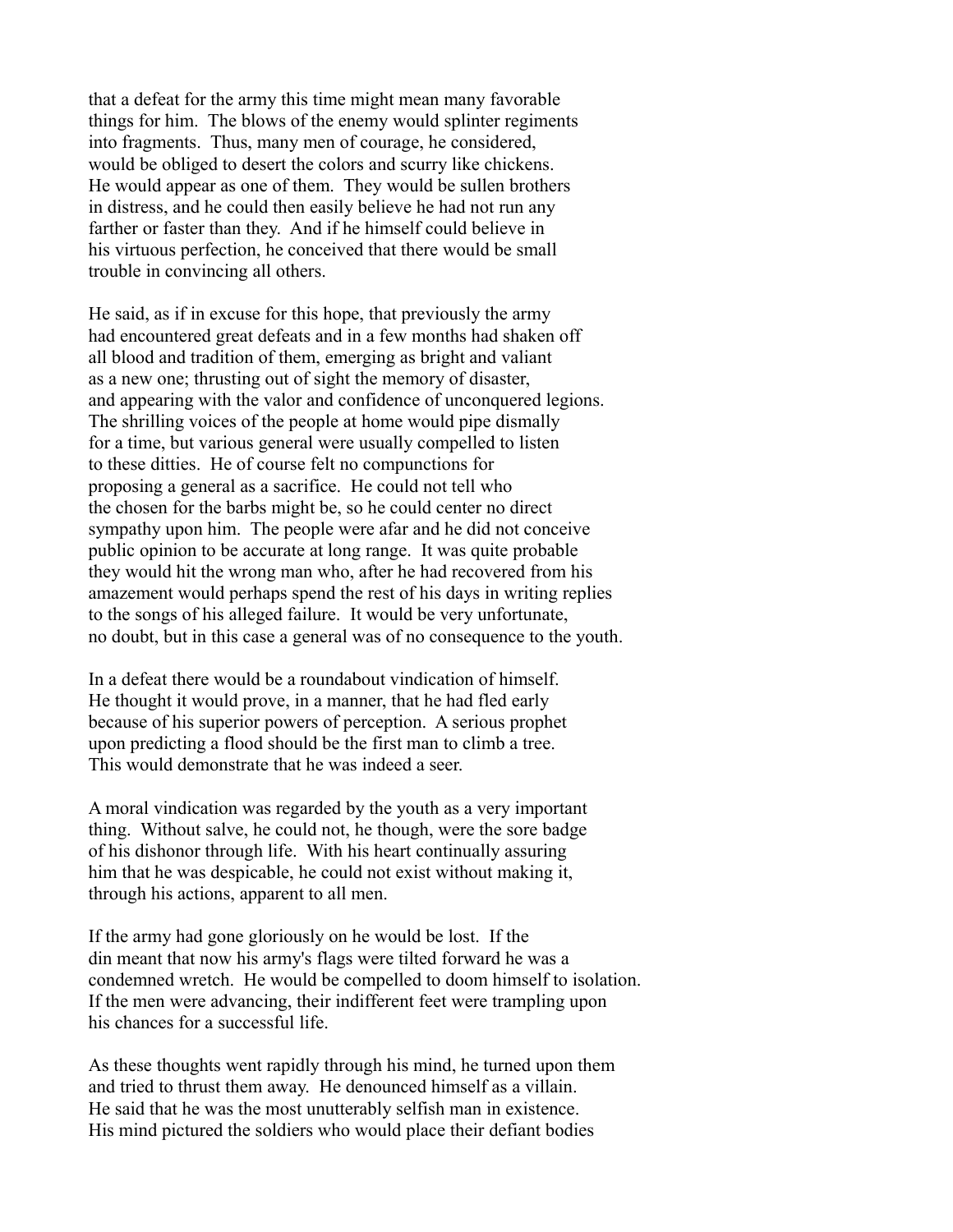before the spear of the yelling battle fiend, and as he saw their dripping corpses on an imagined field, he said that he was their murderer.

Again he thought that he wished he was dead. He believed that he envied a corpse. Thinking of the slain, he achieved a great contempt for some of them, as if they were guilty for thus becoming lifeless. They might have been killed by lucky chances, he said, before they had had opportunities to flee or before they had been really tested. Yet they would receive laurels from tradition. He cried out bitterly that their crowns were stolen and their robes of glorious memories were shams. However, he still said that it was a great pity he was not as they.

A defeat of the army had suggested itself to him as a means of escape from the consequences of his fall. He considered, now, however, that it was useless to think of such a possibility. His education had been that success for that might blue machine was certain; that it would make victories as a contrivance turns out buttons. He presently discarded all his speculations in the other direction. He returned to the creed of soldiers.

When he perceived again that it was not possible for the army to be defeated, he tried to bethink him of a fine tale which he could take back to his regiment, and with it turn the expected shafts of derision.

But, as he mortally feared these shafts, it became impossible for him to invent a tale he felt he could trust. He experimented with many schemes, but threw them aside one by one as flimsy. He was quick to see vulnerable places in them all.

Furthermore, he was much afraid that some arrow of scorn might lay him mentally low before he could raise his protecting tale.

He imagined the whole regiment saying: "Where's Henry Fleming? He run, didn't 'e? Oh, my!" He recalled various persons who would be quite sure to leave him no peace about it. They would doubtless question him with sneers, and laugh at his stammering hesitation. In the next engagement they would try to keep watch of him to discover when he would run.

Wherever he went in camp, he would encounter insolent and lingeringly cruel stares. As he imagined himself passing near a crowd of comrades, he could hear one say, "There he goes!"

Then, as if the heads were moved by one muscle, all the faces were turned toward him with wide, derisive grins. He seemed to hear some one make a humorous remark in a low tone. At it the others all crowed and cackled. He was a slang phrase.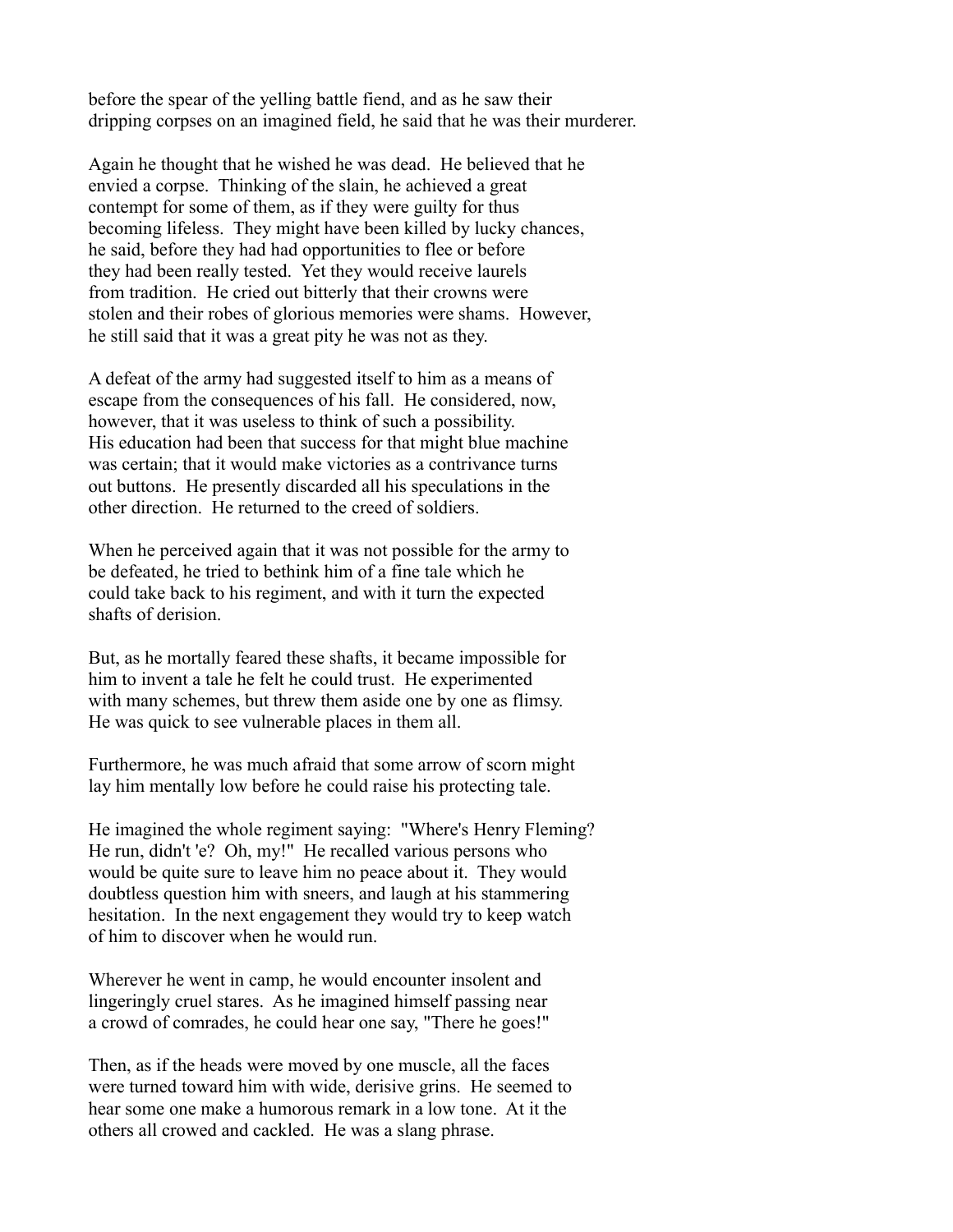Chapter 12

The column that had butted stoutly at the obstacles in the roadway was barely out of the youth's sight before he saw dark waves of men come sweeping out of the woods and down through the fields. He knew at once that the steel fibers had been washed from their hearts. They were bursting from their coats and their equipments as from entanglements. They charged down upon him like terrified buffaloes.

Behind them blue smoke curled and clouded above the treetops, and through the thickets he could sometimes see a distant pink glare. The voices of the cannon were clamoring in interminable chorus.

The youth was horrorstricken. He stared in agony and amazement. He forgot that he was engaged in combating the universe. He threw aside his mental pamphlets on the philosophy of the retreated and rules for the guidance of the damned.

The fight was lost. The dragons were coming with invincible strides. The army, helpless in the matted thickets and blinded by the overhanging night, was going to be swallowed. War, the red animal, war, the blood-swollen god, would have bloated fill.

Within him something bade to cry out. He had the impulse to make a rallying speech, to sing a battle hymn, but he could only get his tongue to call into the air: "Why--why--what--what 's th' matter?"

Soon he was in the midst of them. They were leaping and scampering all about him. Their blanched faces shone in the dusk. They seemed, for the most part, to be very burly men. The youth turned from one to another of them as they galloped along. His incoherent questions were lost. They were heedless of his appeals. They did not seem to see him.

They sometimes gabbled insanely. One huge man was asking of the sky: "Say, where de plank road? Where de plank road!" It was as if he had lost a child. He wept in his pain and dismay.

Presently, men were running hither and thither in all ways. The artillery booming, forward, rearward, and on the flanks made jumble of ideas of direction. Landmarks had vanished into the gathered gloom. The youth began to imagine that he had got into the center of the tremendous quarrel, and he could perceive no way out of it. From the mouths of the fleeing men came a thousand wild questions, but no one made answers.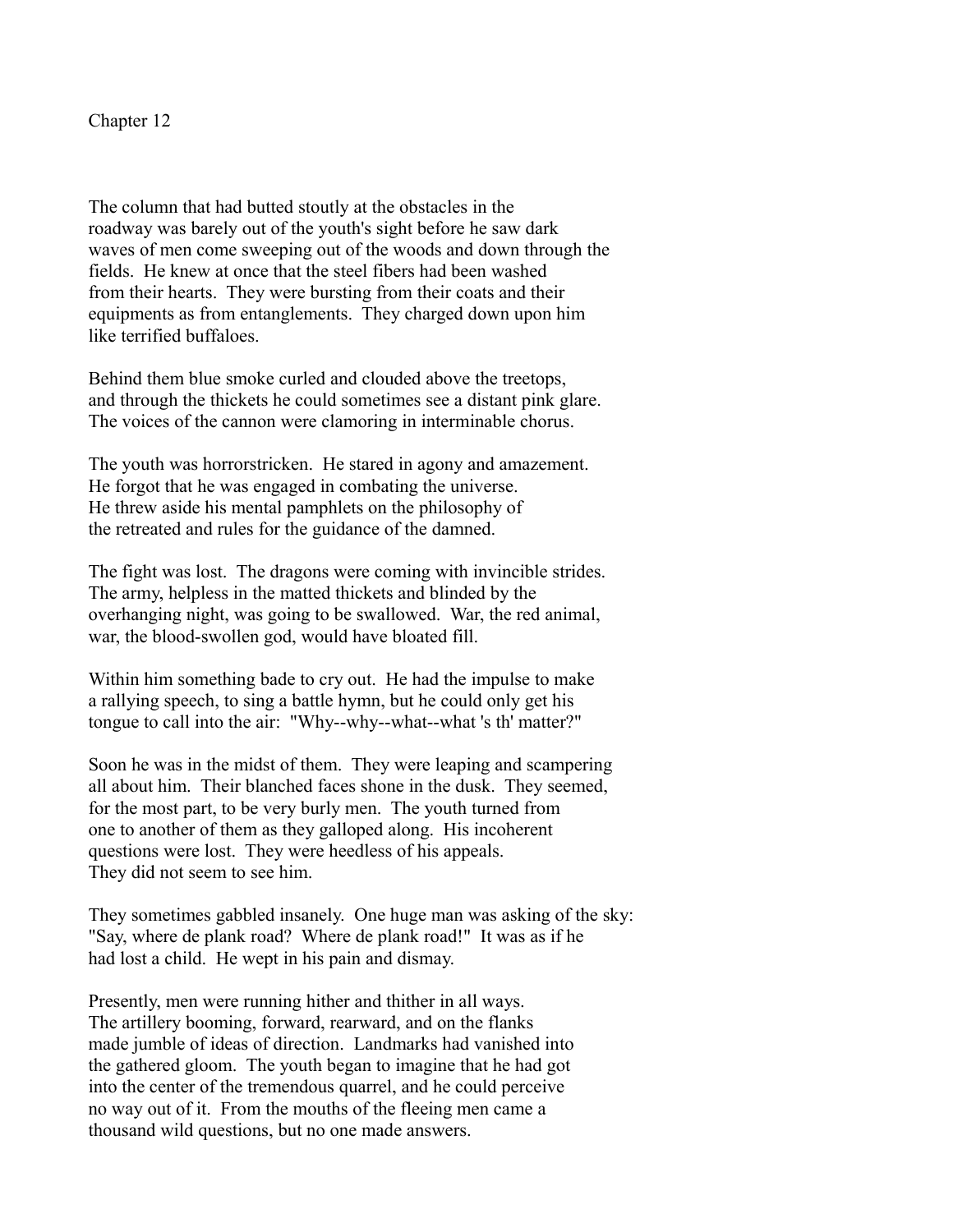The youth, after rushing about and throwing interrogations at the heedless bands of retreating infantry, finally clutched a man by the arm. They swung around face to face.

"Why--why--" stammered the youth struggling with his balking tongue.

The man screamed: "Let go me! Let go me!" His face was livid and his eyes were rolling uncontrolled. He was heaving and panting. He still grasped his rifle, perhaps having forgotten to release his hold upon it. He tugged frantically, and the youth being compelled to lean forward was dragged several paces.

"Let go me! Let go me!"

"Why--why--" stuttered the youth.

"Well, then!" bawled the man in a lurid rage. He adroitly and fiercely swung his rifle. It crushed upon the youth's head. The man ran on.

The youth's fingers had turned to paste upon the other's arm. The energy was smitten from his muscles. He saw the flaming wings of lightning flash before his vision. There was a deafening rumble of thunder within his head.

Suddenly his legs seemed to die. He sank writhing to the ground. He tried to arise. In his efforts against the numbing pain he was like a man wrestling with a creature of the air.

There was a sinister struggle.

Sometimes he would achieve a position half erect, battle with the air for a moment, and then fall again, grabbing at the grass. His face was of a clammy pallor. Deep groans were wrenched from him.

At last, with a twisting movement, he got upon his hands and knees, and from thence, like a babe trying to walk, to his feet. Pressing his hands to his temples he went lurching over the grass.

He fought an intense battle with his body. His dulled senses wished him to swoon and he opposed them stubbornly, his mind portraying unknown dangers and mutilations if he should fall upon the field. He went tall soldier fashion. He imagined secluded spots where he could fall and be unmolested. To search for one he strove against the tide of pain.

Once he put his hand to the top of his head and timidly touched the wound. The scratching pain of the contact made him draw a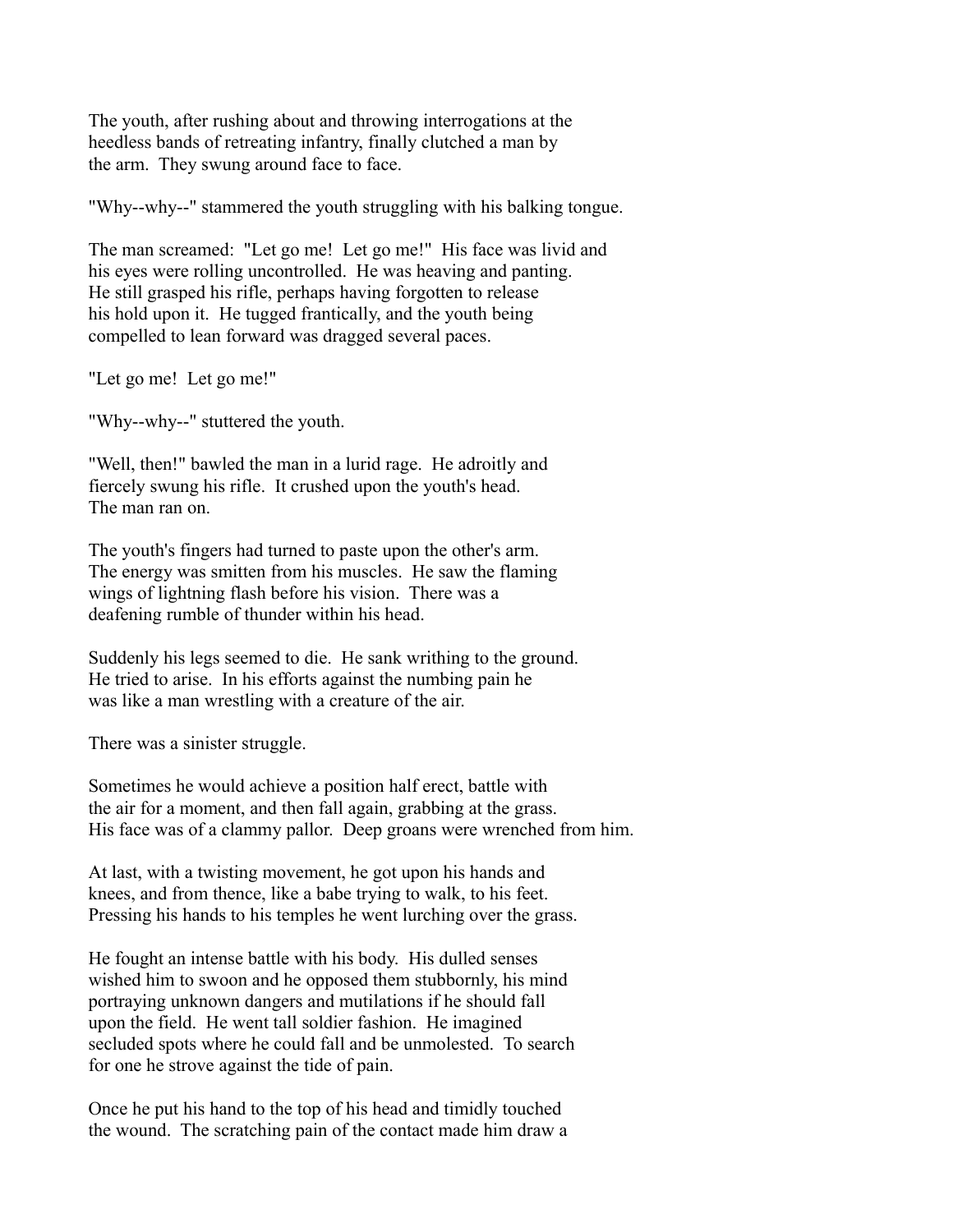long breath through his clinched teeth. His fingers were dabbled with blood. He regarded them with a fixed stare.

Around him he could hear the grumble of jolted cannon as the scurrying horses were lashed toward the front. Once, a young officer on a besplashed charger nearly ran him down. He turned and watched the mass of guns, men, and horses sweeping in a wide curve toward a gap in a fence. The officer was making excited motions with a gauntleted hand. The guns followed the teams with an air of unwillingness, of being dragged by the heels.

Some officers of the scattered infantry were cursing and railing like fishwives. Their scolding voices could be heard above the din. Into the unspeakable jumble in the roadway rode a squadron of cavalry. The faded yellow of their facings shone bravely. There was a mighty altercation.

The artillery were assembling as if for a conference.

The blue haze of evening was upon the field. The lines of forest were long purple shadows. One cloud lay along the western sky partly smothering the red.

As the youth left the scene behind him, he heard the guns suddenly roar out. He imagined them shaking in black rage. They belched and howled like brass devils guarding a gate. The soft air was filled with the tremendous remonstrance. With it came the shattering peal of opposing infantry. Turning to look behind him, he could see sheets of orange light illumine the shadowy distance. There were subtle and sudden lightnings in the far air. At times he thought he could see heaving masses of men.

He hurried on in the dusk. The day had faded until he could barely distinguish place for his feet. The purple darkness was filled with men who lectured and jabbered. Sometimes he could see them gesticulating against the blue and somber sky. There seemed to be a great ruck of men and munitions spread about in the forest and in the fields.

The little narrow roadway now lay lifeless. There were overturned wagons like sun-dried bowlders. The bed of the former torrent was choked with the bodies of horses and splintered parts of war machines.

It had come to pass that his wound pained him but little. He was afraid to move rapidly, however, for a dread of disturbing it. He held his head very still and took many precautions against stumbling. He was filled with anxiety, and his face was pinched and drawn in anticipation of the pain of any sudden mistake of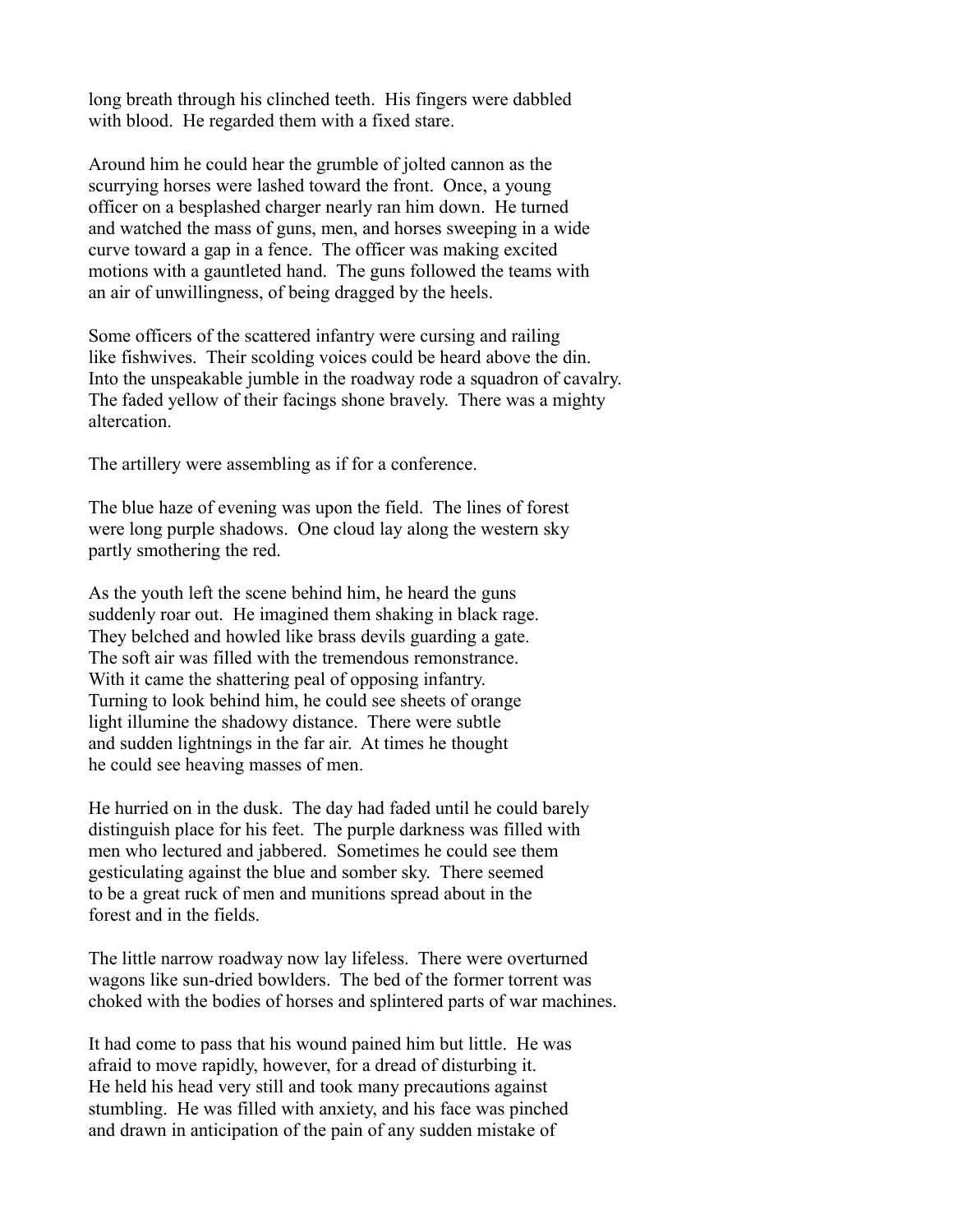his feet in the gloom.

His thoughts, as he walked, fixed intently upon his hurt. There was a cool, liquid feeling about it and he imagined blood moving slowly down under his hair. His head seemed swollen to a size that made him think his neck to be inadequate.

The new silence of his wound made much worriment. The little blistering voices of pain that had called out from his scalp were, he thought, definite in their expression of danger. By them he believed he could measure his plight. But when they remained ominously silent he became frightened and imagined terrible fingers that clutched into his brain.

Amid it he began to reflect upon various incidents and conditions of the past. He bethought him of certain meals his mother had cooked at home, in which those dishes of which he was particularly fond had occupied prominent positions. He saw the spread table. The pine walls of the kitchen were glowing in the warm light from the stove. Too, he remembered how he and his companions used to go from the school-house to the bank of a shaded pool. He saw his clothes in disorderly array upon the grass of the bank. He felt the swash of the fragrant water upon his body. The leaves of the overhanging maple rustled with melody in the wind of youthful summer.

He was overcome presently by a dragging weariness. His head hung forward and his shoulders were stooped as if he were bearing a great bundle. His feet shuffled along the ground.

He held continuous arguments as to whether he should lie down and sleep at some near spot, or force himself on until he reached a certain haven. He often tried to dismiss the question, but his body persisted in rebellion and his senses nagged at him like pampered babies.

At last he heard a cheery voice near his shoulder: "Yeh seem t' be in a pretty bad way, boy?"

The youth did not look up, but he assented with thick tongue. "Uh!"

The owner of the cheery voice took him firmly by the arm. "Well," he said, with a round laugh, "I'm goin' your way. "Th' hull gang is goin' your way. An' I guess I kin give yeh a lift." They began to walk like a drunken man and his friend.

As they went along, the man questioned the youth and assisted him with the replies like one manipulating the mind of a child. Sometimes he interjected anecdotes. "What reg'ment do yeh b'long teh? Eh? What 's that? Th' 304th N' York? Why, what corps is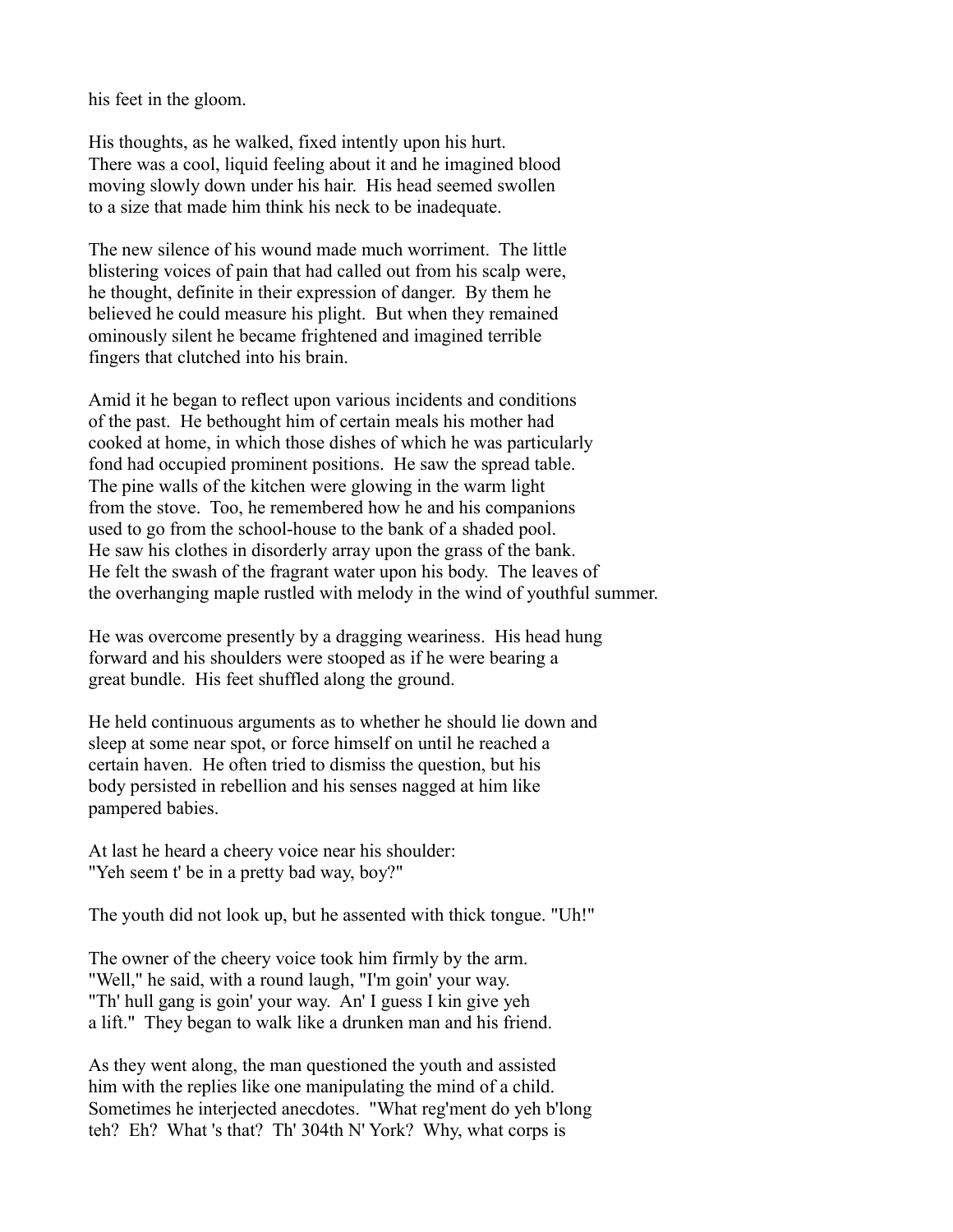that in? Oh, it is? Why, I thought they wasn't engaged t'-day they 're 'way over in th' center. Oh, they was, eh? Well pretty nearly everybody got their share 'a fightin' t'-day. By dad, I give myself up fer dead any number 'a times. There was shootin' here an' shootin' there, an' hollerin' here an' hollerin' there, in th' damn' darkness, until I couldn't tell t' save m' soul which side I was on. Sometimes I thought I was sure 'nough from Ohier, an' other times I could 'a swore I was from th' bitter end of Florida. It was th' most mixed up dern thing I ever see. An' these here hull woods is a reg'lar mess. It 'll be a miracle if we find our reg'ments t'-night. Pretty soon, though, we 'll meet a-plenty of guards an' provost-guards, an' one thing an' another. Ho! there they go with an off'cer, I guess. Look at his hand a-draggin'. He 's got all th' war he wants, I bet. He won't be talkin' so big about his reputation an' all when they go t' sawin' off his leg. Poor feller! My brother 's got whiskers jest like that. How did yeh git 'way over here, anyhow? Your reg'ment is a long way from here, ain't it? Well, I guess we can find it. Yeh know there was a boy killed in my comp'ny t'-day that I thought th' world an' all of. Jack was a nice feller. By ginger, it hurt like thunder t' see ol' Jack jest git knocked flat. We was a-standin' purty peaceable fer a spell, 'though there was men runnin' ev'ry way all 'round us, an' while we was a-standin' like that, 'long come a big fat feller. He began t' peck at Jack's elbow, an' he ses: 'Say, where 's th' road t' th' river?' An' Jack, he never paid no attention, an' th' feller kept on a-peckin' at his elbow an' sayin': 'Say, where 's th' road t' th' river?' Jack was a-lookin' ahead all th' time tryin' t' see th' Johnnies comin' through th' woods, an' he never paid no attention t' this big fat feller fer a long time, but at last he turned 'round an' he ses: 'Ah, go t' hell an' find th' road t' th' river!' An' jest then a shot slapped him bang on th' side th' head. He was a sergeant, too. Them was his last words. Thunder, I wish we was sure 'a findin' our reg'ments t'-night. It 's goin' t' be long huntin'. But I guess we kin do it."

In the search which followed, the man of the cheery voice seemed to the youth to possess a wand of a magic kind. He threaded the mazes of the tangled forest with a strange fortune. In encounters with guards and patrols he displayed the keenness of a detective and the valor of a gamin. Obstacles fell before him and became of assistance. The youth, with his chin still on his breast, stood woodenly by while his companion beat ways and means out of sullen things.

The forest seemed a vast hive of men buzzing about in frantic circles, but the cheery man conducted the youth without mistakes, until at last he began to chuckle with glee and self-satisfaction. "Ah, there yeh are! See that fire?"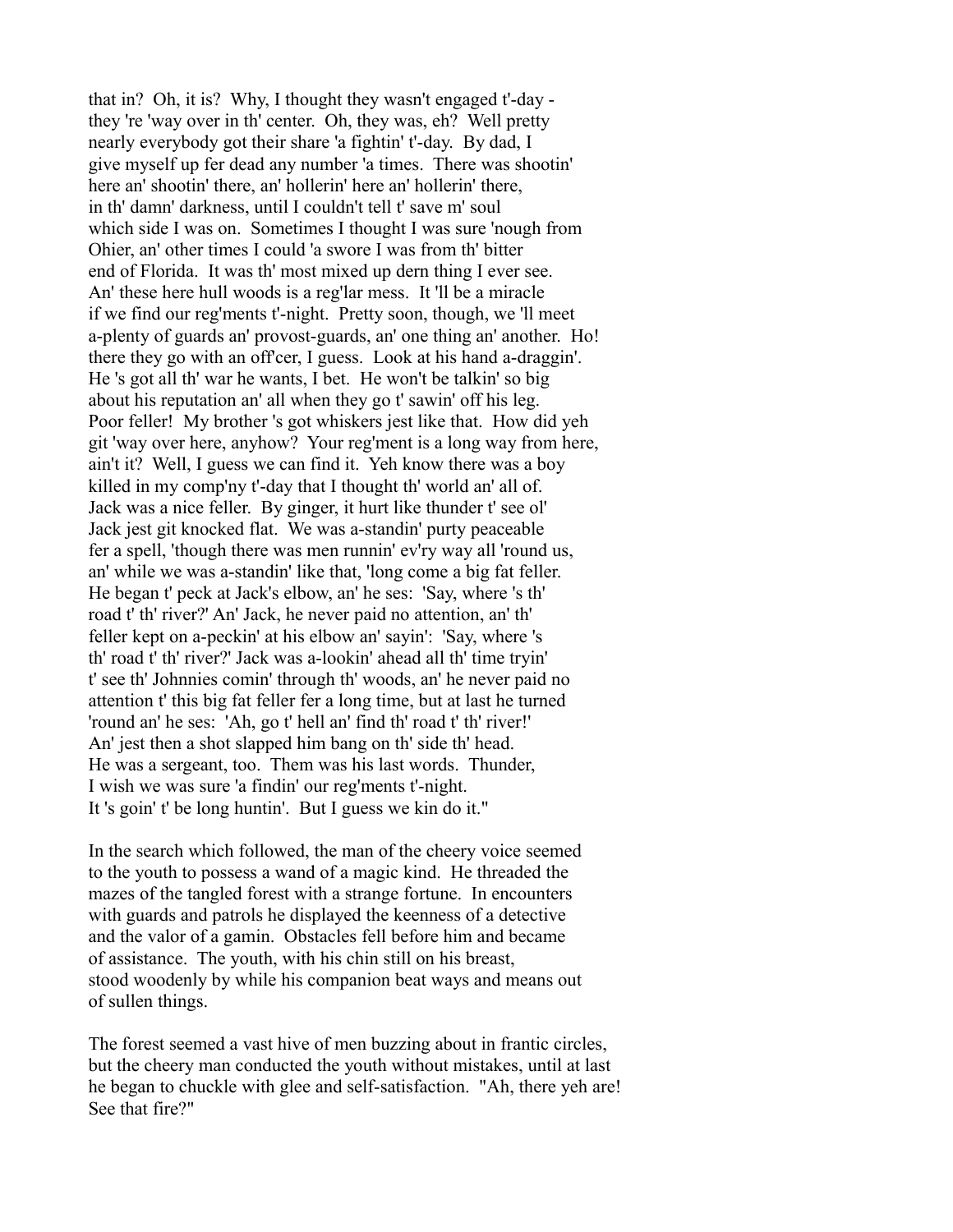The youth nodded stupidly.

"Well, there 's where your reg'ment is. An' now, good-by, ol' boy, good luck t' yeh."

A warm and strong hand clasped the youth's languid fingers for an instant, and then he heard a cheerful and audacious whistling as the man strode away. As he who had so befriended him was thus passing out of his life, it suddenly occurred to the youth that he had not once seen his face.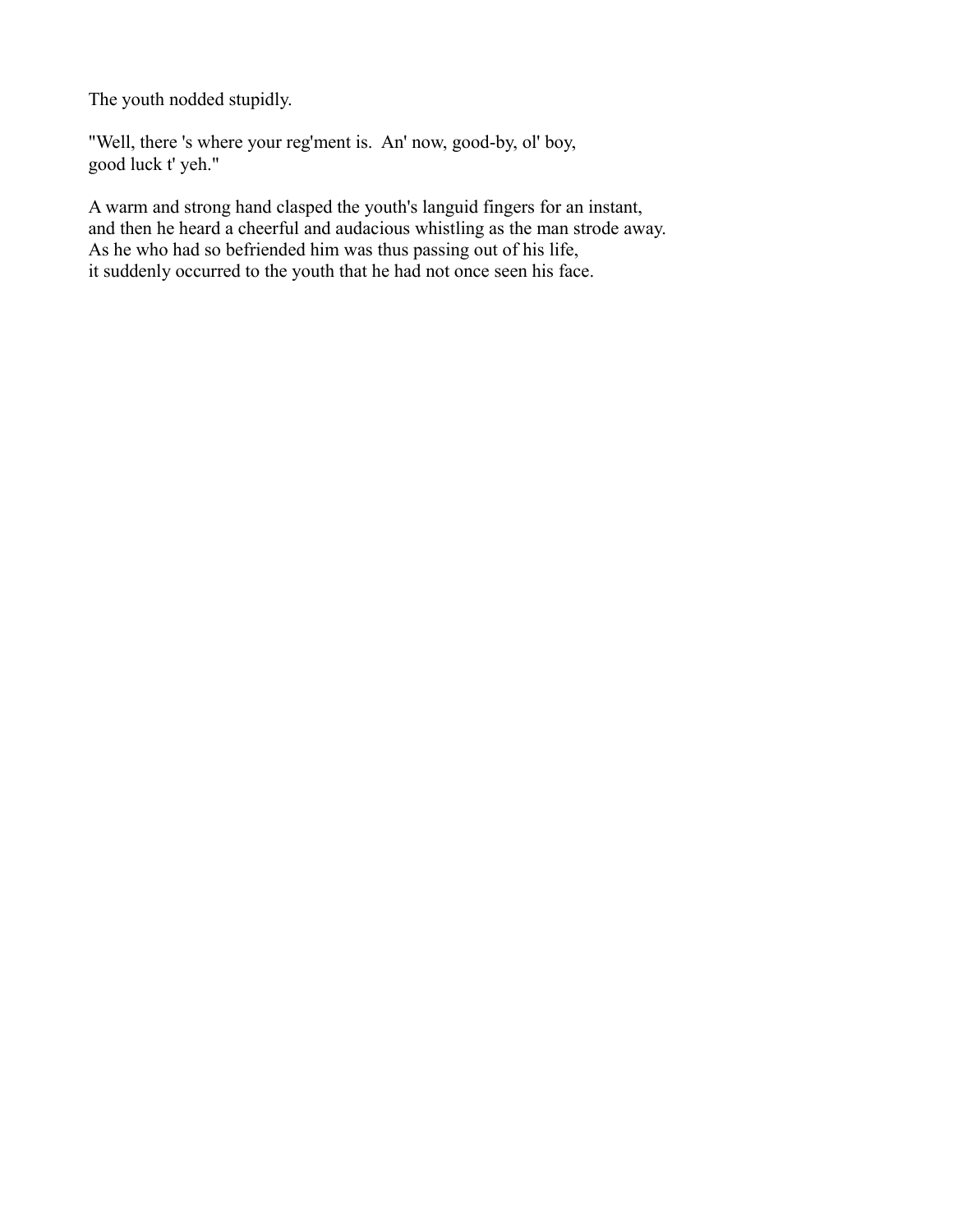Chapter 13

The youth went slowly toward the fire indicated by his departed friend. As he reeled, he bethought him of the welcome his comrades would give him. He had a conviction that he would soon feel in his sore heart the barbed missiles of ridicule. He had no strength to invent a tale; he would be a soft target.

He made vague plans to go off into the deeper darkness and hide, but they were all destroyed by the voices of exhaustion and pain from his body. His ailments, clamoring, forced him to seek the place of food and rest, at whatever cost.

He swung unsteadily toward the fire. He could see the forms of men throwing black shadows in the red light, and as he went nearer it became known to him in some way that the ground was strewn with sleeping men.

Of a sudden he confronted a black and monstrous figure. A rifle barrel caught some glinting beams. "Halt! halt!" He was dismayed for a moment, but he presently thought that he recognized the nervous voice. As he stood tottering before the rifle barrel, he called out: "Why, hello, Wilson, you--you here?"

The rifle was lowered to a position of caution and the loud soldier came slowly forward. He peered into the youth's face. "That you, Henry?"

"Yes, it's--it's me."

"Well, well, ol' boy," said the other, "by ginger, I'm glad t' see yeh! I give yeh up fer a goner. I thought yeh was dead sure enough." There was husky emotion in his voice.

The youth found that now he could barely stand upon his feet. There was a sudden sinking of his forces. He thought he must hasten to produce his tale to protect him from the missiles already on the lips of his redoubtable comrades. So, staggering before the loud soldier, he began: "Yes, yes. I've--I've had an awful time. I've been all over. Way over on th' right. Ter'ble fightin' over there. I had an awful time. I got separated from the reg'ment. Over on th' right, I got shot. In th' head. I never see sech fightin'. Awful time. I don't see how I could a' got separated from th' reg'ment. I got shot, too."

His friend had stepped forward quickly. "What? Got shot?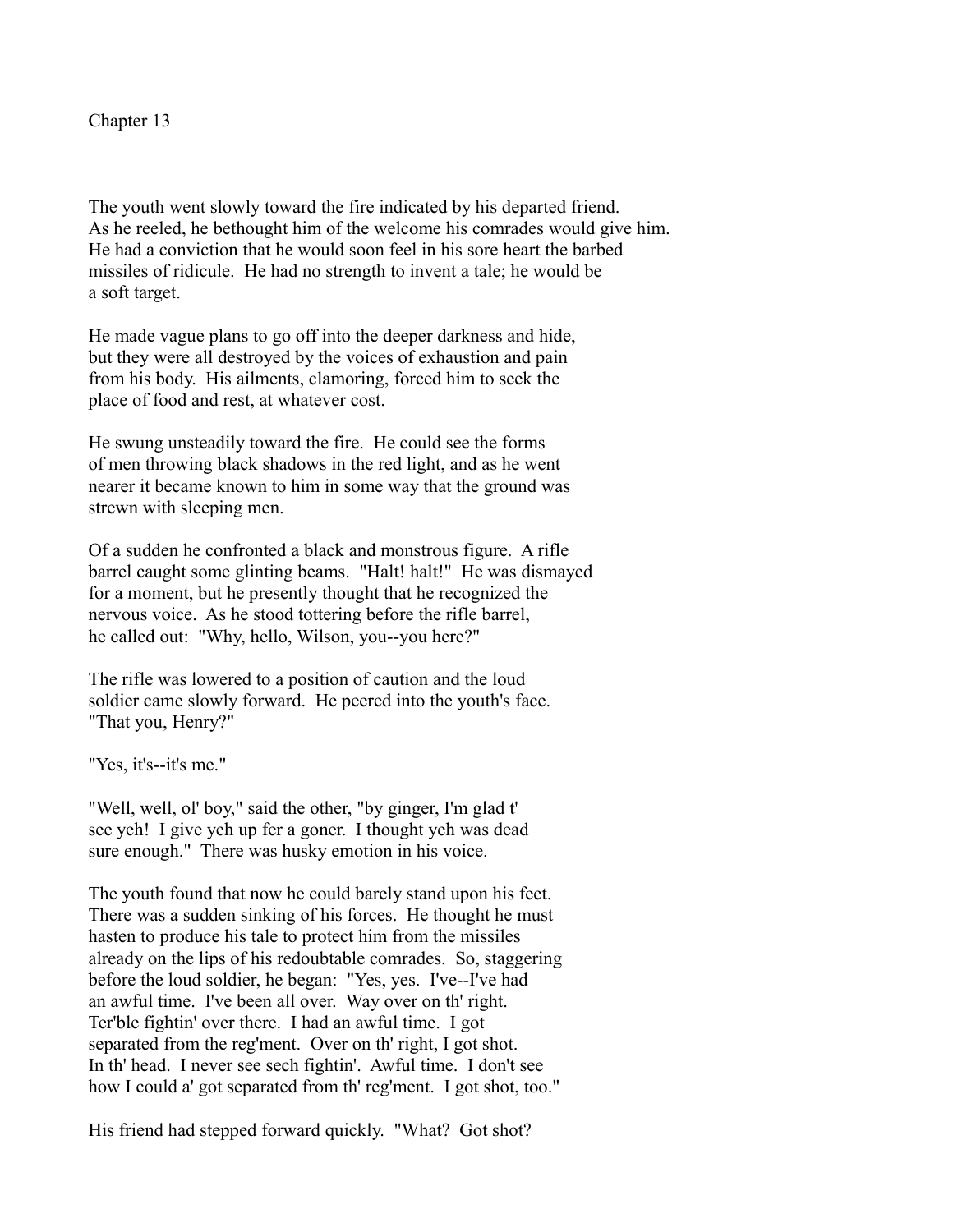Why didn't yeh say so first? Poor ol' boy, we must--hol' on a minnit; what am I doin'. I'll call Simpson."

Another figure at that moment loomed in the gloom. They could see that it was the corporal. "Who yeh talkin' to, Wilson?" he demanded. His voice was anger- toned. "Who yeh talkin' to? Yeh th' derndest sentinel--why--hello, Henry, you here? Why, I thought you was dead four hours ago! Great Jerusalem, they keep turnin' up every ten minutes or so! We thought we'd lost forty-two men by straight count, but if they keep on a-comin' this way, we'll git th' comp'ny all back by mornin' yit. Where was yeh?"

"Over on th' right. I got separated"--began the youth with considerable glibness.

But his friend had interrupted hastily. "Yes, an' he got shot in th' head an' he's in a fix, an' we must see t' him right away." He rested his rifle in the hollow of his left arm and his right around the youth's shoulder.

"Gee, it must hurt like thunder!" he said.

The youth leaned heavily upon his friend. "Yes, it hurts--hurts a good deal," he replied. There was a faltering in his voice.

"Oh," said the corporal. He linked his arm in the youth's and drew him forward. "Come on, Henry. I'll take keer 'a yeh."

As they went on together the loud private called out after them: "Put 'im t' sleep in my blanket, Simpson. An'--hol' on a minnit --here's my canteen. It's full 'a coffee. Look at his head by th' fire an' see how it looks. Maybe it's a pretty bad un. When I git relieved in a couple 'a minnits, I'll be over an' see t' him."

The youth's senses were so deadened that his friend's voice sounded from afar and he could scarcely feel the pressure of the corporal's arm. He submitted passively to the latter's directing strength. His head was in the old manner hanging forward upon his breast. His knees wobbled.

The corporal led him into the glare of the fire. "Now, Henry," he said, "let's have look at yer ol' head."

The youth sat obediently and the corporal, laying aside his rifle, began to fumble in the bushy hair of his comrade. He was obliged to turn the other's head so that the full flush of the fire light would beam upon it. He puckered his mouth with a critical air. He drew back his lips and whistled through his teeth when his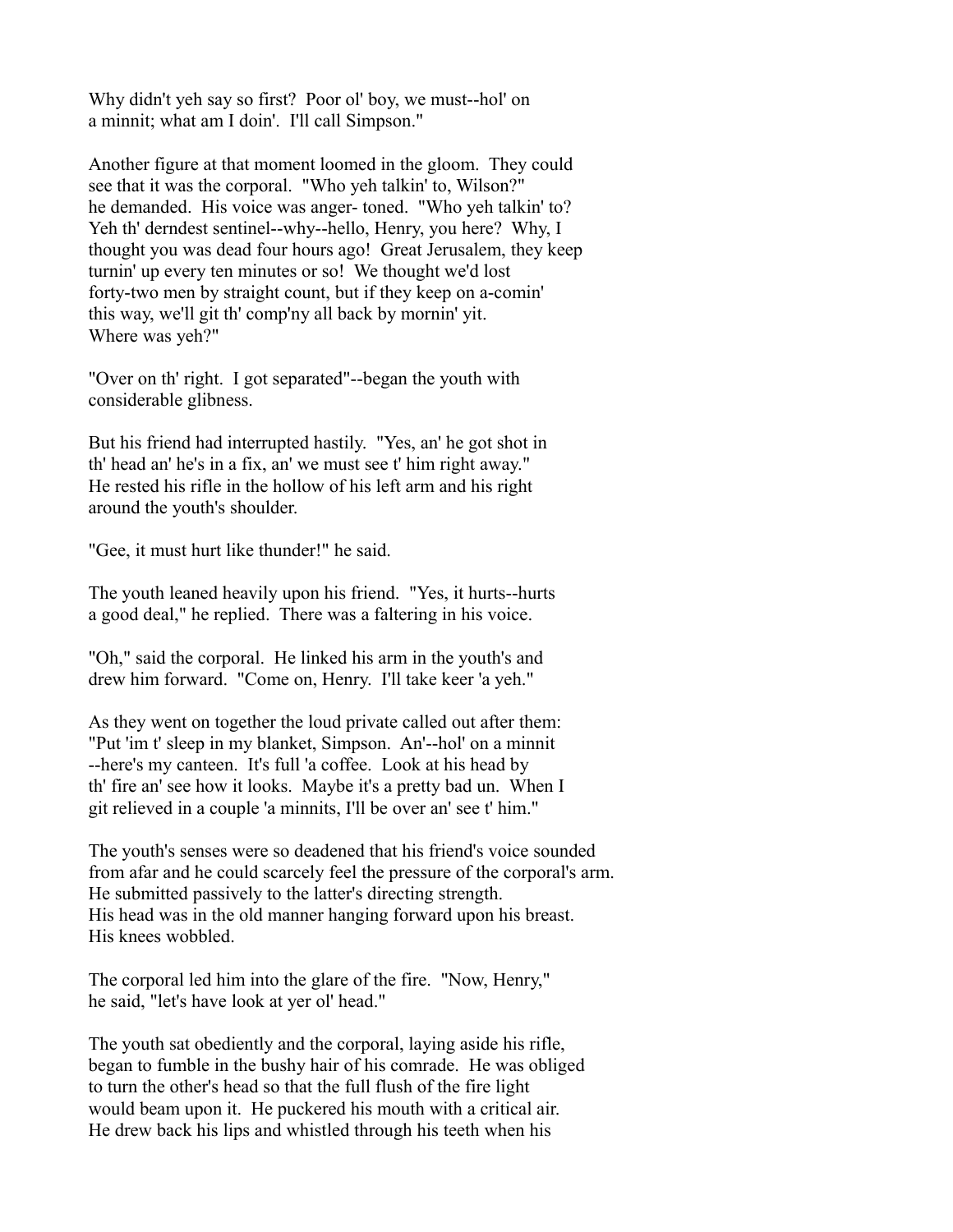fingers came in contact with the splashed blood and the rare wound.

"Ah, here we are!" he said. He awkwardly made further investigations. "Jest as I thought," he added, presently. "Yeh've been grazed by a ball. It's raised a queer lump jest as if some feller had lammed yeh on th' head with a club. It stopped a-bleedin' long time ago. Th' most about it is that in th' mornin' yeh'll fell that a number ten hat wouldn't fit yeh. An' your head'll be all het up an' feel as dry as burnt pork. An' yeh may git a lot 'a other sicknesses, too, by mornin'. Yeh can't never tell. Still, I don't much think so. It's jest a damn' good belt on th' head, an' nothin' more. Now, you jest sit here an' don't move, while I go rout out th' relief. Then I'll send Wilson t' take keer 'a yeh."

The corporal went away. The youth remained on the ground like a parcel. He stared with a vacant look into the fire.

After a time he aroused, for some part, and the things about him began to take form. He saw that the ground in the deep shadows was cluttered with men, sprawling in every conceivable posture. Glancing narrowly into the more distant darkness, he caught occasional glimpses of visages that loomed pallid and ghostly, lit with a phosphorescent glow. These faces expressed in their lines the deep stupor of the tired soldiers. They made them appear like men drunk with wine. This bit of forest might have appeared to an ethereal wanderer as a scene of the result of some frightful debauch.

On the other side of the fire the youth observed an officer asleep, seated bolt upright, with his back against a tree. There was something perilous in his position. Badgered by dreams, perhaps, he swayed with little bounces and starts, like an old, toddy-stricken grandfather in a chimney corner. Dust and stains were upon his face. His lower jaw hung down as if lacking strength to assume its normal position. He was the picture of an exhausted soldier after a feast of war.

He had evidently gone to sleep with his sword in his arms. These two had slumbered in an embrace, but the weapon had been allowed in time to fall unheeded to the ground. The brass-mounted hilt lay in contact with some parts of the fire.

Within the gleam of rose and orange light from the burning sticks were other soldiers, snoring and heaving, or lying deathlike in slumber. A few pairs of legs were stuck forth, rigid and straight. The shoes displayed the mud or dust of marches and bits of rounded trousers, protruding from the blankets, showed rents and tears from hurried pitchings through the dense brambles.

The fire cackled musically. From it swelled light smoke.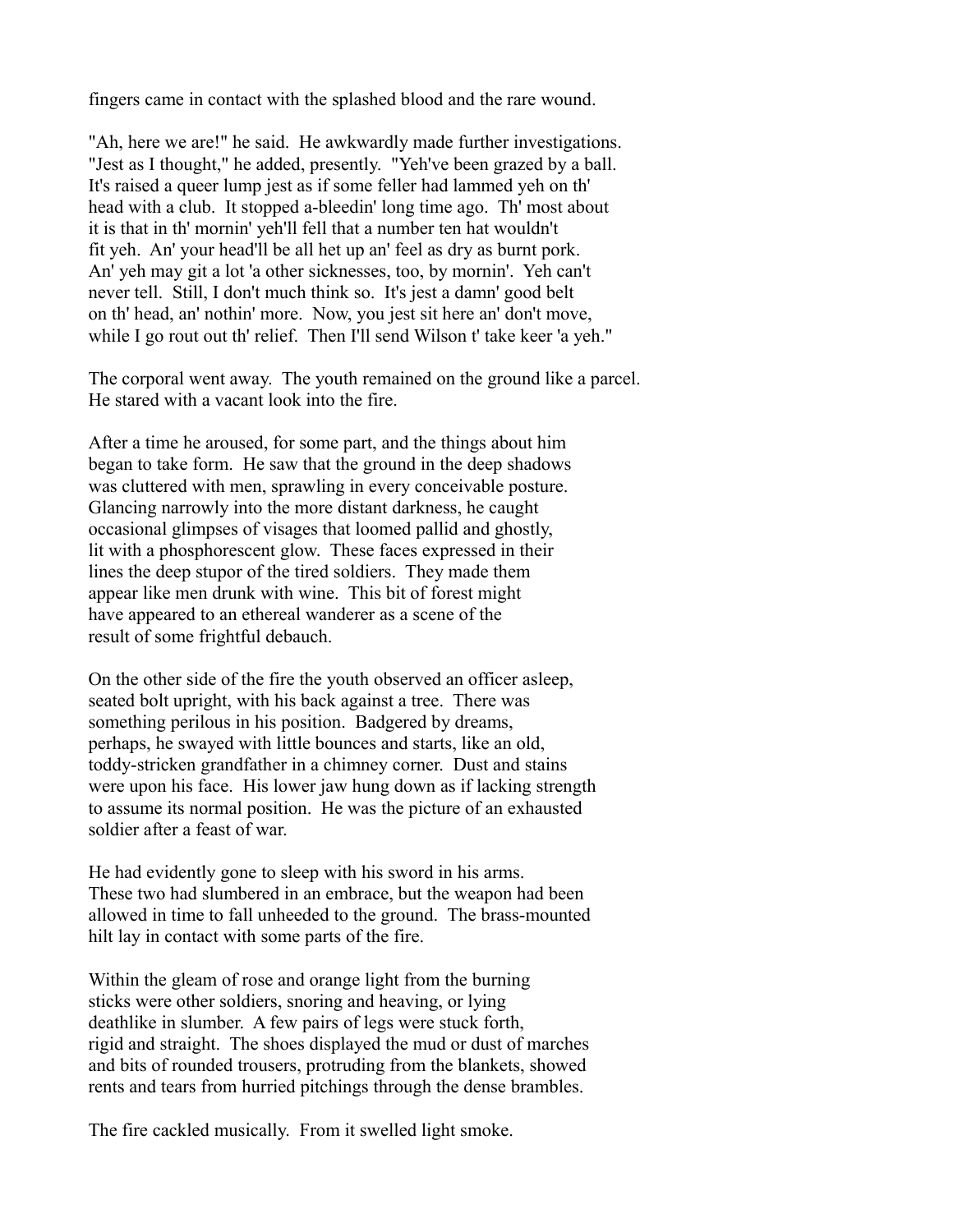Overhead the foliage moved softly. The leaves, with their faces turned toward the blaze, were colored shifting hues of silver, often edged with red. Far off to the right, through a window in the forest could be seen a handful of stars lying, like glittering pebbles, on the black level of the night.

Occasionally, in this low-arched hall, a soldier would arouse and turn his body to a new position, the experience of his sleep having taught him of uneven and objectionable places upon the ground under him. Or, perhaps, he would lift himself to a sitting posture, blink at the fire for an unintelligent moment, throw a swift glance at his prostrate companion, and then cuddle down again with a grunt of sleepy content.

The youth sat in a forlorn heap until his friend the loud young soldier came, swinging two canteens by their light strings. "Well, now, Henry, ol' boy," said the latter, "we'll have yeh fixed up in jest about a minnit."

He had the bustling ways of an amateur nurse. He fussed around the fire and stirred the sticks to brilliant exertions. He made his patient drink largely from the canteen that contained the coffee. It was to the youth a delicious draught. He tilted his head afar back and held the canteen long to his lips. The cool mixture went caressingly down his blistered throat. Having finished, he sighed with comfortable delight.

The loud young soldier watched his comrade with an air of satisfaction. He later produced an extensive handkerchief from his pocket. He folded it into a manner of bandage and soused water from the other canteen upon the middle of it. This crude arrangement he bound over the youth's head, tying the ends in a queer knot at the back of the neck.

"There," he said, moving off and surveying his deed, "yeh look like th' devil, but I bet yeh feel better."

The youth contemplated his friend with grateful eyes. Upon his aching and swelling head the cold cloth was like a tender woman's hand.

"Yeh don't holler ner say nothin'," remarked his friend approvingly. "I know I'm a blacksmith at takin' keer 'a sick folks, an' yeh never squeaked. Yer a good un, Henry. Most 'a men would a' been in th' hospital long ago. A shot in th' head ain't foolin' business."

The youth made no reply, but began to fumble with the buttons of his jacket.

"Well, come, now," continued his friend, "come on. I must put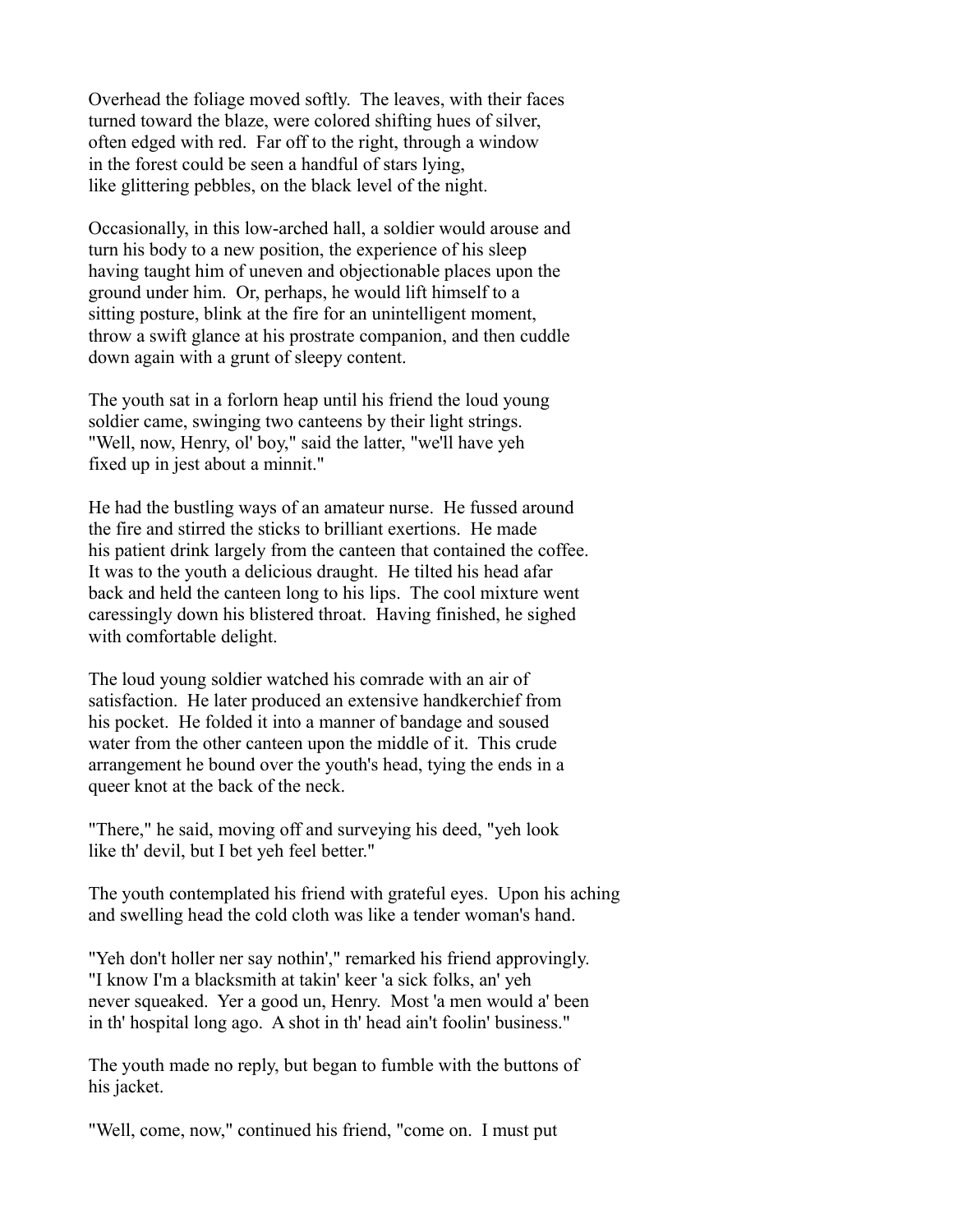yeh t' bed an' see that yeh git a good night's rest."

The other got carefully erect, and the loud young soldier led him among the sleeping forms lying in groups and rows. Presently he stooped and picked up his blankets. He spread the rubber one upon the ground and placed the woolen one about the youth's shoulders.

"There now," he said, "lie down an' git some sleep."

The youth, with his manner of doglike obedience, got carefully down like a crone stooping. He stretched out with a murmur of relief and comfort. The ground felt like the softest couch.

But of a sudden he ejaculated: "Hol' on a minnit! Where you goin' t' sleep?"

His friend waved his hand impatiently. "Right down there by yeh."

"Well, but hol' on a minnit," continued the youth. "What yeh goin' t' sleep in? I've got your--"

The loud young soldier snarled: "Shet up an' go on t' sleep. Don't be makin' a damn' fool 'a yerself," he said severely.

After the reproof the youth said no more. An exquisite drowsiness had spread through him. The warm comfort of the blanket enveloped him and made a gentle langour. His head fell forward on his crooked arm and his weighted lids went softly down over his eyes. Hearing a splatter of musketry from the distance, he wondered indifferently if those men sometimes slept. He gave a long sigh, snuggled down into his blanket, and in a moment was like his comrades.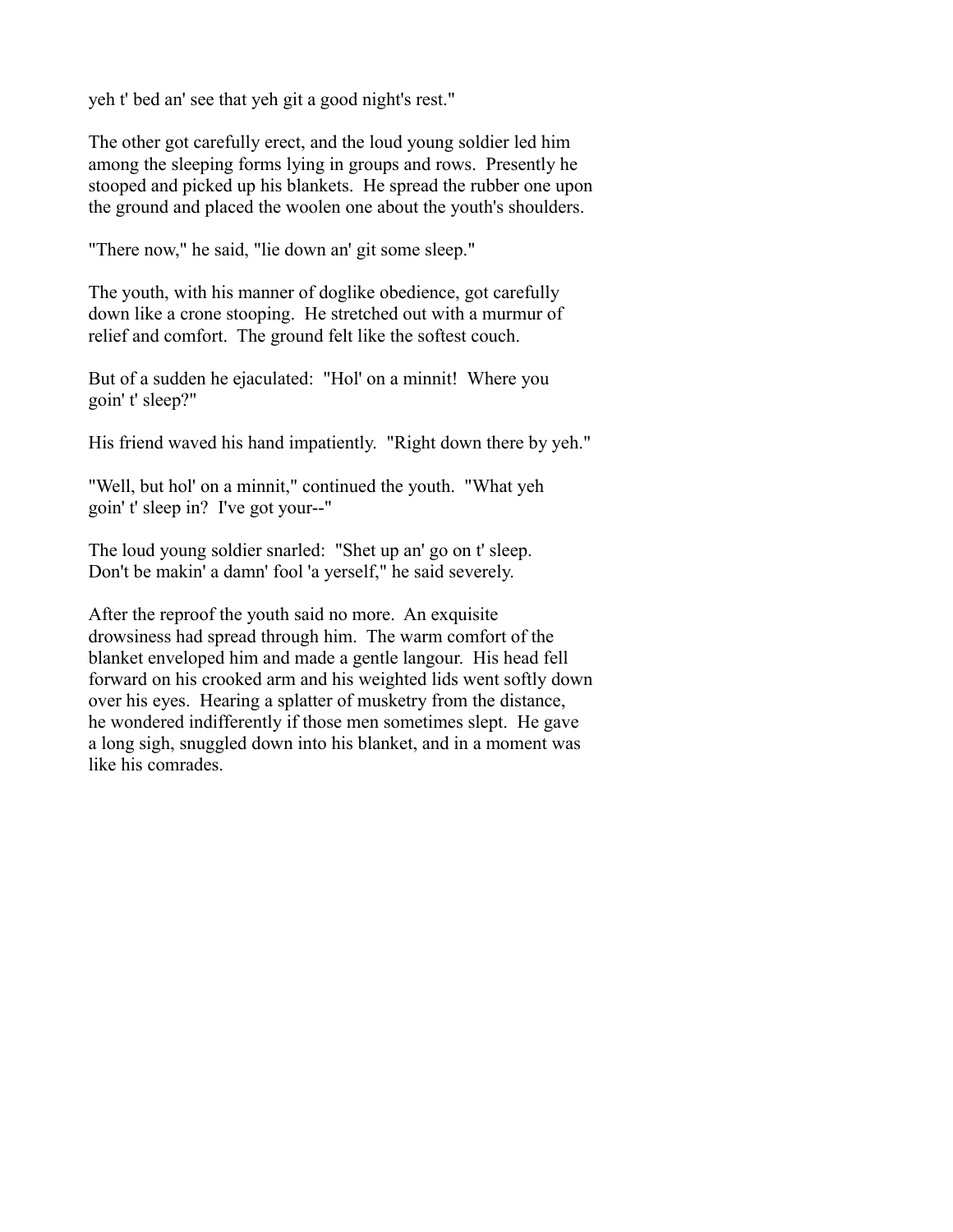When the youth awoke it seemed to him that he had been asleep for a thousand years, and he felt sure that he opened his eyes upon an unexpected world. Gray mists were slowly shifting before the first efforts of the sun rays. An impending splendor could be seen in the eastern sky. An icy dew had chilled his face, and immediately upon arousing he curled farther down into his blanket. He stared for a while at the leaves overhead, moving in a heraldic wind of the day.

The distance was splintering and blaring with the noise of fighting. There was in the sound an expression of a deadly persistency, as if it had not began and was not to cease.

About him were the rows and groups of men that he had dimly seen the previous night. They were getting a last draught of sleep before the awakening. The gaunt, careworn features and dusty figures were made plain by this quaint light at the dawning, but it dressed the skin of the men in corpse-like hues and made the tangled limbs appear pulseless and dead. The youth started up with a little cry when his eyes first swept over this motionless mass of men, thick-spread upon the ground, pallid, and in strange postures. His disordered mind interpreted the hall of the forest as a charnel place. He believed for an instant that he was in the house of the dead, and he did not dare to move lest these corpses start up, squalling and squawking. In a second, however, he achieved his proper mind. He swore a complicated oath at himself. He saw that this somber picture was not a fact of the present, but a mere prophecy.

He heard then the noise of a fire crackling briskly in the cold air, and, turning his head, he saw his friend pottering busily about a small blaze. A few other figures moved in the fog, and he heard the hard cracking of axe blows.

Suddenly there was a hollow rumble of drums. A distant bugle sang faintly. Similar sounds, varying in strength, came from near and far over the forest. The bugles called to each other like brazen gamecocks. The near thunder of the regimental drums rolled.

The body of men in the woods rustled. There was a general uplifting of heads. A murmuring of voices broke upon the air. In it there was much bass of grumbling oaths. Strange gods were addressed in condemnation of the early hours necessary to correct war. An officer's peremptory tenor rang out and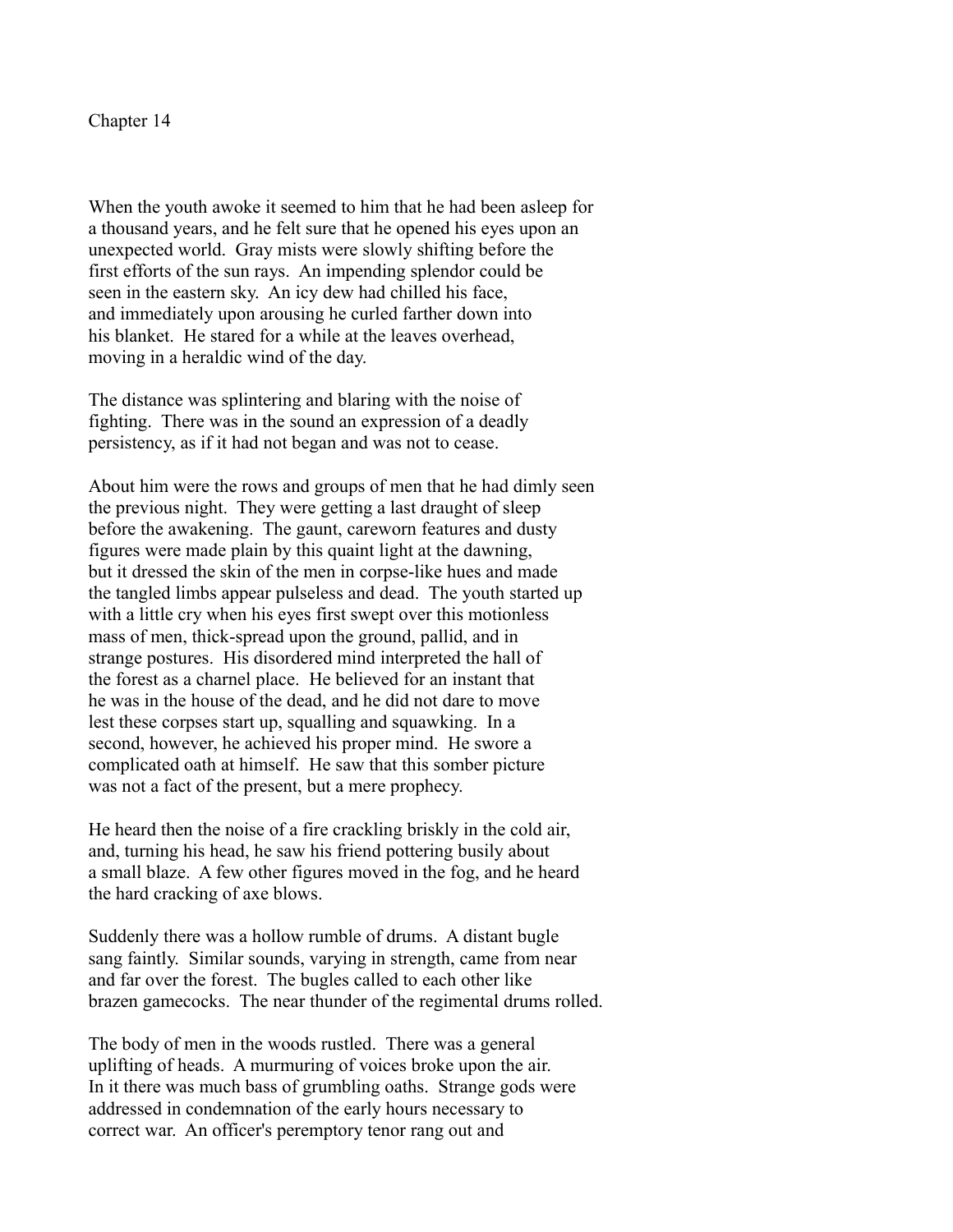quickened the stiffened movement of the men. The tangled limbs unraveled. The corpse-hued faces were hidden behind fists that twisted slowly in the eye sockets.

The youth sat up and gave vent to an enormous yawn. "Thunder!" he remarked petulantly. He rubbed his eyes, and then putting up his hand felt carefully the bandage over his wound. His friend, perceiving him to be awake, came from the fire. "Well, Henry, ol' man, how do yeh feel this mornin'?" he demanded.

The youth yawned again. Then he puckered his mouth to a little pucker. His head, in truth, felt precisely like a melon, and there was an unpleasant sensation at his stomach.

"Oh, Lord, I feel pretty bad," he said.

"Thunder!" exclaimed the other. "I hoped ye'd feel all right this mornin'. Let's see th' bandage--I guess it's slipped." He began to tinker at the wound in rather a clumsy way until the youth exploded.

"Gosh-dern it!" he said in sharp irritation; "you're the hangdest man I ever saw! You wear muffs on your hands. Why in good thunderation can't you be more easy? I'd rather you'd stand off an' throw guns at it. Now, go slow, an' don't act as if you was nailing down carpet."

He glared with insolent command at his friend, but the latter answered soothingly. "Well, well, come now, an' git some grub," he said. "Then, maybe, yeh'll feel better."

At the fireside the loud young soldier watched over his comrade's wants with tenderness and care. He was very busy marshaling the little black vagabonds of tin cups and pouring into them the streaming iron colored mixture from a small and sooty tin pail. He had some fresh meat, which he roasted hurriedly on a stick. He sat down then and contemplated the youth's appetite with glee.

The youth took note of a remarkable change in his comrade since those days of camp life upon the river bank. He seemed no more to be continually regarding the proportions of his personal prowess. He was not furious at small words that pricked his conceits. He was no more a loud young soldier. There was about him now a fine reliance. He showed a quiet belief in his purposes and his abilities. And this inward confidence evidently enabled him to be indifferent to little words of other men aimed at him.

The youth reflected. He had been used to regarding his comrade as a blatant child with an audacity grown from his inexperience,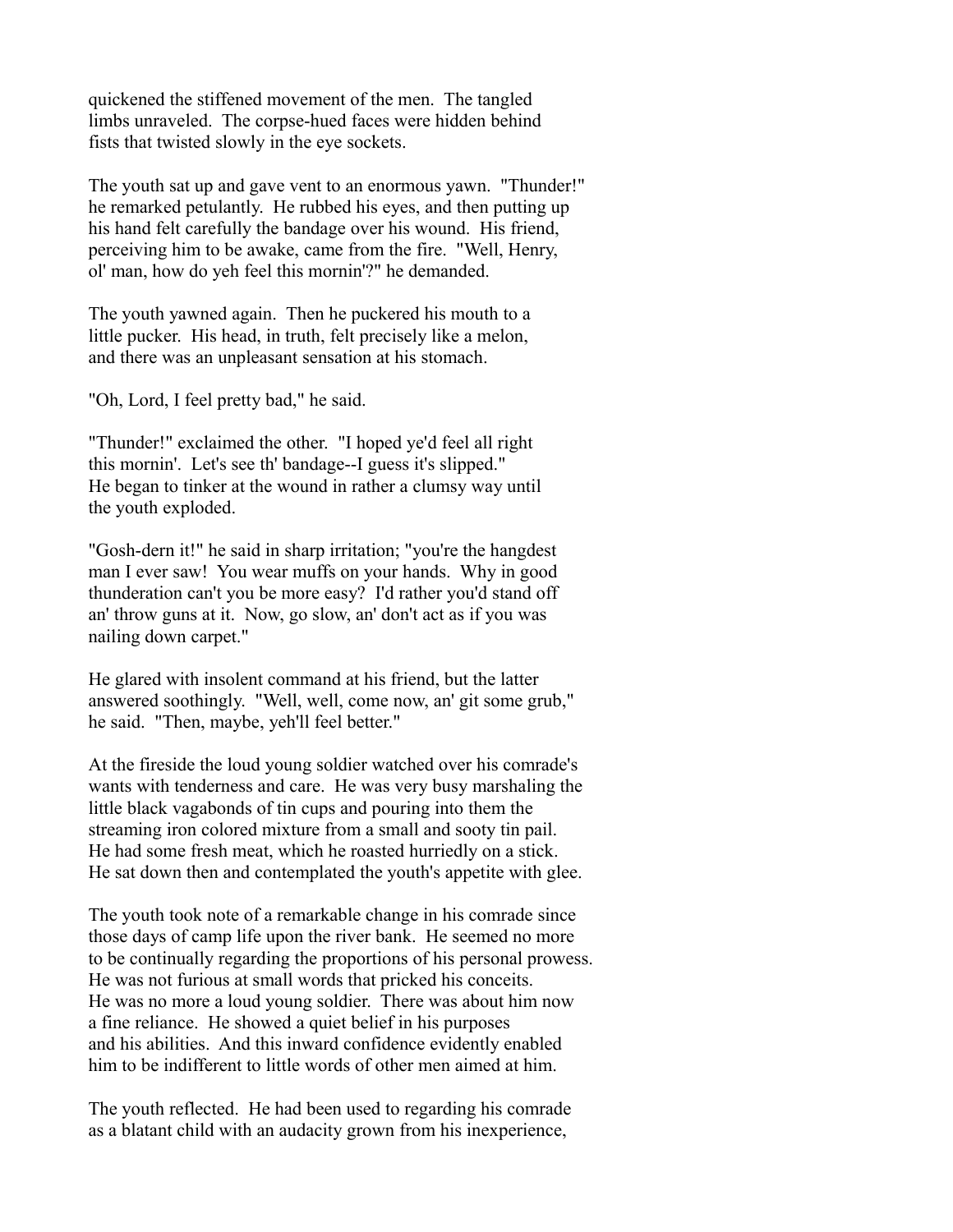thoughtless, headstrong, jealous, and filled with a tinsel courage. A swaggering babe accustomed to strut in his own dooryard. The youth wondered where had been born these new eyes; when his comrade had made the great discovery that there were many men who would refuse to be subjected by him. Apparently, the other had now climbed a peak of wisdom from which he could perceive himself as a very wee thing. And the youth saw that ever after it would be easier to live in his friend's neighborhood.

His comrade balanced his ebony coffee-cup on his knee. "Well, Henry," he said, "what d'yeh think th' chances are? D'yeh think we'll wallop 'em?"

The youth considered for a moment. "Day-b'fore-yesterday," he finally replied, with boldness, "you would 'a' bet you'd lick the hull kit-an'-boodle all by yourself."

His friend looked a trifle amazed. "Would I?" he asked. He pondered. "Well, perhaps I would," he decided at last. He stared humbly at the fire.

The youth was quite disconcerted at this surprising reception of his remarks. "Oh, no, you wouldn't either," he said, hastily trying to retrace.

But the other made a deprecating gesture. "Oh, yeh needn't mind, Henry," he said. "I believe I was a pretty big fool in those days." He spoke as after a lapse of years.

There was a little pause.

"All th' officers say we've got th' rebs in a pretty tight box," said the friend, clearing his throat in a commonplace way. "They all seem t' think we've got 'em jest where we want 'em."

"I don't know about that," the youth replied. "What I seen over on th' right makes me think it was th' other way about. From where I was, it looked as if we was gettin' a good poundin' yestirday."

"D'yeh think so?" inquired the friend. "I thought we handled 'em pretty rough yestirday."

"Not a bit," said the youth. "Why, lord, man, you didn't see nothing of the fight. Why!" Then a sudden thought came to him. "Oh! Jim Conklin's dead."

His friend started. "What? Is he? Jim Conklin?"

The youth spoke slowly. "Yes. He's dead. Shot in th' side."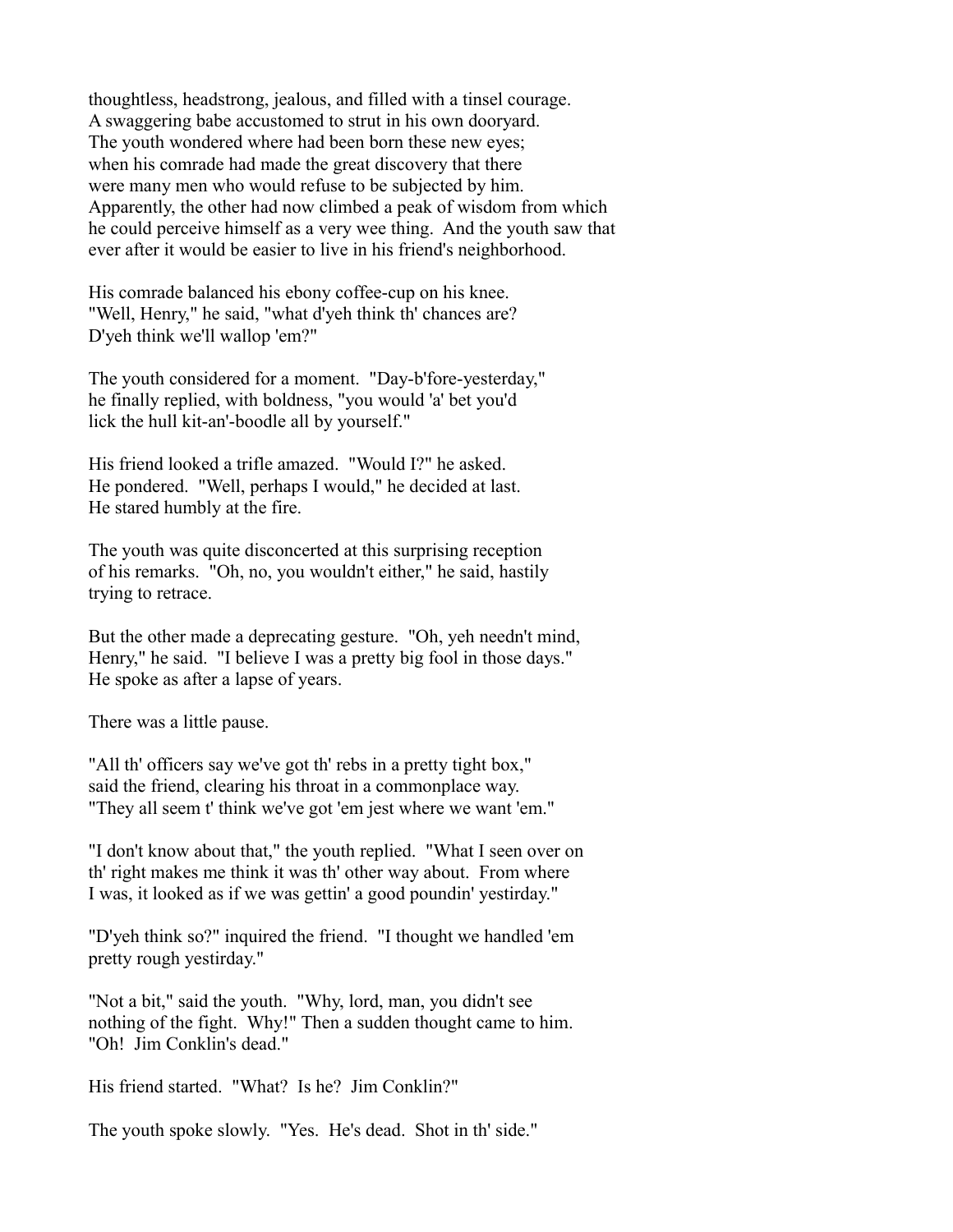"Yeh don't say so. Jim Conklin. . .poor cuss!"

All about them were other small fires surrounded by men with their little black utensils. From one of these near came sudden sharp voices in a row. It appeared that two light-footed soldiers had been teasing a huge, bearded man, causing him to spill coffee upon his blue knees. The man had gone into a rage and had sworn comprehensively. Stung by his language, his tormentors had immediately bristled at him with a great show of resenting unjust oaths. Possibly there was going to be a fight.

The friend arose and went over to them, making pacific motions with his arms. "Oh, here, now, boys, what's th' use?" he said. "We'll be at th' rebs in less'n an hour. What's th' good fightin' 'mong ourselves?"

One of the light-footed soldiers turned upon him red-faced and violent. "Yeh needn't come around here with yer preachin'. I s'pose yeh don't approve 'a fightin' since Charley Morgan licked yeh; but I don't see what business this here is 'a yours or anybody else."

"Well, it ain't," said the friend mildly. "Still I hate t' see--"

There was a tangled argument.

"Well, he--," said the two, indicating their opponent with accusative forefingers.

The huge soldier was quite purple with rage. He pointed at the two soldiers with his great hand, extended clawlike. "Well, they--"

But during this argumentative time the desire to deal blows seemed to pass, although they said much to each other. Finally the friend returned to his old seat. In a short while the three antagonists could be seen together in an amiable bunch.

"Jimmie Rogers ses I'll have t' fight him after th' battle t'-day," announced the friend as he again seated himself. "He ses he don't allow no interferin' in his business. I hate t' see th' boys fightin' 'mong themselves."

The youth laughed. "Yer changed a good bit. Yeh ain't at all like yeh was. I remember when you an' that Irish feller--" He stopped and laughed again.

"No, I didn't use t' be that way," said his friend thoughtfully. "That's true 'nough."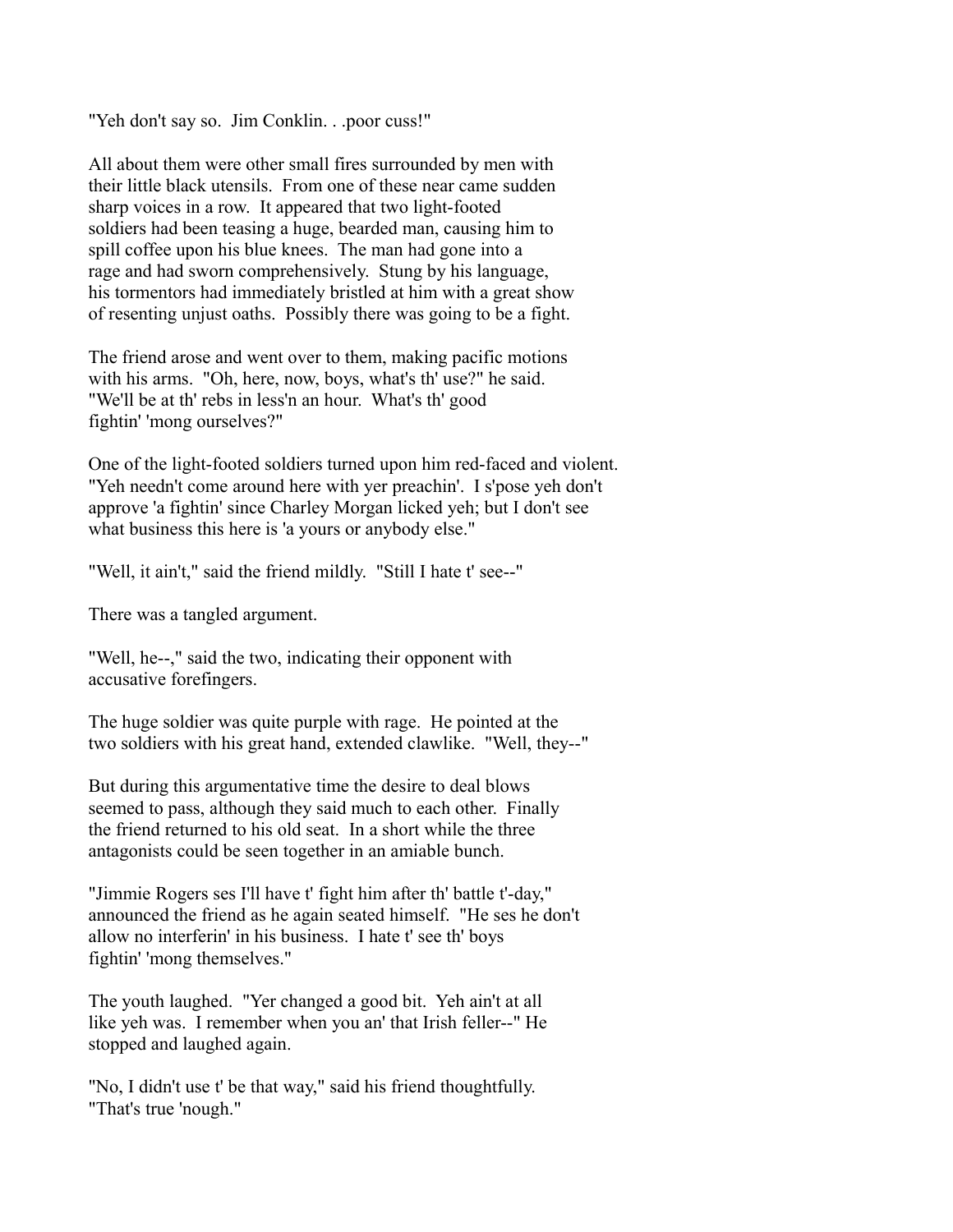"Well, I didn't mean--" began the youth.

The friend made another deprecatory gesture. "Oh, yeh needn't mind, Henry."

There was another little pause.

"Th' reg'ment lost over half th' men yestirday," remarked the friend eventually. "I thought 'a course they was all dead, but, laws, they kep' a-comin' back last night until it seems, after all, we didn't lose but a few. They'd been scattered all over, wanderin' around in th' woods, fightin' with other reg'ments, an' everything. Jest like you done."

"So?" said the youth.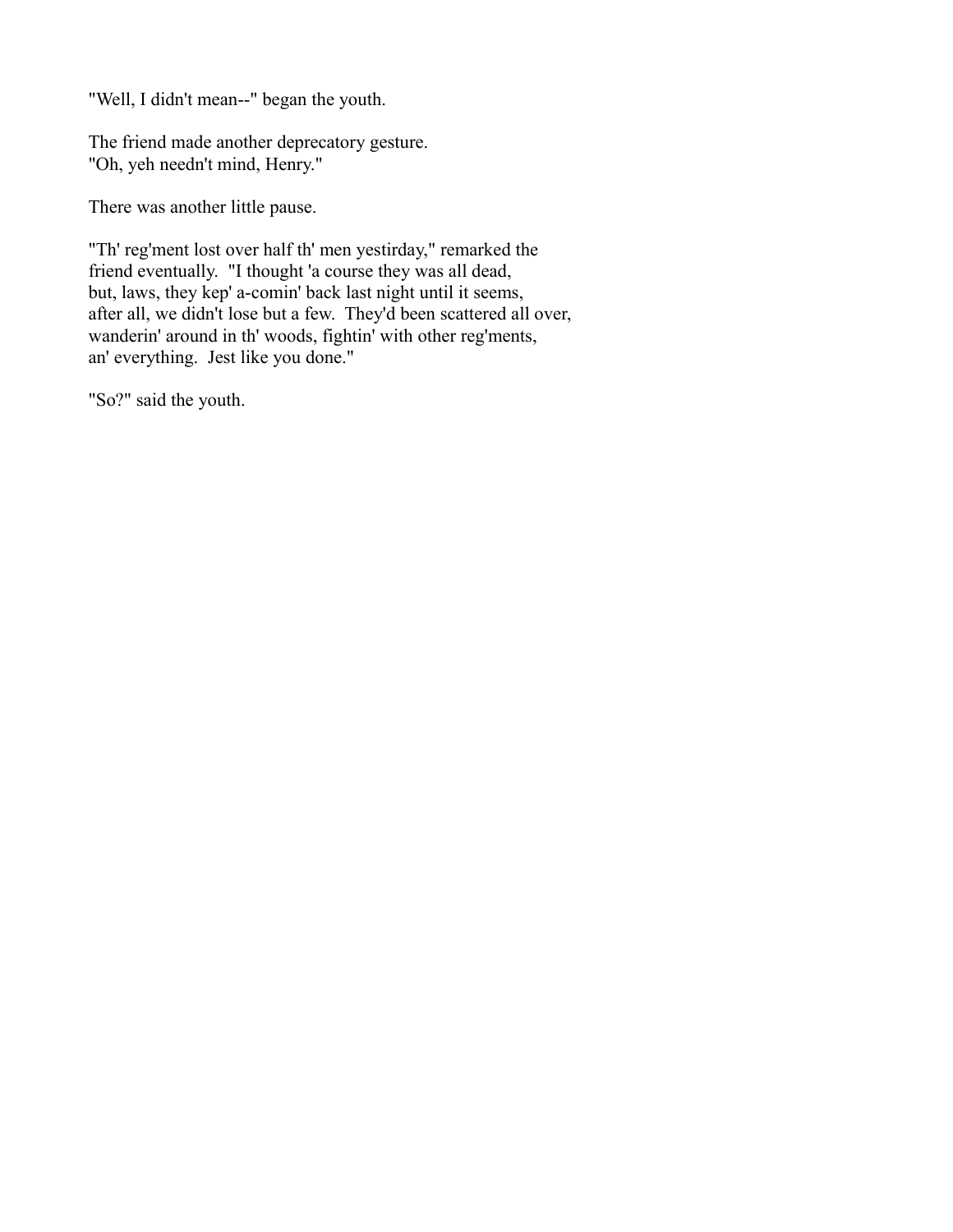The regiment was standing at order arms at the side of a lane, waiting for the command to march, when suddenly the youth remembered the little packet enwrapped in a faded yellow envelope which the loud young soldier with lugubrious words had intrusted to him. It made him start. He uttered an exclamation and turned toward his comrade.

"Wilson!"

"What?"

His friend, at his side in the ranks, was thoughtfully staring down the road. From some cause his expression was at that moment very meek. The youth, regarding him with sidelong glances, felt impelled to change his purpose. "Oh, nothing," he said.

His friend turned his head in some surprise, "Why, what was yeh goin' t' say?"

"Oh, nothing," repeated the youth.

He resolved not to deal the little blow. It was sufficient that the fact made him glad. It was not necessary to knock his friend on the head with the misguided packet.

He had been possessed of much fear of his friend, for he saw how easily questionings could make holes in his feelings. Lately, he had assured himself that the altered comrade would not tantalize him with a persistent curiousity, but he felt certain that during the first period of leisure his friend would ask him to relate his adventures of the previous day.

He now rejoiced in the possession of a small weapon with which he could prostrate his comrade at the first signs of a cross-examination. He was master. It would now be he who could laugh and shoot the shafts of derision.

The friend had, in a weak hour, spoken with sobs of his own death. He had delivered a melancholy oration previous to his funeral, and had doubtless in the packet of letters, presented various keepsakes to relatives. But he had not died, and thus he had delivered himself into the hands of the youth.

The latter felt immensely superior to his friend, but he inclined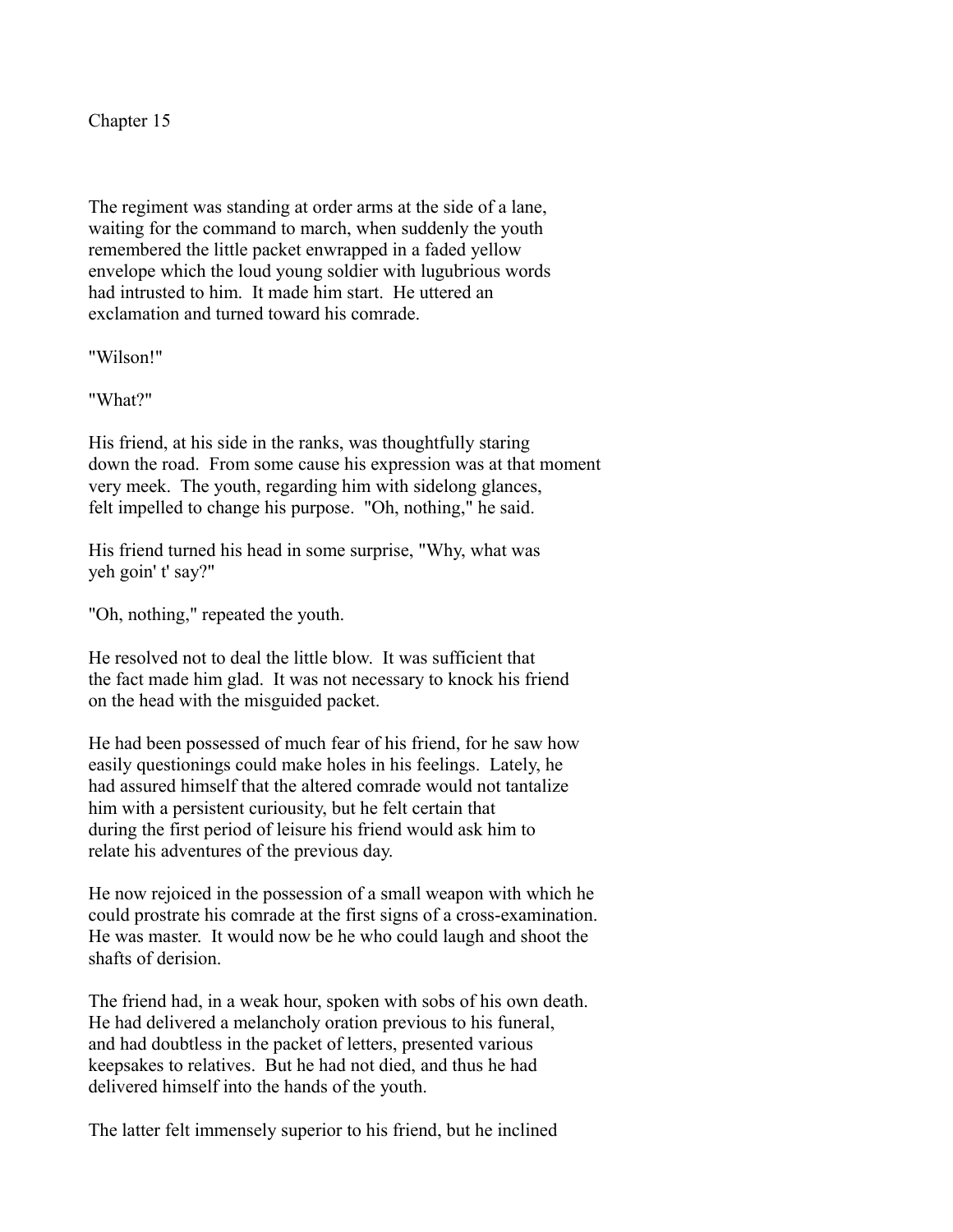to condescension. He adopted toward him an air of patronizing good humor.

His self-pride was now entirely restored. In the shade of its flourishing growth he stood with braced and self-confident legs, and since nothing could now be discovered he did not shrink from an encounter with the eyes of judges, and allowed no thoughts of his own to keep him from an attitude of manfulness. He had performed his mistakes in the dark, so he was still a man.

Indeed, when he remembered his fortunes of yesterday, and looked at them from a distance he began to see something fine there. He had license to be pompous and veteranlike.

His panting agonies of the past he put out of his sight.

In the present, he declared to himself that it was only the doomed and the damned who roared with sincerity at circumstance. Few but they ever did it. A man with a full stomach and the respect of his fellows had no business to scold about anything that he might think to be wrong in the ways of the universe, or even with the ways of society. Let the unfortunates rail; the others may play marbles.

He did not give a great deal of thought to these battles that lay directly before him. It was not essential that he should plan his ways in regard to them. He had been taught that many obligations of a life were easily avoided. The lessons of yesterday had been that retribution was a laggard and blind. With these facts before him he did not deem it necessary that he should become feverish over the possibilities of the ensuing twenty-four hours. He could leave much to chance. Besides, a faith in himself had secretly blossomed. There was a little flower of confidence growing within him. He was now a man of experience. He had been out among the dragons, he said, and he assured himself that they were not so hideous as he had imagined them. Also, they were inaccurate; they did not sting with precision. A stout heart often defied, and defying, escaped.

And, furthermore, how could they kill him who was the chosen of gods and doomed to greatness?

He remembered how some of the men had run from the battle. As he recalled their terror-struck faces he felt a scorn for them. They had surely been more fleet and more wild than was absolutely necessary. They were weak mortals. As for himself, he had fled with discretion and dignity.

He was aroused from this reverie by his friend, who, having hitched about nervously and blinked at the trees for a time,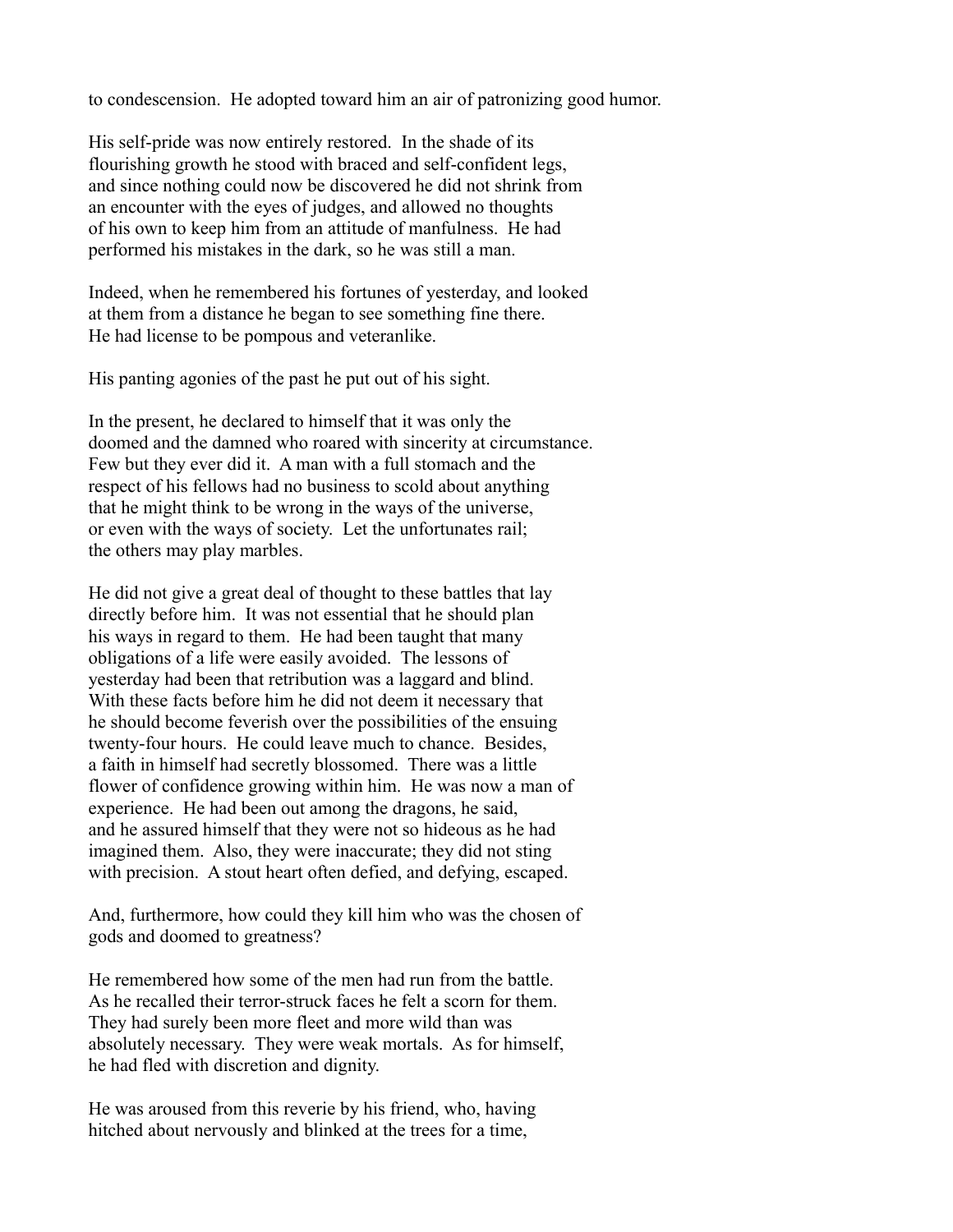suddenly coughed in an introductory way, and spoke.

"Fleming!"

"What?"

The friend put his hand up to his mouth and coughed again. He fidgeted in his jacket.

"Well," he gulped at last, "I guess yeh might as well give me back them letters." Dark, prickling blood had flushed into his cheeks and brow.

"All right, Wilson," said the youth. He loosened two buttons of his coat, thrust in his hand, and brought forth the packet. As he extended it to his friend the latter's face was turned from him.

He had been slow in the act of producing the packet because during it he had been trying to invent a remarkable comment on the affair. He could conjure up nothing of sufficient point. He was compelled to allow his friend to escape unmolested with his packet. And for this he took unto himself considerable credit. It was a generous thing.

His friend at his side seemed suffering great shame. As he contemplated him, the youth felt his heart grow more strong and stout. He had never been compelled to blush in such manner for his acts; he was an individual of extraordinary virtues.

He reflected, with condescending pity: "Too bad! Too bad! The poor devil, it makes him feel tough!"

After this incident, and as he reviewed the battle pictures he had seen, he felt quite competent to return home and make the hearts of the people glow with stories of war. He could see himself in a room of warm tints telling tales to listener. He could exhibit laurels. They were insignificant; still, in a district where laurels were infrequent, they might shine.

He saw his gaping audience picturing him as the central figure in blazing scenes. And he imagined the consternation and the ejaculations of his mother and the young lady at the seminary as they drank his recitals. Their vague feminine formula for beloved ones doing brave deeds on the field of battle without risk of life would be destroyed.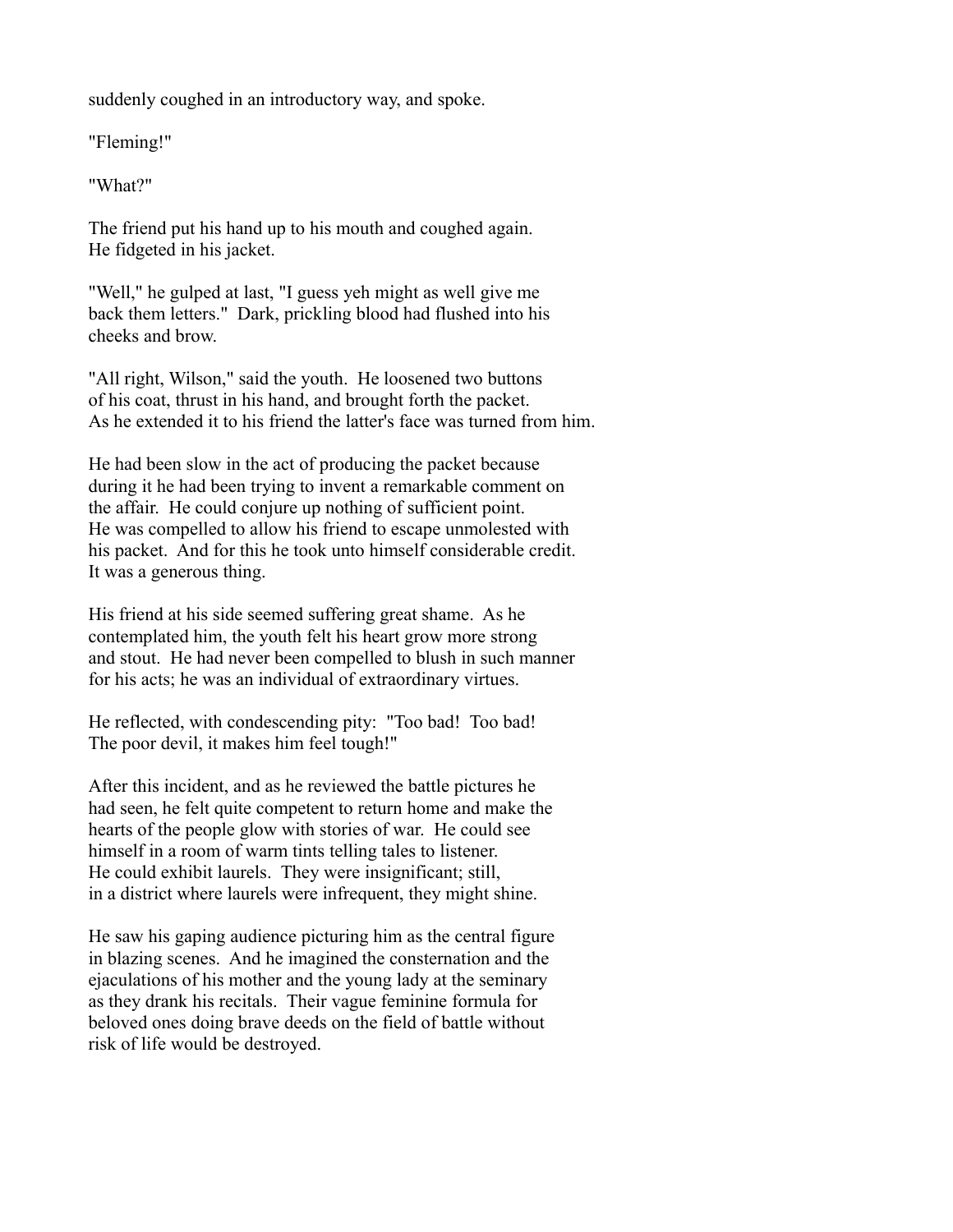A sputtering of musketry was always to be heard. Later, the cannon had entered the dispute. In the fog-filled air their voices made a thudding sound. The reverberations were continual. This part of the world led a strange, battleful existence.

The youth's regiment was marched to relieve a command that had lain long in some damp trenches. The men took positions behind a curving line of rifle pits that had been turned up, like a large furrow, along the line of woods. Before them was a level stretch, peopled with short, deformed stumps. From the woods beyond came the dull popping of the skirmishers and pickets, firing in the fog. From the right came the noise of a terrific fracas.

The men cuddled behind the small embankment and sat in easy attitudes awaiting their turn. Many had their backs to the firing. The youth's friend lay down, buried his face in his arms, and almost instantly, it seemed, he was in a deep sleep.

The youth leaned his breast against the brown dirt and peered over at the woods and up and down the line. Curtains of trees interfered with his ways of vision. He could see the low line of trenches but for a short distance. A few idle flags were perched on the dirt hills. Behind them were rows of dark bodies with a few heads sticking curiously over the top.

Always the noise of skirmishers came from the woods on the front and left, and the din on the right had grown to frightful proportions. The guns were roaring without an instant's pause for breath. It seemed that the cannon had come from all parts and were engaged in a stupendous wrangle. It became impossible to make a sentence heard.

The youth wished to launch a joke--a quotation from newspapers. He desired to say, "All quiet on the Rappahannock," but the guns refused to permit even a comment upon their uproar. He never successfully concluded the sentence. But at last the guns stopped, and among the men in the rifle pits rumors again flew, like birds, but they were now for the most part black creatures who flapped their wings drearily near to the ground and refused to rise on any wings of hope. The men's faces grew doleful from the interpreting of omens. Tales of hesitation and uncertainty on the part of those high in place and responsibility came to their ears. Stories of disaster were borne into their minds with many proofs. This din of musketry on the right, growing like a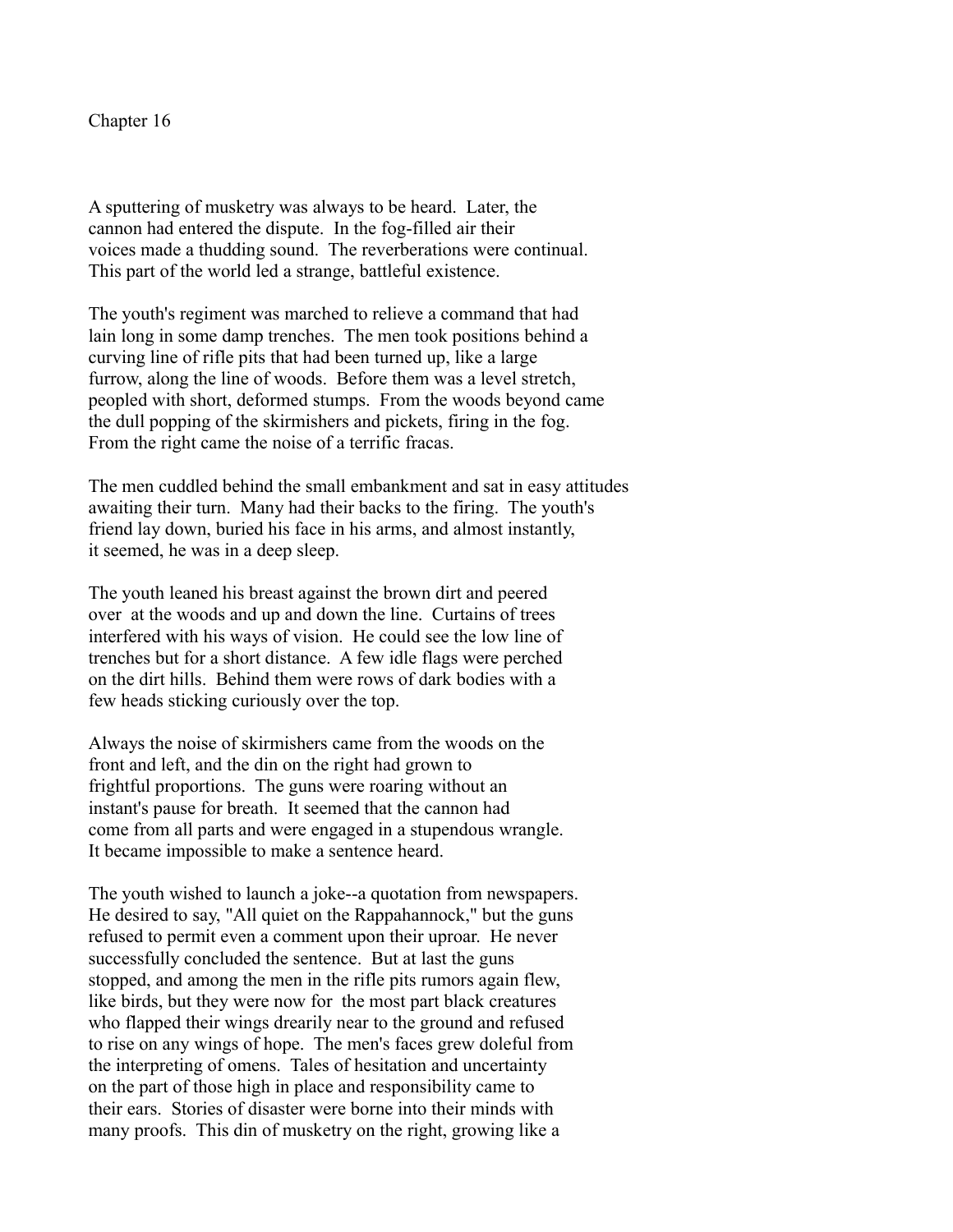released genie of sound, expressed and emphasized the army's plight.

The men were disheartened and began to mutter. They made gestures expressive of the sentence: "Ah, what more can we do?" And it could always be seen that they were bewildered by the alleged news and could not fully comprehend a defeat.

Before the gray mists had been totally obliterated by the sun rays, the regiment was marching in a spread column that was retiring carefully through the woods. The disordered, hurrying lines of the enemy could sometimes be seen down through the groves and little fields. They were yelling, shrill and exultant.

At this sight the youth forgot many personal matters and became greatly enraged. He exploded in loud sentences. "B'jiminey, we're generaled by a lot 'a lunkheads."

"More than one feller has said that t'-day," observed a man.

His friend, recently aroused, was still very drowsy. He looked behind him until his mind took in the meaning of the movement. Then he sighed. "Oh, well, I s'pose we got licked," he remarked sadly.

The youth had a thought that it would not be handsome for him to freely condemn other men. He made an attempt to restrain himself, but the words upon his tongue were too bitter. He presently began a long and intricate denunciation of the commander of the forces.

"Mebbe, it wa'n't all his fault--not all together. He did th' best he knowed. It's our luck t' git licked often," said his friend in a weary tone. He was trudging along with stooped shoulders and shifting eyes like a man who has been caned and kicked.

"Well, don't we fight like the devil? Don't we do all that men can?" demanded the youth loudly.

He was secretly dumfounded at this sentiment when it came from his lips. For a moment his face lost its valor and he looked guiltily about him. But no one questioned his right to deal in such words, and presently he recovered his air of courage. He went on to repeat a statement he had heard going from group to group at the camp that morning. "The brigadier said he never saw a new reg'ment fight the way we fought yestirday, didn't he? And we didn't do better than many another reg'ment, did we? Well, then, you can't say it's th' army's fault, can you?"

In his reply, the friend's voice was stern. "'A course not," he said. "No man dare say we don't fight like th' devil. No man will ever dare say it. Th' boys fight like hell-roosters.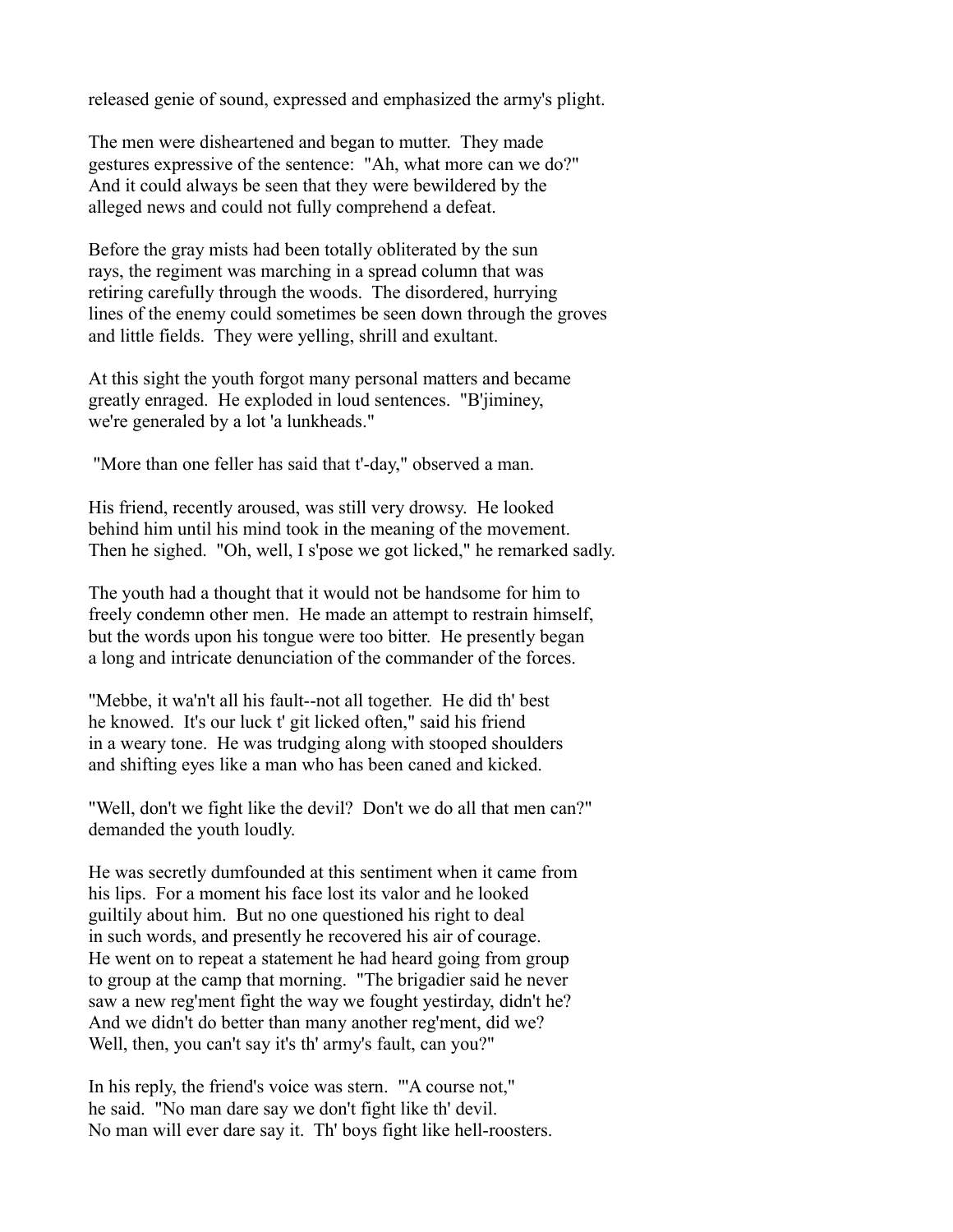But still--still, we don't have no luck."

"Well, then, if we fight like the devil an' don't ever whip, it must be the general's fault," said the youth grandly and decisively. "And I don't see any sense in fighting and fighting and fighting, yet always losing through some derned old lunkhead of a general."

A sarcastic man who was tramping at the youth's side, then spoke lazily. "Mebbe yeh think yeh fit th' hull battle yestirday, Fleming," he remarked.

The speech pierced the youth. Inwardly he was reduced to an abject pulp by these chance words. His legs quaked privately. He cast a frightened glance at the sarcastic man.

"Why, no," he hastened to say in a conciliating voice "I don't think I fought the whole battle yesterday."

But the other seemed innocent of any deeper meaning. Apparently, he had no information. It was merely his habit. "Oh!" he replied in the same tone of calm derision.

The youth, nevertheless, felt a threat. His mind shrank from going near to the danger, and thereafter he was silent. The significance of the sarcastic man's words took from him all loud moods that would make him appear prominent. He became suddenly a modest person.

There was low-toned talk among the troops. The officers were impatient and snappy, their countenances clouded with the tales of misfortune. The troops, sifting through the forest, were sullen. In the youth's company once a man's laugh rang out. A dozen soldiers turned their faces quickly toward him and frowned with vague displeasure.

The noise of firing dogged their footsteps. Sometimes, it seemed to be driven a little way, but it always returned again with increased insolence. The men muttered and cursed, throwing black looks in its direction.

In a clear space the troops were at last halted. Regiments and brigades, broken and detached through their encounters with thickets, grew together again and lines were faced toward the pursuing bark of the enemy's infantry.

This noise, following like the yelpings of eager, metallic hounds, increased to a loud and joyous burst, and then, as the sun went serenely up the sky, throwing illuminating rays into the gloomy thickets, it broke forth into prolonged pealings. The woods began to crackle as if afire.

"Whoop-a-dadee," said a man, "here we are! Everybody fightin'.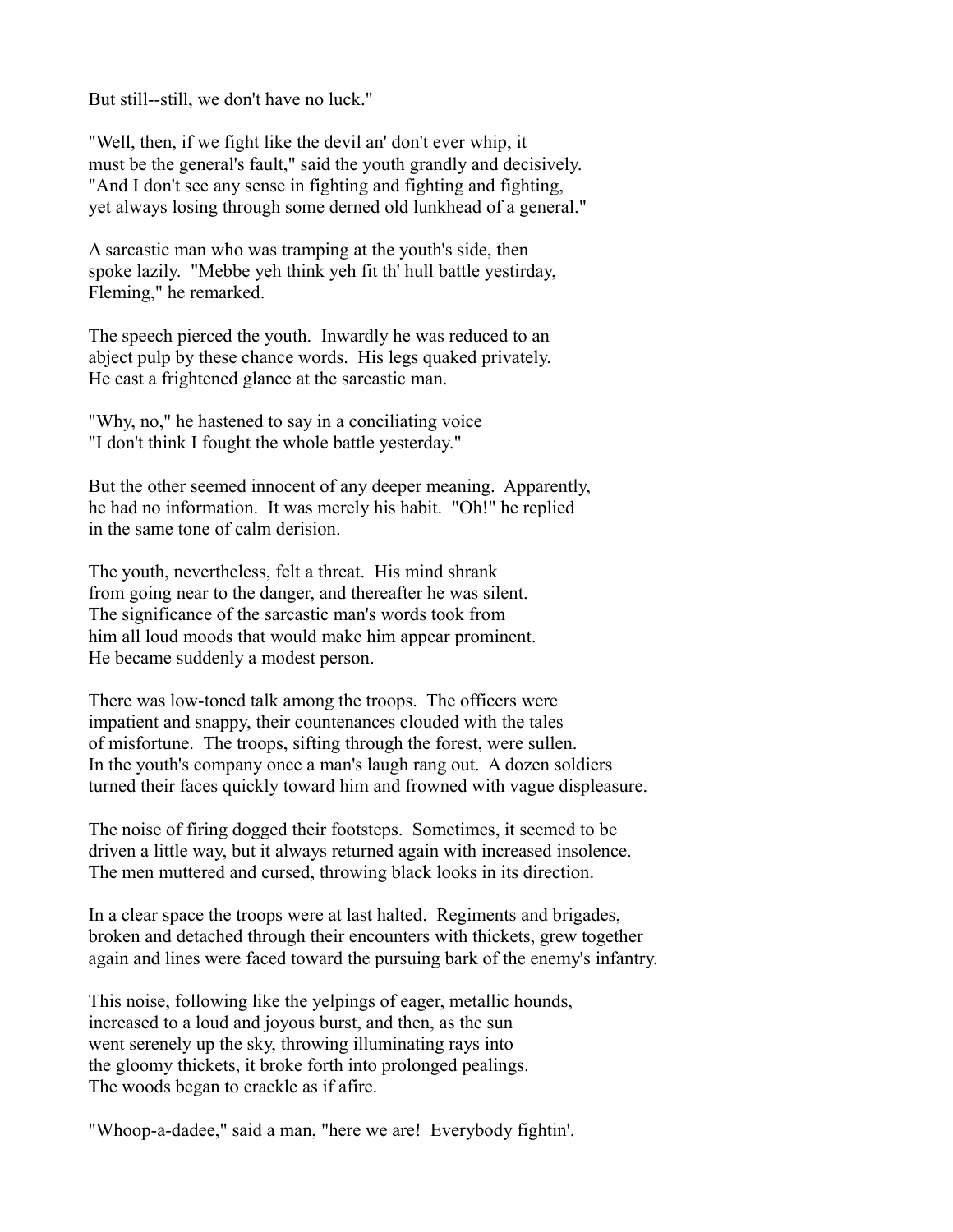Blood an' destruction."

"I was willin' t' bet they'd attack as soon as th' sun got fairly up," savagely asserted the lieutenant who commanded the youth's company. He jerked without mercy at his little mustache. He strode to and fro with dark dignity in the rear of his men, who were lying down behind whatever protection they had collected.

A battery had trundled into position in the rear and was thoughtfully shelling the distance. The regiment, unmolested as yet, awaited the moment when the gray shadows of the woods before them should be slashed by the lines of flame. There was much growling and swearing.

"Good Gawd," the youth grumbled, "we're always being chased around like rats! It makes me sick. Nobody seems to know where we go or why we go. We just get fired around from pillar to post and get licked here and get licked there, and nobody knows what it's done for. It makes a man feel like a damn' kitten in a bag. Now, I'd like to know what the eternal thunders we was marched into these woods for anyhow, unless it was to give the rebs a regular pot shot at us. We came in here and got our legs all tangled up in these cussed briers, and then we begin to fight and the rebs had an easy time of it. Don't tell me it's just luck! I know better. It's this derned old--"

The friend seemed jaded, but he interrupted his comrade with a voice of calm confidence. "It'll turn out all right in th' end," he said.

"Oh ,the devil it will! You always talk like a dog-hanged parson. Don't tell me! I know--"

At this time there was an interposition by the savage-minded lieutenant, who was obliged to vent some of his inward dissatisfaction upon his men. "You boys shut right up! There no need 'a your wastin' your breath in long-winded arguments about this an' that an' th' other. You've been jawin' like a lot 'a old hens. All you've got t' do is to fight, an' you'll get plenty 'a that t' do in about ten minutes. Less talkin' an' more fightin' is what's best for you boys. I never saw sech gabbling jackasses."

He paused, ready to pounce upon any man who might have the temerity to reply. No words being said, he resumed his dignified pacing.

"There's too much chin music an' too little fightin' in this war, anyhow," he said to them, turning his head for a final remark.

The day had grown more white, until the sun shed his full radiance upon the thronged forest. A sort of a gust of battle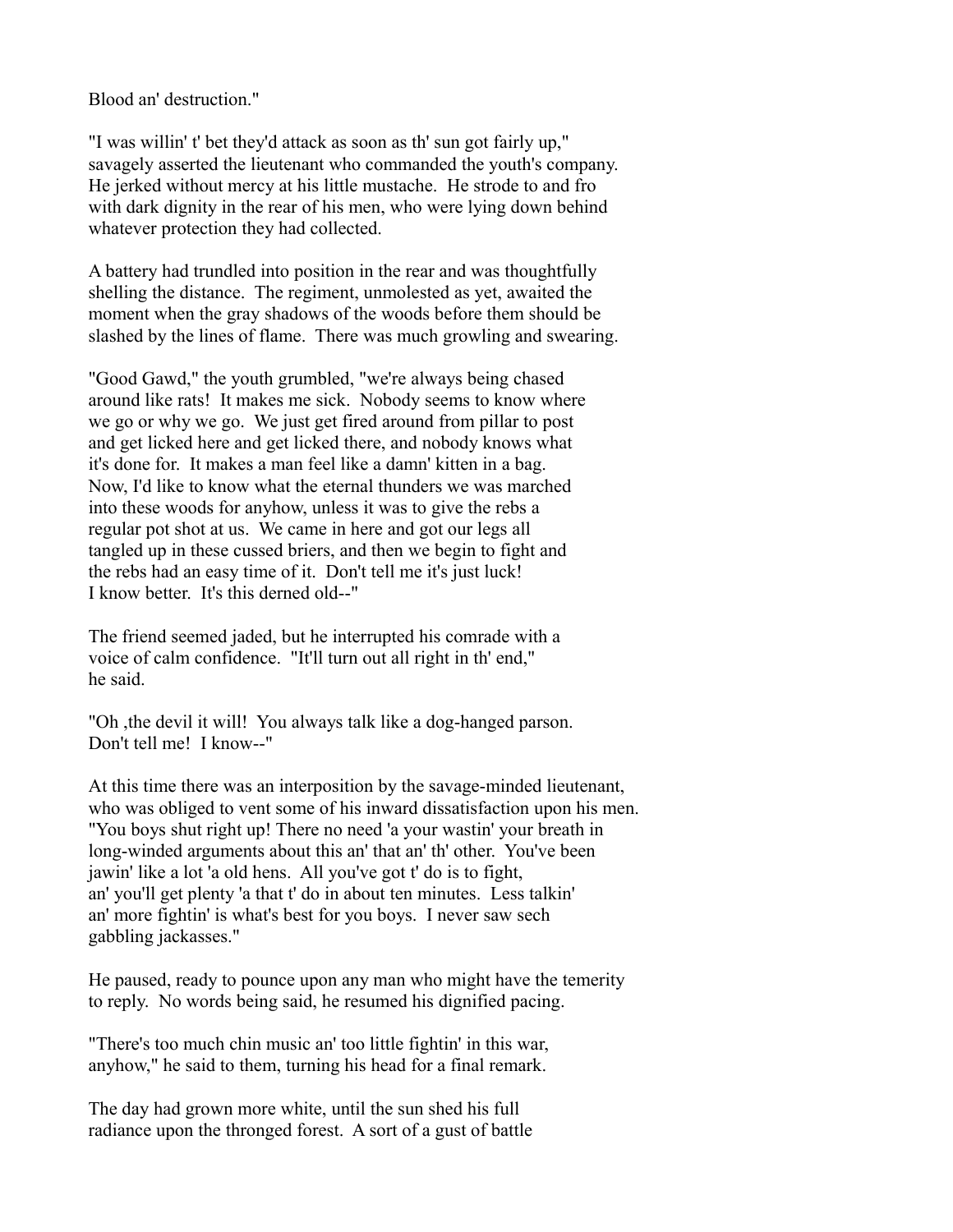came sweeping toward that part of the line where lay the youth's regiment. The front shifted a trifle to meet it squarely. There was a wait. In this part of the field there passed slowly the intense moments that precede the tempest.

A single rifle flashed in a thicket before the regiment. In an instant it was joined by many others. There was a mighty song of clashes and crashes that went sweeping through the woods. The guns in the rear, aroused and enraged by shells that had been thrown burr-like at them, suddenly involved themselves in a hideous altercation with another band of guns. The battle roar settled to a rolling thunder, which was a single, long explosion.

In the regiment there was a peculiar kind of hesitation denoted in the attitudes of the men. They were worn, exhausted, having slept but little and labored much. They rolled their eyes toward the advancing battle as they stood awaiting the shock. Some shrank and flinched. They stood as men tied to stakes.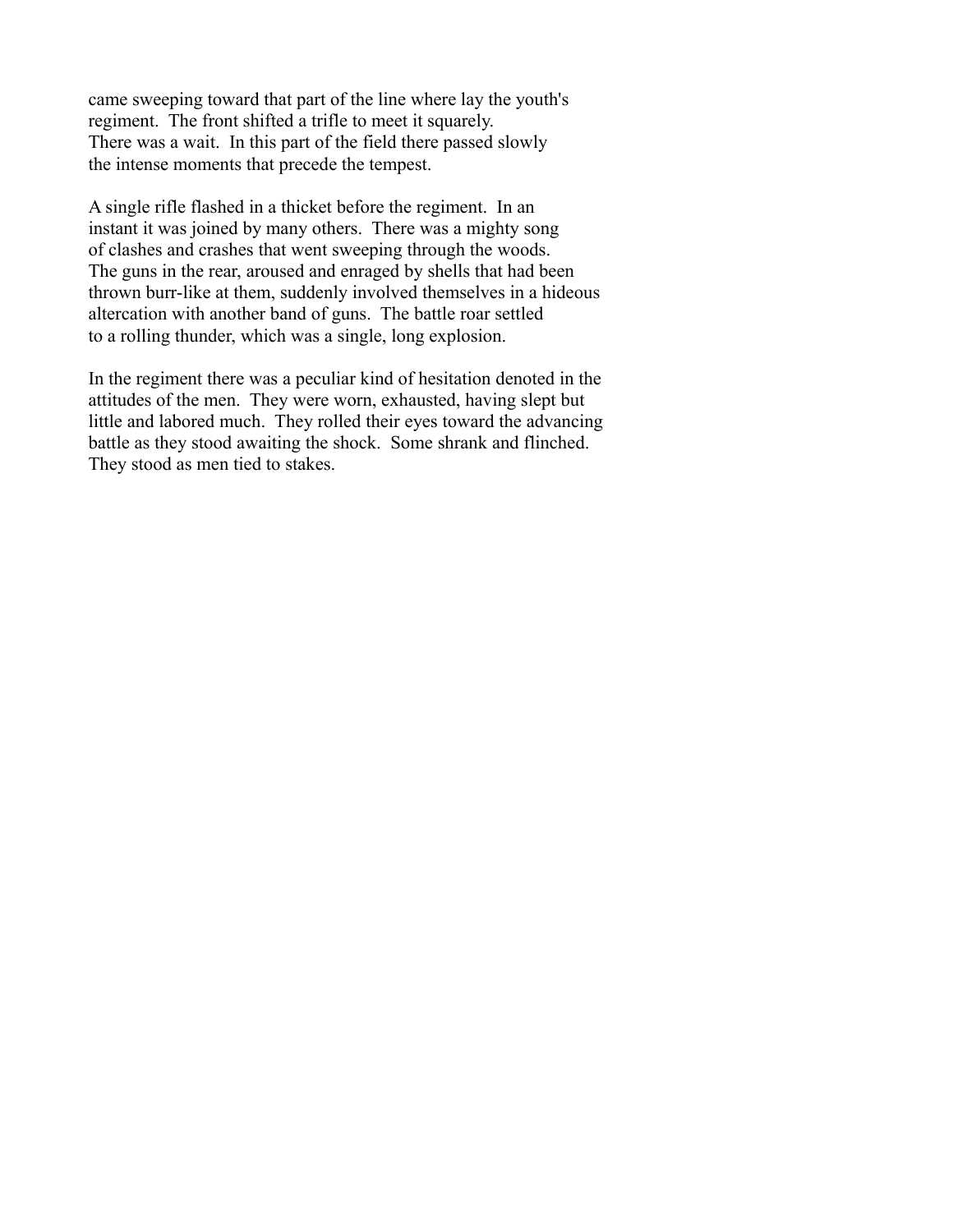This advance of the enemy had seemed to the youth like a ruthless hunting. He began to fume with rage and exasperation. He beat his foot upon the ground, and scowled with hate at the swirling smoke that was approaching like a phantom flood. There was a maddening quality in this seeming resolution of the foe to give him no rest, to give him no time to sit down and think. Yesterday he had fought and had fled rapidly. There had been many adventures. For to-day he felt that he had earned opportunities for contemplative repose. He could have enjoyed portraying to uninitiated listeners various scenes at which he had been a witness or ably discussing the processes of war with other proved men. Too it was important that he should have time for physical recuperation. He was sore and stiff from his experiences. He had received his fill of all exertions, and he wished to rest.

But those other men seemed never to grow weary; they were fighting with their old speed. He had a wild hate for the relentless foe. Yesterday, when he had imagined the universe to be against him, he had hated it, little gods and big gods; to-day he hated the army of the foe with the same great hatred. He was not going to be badgered of his life, like a kitten chased by boys, he said. It was not well to drive men into final corners; at those moments they could all develop teeth and claws.

He leaned and spoke into his friend's ear. He menaced the woods with a gesture. "If they keep on chasing us, by Gawd, they'd better watch out. Can't stand TOO much."

The friend twisted his head and made a calm reply. "If they keep on a-chasin' us they'll drive us all inteh th' river."

The youth cried out savagely at this statement. He crouched behind a little tree, with his eyes burning hatefully and his teeth set in a curlike snarl. The awkward bandage was still about his head, and upon it, over his wound, there was a spot of dry blood. His hair was wondrously tousled, and some straggling, moving locks hung over the cloth of the bandage down toward his forehead. His jacket and shirt were open at the throat, and exposed his young bronzed neck. There could be seen spasmodic gulpings at his throat.

His fingers twined nervously about his rifle. He wished that it was an engine of annihilating power. He felt that he and his companions were being taunted and derided from sincere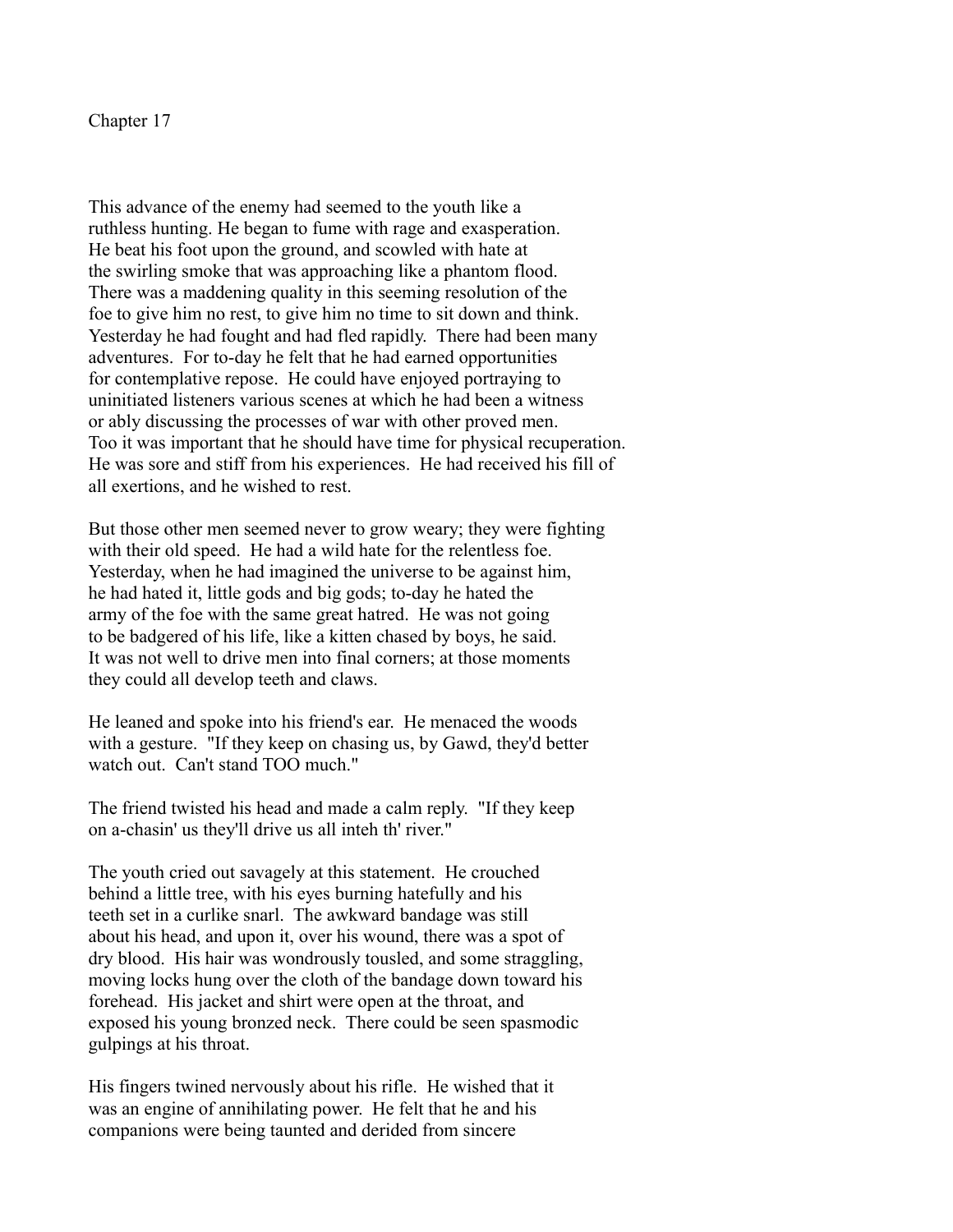convictions that they were poor and puny. His knowledge of his inability to take vengeance for it made his rage into a dark and stormy specter, that possessed him and made him dream of abominable cruelties. The tormentors were flies sucking insolently at his blood, and he thought that he would have given his life for a revenge of seeing their faces in pitiful plights.

The winds of battle had swept all about the regiment, until the one rifle, instantly followed by others, flashed in its front. A moment later the regiment roared forth its sudden and valiant retort. A dense wall of smoke settled down. It was furiously slit and slashed by the knifelike fire from the rifles.

To the youth the fighters resembled animals tossed for a death struggle into a dark pit. There was a sensation that he and his fellows, at bay, were pushing back, always pushing fierce onslaughts of creatures who were slippery. Their beams of crimson seemed to get no purchase upon the bodies of their foes; the latter seemed to evade them with ease, and come through, between, around, and about with unopposed skill.

When, in a dream, it occurred to the youth that his rifle was an impotent stick, he lost sense of everything but his hate, his desire to smash into pulp the glittering smile of victory which he could feel upon the faces of his enemies.

The blue smoke-swallowed line curled and writhed like a snake stepped upon. It swung its ends to and fro in an agony of fear and rage.

The youth was not conscious that he was erect upon his feet. He did not know the direction of the ground. Indeed, once he even lost the habit of balance and fell heavily. He was up again immediately. One thought went through the chaos of his brain at the time. He wondered if he had fallen because he had been shot. But the suspicion flew away at once. He did not think more of it.

He had taken up a first position behind the little tree, with a direct determination to hold it against the world. He had not deemed it possible that his army could that day succeed, and from this he felt the ability to fight harder. But the throng had surged in all ways, until he lost directions and locations, save that he knew where lay the enemy.

The flames bit him, and the hot smoke broiled his skin. His rifle barrel grew so hot that ordinarily he could not have borne it upon his palms; but he kept on stuffing cartridges into it, and pounding them with his clanking, bending ramrod. If he aimed at some changing form through the smoke, he pulled the trigger with a fierce grunt, as if he were dealing a blow of the fist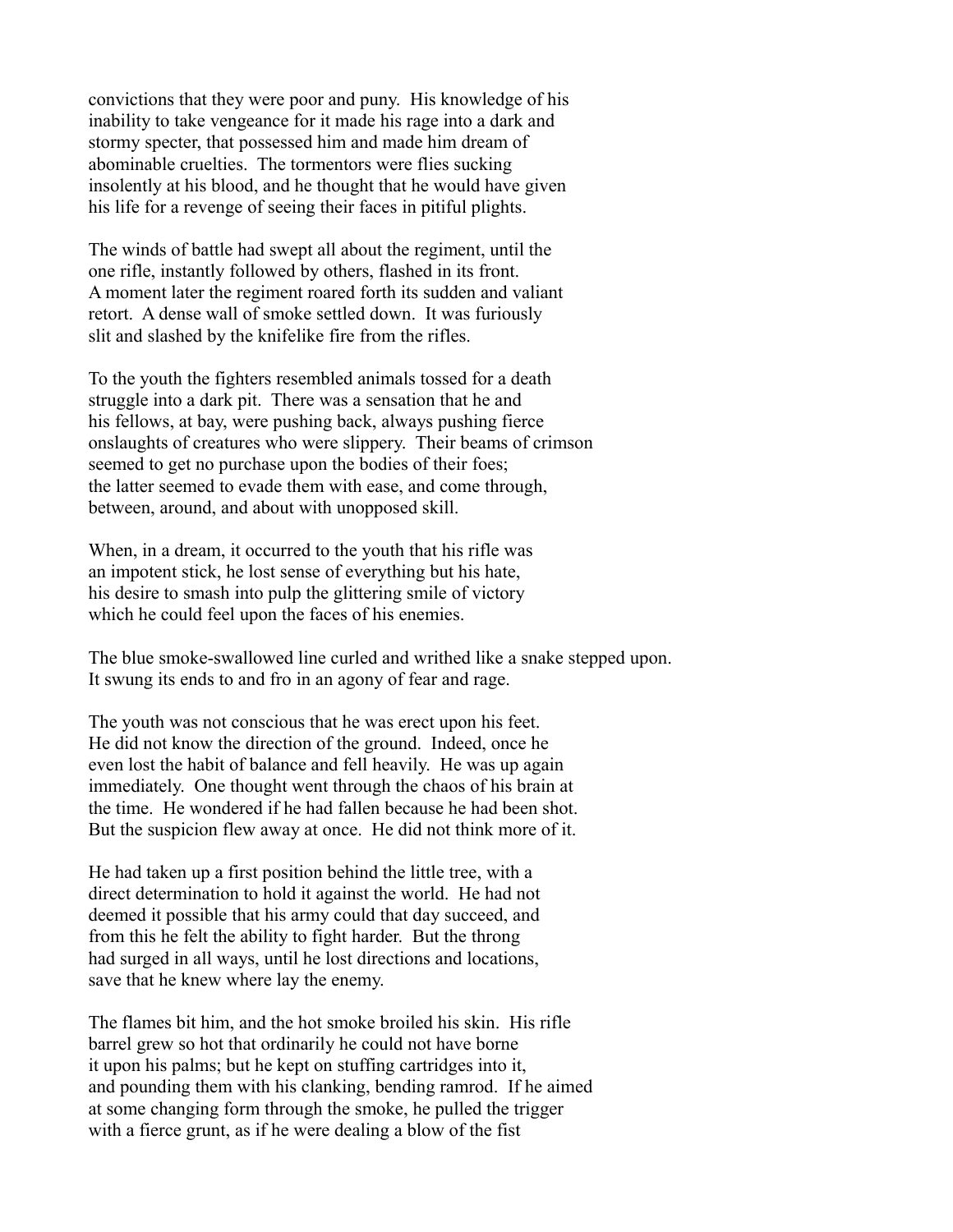with all his strength.

When the enemy seemed falling back before him and his fellows, he went instantly forward, like a dog who, seeing his foes lagging, turns and insists upon being pursued. And when he was compelled to retire again, he did it slowly, sullenly, taking steps of wrathful despair.

Once he, in his intent hate, was almost alone, and was firing, when all those near him had ceased. He was so engrossed in his occupation that he was not aware of a lull.

He was recalled by a hoarse laugh and a sentence that came to his ears in a voice of contempt and amazement. "Yeh infernal fool, don't yeh know enough t' quit when there ain't anything t' shoot at? Good Gawd!"

He turned then and, pausing with his rifle thrown half into position, looked at the blue line of his comrades. During this moment of leisure they seemed all to be engaged in staring with astonishment at him. They had become spectators. Turning to the front again he saw, under the lifted smoke, a deserted ground.

He looked bewildered for a moment. Then there appeared upon the glazed vacancy of his eyes a diamond point of intelligence. "Oh," he said, comprehending.

He returned to his comrades and threw himself upon the ground. He sprawled like a man who had been thrashed. His flesh seemed strangely on fire, and the sounds of the battle continued in his ears. He groped blindly for his canteen.

The lieutenant was crowing. He seemed drunk with fighting. He called out to the youth: "By heavens, if I had ten thousand wild cats like you I could tear th' stomach outa this war in less'n a week!" He puffed out his chest with large dignity as he said it.

Some of the men muttered and looked at the youth in awestruck ways. It was plain that as he had gone on loading and firing and cursing without proper intermission, they had found time to regard him. And they now looked upon him as a war devil.

The friend came staggering to him. There was some fright and dismay in his voice. "Are yeh all right, Fleming? Do yeh feel all right? There ain't nothin' th' matter with yeh, Henry, is there?"

"No," said the youth with difficulty. His throat seemed full of knobs and burrs.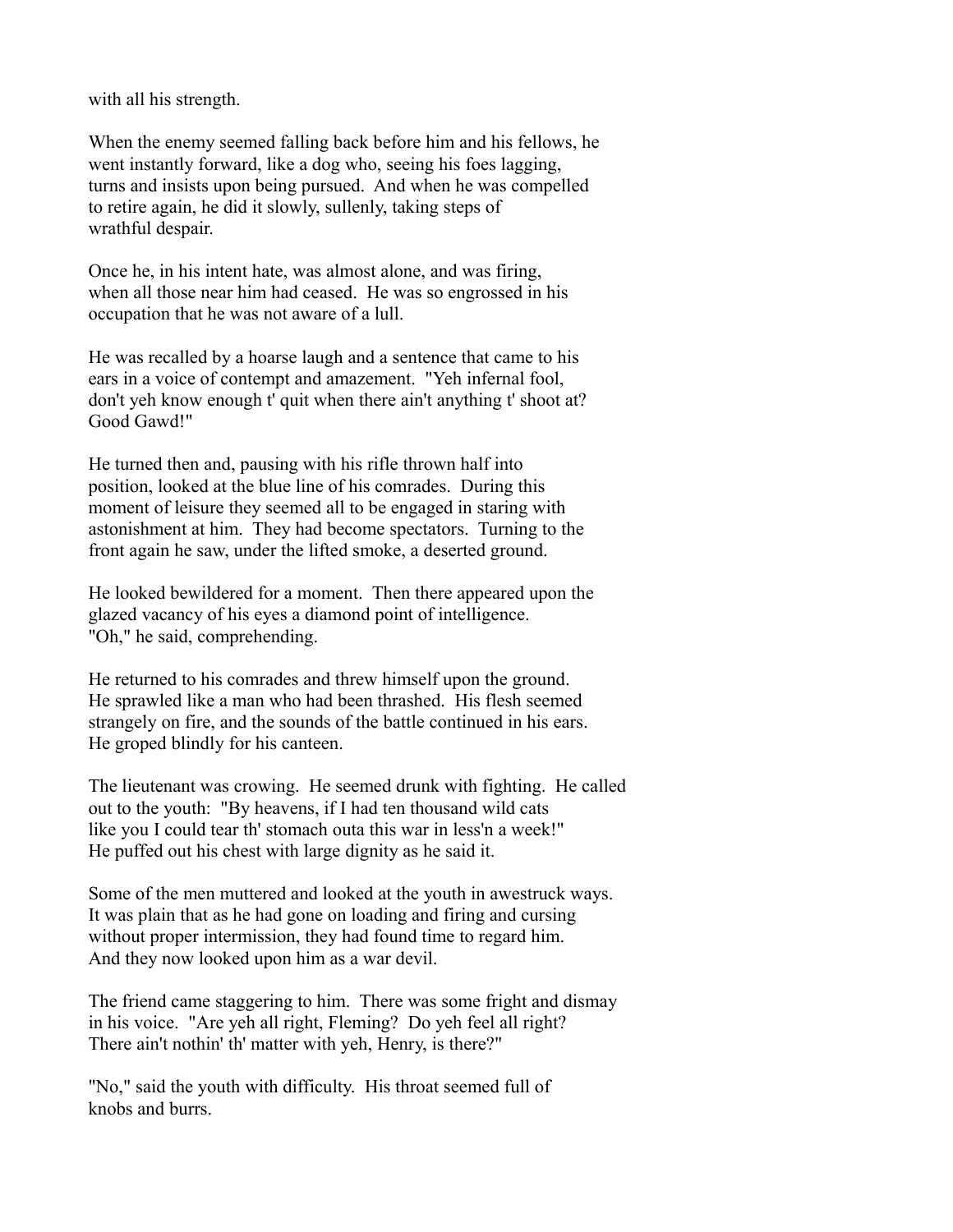These incidents made the youth ponder. It was revealed to him that he had been a barbarian, a beast. He had fought like a pagan who defends his religion. Regarding it, he saw that it was fine, wild, and, in some ways, easy. He had been a tremendous figure, no doubt. By this struggle he had overcome obstacles which he had admitted to be mountains. They had fallen like paper peaks, and he was now what he called a hero. And he had not been aware of the process. He had slept, and, awakening, found himself a knight.

He lay and basked in the occasional stares of his comrades. Their faces were varied in degrees of blackness from the burned powder. Some were utterly smudged. They were reeking with perspiration, and their breaths came hard and wheezing. And from these soiled expanses they peered at him.

"Hot work! Hot work!" cried the lieutenant deliriously. He walked up and down, restless and eager. Sometimes his voice could be heard in a wild, incomprehensible laugh.

When he had a particularly profound thought upon the science of war he always unconsciously addressed himself to the youth.

There was some grim rejoicing by the men. "By thunder, I bet this army'll never see another new reg'ment like us!"

"You bet!"

 "A dog, a woman, an' a walnut tree Th' more yeh beat 'em, th' better they be!

That's like us."

"Lost a piler men, they did. If an ol' woman swep' up th' woods she'd git a dustpanful."

"Yes, an' if she'll come around ag'in in 'bout an hour she'll get a pile more."

The forest still bore its burden of clamor. From off under the trees came the rolling clatter of the musketry. Each distant thicket seemed a strange porcupine with quills of flame. A cloud of dark smoke, as from smoldering ruins, went up toward the sun now bright and gay in the blue, enameled sky.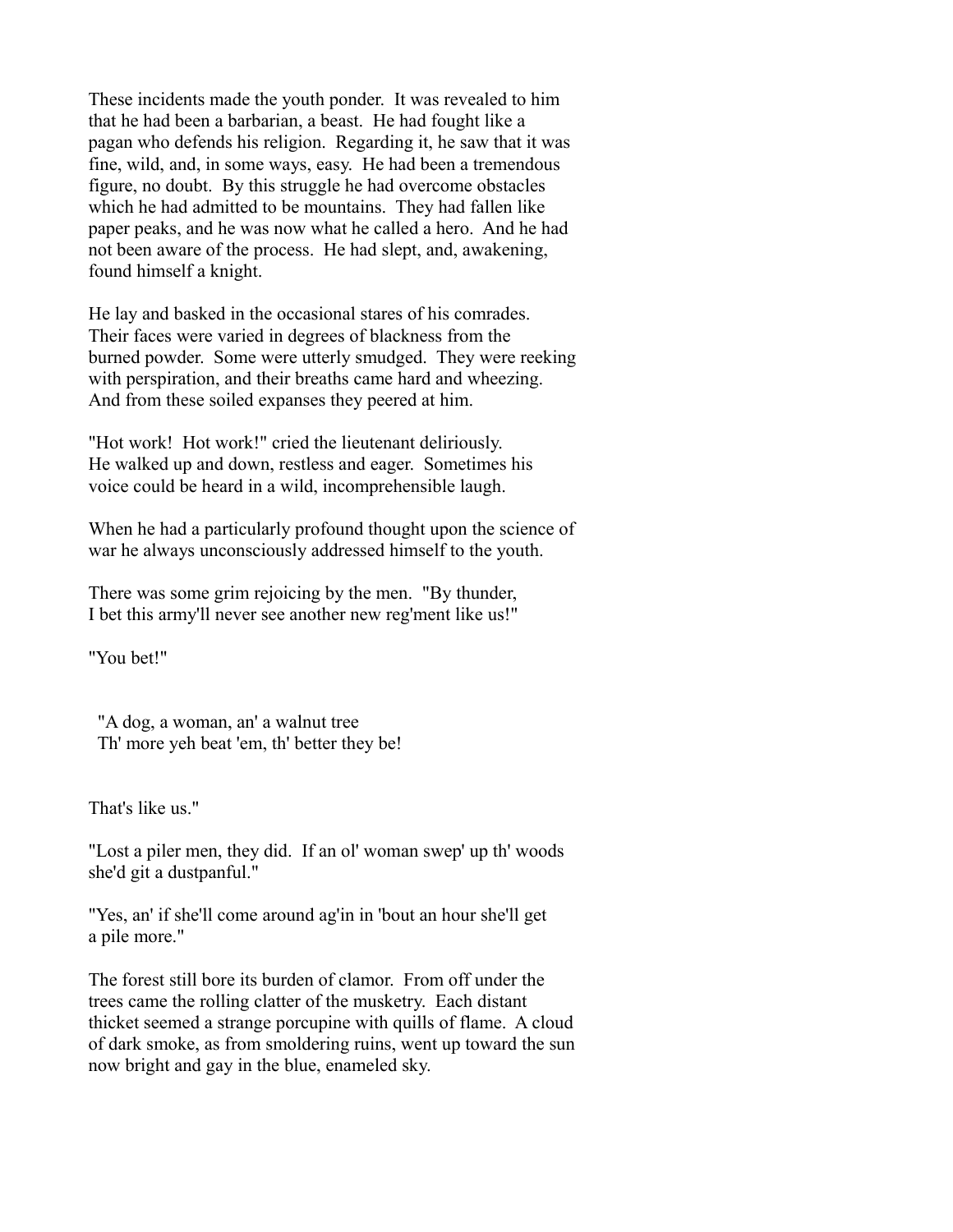The ragged line had respite for some minutes, but during its pause the struggle in the forest became magnified until the trees seemed to quiver from the firing and the ground to shake from the rushing of men. The voices of the cannon were mingled in a long and interminable row. It seemed difficult to live in such an atmosphere. The chests of the men strained for a bit of freshness, and their throats craved water.

There was one shot through the body, who raised a cry of bitter lamentation when came this lull. Perhaps he had been calling out during the fighting also, but at that time no one had heard him. But now the men turned at the woeful complaints of him upon the ground.

"Who is it? Who is it?"

"Its Jimmie Rogers. Jimmie Rogers."

When their eyes first encountered him there was a sudden halt, as if they feared to go near. He was thrashing about in the grass, twisting his shuddering body into many strange postures. He was screaming loudly. This instant's hesitation seemed to fill him with a tremendous, fantastic contempt, and he damned them in shrieked sentences.

The youth's friend had a geographical illusion concerning a stream, and he obtained permission to go for some water. Immediately canteens were showered upon him. "Fill mine, will yeh?" "Bring me some, too." "And me, too." He departed, ladened. The youth went with his friend, feeling a desire to throw his heated body into the stream and, soaking there, drink quarts.

They made a hurried search for the supposed stream, but did not find it. "No water here," said the youth. They turned without delay and began to retrace their steps.

From their position as they again faced toward the place of the fighting, they could of comprehend a greater amount of the battle than when their visions had been blurred by the hurling smoke of the line. They could see dark stretches winding along the land, and on one cleared space there was a row of guns making gray clouds, which were filled with large flashes of orange-colored flame. Over some foliage they could see the roof of a house. One window, glowing a deep murder red, shone squarely through the leaves. From the edifice a tall leaning tower of smoke went far into the sky.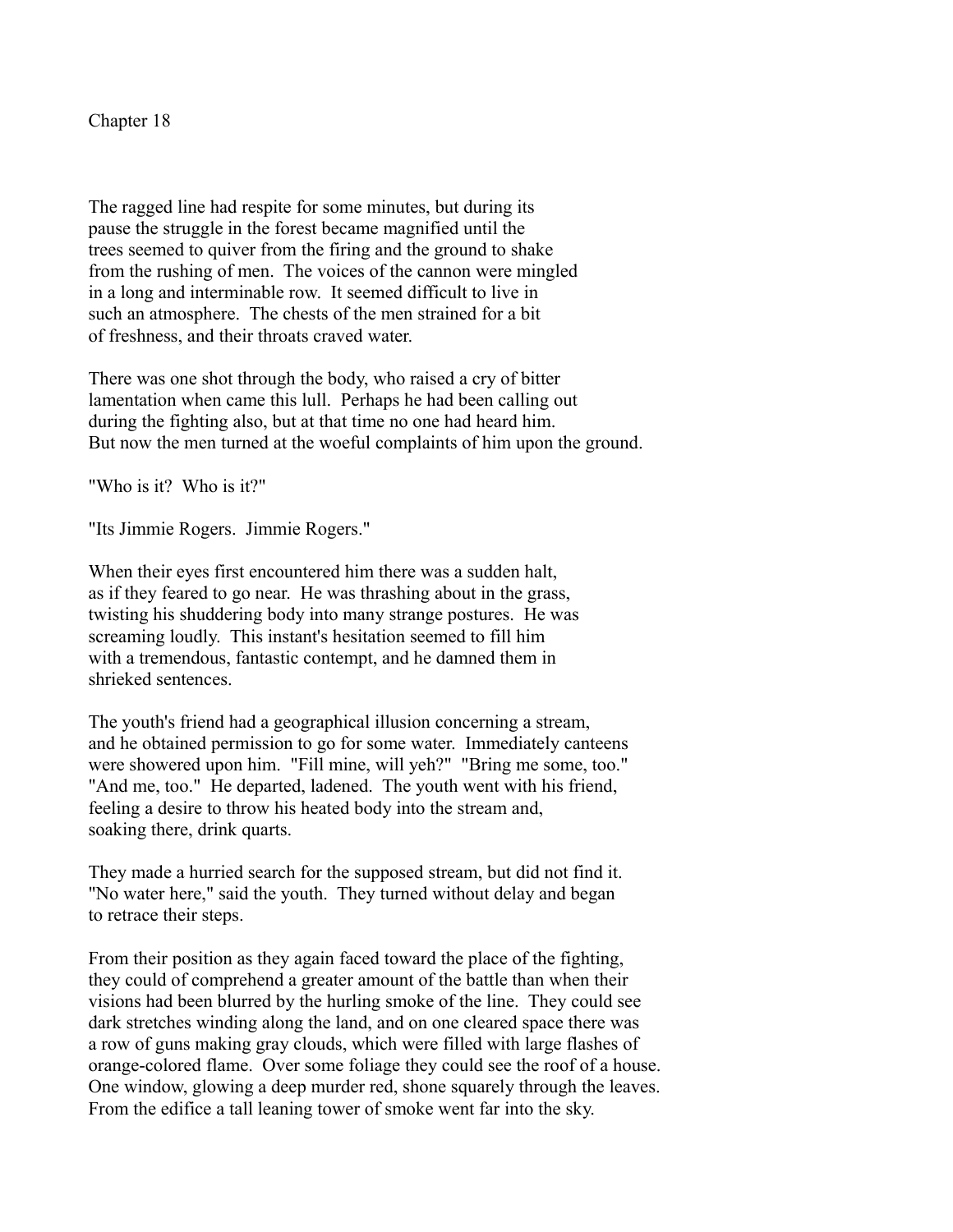Looking over their own troops, they saw mixed masses slowly getting into regular form. The sunlight made twinkling points of the bright steel. To the rear there was a glimpse of a distant roadway as it curved over a slope. It was crowded with retreating infantry. From all the interwoven forest arose the smoke and bluster of the battle. The air was always occupied by a blaring.

Near where they stood shells were flip-flapping and hooting. Occasional bullets buzzed in the air and spanged into tree trunks. Wounded men and other stragglers were slinking through the woods.

Looking down an aisle of the grove, the youth and his companion saw a jangling general and his staff almost ride upon a wounded man, who was crawling on his hands and knees. The general reined strongly at his charger's opened and foamy mouth and guided it with dexterous horsemanship past the man. The latter scrambled in wild and torturing haste. His strength evidently failed him as he reached a place of safety. One of his arms suddenly weakened, and he fell, sliding over upon his back. He lay stretched out, breathing gently.

A moment later the small, creaking cavalcade was directly in front of the two soldiers. Another officer, riding with the skillful abandon of a cowboy, galloped his horse to a position directly before the general. The two unnoticed foot soldiers made a little show of going on, but they lingered near in the desire to overhear the conversation. Perhaps, they thought, some great inner historical things would be said.

The general, whom the boys knew as the commander of their division, looked at the other officer and spoke coolly, as if he were criticising his clothes. "Th' enemy's formin' over there for another charge," he said. "It'll be directed against Whiterside, an' I fear they'll break through unless we work like thunder t' stop them."

The other swore at his restive horse, and then cleared his throat. He made a gesture toward his cap. "It'll be hell t' pay stoppin' them," he said shortly.

"I presume so," remarked the general. Then he began to talk rapidly and in a lower tone. He frequently illustrated his words with a pointing finger. The two infantrymen could hear nothing until finally he asked: "What troops can you spare?"

The officer who rode like a cowboy reflected for an instant. "Well," he said, "I had to order in th' 12th to help th' 76th, an' I haven't really got any. But there's th' 304th. They fight like a lot 'a mule drivers. I can spare them best of any."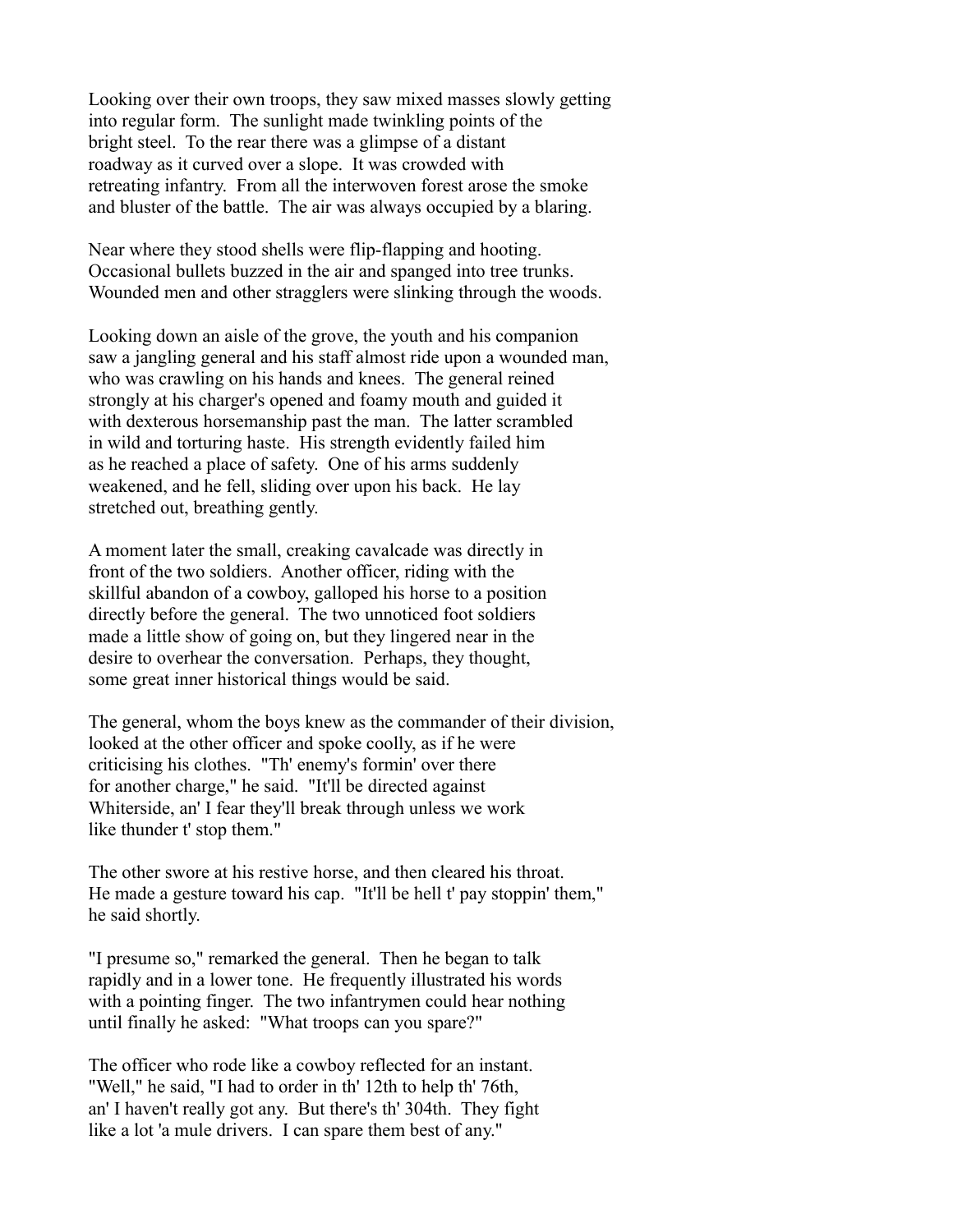The youth and his friend exchanged glances of astonishment.

The general spoke sharply. "Get 'em ready, then. I'll watch developments from here, an' send you word when t' start them. It'll happen in five minutes."

As the other officer tossed his fingers toward his cap and wheeling his horse, started away, the general called out to him in a sober voice: "I don't believe many of your mule drivers will get back."

The other shouted something in reply. He smiled.

With scared faces, the youth and his companion hurried back to the line.

These happenings had occupied an incredibly short time, yet the youth felt that in them he had been made aged. New eyes were given to him. And the most startling thing was to learn suddenly that he was very insignificant. The officer spoke of the regiment as if he referred to a broom. Some part of the woods needed sweeping, perhaps, and he merely indicated a broom in a tone properly indifferent to its fate. It was war, no doubt, but it appeared strange.

As the two boys approached the line, the lieutenant perceived them and swelled with wrath. "Fleming--Wilson--how long does it take yeh to git water, anyhow--where yeh been to."

But his oration ceased as he saw their eyes, which were large with great tales. "We're goin' t' charge--we're goin' t' charge!" cried the youth's friend, hastening with his news.

"Charge?" said the lieutenant. "Charge? Well, b'Gawd! Now, this is real fightin'." Over his soiled countenance there went a boastful smile. "Charge? Well, b'Gawd!"

A little group of soldiers surrounded the two youths. "Are we, sure 'nough? Well, I'll be derned! Charge? What fer? What at? Wilson, you're lyin'."

"I hope to die," said the youth, pitching his tones to the key of angry remonstrance. "Sure as shooting, I tell you."

And his friend spoke in re-enforcement. "Not by a blame sight, he ain't lyin'. We heard 'em talkin'."

They caught sight of two mounted figures a short distance from them. One was the colonel of the regiment and the other was the officer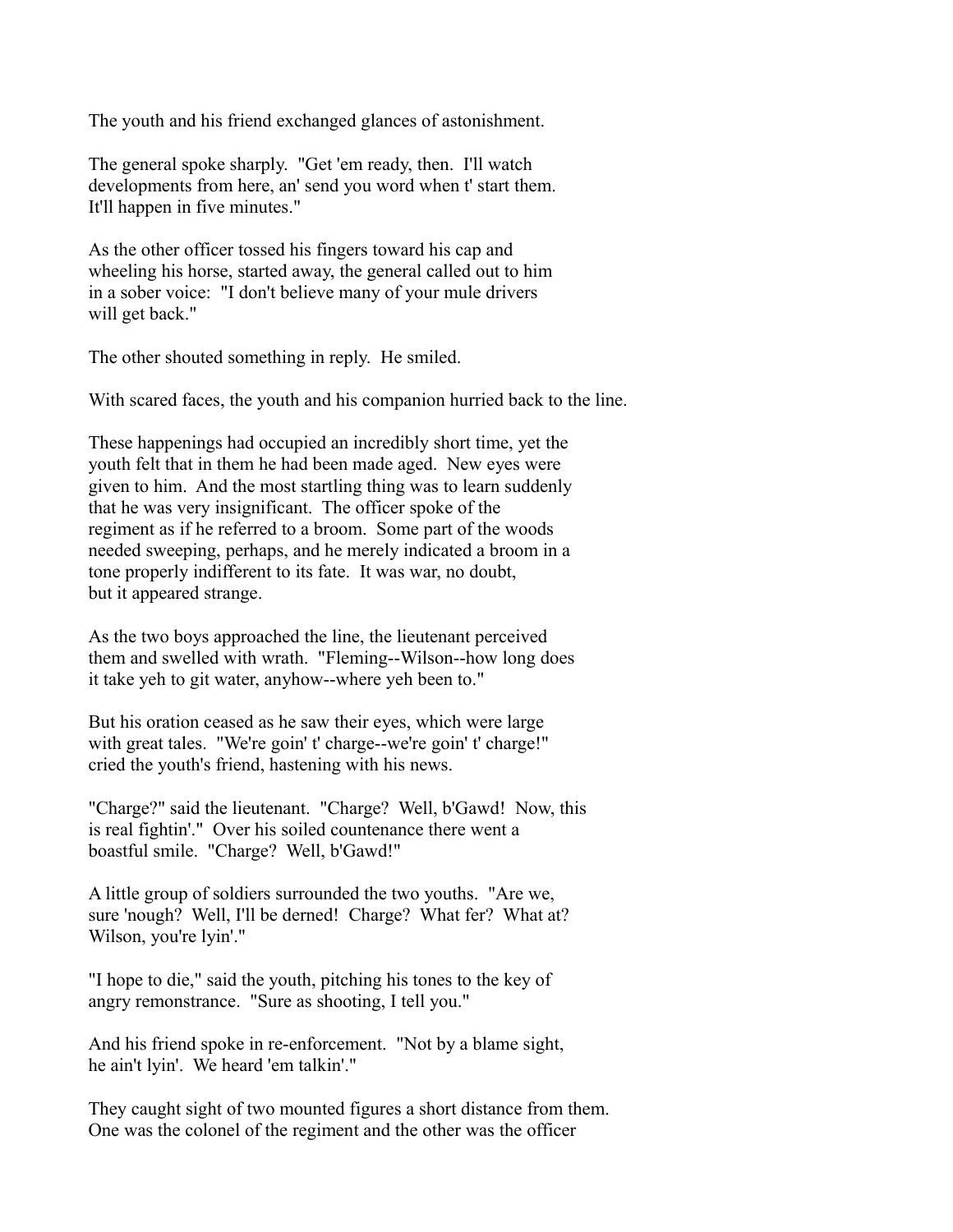who had received orders from the commander of the division. They were gesticulating at each other. The soldier, pointing at them, interpreted the scene.

One man had a final objection: "How could yeh hear 'em talkin'?" But the men, for a large part, nodded, admitting that previously the two friends had spoken truth.

They settled back into reposeful attitudes with airs of having accepted the matter. And they mused upon it, with a hundred varieties of expression. It was an engrossing thing to think about. Many tightened their belts carefully and hitched at their trousers.

A moment later the officers began to bustle among the men, pushing them into a more compact mass and into a better alignment. They chased those that straggled and fumed at a few men who seemed to show by their attitudes that they had decided to remain at that spot. They were like critical shepherds, struggling with sheep.

Presently, the regiment seemed to draw itself up and heave a deep breath. None of the men's faces were mirrors of large thoughts. The soldiers were bended and stooped like sprinters before a signal. Many pairs of glinting eyes peered from the grimy faces toward the curtains of the deeper woods. They seemed to be engaged in deep calculations of time and distance.

They were surrounded by the noises of the monstrous altercation between the two armies. The world was fully interested in other matters. Apparently, the regiment had its small affair to itself.

The youth, turning, shot a quick, inquiring glance at his friend. The latter returned to him the same manner of look. They were the only ones who possessed an inner knowledge. "Mule drivers- hell t' pay--don't believe many will get back." It was an ironical secret. Still, they saw no hesitation in each other's faces, and they nodded a mute and unprotesting assent when a shaggy man near them said in a meek voice: "We'll git swallowed."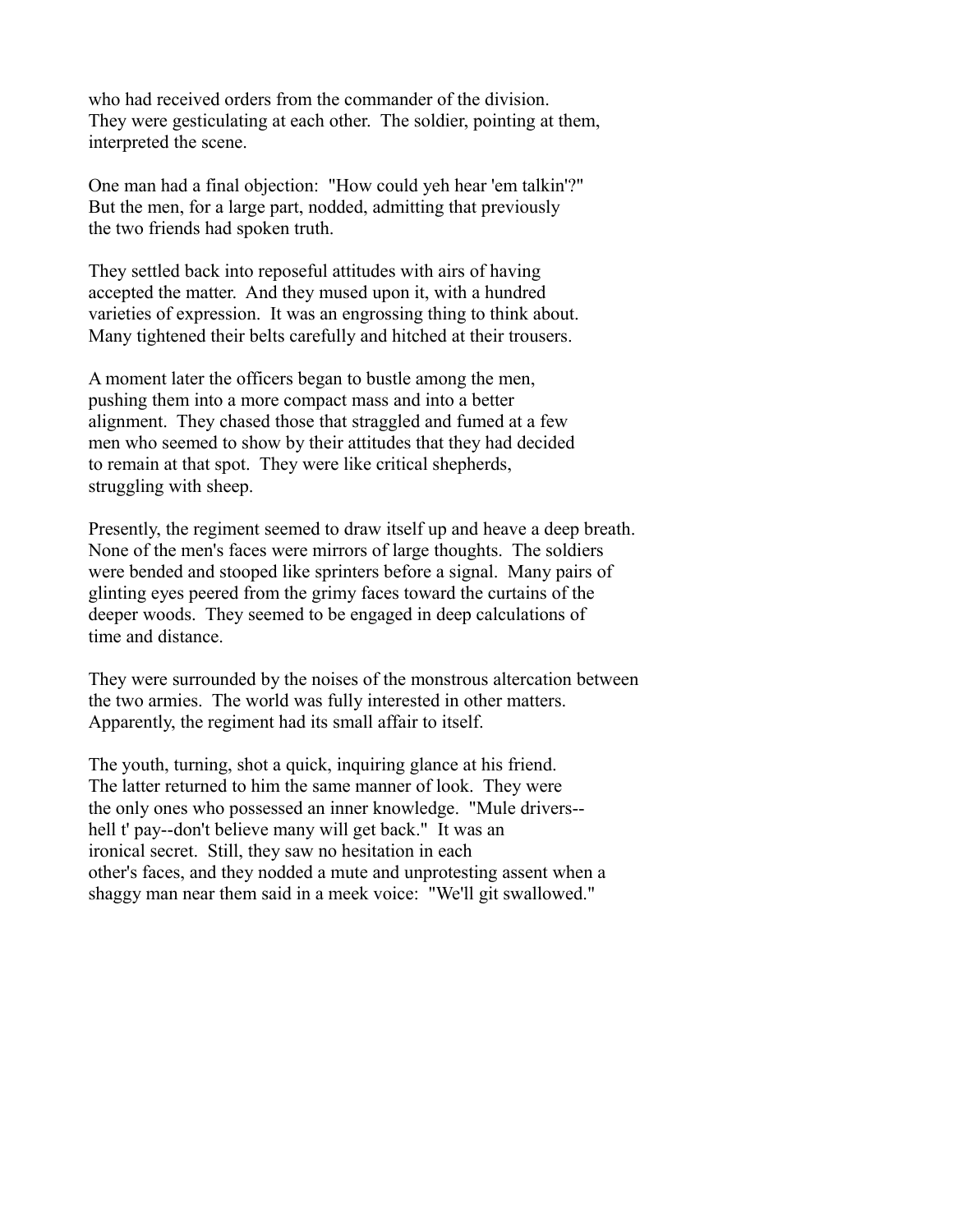The youth stared at the land in front of him. Its foliages now seemed to veil powers and horrors. He was unaware of the machinery of orders that started the charge, although from the corners of his eyes he saw an officer, who looked like a boy a-horseback, come galloping, waving his hat. Suddenly he felt a straining and heaving among the men. The line fell slowly forward like a toppling wall, and, with a convulsive gasp that was intended for a cheer, the regiment began its journey. The youth was pushed and jostled for a moment before he understood the movement at all, but directly he lunged ahead and began to run.

He fixed his eye upon a distant and prominent clump of trees where he had concluded the enemy were to be met, and he ran toward it as toward a goal. He had believe throughout that it was a mere question of getting over an unpleasant matter as quickly as possible, and he ran desperately, as if pursued for a murder. His face was drawn hard and tight with the stress of his endeavor. His eyes were fixed in a lurid glare. And with his soiled and disordered dress, his red and inflamed features surmounted by the dingy rag with its spot of blood, his wildly swinging rifle, and banging accouterments, he looked to be an insane soldier.

As the regiment swung from its position out into a cleared space the woods and thickets before it awakened. Yellow flames leaped toward it from many directions. The forest made a tremendous objection.

The line lurched straight for a moment. Then the right wing swung forward; it in turn was surpassed by the left. Afterward the center careered to the front until the regiment was a wedge-shaped mass, but an instant later the opposition of the bushes, trees, and uneven places on the ground split the command and scattered it into detached clusters.

The youth, light-footed, was unconsciously in advance. His eyes still kept note of the clump of trees. From all places near it the clannish yell of the enemy could be heard. The little flames of rifles leaped from it. The song of the bullets was in the air and shells snarled among the treetops. One tumbled directly into the middle of a hurrying group and exploded in crimson fury. There was an instant spectacle of a man, almost over it, throwing up his hands to shield his eyes.

Other men, punched by bullets, fell in grotesque agonies. The regiment left a coherent trail of bodies.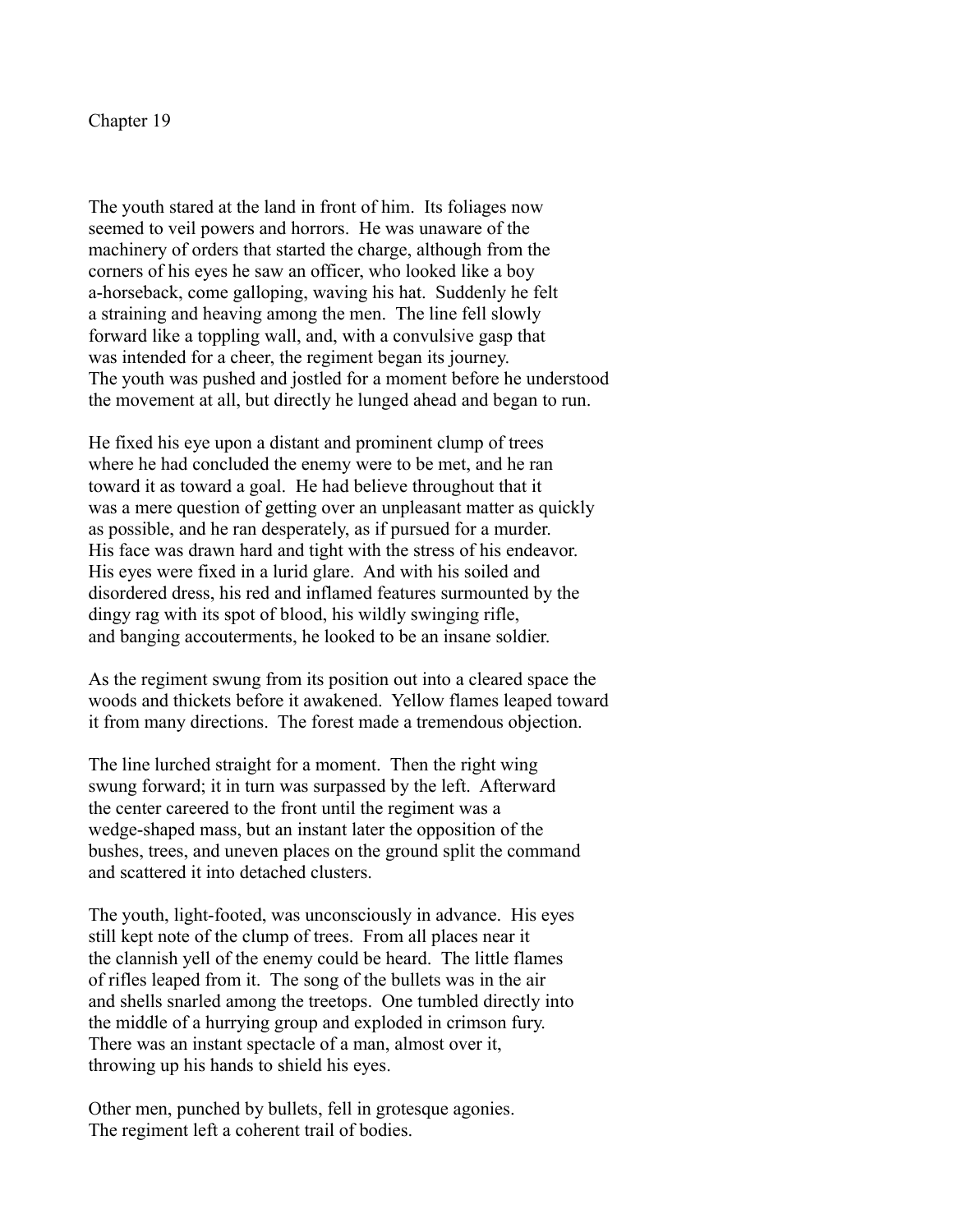They had passed into a clearer atmosphere. There was an effect like a revelation in the new appearance of the landscape. Some men working madly at a battery were plain to them, and the opposing infantry's lines were defined by the gray walls and fringes of smoke.

It seemed to the youth that he saw everything. Each blade of the green grass was bold and clear. He thought that he was aware of every change in the thin, transparent vapor that floated idly in sheets. The brown or gray trunks of the trees showed each roughness of their surfaces. And the men of the regiment, with their starting eyes and sweating faces, running madly, or falling, as if thrown headlong, to queer, heaped-up corpses- all were comprehended. His mind took a mechanical but firm impression, so that afterward everything was pictured and explained to him, save why he himself was there.

But there was a frenzy made from this furious rush. The men, pitching forward insanely, had burst into cheerings, moblike and barbaric, but tuned in strange keys that can arouse the dullard and the stoic. It made a mad enthusiasm that, it seemed, would be incapable of checking itself before granite and brass. There was the delirium that encounters despair and death, and is heedless and blind to the odds. It is a temporary but sublime absence of selfishness. And because it was of this order was the reason, perhaps, why the youth wondered, afterward, what reasons he could have had for being there.

Presently the straining pace ate up the energies of the men. As if by agreement, the leaders began to slacken their speed. The volleys directed against them had had a seeming windlike effect. The regiment snorted and blew. Among some stolid trees it began to falter and hesitate. The men, staring intently, began to wait for some of the distant walls fo smoke to move and disclose to them the scene. Since much of their strength and their breath had vanished, they returned to caution. They were become men again.

The youth had a vague belief that he had run miles, and he thought, in a way, that he was now in some new and unknown land.

The moment the regiment ceased its advance the protesting splutter of musketry became a steadied roar. Long and accurate fringes of smoke spread out. From the top of a small hill came level belchings of yellow flame that caused an inhuman whistling in the air.

The men, halted, had opportunity to see some of their comrades dropping with moans and shrieks. A few lay under foot, still or wailing. And now for an instant the men stood, their rifles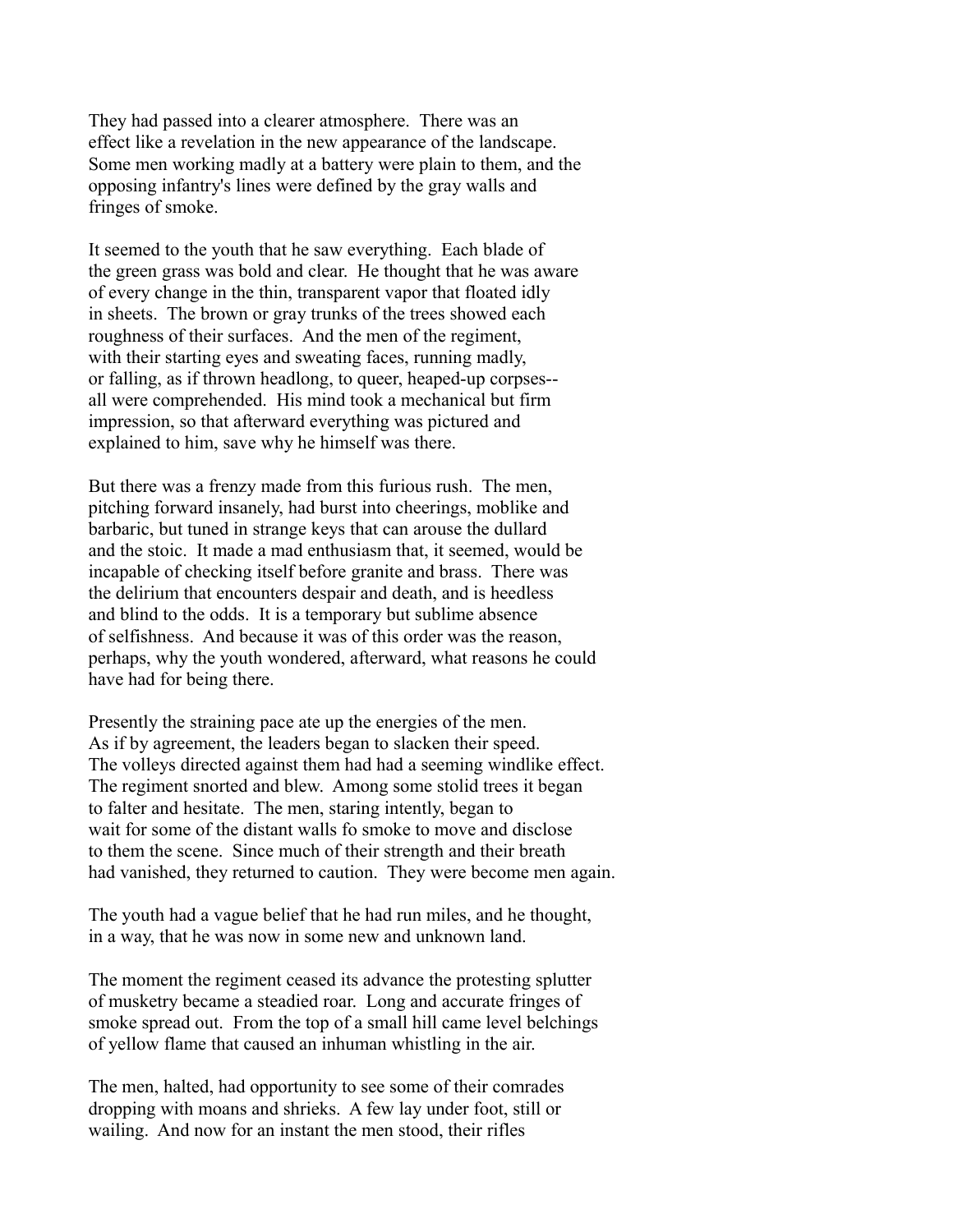slack in their hands, and watched the regiment dwindle. They appeared dazed and stupid. This spectacle seemed to paralyze them, overcome them with a fatal fascination. They stared woodenly at the sights, and, lowering their eyes, looked from face to face. It was a strange pause, and a strange silence.

Then, above the sounds of the outside commotion, arose the roar of the lieutenant. He strode suddenly forth, his infantile features black with rage.

"Come on, yeh fools!" he bellowed. "Come on! Yeh can't stay here. Yeh must come on." He said more, but much of it could not be understood.

He started rapidly forward, with his head turned toward the men, "Come on," he was shouting. The men stared with blank and yokel-like eyes at him. He was obliged to halt and retrace his steps. He stood then with his back to the enemy and delivered gigantic curses into the faces of the men. His body vibrated from the weight and force of his imprecations. And he could string oaths with the facility of a maiden who strings beads.

The friend of the youth aroused. Lurching suddenly forward and dropping to his knees, he fired an angry shot at the persistent woods. This action awakened the men. They huddled no more like sheep. They seemed suddenly to bethink themselves of their weapons, and at once commenced firing. Belabored by their officers, they began to move forward. The regiment, involved like a cart involved in mud and muddle, started unevenly with many jolts and jerks. The men stopped now every few paces to fire and load, and in this manner moved slowly on from trees to trees.

The flaming opposition in their front grew with their advance until it seemed that all forward ways were barred by the thin leaping tongues, and off to the right an ominous demonstration could sometimes be dimly discerned. The smoke lately generated was in confusing clouds that made it difficult for the regiment to proceed with intelligence. As he passed through each curling mass the youth wondered what would confront him on the farther side.

The command went painfully forward until an open space interposed between them and the lurid lines. Here, crouching and cowering behind some trees, the men clung with desperation, as if threatened by a wave. They looked wild-eyed, and as if amazed at this furious disturbance they had stirred. In the storm there was an ironical expression of their importance. The faces of the men, too, showed a lack of a certain feeling of responsibility for being there. It was as if they had been driven. It was the dominant animal failing to remember in the supreme moments the forceful causes of various superficial qualities. The whole affair seemed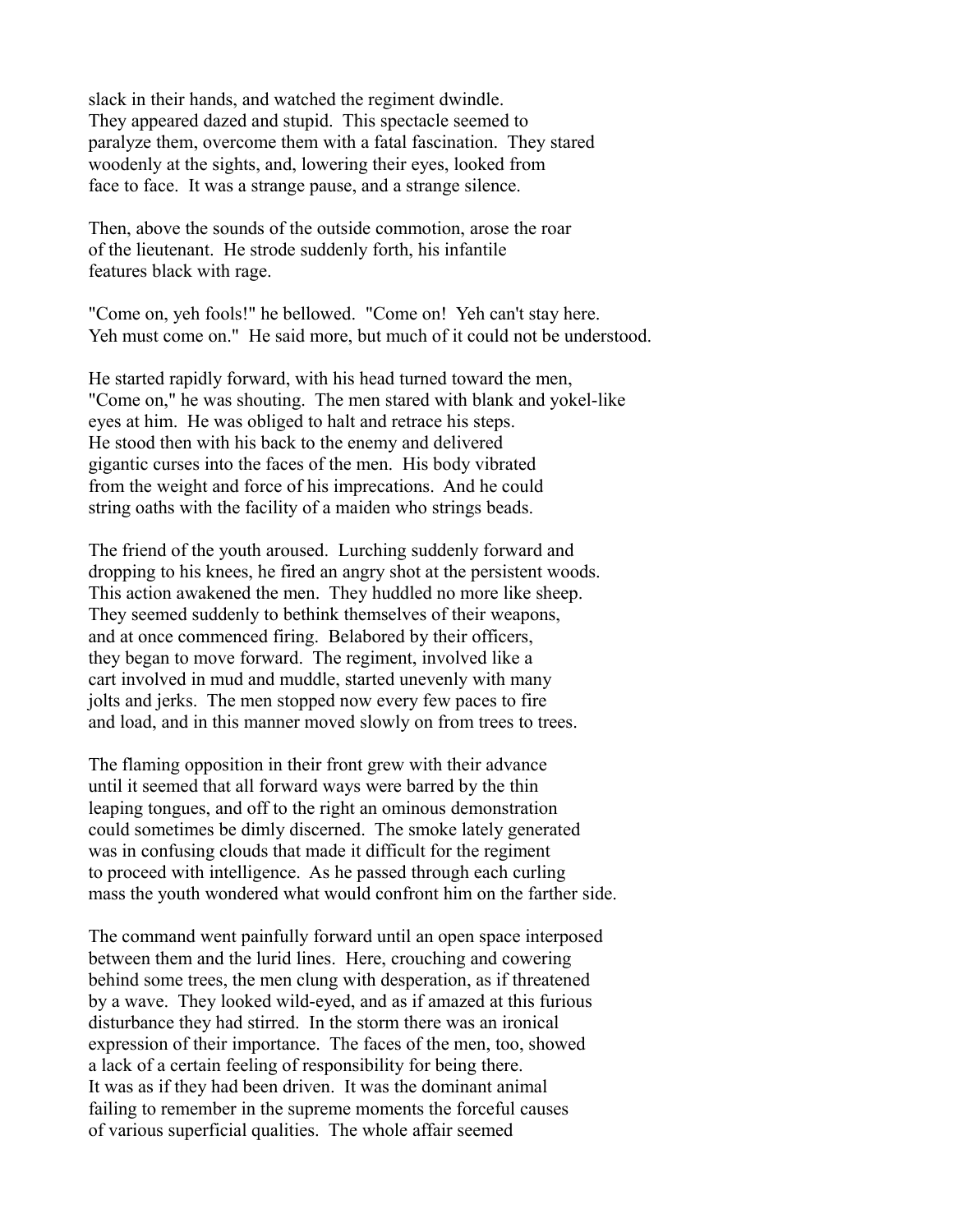incomprehensible to many of them.

As they halted thus the lieutenant again began to bellow profanely. Regardless of the vindictive threats of the bullets, he went about coaxing, berating, and bedamning. His lips, that were habitually in a soft and childlike curve, were now writhed into unholy contortions. He swore by all possible deities.

Once he grabbed the youth by the arm. "Come on, yeh lunkhead!" he roared. "Come one! We'll all git killed if we stay here. We've on'y got t' go across that lot. An' then"--the remainder of his idea disappeared in a blue haze of curses.

The youth stretched forth his arm. "Cross there?" His mouth was puckered in doubt and awe.

"Certainly. Jest 'cross th' lot! We can't stay here," screamed the lieutenant. He poked his face close to the youth and waved his bandaged hand. "Come on!" Presently he grappled with him as if for a wrestling bout. It was as if he planned to drag the youth by the ear on to the assault.

The private felt a sudden unspeakable indignation against his officer. He wrenched fiercely and shook him off.

"Come on yerself, then," he yelled. There was a bitter challenge in his voice.

They galloped together down the regimental front. The friend scrambled after them. In front of the colors the three men began to bawl: "Come on! come on!" They danced and gyrated like tortured savages.

The flag, obedient to these appeals, bended its glittering form and swept toward them. The men wavered in indecision for a moment, and then with a long, wailful cry the dilapidated regiment surged forward and began its new journey.

Over the field went the scurrying mass. It was a handful of men splattered into the faces of the enemy. Toward it instantly sprang the yellow tongues. A vast quantity of blue smoke hung before them. A mighty banging made ears valueless.

The youth ran like a madman to reach the woods before a bullet could discover him. He ducked his head low, like a football player. In his haste his eyes almost closed, and the scene was a wild blur. Pulsating saliva stood at the corners of his mouth.

Within him, as he hurled himself forward, was born a love, a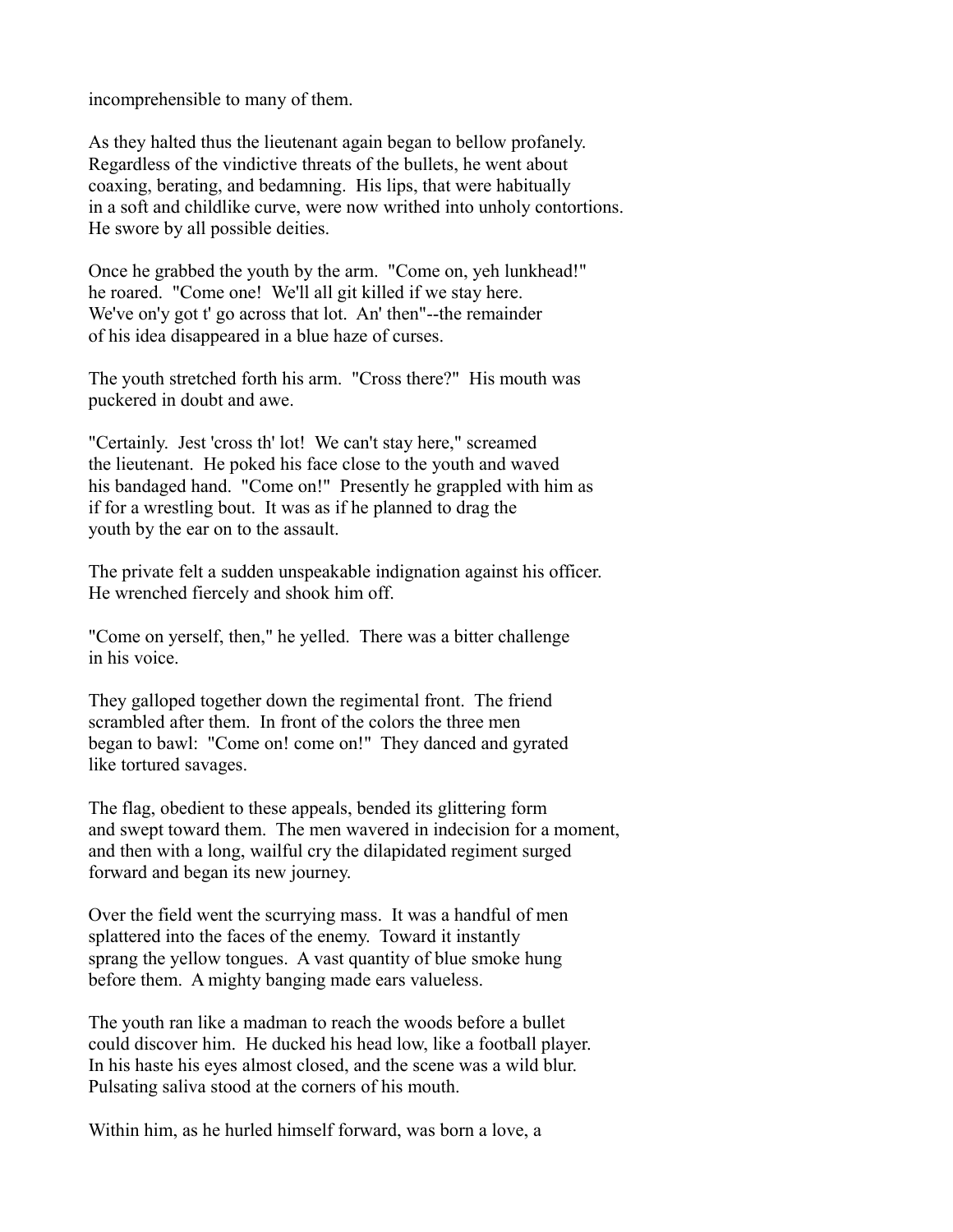despairing fondness for this flag which was near him. It was a creation of beauty and invulnerability. It was a goddess, radiant, that bended its form with an imperious gesture to him. It was a woman, red and white, hating and loving, that called him with the voice of his hopes. Because no harm could come to it he endowed it with power. He kept near, as if it could be a saver of lives, and an imploring cry went from his mind.

In the mad scramble he was aware that the color sergeant flinched suddenly, as if struck by a bludgeon. He faltered, and then became motionless, save for his quivering knees. He made a spring and a clutch at the pole. At the same instant his friend grabbed it from the other side. They jerked at it, stout and furious, but the color sergeant was dead, and the corpse would not relinquish its trust. For a moment there was a grim encounter. The dead man, swinging with bended back, seemed to be obstinately tugging, in ludicrous and awful ways, for the possession of the flag.

It was past in an instant of time. They wrenched the flag furiously from the dead man, and, as they turned again, the corpse swayed forward with bowed head. One arm swung high, and the curved hand fell with heavy protest on the friend's unheeding shoulder.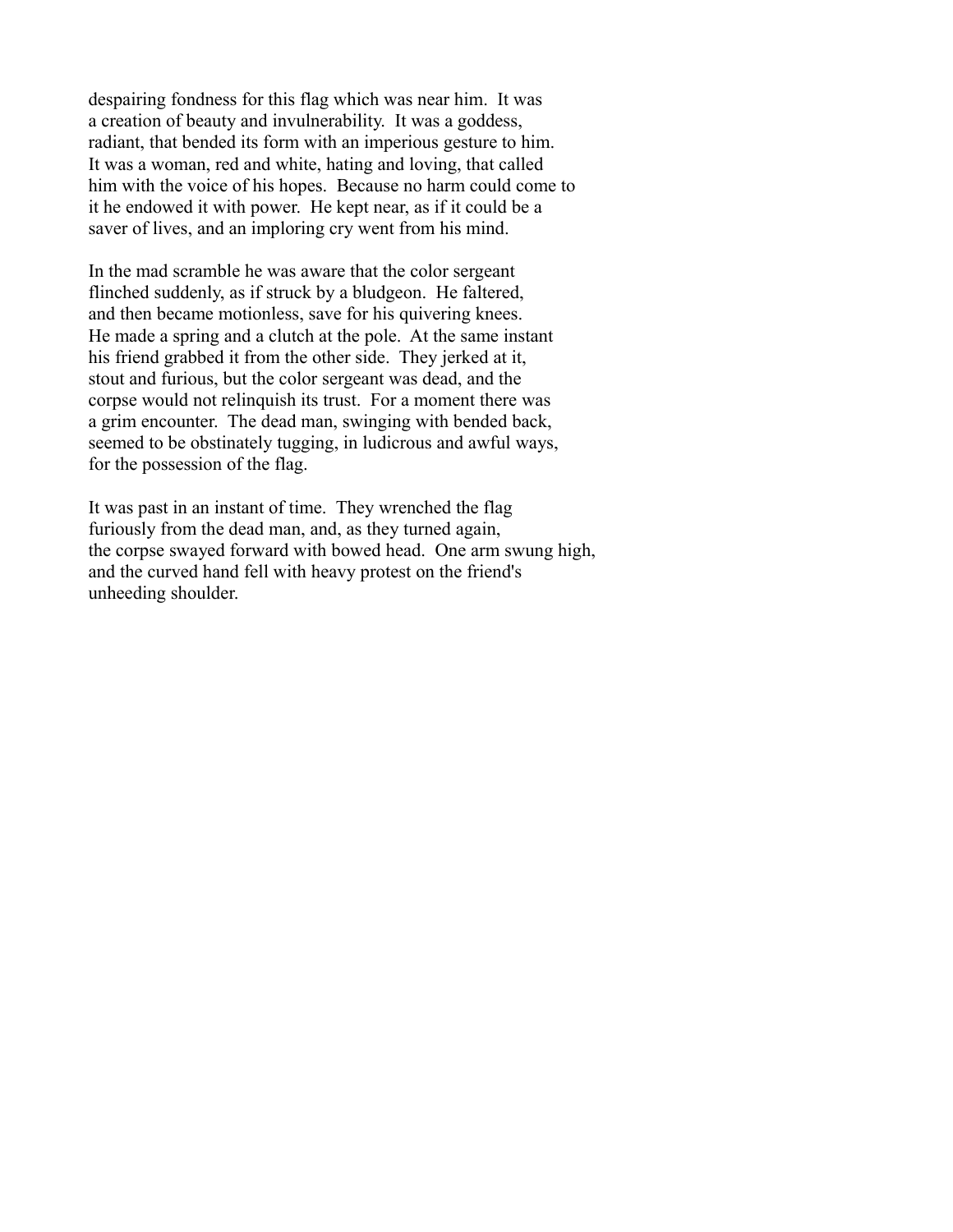When the two youths turned with the flag they saw that much of the regiment had crumbled away, and the dejected remnant was coming slowly back. The men, having hurled themselves in projectile fashion, had presently expended their forces. They slowly retreated, with their faces still toward the spluttering woods, and their hot rifles still replying to the din. Several officers were giving orders, their voices keyed to screams.

"Where in hell yeh goin'?" the lieutenant was asking in a sarcastic howl. And a red-bearded officer, whose voice of triple brass could plainly be heard, was commanding: "Shoot into 'em! Shoot into 'em, Gawd damn their souls!" There was a melee of screeches, in which the men were ordered to do conflicting and impossible things.

The youth and his friend had a small scuffle over the flag. "Give it t' me!" "No, let me keep it!" Each felt satisfied with the other's possession of it, but each felt bound to declare, by an offer to carry the emblem, his willingness to further risk himself. The youth roughly pushed his friend away.

The regiment fell back to the stolid trees. There it halted for a moment to blaze at some dark forms that had begun to steal upon its track. Presently it resumed its march again, curving among the tree trunks. By the time the depleted regiment had again reached the first open space they were receiving a fast and merciless fire. There seemed to be mobs all about them.

The greater part of the men, discouraged, their spirits worn by the turmoil, acted as if stunned. They accepted the pelting of the bullets with bowed and weary heads. It was of no purpose to strive against walls. It was of no use to batter themselves against granite. And from this consciousness that they had attempted to conquer an unconquerable thing there seemed to arise a feeling that they had been betrayed. They glowered with bent brows, but dangerously, upon some of the officers, more particularly upon the red-bearded one with the voice of triple brass.

However, the rear of the regiment was fringed with men, who continued to shoot irritably at the advancing foes. They seemed resolved to make every trouble. The youthful lieutenant was perhaps the last man in the disordered mass. His forgotten back was toward the enemy. He had been shot in the arm. It hung straight and rigid. Occasionally he would cease to remember it, and be about to emphasize an oath with a sweeping gesture.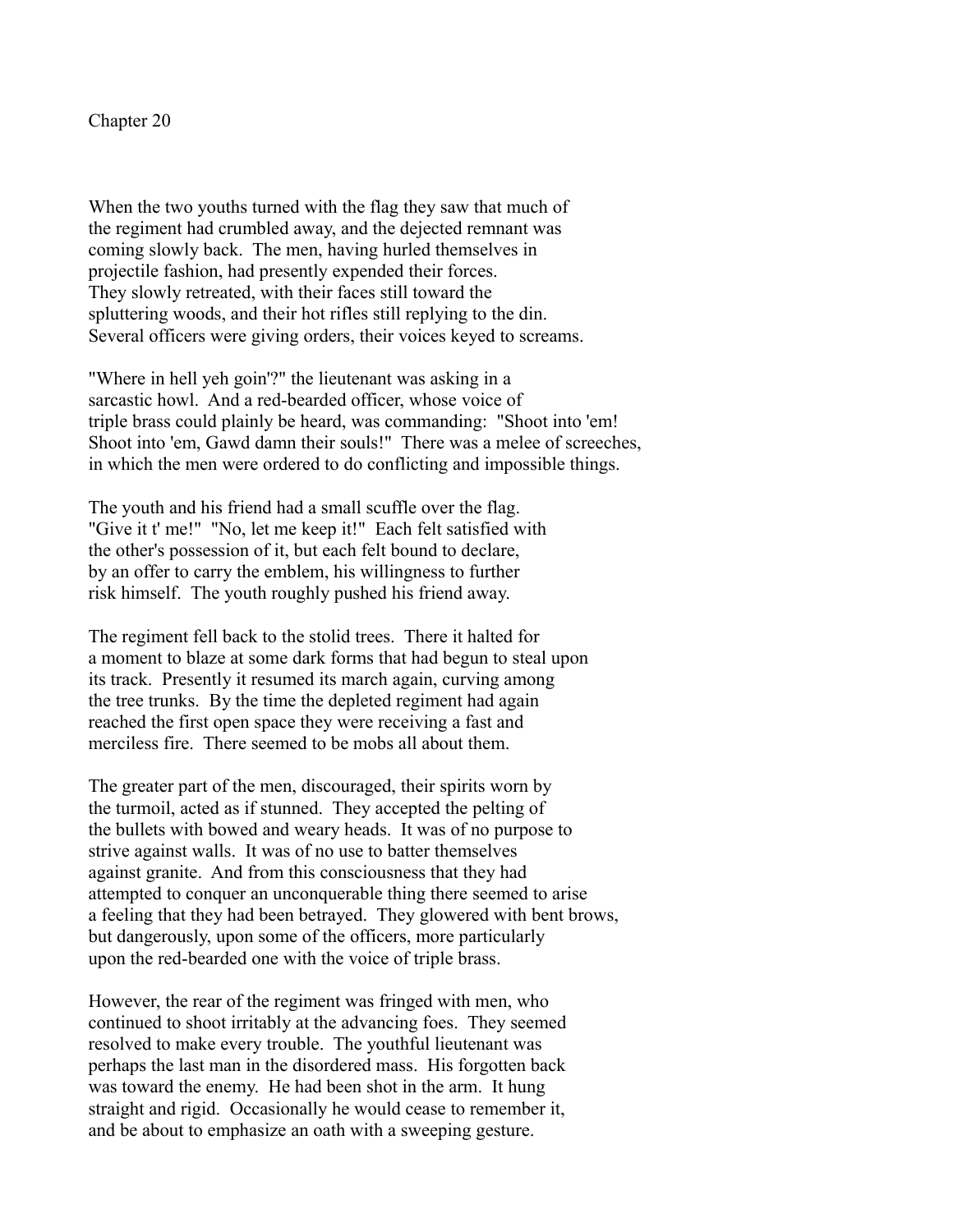The multiplied pain caused him to swear with incredible power.

The youth went along with slipping uncertain feet. He kept watchful eyes rearward. A scowl of mortification and rage was upon his face. He had thought of a fine revenge upon the officer who had referred to him and his fellows as mule drivers. But he saw that it could not come to pass. His dreams had collapsed when the mule drivers, dwindling rapidly, had wavered and hesitated on the little clearing, and then had recoiled. And now the retreat of the mule drivers was a march of shame to him.

A dagger-pointed gaze from without his blackened face was held toward the enemy, but his greater hatred was riveted upon the man, who, not knowing him, had called him a mule driver.

When he knew that he and his comrades had failed to do anything in successful ways that might bring the little pangs of a kind of remorse upon the officer, the youth allowed the rage of the baffled to possess him. This cold officer upon a monument, who dropped epithets unconcernedly down, would be finer as a dead man, he thought. So grievous did he think it that he could never possess the secret right to taunt truly in answer.

He had pictured red letters of curious revenge. "We ARE mule drivers, are we?" And now he was compelled to throw them away.

He presently wrapped his heart in the cloak of his pride and kept the flag erect. He harangued his fellows, pushing against their chests with his free hand. To those he knew well he made frantic appeals, beseeching them by name. Between him and the lieutenant, scolding and near to losing his mind with rage, there was felt a subtle fellowship and equality. They supported each other in all manner of hoarse, howling protests.

But the regiment was a machine run down. The two men babbled at a forceless thing. The soldiers who had heart to go slowly were continually shaken in their resolves by a knowledge that comrades were slipping with speed back to the lines. It was difficult to think of reputation when others were thinking of skins. Wounded men were left crying on this black journey.

The smoke fringes and flames blustered always. The youth, peering once through a sudden rift in a cloud, saw a brown mass of troops, interwoven and magnified until they appeared to be thousands. A fierce-hued flag flashed before his vision.

Immediately, as if the uplifting of the smoke had been prearranged, the discovered troops burst into a rasping yell, and a hundred flames jetted toward the retreating band. A rolling gray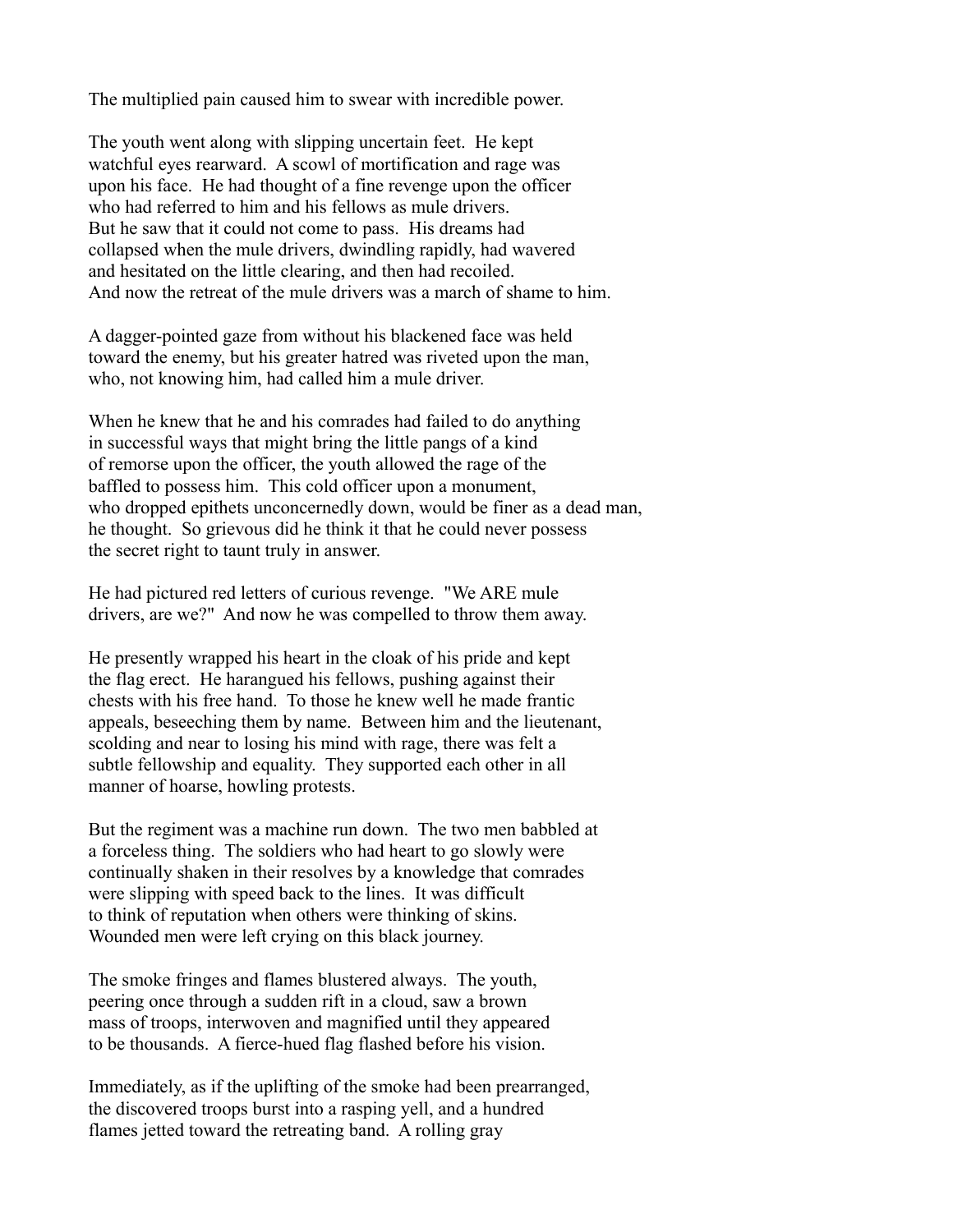cloud again interposed as the regiment doggedly replied. The youth had to depend again upon his misused ears, which were trembling and buzzing from the melee of musketry and yells.

The way seemed eternal. In the clouded haze men became panic-stricken with the thought that the regiment had lost its path, and was proceeding in a perilous direction. Once the men who headed the wild procession turned and came pushing back against their comrades, screaming that they were being fired upon from points which they had considered to be toward their own lines. At this cry a hysterical fear and dismay beset the troops. A soldier, who heretofore had been ambitious to make the regiment into a wise little band that would proceed calmly amid the huge-appearing difficulties, suddenly sank down and buried his face in his arms with an air of bowing to a doom. From another a shrill lamentation rang out filled with profane allusions to a general. Men ran hither and thither, seeking with their eyes roads of escape. With serene regularity, as if controlled by a schedule, bullets buffed into men.

The youth walked stolidly into the midst of the mob, and with his flag in his hands took a stand as if he expected an attempt to push him to the ground. He unconsciously assumed the attitude of the color bearer in the fight of the preceding day. He passed over his brow a hand that trembled. His breath did not come freely. He was choking during this small wait for the crisis.

His friend came to him. "Well, Henry, I guess this is good-by-John."

"Oh, shut up, you damned fool!" replied the youth, and he would not look at the other.

The officers labored like politicians to beat the mass into a proper circle to face the menaces. The ground was uneven and torn. The men curled into depressions and fitted themselves snugly behind whatever would frustrate a bullet. The youth noted with vague surprise that the lieutenant was standing mutely with his legs far apart and his sword held in the manner of a cane. The youth wondered what had happened to his vocal organs that he no more cursed.

There was something curious in this little intent pause of the lieutenant. He was like a babe which, having wept its fill, raises its eyes and fixes upon a distant toy. He was engrossed in this contemplation, and the soft under lip quivered from self-whispered words.

Some lazy and ignorant smoke curled slowly. The men, hiding from the bullets, waited anxiously for it to lift and disclose the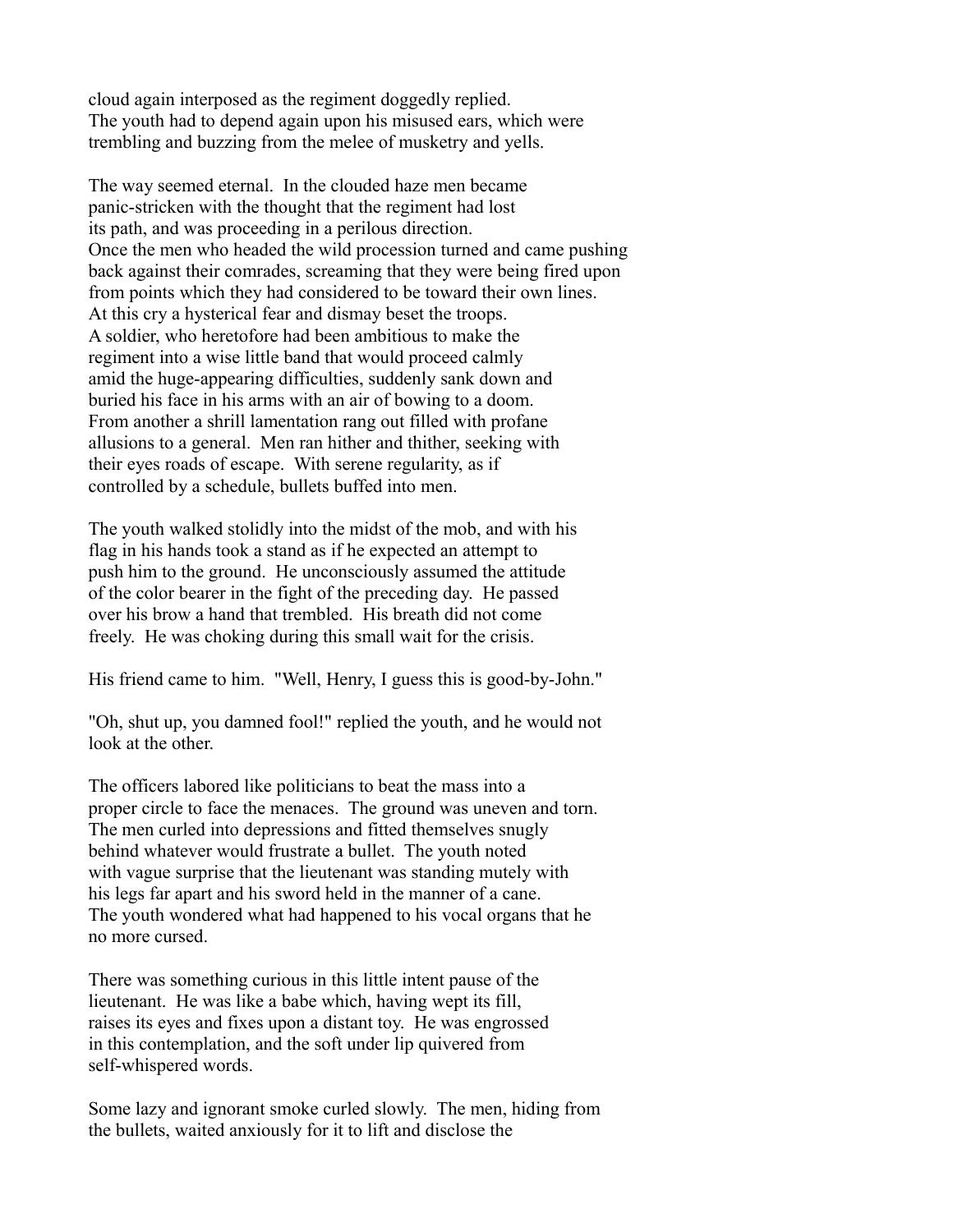plight of the regiment.

The silent ranks were suddenly thrilled by the eager voice of the youthful lieutenant bawling out: "Here they come! Right onto us, b'Gawd!" His further words were lost in a roar of wicked thunder from the men's rifles.

The youth's eyes had instantly turned in the direction indicated by the awakened and agitated lieutenant, and he had seen the haze of treachery disclosing a body of soldiers of the enemy. They were so near that he could see their features. There was a recognition as he looked at the types of faces. Also he perceived with dim amazement that their uniforms were rather gay in effect, being light gray, accented with a brilliant-hued facing. Too, the clothes seemed new.

These troops had apparently been going forward with caution, their rifles held in readiness, when the youthful lieutenant had discovered them and their movement had been interrupted by the volley from the blue regiment. From the moment's glimpse, it was derived that they had been unaware of the proximity of their dark-suited foes or had mistaken the direction. Almost instantly they were shut utterly from the youth's sight by the smoke from the energetic rifles of his companions. He strained his vision to learn the accomplishment of the volley, but the smoke hung before him.

The two bodies of troops exchanged blows in the manner of a pair of boxers. The fast angry firings went back and forth. The men in blue were intent with the despair of their circumstances and they seized upon the revenge to be had at close range. Their thunder swelled loud and valiant. Their curving front bristled with flashes and the place resounded with the clangor of their ramrods. The youth ducked and dodged for a time and achieved a few unsatisfactory views of the enemy. There appeared to be many of them and they were replying swiftly. They seemed moving toward the blue regiment, step by step. He seated himself gloomily on the ground with his flag between his knees.

As he noted the vicious, wolflike temper of his comrades he had a sweet thought that if the enemy was about to swallow the regimental broom as a large prisoner, it could at least have the consolation of going down with bristles forward.

But the blows of the antagonist began to grow more weak. Fewer bullets ripped the air, and finally, when the men slackened to learn of the fight, they could see only dark, floating smoke. The regiment lay still and gazed. Presently some chance whim came to the pestering blur, and it began to coil heavily away. The men saw a ground vacant of fighters. It would have been an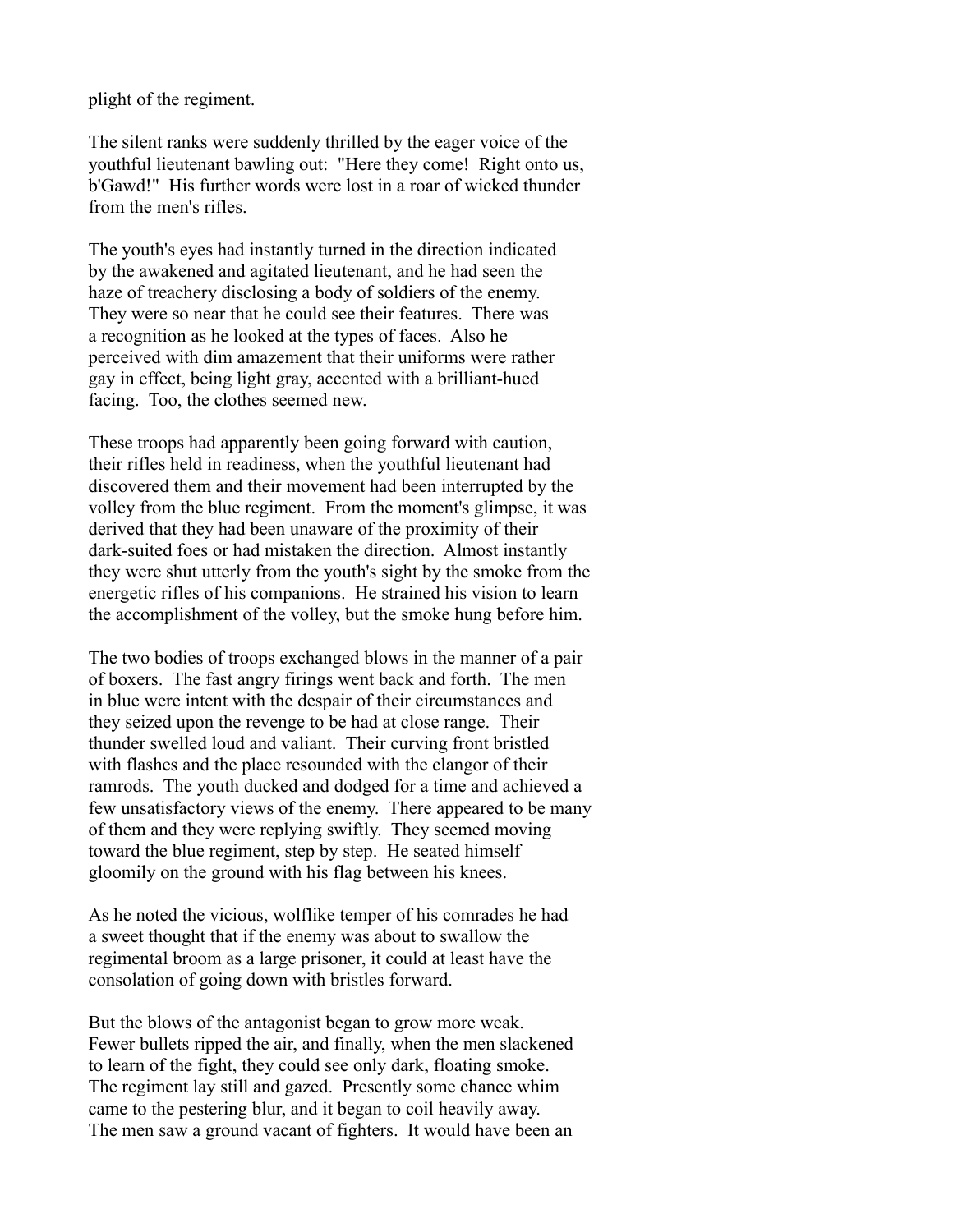empty stage if it were not for a few corpses that lay thrown and twisted into fantastic shapes upon the sward.

At sight of this tableau, many of the men in blue sprang from behind their covers and made an ungainly dance of joy. Their eyes burned and a hoarse cheer of elation broke from their dry lips.

It had begun to seem to them that events were trying to prove that they were impotent. These little battles had evidently endeavored to demonstrate that the men could not fight well. When on the verge of submission to these opinions, the small duel had showed them that the proportions were not impossible, and by it they had revenged themselves upon their misgivings and upon the foe.

The impetus of enthusiasm was theirs again. They gazed about them with looks of uplifted pride, feeling new trust in the grim, always confident weapons in their hands. And they were men.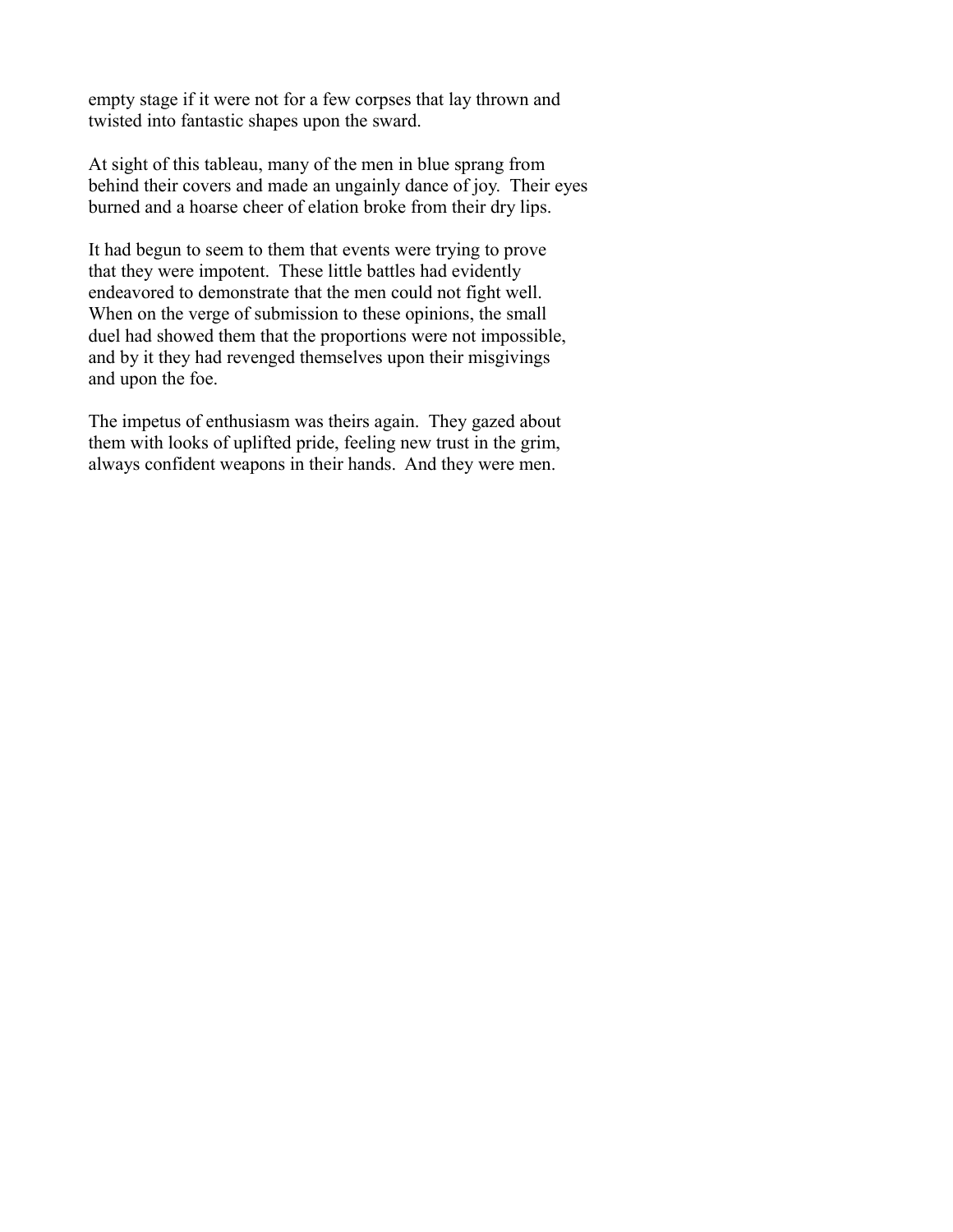Presently they knew that no firing threatened them. All ways seemed once more opened to them. The dusty blue lines of their friends were disclosed a short distance away. In the distance there were many colossal noises, but in all this part of the field there was a sudden stillness.

They perceived that they were free. The depleted band drew a long breath of relief and gathered itself into a bunch to complete its trip.

In this last length of journey the men began to show strange emotions. They hurried with nervous fear. Some who had been dark and unfaltering in the grimmest moments now could not conceal an anxiety that made them frantic. It was perhaps that they dreaded to be killed in insignificant ways after the times for proper military deaths had passed. Or, perhaps, they thought it would be too ironical to get killed at the portals of safety. With backward looks of perturbation, they hastened.

As they approached their own lines there was some sarcasm exhibited on the part of a gaunt and bronzed regiment that lay resting in the shade of the trees. Questions were wafted to them.

"Where th' hell yeh been?"

"What yeh comin' back fer?"

"Why didn't yeh stay there?"

"Was it warm out there, sonny?"

"Goin' home now, boys?"

One shouted in taunting mimicry: "Oh, mother, come quick an' look at th' sojers!"

There was no reply from the bruised and battered regiment, save that one man made broadcast challenges to fist fights and the red-bearded officer walked rather near and glared in great swashbuckler style at a tall captain in the other regiment. But the lieutenant suppressed the man who wished to fist fight, and the tall captain, flushing at the little fanfare of the red-bearded one, was obliged to look intently at some trees.

The youth's tender flesh was deeply stung by these remarks.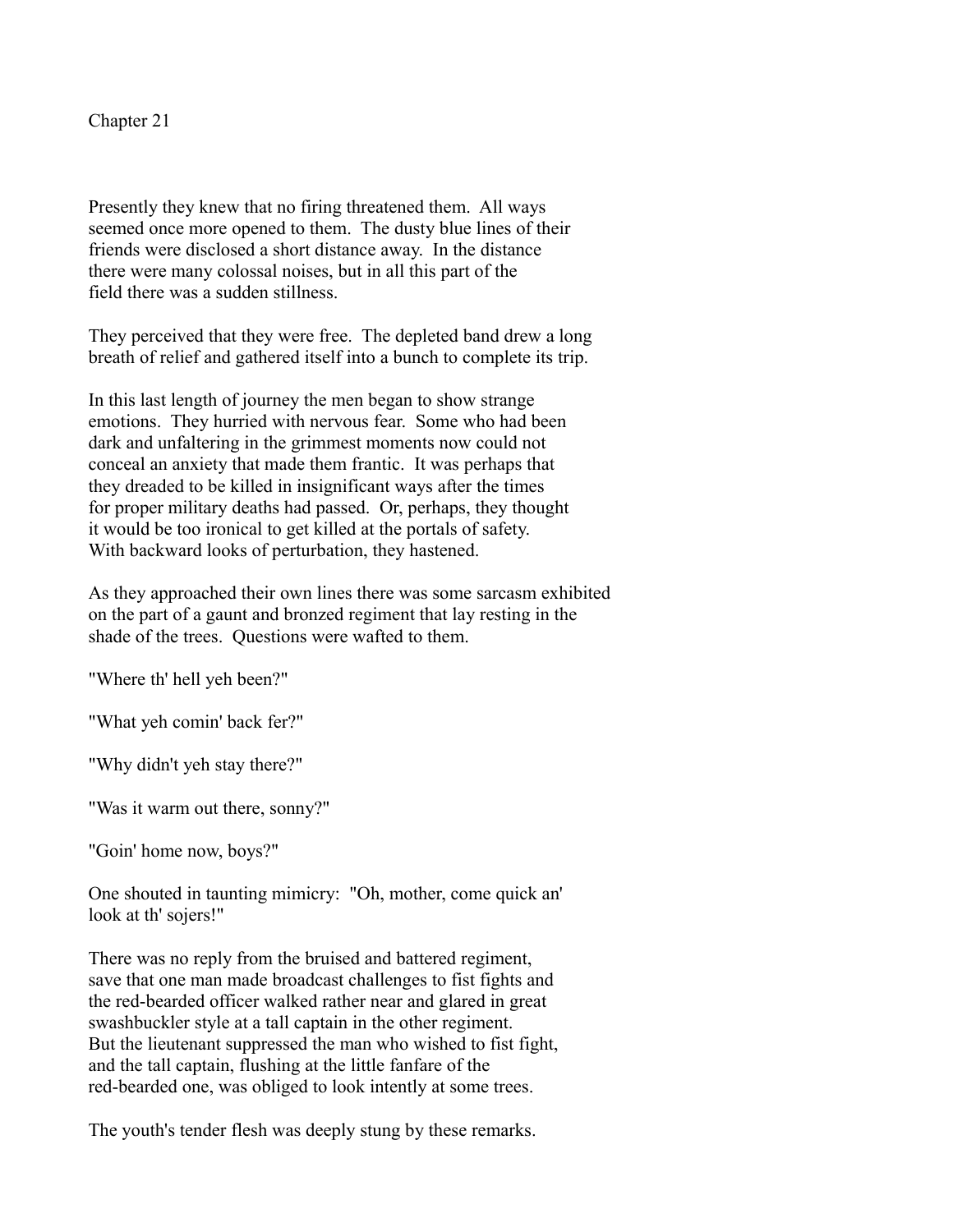From under his creased brows he glowered with hate at the mockers. He meditated upon a few revenges. Still, many in the regiment hung their heads in criminal fashion, so that it came to pass that the men trudged with sudden heaviness, as if they bore upon their bended shoulders the coffin of their honor. And the youthful lieutenant, recollecting himself, began to mutter softly in black curses.

They turned when they arrived at their old position to regard the ground over which they had charged.

The youth in this contemplation was smitten with a large astonishment. He discovered that the distances, as compared with the brilliant measurings of his mind, were trivial and ridiculous. The stolid trees, where much had taken place, seemed incredibly near. The time, too, now that he reflected, he saw to have been short. He wondered at the number of emotions and events that had been crowded into such little spaces. Elfin thoughts must have exaggerated and enlarged everything, he said.

It seemed, then, that there was bitter justice in the speeches of the gaunt and bronzed veterans. He veiled a glance of disdain at his fellows who strewed the ground, choking with dust, red from perspiration, misty-eyed, disheveled.

They were gulping at their canteens, fierce to wring every mite of water from them, and they polished at their swollen and watery features with coat sleeves and bunches of grass.

However, to the youth there was a considerable joy in musing upon his performances during the charge. He had had very little time previously in which to appreciate himself, so that there was now much satisfaction in quietly thinking of his actions. He recalled bits of color that in the flurry had stamped themselves unawares upon his engaged senses.

As the regiment lay heaving from its hot exertions the officer who had named them as mule drivers came galloping along the line. He had lost his cap. His tousled hair streamed wildly, and his face was dark with vexation and wrath. His temper was displayed with more clearness by the way in which he managed his horse. He jerked and wrenched savagely at his bridle, stopping the hard-breathing animal with a furious pull near the colonel of the regiment. He immediately exploded in reproaches which came unbidden to the ears of the men. They were suddenly alert, being always curious about black words between officers.

"Oh, thunder, MacChesnay, what an awful bull you made of this thing!" began the officer. He attempted low tones, but his indignation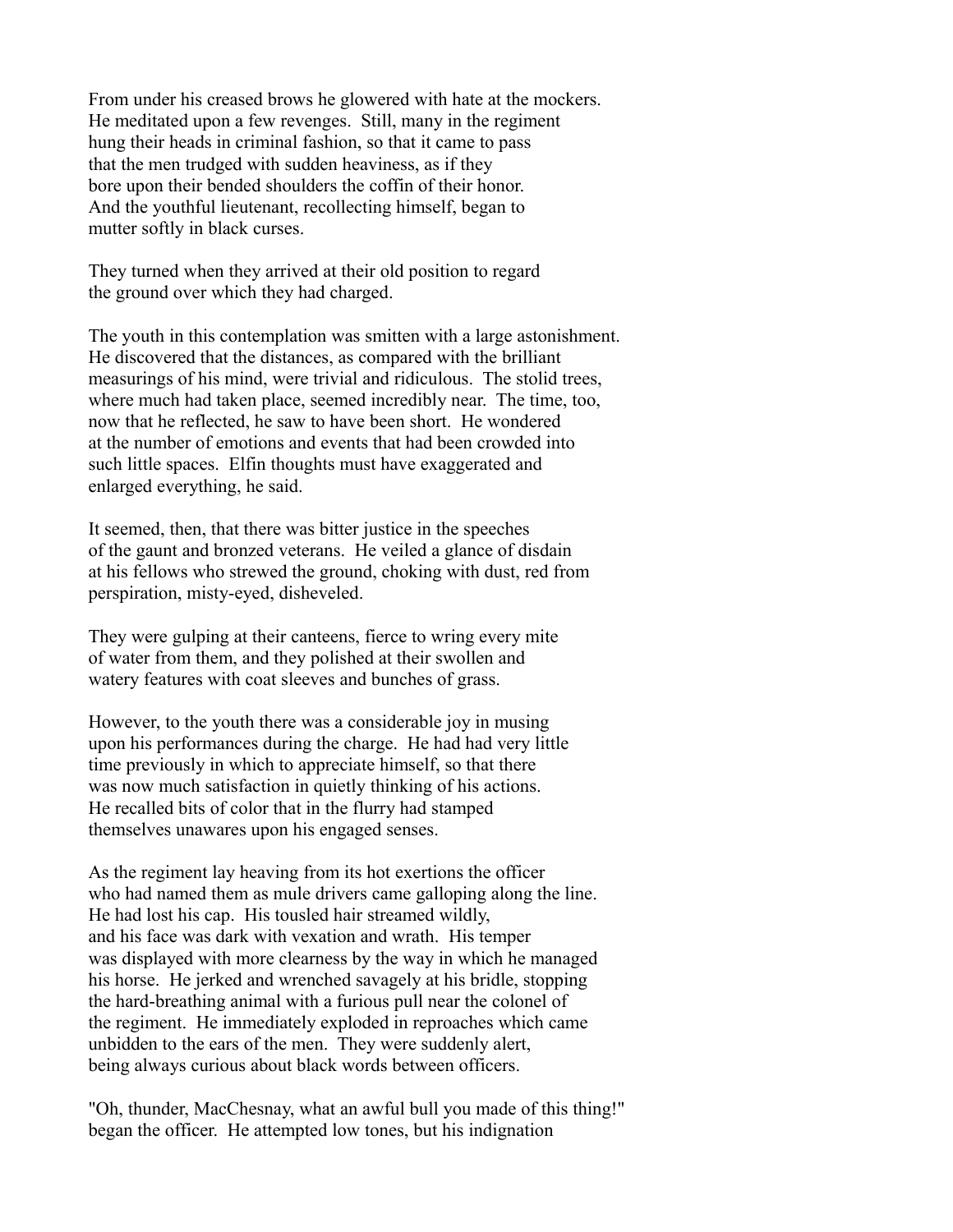caused certain of the men to learn the sense of his words. "What an awful mess you made! Good Lord, man, you stopped about a hundred feet this side of a very pretty success! If your men had gone a hundred feet farther you would have made a great charge, but as it is--what a lot of mud diggers you've got anyway!"

The men, listening with bated breath, now turned their curious eyes upon the colonel. They had a had a ragamuffin interest in this affair.

The colonel was seen to straighten his form and put one hand forth in oratorical fashion. He wore an injured air; it was as if a deacon had been accused of stealing. The men were wiggling in an ecstasy of excitement.

But of a sudden the colonel's manner changed from that of a deacon to that of a Frenchman. He shrugged his shoulders. "Oh, well, general, we went as far as we could," he said calmly.

"As far as you could? Did you, b'Gawd?" snorted the other. "Well, that wasn't very far, was it?" he added, with a glance of cold contempt into the other's eyes. "Not very far, I think. You were intended to make a diversion in favor of Whiterside. How well you succeeded your own ears can now tell you." He wheeled his horse and rode stiffly away.

The colonel, bidden to hear the jarring noises of an engagement in the woods to the left, broke out in vague damnations.

The lieutenant, who had listened with an air of impotent rage to the interview, spoke suddenly in firm and undaunted tones. "I don't care what a man is--whether he is a general or what- if he says th' boys didn't put up a good fight out there he's a damned fool."

"Lieutenant," began the colonel, severely, "this is my own affair, and I'll trouble you--"

The lieutenant made an obedient gesture. "All right, colonel, all right," he said. He sat down with an air of being content with himself.

The news that the regiment had been reproached went along the line. For a time the men were bewildered by it. "Good thunder!" they ejaculated, staring at the vanishing form of the general. They conceived it to be a huge mistake.

Presently, however, they began to believe that in truth their efforts had been called light. The youth could see this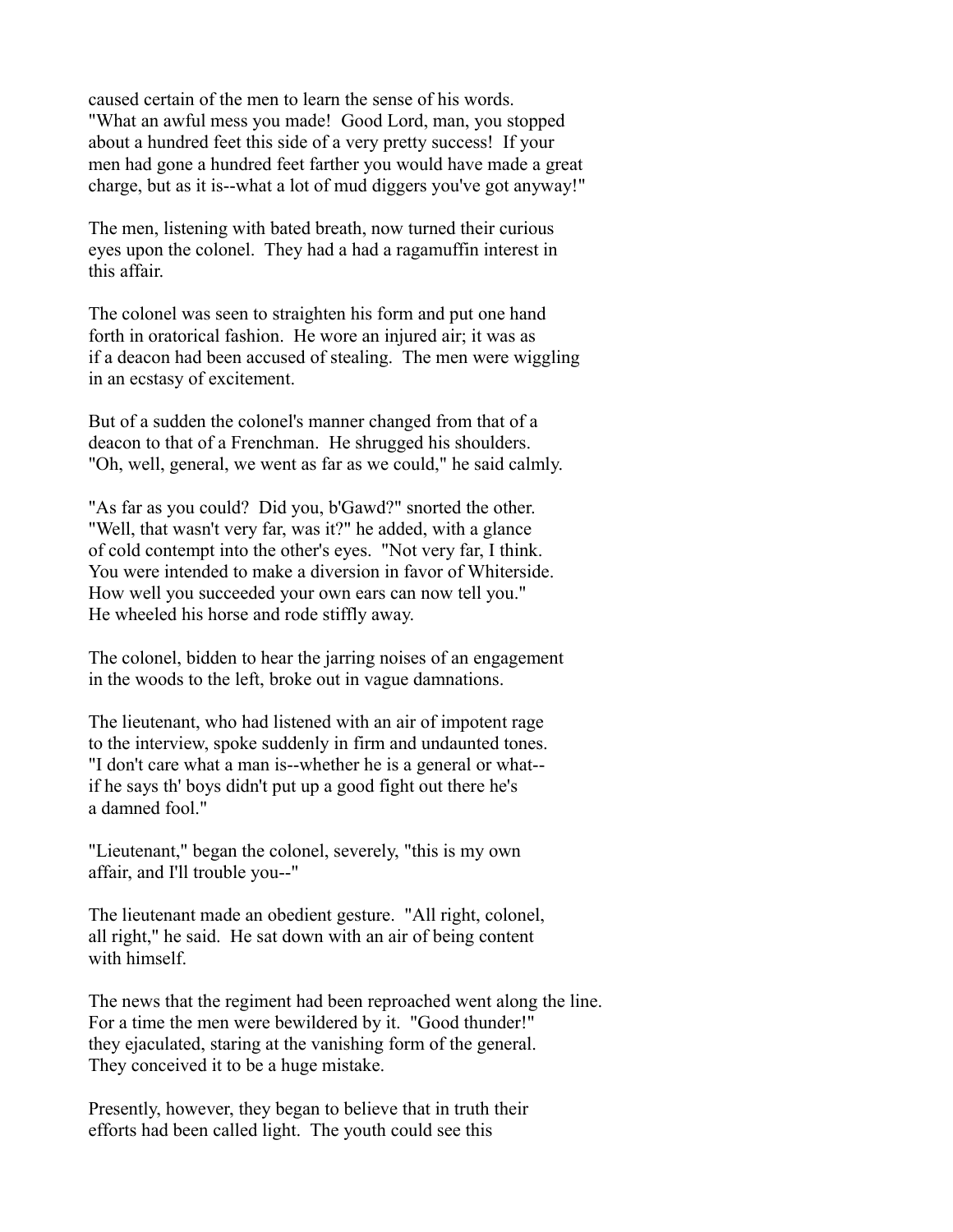conviction weight upon the entire regiment until the men were like cuffed and cursed animals, but withal rebellious.

The friend, with a grievance in his eye, went to the youth. I wonder what he does want," he said. "He must think we went out there an' played marbles! I never see sech a man!"

The youth developed a tranquil philosophy for these moments of irritation. "Oh, well," he rejoined, "he probably didn't see nothing of it at all and god mad as blazes, and concluded we were a lot of sheep, just because we didn't do what he wanted done. It's a pity old Grandpa Henderson got killed yestirday--he'd have known that we did our best and fought good. It's just our awful luck, that's what."

"I should say so," replied the friend. He seemed to be deeply wounded at an injustice. "I should say we did have awful luck! There's no fun in fightin' fer people when everything yeh do- no matter what--ain't done right. I have a notion t' stay behind next time an' let 'em take their ol' charge an' go t' th' devil with it."

The youth spoke soothingly to his comrade. "Well, we both did good. I'd like to see the fool what'd say we both didn't do as good as we could!"

"Of course we did," declared the friend stoutly. "An' I'd break th' feller's neck if he was as big as a church. But we're all right, anyhow, for I heard one feller say that we two fit th' best in th' reg'ment, an' they had a great argument 'bout it. Another feller, 'a course, he had t' up an' say it was a lie--he seen all what was goin' on an' he never seen us from th' beginnin' t' th' end. An' a lot more stuck in an' ses it wasn't a lie--we did fight like thunder, an' they give us quite a sendoff. But this is what I can't stand- these everlastin' ol' soldiers, titterin' an' laughin', an then that general, he's crazy."

The youth exclaimed with sudden exasperation: "He's a lunkhead! He makes me mad. I wish he'd come along next time. We'd show 'im what--"

He ceased because several men had come hurrying up. Their faces expressed a bringing of great news.

"O Flem, yeh jest oughta heard!" cried one, eagerly.

"Heard what?" said the youth.

"Yeh jest oughta heard!" repeated the other, and he arranged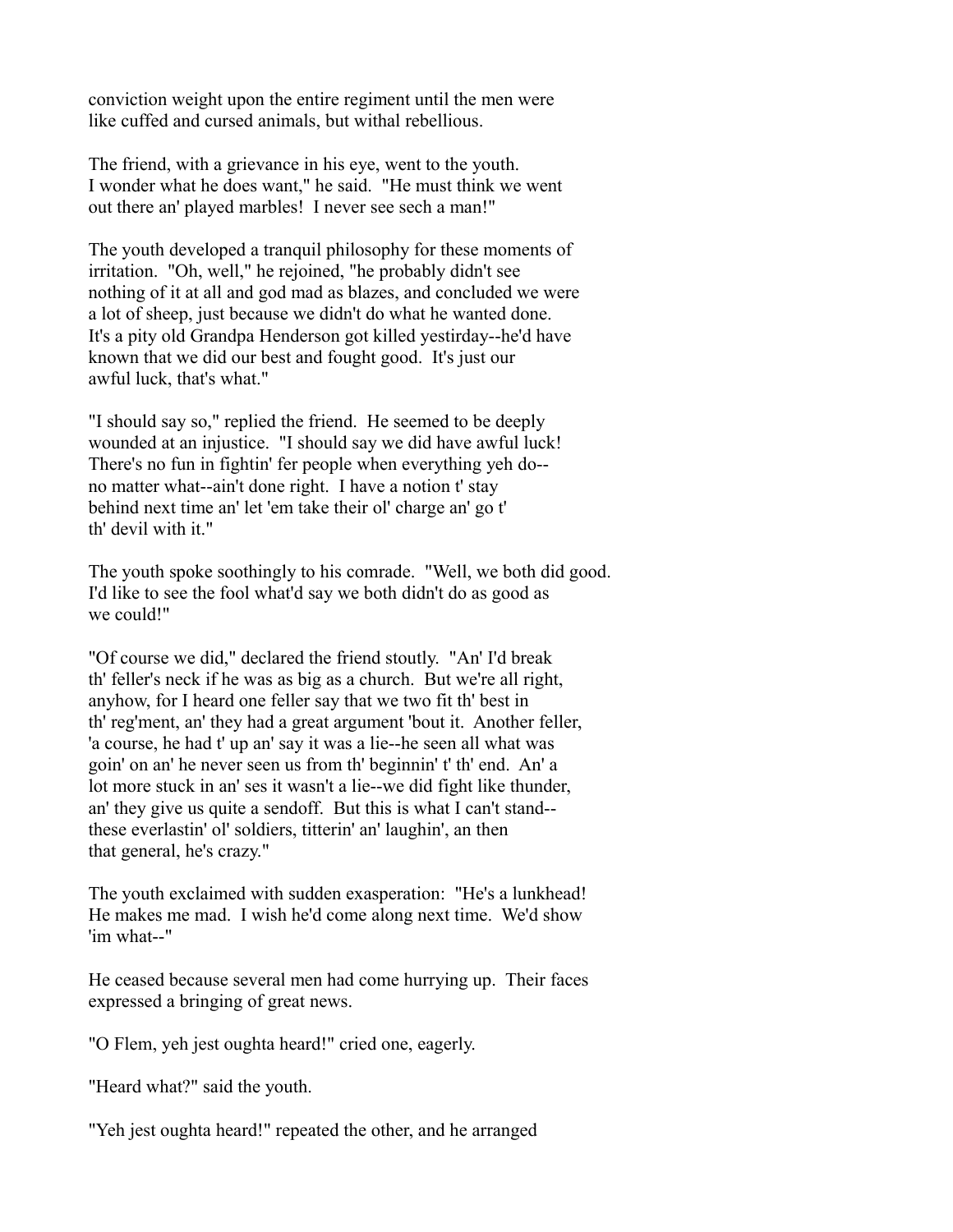himself to tell his tidings. The others made an excited circle. "Well, sir, th' colonel met your lieutenant right by us--it was damnedest thing I ever heard--an' he ses: 'Ahem! ahem!' he ses. 'Mr. Hasbrouck!' he ses, 'by th' way, who was that lad what carried th' flag?' he ses. There, Flemin', what d' yeh think 'a that? 'Who was th' lad what carried th' flag?' he ses, an' th' lieutenant, he speaks up right away: 'That's Flemin', an' he's a jimhickey,' he ses, right away. What? I say he did. 'A jimhickey,' he ses--those 'r his words. He did, too. I say he did. If you kin tell this story better than I kin, go ahead an' tell it. Well, then, keep yer mouth shet. Th' lieutenant, he ses: 'He's a jimhickey,' and th' colonel, he ses: 'Ahem! ahem! he is, indeed, a very good man t' have, ahem! He kep' th' flag 'way t' th' front. I saw 'im. He's a good un,' ses th' colonel. 'You bet,' ses th' lieutenant, 'he an' a feller named Wilson was at th' head 'a th' charge, an' howlin' like Indians all th' time,' he ses. 'Head 'a th' charge all th' time,' he ses. 'A feller named Wilson,' he ses. There, Wilson, m'boy, put that in a letter an' send it hum t' yer mother, hay? 'A feller named Wilson,' he ses. An' th' colonel, he ses: 'Were they, indeed? Ahem! ahem! My sakes!' he ses. 'At th' head 'a th' reg'ment?' he ses. 'They were,' ses th' lieutenant. 'My sakes!' ses th' colonel. He ses: 'Well, well, well,' he ses. 'They deserve t' be major-generals.'"

The youth and his friend had said: "Huh!" "Yer lyin' Thompson." "Oh, go t' blazes!" "He never sed it." "Oh, what a lie!" "Huh!" But despite these youthful scoffings and embarrassments, they knew that their faces were deeply flushing from thrills of pleasure. They exchanged a secret glance of joy and congratulation.

They speedily forgot many things. The past held no pictures of error and disappointment. They were very happy, and their hearts swelled with grateful affection for the colonel and the youthful lieutenant.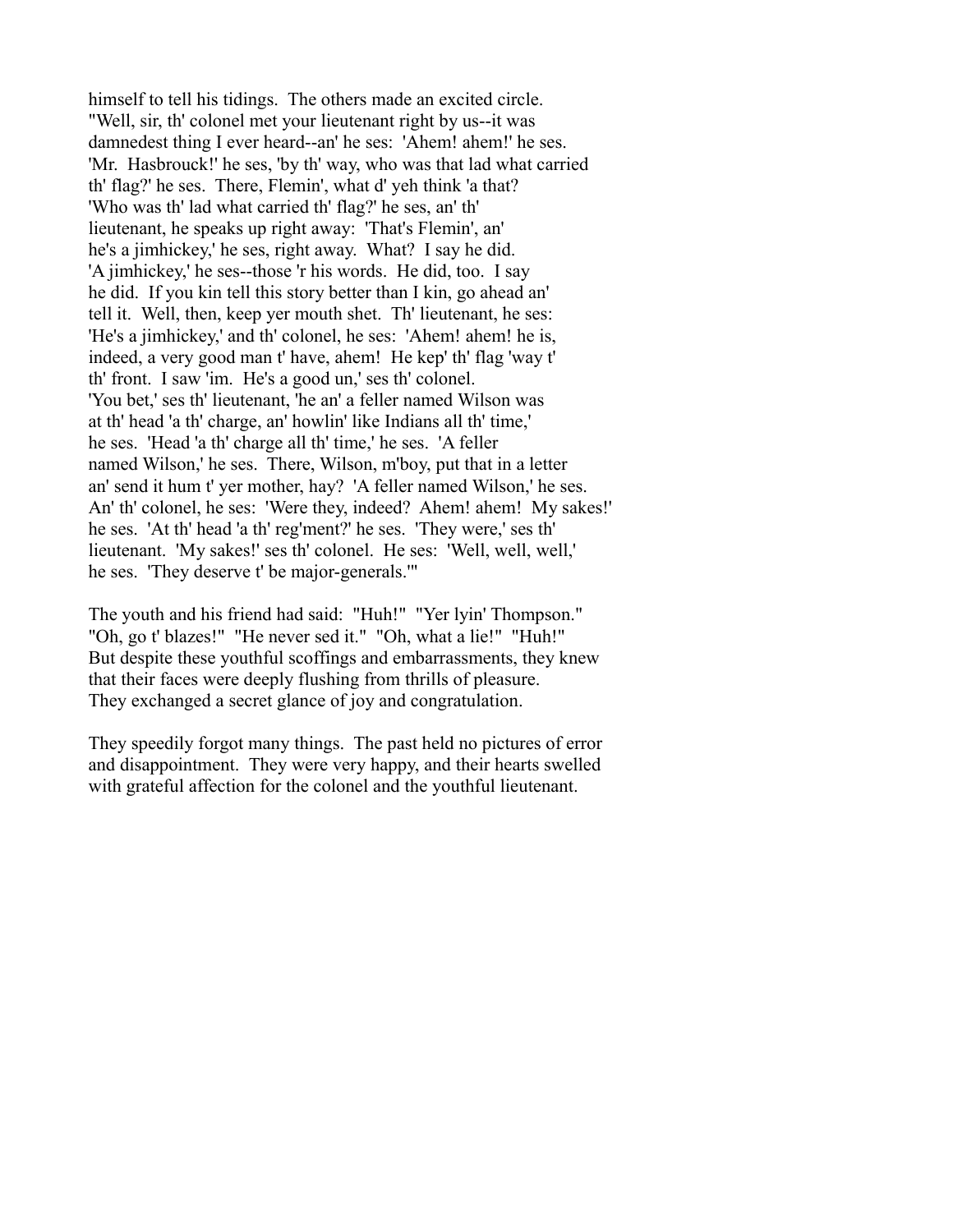Chapter 22

When the woods again began to pour forth the dark-hued masses of the enemy the youth felt serene self-confidence. He smiled briefly when he saw men dodge and duck at the long screechings of shells that were thrown in giant handfuls over them. He stood, erect and tranquil, watching the attack begin against apart of the line that made a blue curve along the side of an adjacent hill. His vision being unmolested by smoke from the rifles of his companions, he had opportunities to see parts of the hard fight. It was a relief to perceive at last from whence came some of these noises which had been roared into his ears.

Off a short way he saw two regiments fighting a little separate battle with two other regiments. It was in a cleared space, wearing a set-apart look. They were blazing as if upon a wager, giving and taking tremendous blows. The firings were incredibly fierce and rapid. These intent regiments apparently were oblivious of all larger purposes of war, and were slugging each other as if at a matched game.

In another direction he saw a magnificent brigade going with the evident intention of driving the enemy from a wood. They passed in out of sight and presently there was a most awe-inspiring racket in the wood. The noise was unspeakable. Having stirred this prodigious uproar, and, apparently, finding it too prodigious, the brigade, after a little time, came marching airily out again with its fine formation in nowise disturbed. There were no traces of speed in its movements. The brigade was jaunty and seemed to point a proud thumb at the yelling wood.

On a slope to the left there was a long row of guns, gruff and maddened, denouncing the enemy, who, down through the woods, were forming for another attack in the pitiless monotony of conflicts. The round red discharges from the guns made a crimson flare and a high, thick smoke. Occasional glimpses could be caught of groups of the toiling artillerymen. In the rear of this row of guns stood a house, calm and white, amid bursting shells. A congregation of horses, tied to a long railing, were tugging frenziedly at their bridles. Men were running hither and thither.

The detached battle between the four regiments lasted for some time. There chanced to be no interference, and they settled their dispute by themselves. They struck savagely and powerfully at each other for a period of minutes, and then the lighter-hued regiments faltered and drew back, leaving the dark-blue lines shouting. The youth could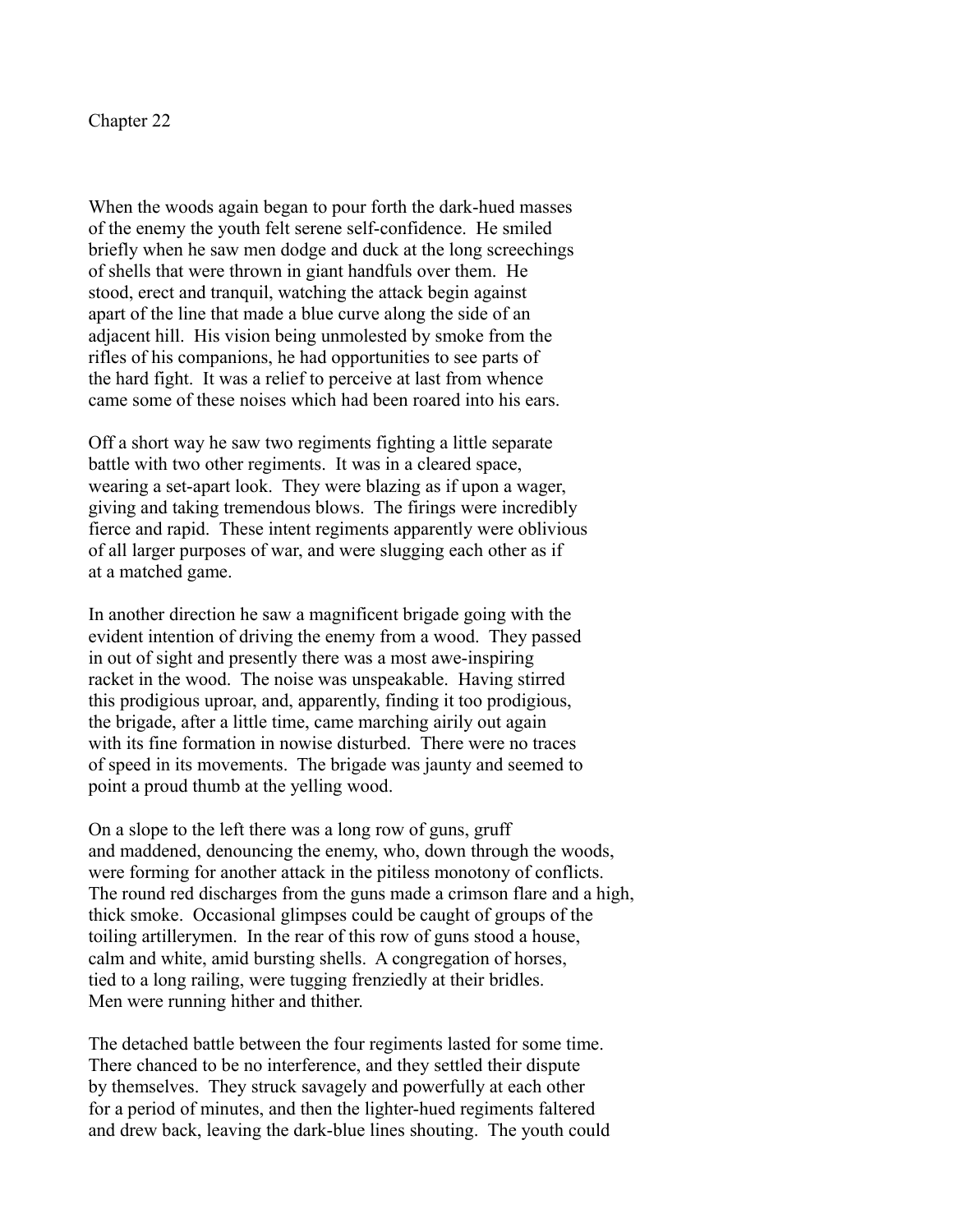see the two flags shaking with laughter amid the smoke remnants.

Presently there was a stillness, pregnant with meaning. The blue lines shifted and changed a trifle and stared expectantly at the silent woods and fields before them. The hush was solemn and churchlike, save for a distant battery that, evidently unable to remain quiet, sent a faint rolling thunder over the ground. It irritated, like the noises of unimpressed boys. The men imagined that it would prevent their perched ears from hearing the first words of the new battle.

Of a sudden the guns on the slope roared out a message of warning. A spluttering sound had begun in the woods. It swelled with amazing speed to a profound clamor that involved the earth in noises. The splitting crashes swept along the lines until an interminable roar was developed. To those in the midst of it it became a din fitted to the universe. It was the whirring and thumping of gigantic machinery, complications among the smaller stars. The youth's ears were filled cups. They were incapable of hearing more.

On an incline over which a road wound he saw wild and desperate rushes of men perpetually backward and forward in riotous surges. These parts of the opposing armies were two long waves that pitched upon each other madly at dictated points. To and fro they swelled. Sometimes, one side by its yells and cheers would proclaim decisive blows, but a moment later the other side would be all yells and cheers. Once the youth saw a spray of light forms go in houndlike leaps toward the waving blue lines. There was much howling, and presently it went away with a vast mouthful of prisoners. Again, he saw a blue wave dash with such thunderous force against a gray obstruction that it seemed to clear the earth of it and leave nothing but trampled sod. And always in their swift and deadly rushes to and fro the men screamed and yelled like maniacs.

Particular pieces of fence or secure positions behind collections of trees were wrangled over, as gold thrones or pearl bedsteads. There were desperate lunges at these chosen spots seemingly every instant, and most of them were bandied like light toys between the contending forces. The youth could not tell from the battle flags flying like crimson foam in many directions which color of cloth was winning.

His emaciated regiment bustled forth with undiminished fierceness when its time came. When assaulted again by bullets, the men burst out in a barbaric cry of rage and pain. They bent their heads in aims of intent hatred behind the projected hammers of their guns. Their ramrods clanged loud with fury as their eager arms pounded the cartridges into the rifle barrels. The front of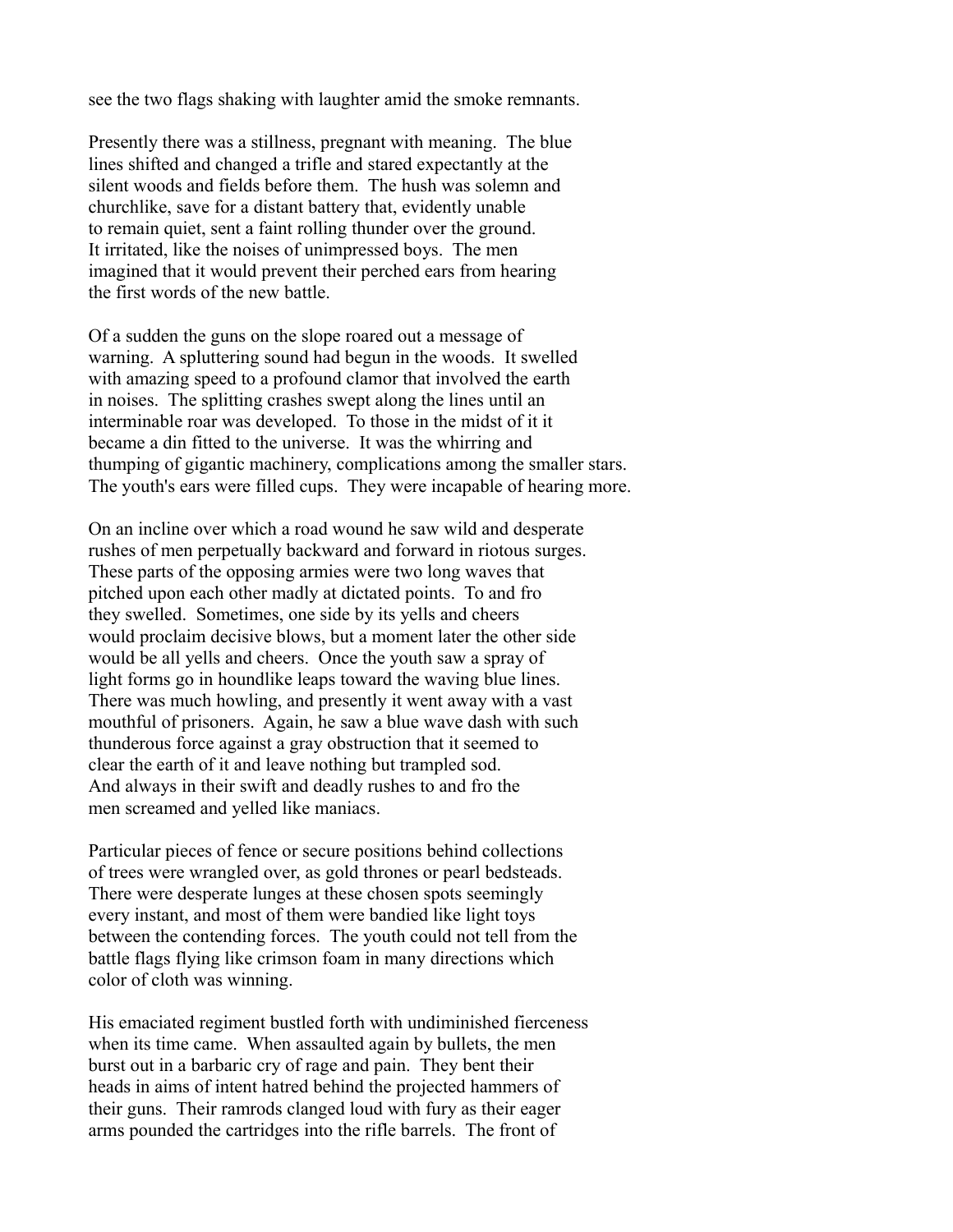the regiment was a smoke-wall penetrated by the flashing points of yellow and red.

Wallowing in the fight, they were in an astonishingly short time resmudged. They surpassed in stain and dirt all their previous appearances. Moving to and fro with strained exertion, jabbering all the while, they were, with their swaying bodies, black faces, and glowing eyes, like strange and ugly fiends jigging heavily in the smoke.

The lieutenant, returning from a tour after a bandage, produced from a hidden receptacle of his mind new and portentous oaths suited to the emergency. Strings of expletives he swung lashlike over the backs of his men, and it was evident that his previous efforts had in nowise impaired his resources.

The youth, still the bearer of the colors, did not feel his idleness. He was deeply absorbed as a spectator. The crash and swing of the great drama made him lean forward, intent-eyed, his face working in small contortions. Sometimes he prattled, words coming unconsciously from him in grotesque exclamations. He did not know that he breathed; that the flag hung silently over him, so absorbed was he.

A formidable line of the enemy came within dangerous range. They could be seen plainly--tall, gaunt men with excited faces running with long strides toward a wandering fence.

At sight of this danger the men suddenly ceased their cursing monotone. There was an instant of strained silence before they threw up their rifles and fired a plumping volley at the foes. There had been no order given; the men, upon recognizing the menace, had immediately let drive their flock of bullets without waiting for word of command.

But the enemy were quick to gain the protection of the wandering line of fence. They slid down behind it with remarkable celerity, and from this position they began briskly to slice up the blue men.

These latter braced their energies for a great struggle. Often, white clinched teeth shone from the dusky faces. Many heads surged to and fro, floating upon a pale sea of smoke. Those behind the fence frequently shouted and yelped in taunts and gibelike cries, but the regiment maintained a stressed silence. Perhaps, at this new assault the men recalled the fact that they had been named mud diggers, and it made their situation thrice bitter. They were breathlessly intent upon keeping the ground and thrusting away the rejoicing body of the enemy. They fought swiftly and with a despairing savageness denoted in their expressions.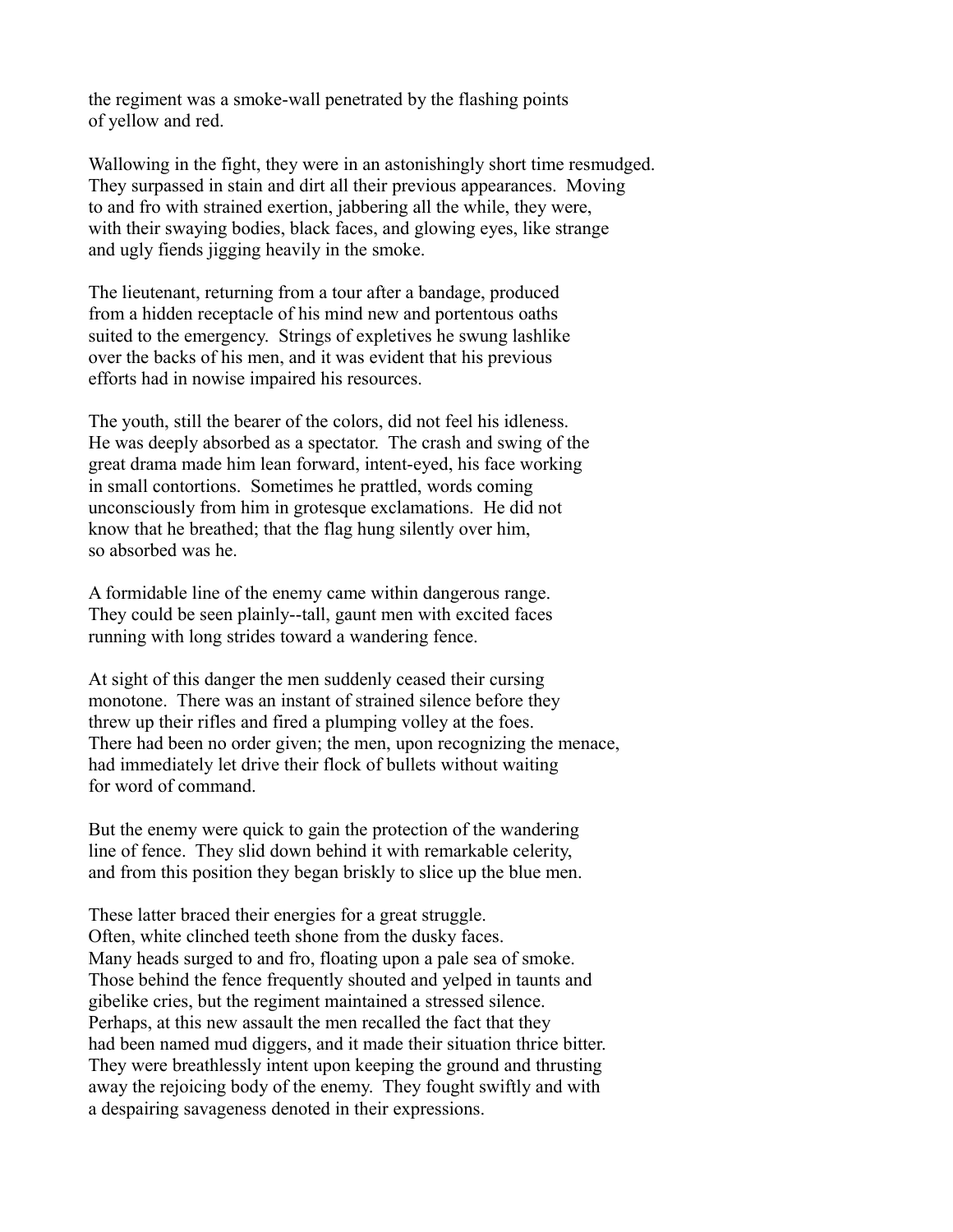The youth had resolved not to budge whatever should happen. Some arrows of scorn that had buried themselves in his heart had generated strange and unspeakable hatred. It was clear to him that his final and absolute revenge was to be achieved by his dead body lying, torn and gluttering, upon the field. This was to be a poignant retaliation upon the officer who had said "mule drivers," and later "mud diggers," for in all the wild graspings of his mind for a unit responsible for his sufferings and commotions he always seized upon the man who had dubbed him wrongly. And it was his idea, vaguely formulated, that his corpse would be for those eyes a great and salt reproach.

The regiment bled extravagantly. Grunting bundles of blue began to drop. The orderly sergeant of the youth's company was shot through the cheeks. Its supports being injured, his jaw hung afar down, disclosing in the wide cavern of his mouth a pulsing mass of blood and teeth. And with it all he made attempts to cry out. In his endeavor there was a dreadful earnestness, as if he conceived that one great shriek would make him well.

The youth saw him presently go rearward. His strength seemed in nowise impaired. He ran swiftly, casting wild glances for succor.

Others fell down about the feet of their companions. Some of the wounded crawled out and away, but many lay still, their bodies twisted into impossible shapes.

The youth looked once for his friend. He saw a vehement young man, powder-smeared and frowzled, whom he knew to be him. The lieutenant, also, was unscathed in his position at the rear. He had continued to curse, but it was now with the air of a man who was using his last box of oaths.

For the fire of the regiment had begun to wane and drip. The robust voice, that had come strangely from the thin ranks, was growing rapidly weak.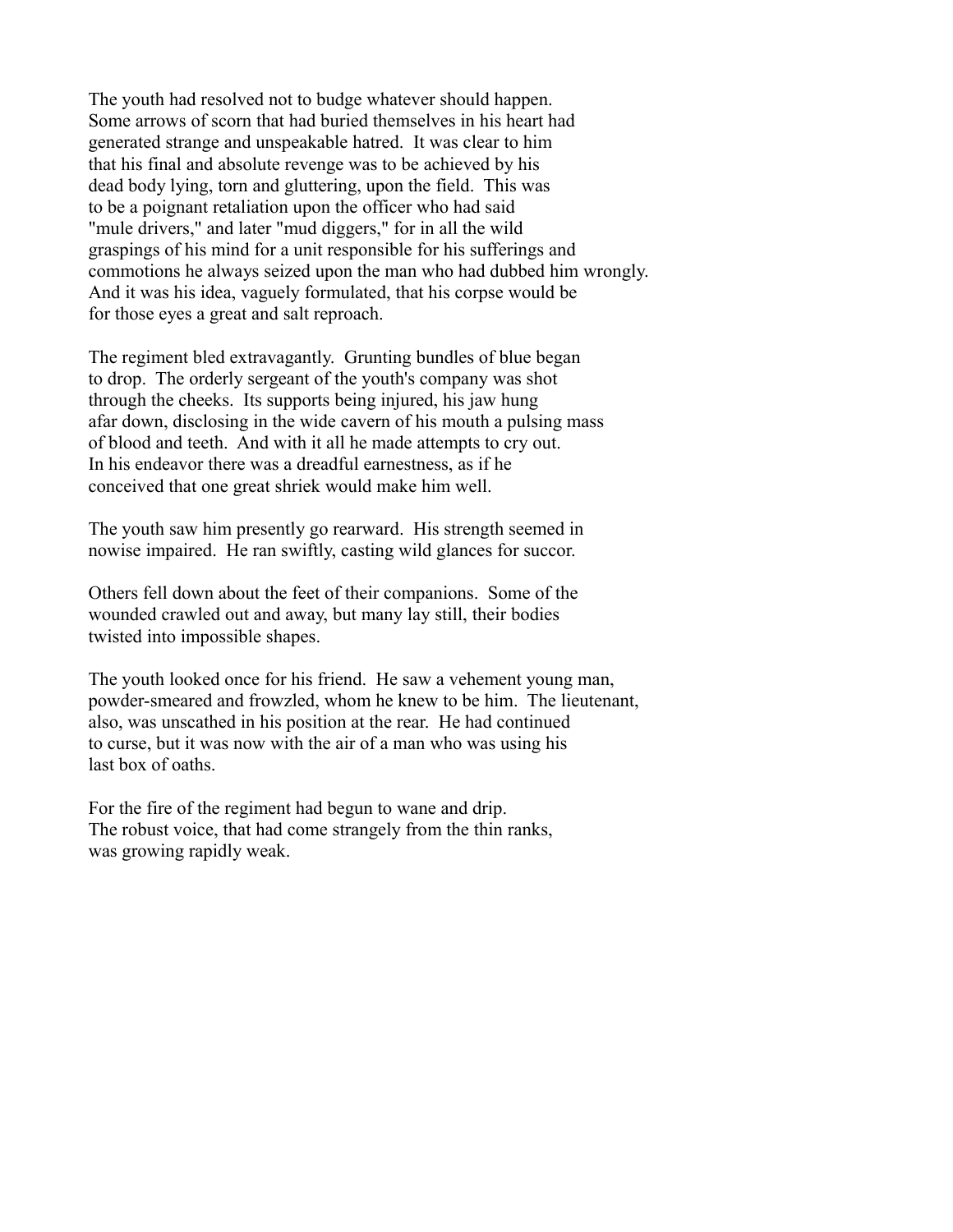Chapter 23

The colonel came running along the back of the line. There were other officers following him. "We must charge'm!" they shouted. "We must charge'm!" they cried with resentful voices, as if anticipating a rebellion against this plan by the men.

The youth, upon hearing the shouts, began to study the distance between him and the enemy. He made vague calculations. He saw that to be firm soldiers they must go forward. It would be death to stay in the present place, and with all the circumstances to go backward would exalt too many others. Their hope was to push the galling foes away from the fence.

He expected that his companions, weary and stiffened, would have to be driven to this assault, but as he turned toward them he perceived with a certain surprise that they were giving quick and unqualified expressions of assent. There was an ominous, clanging overture to the charge when the shafts of the bayonets rattled upon the rifle barrels. At the yelled words of command the soldiers sprang forward in eager leaps. There was new and unexpected force in the movement of the regiment. A knowledge of its faded and jaded condition made the charge appear like a paroxysm, a display of the strength that comes before a final feebleness. The men scampered in insane fever of haste, racing as if to achieve a sudden success before an exhilarating fluid should leave them. It was a blind and despairing rush by the collection of men in dusty and tattered blue, over a green sward and under a sapphire sky, toward a fence, dimly outlined in smoke, from behind which sputtered the fierce rifles of enemies.

The youth kept the bright colors to the front. He was waving his free arm in furious circles, the while shrieking mad calls and appeals, urging on those that did not need to be urged, for it seemed that the mob of blue men hurling themselves on the dangerous group of rifles were again grown suddenly wild with an enthusiasm of unselfishness. From the many firings starting toward them, it looked as if they would merely succeed in making a great sprinkling of corpses on the grass between their former position and the fence. But they were in a state of frenzy, perhaps because of forgotten vanities, and it made an exhibition of sublime recklessness. There was no obvious questioning, nor figurings, nor diagrams. There was, apparently, no considered loopholes. It appeared that the swift wings of their desires would have shattered against the iron gates of the impossible.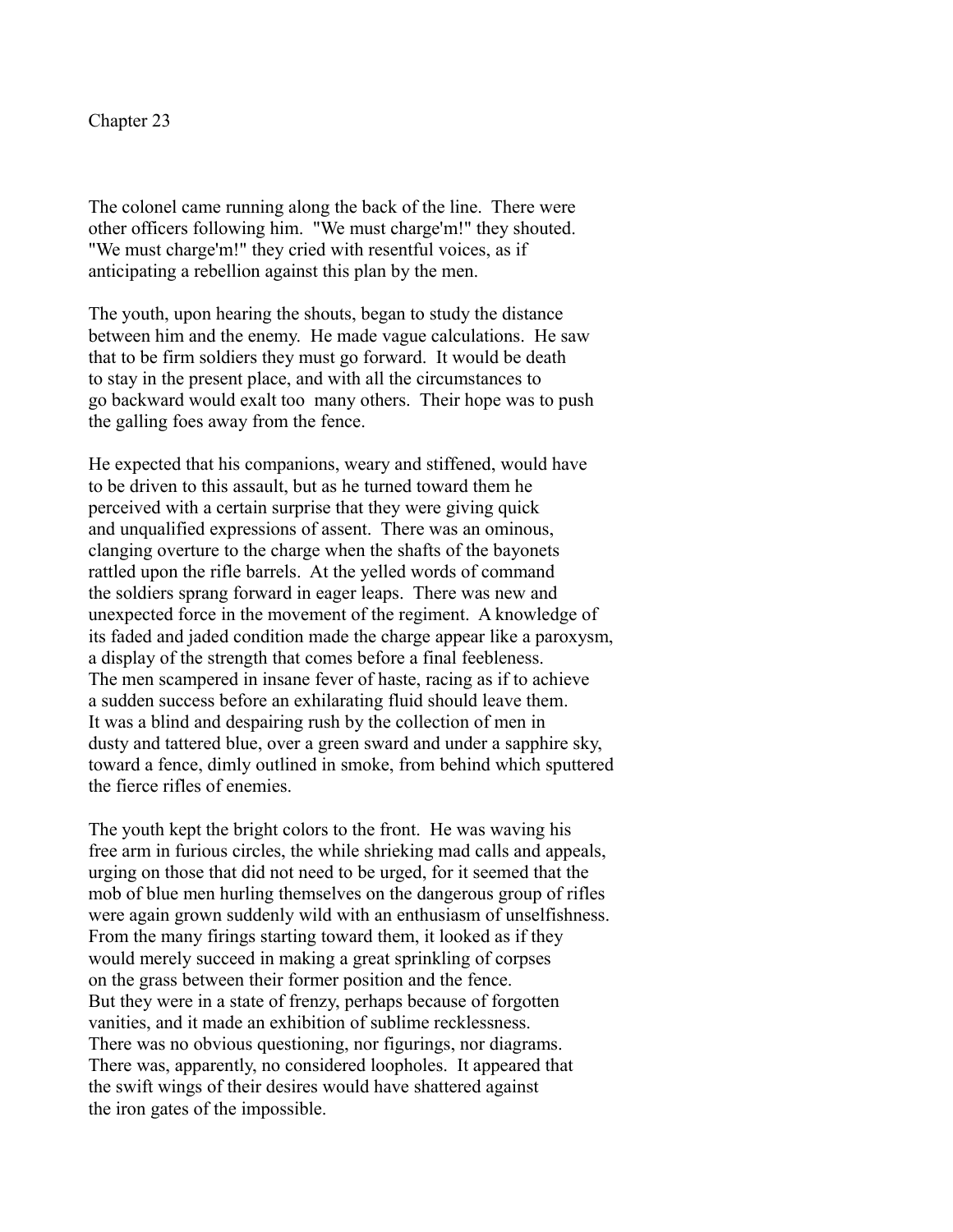He himself felt the daring spirit of a savage, religion-mad. He was capable of profound sacrifices, a tremendous death. He had no time for dissections, but he knew that he thought of the bullets only as things that could prevent him from reaching the place of his endeavor. There were subtle flashings of joy within him that thus should be his mind.

He strained all his strength. His eyesight was shaken and dazzled by the tension of thought and muscle. He did not see anything excepting the mist of smoke gashed by the little knives of fire, but he knew that in it lay the aged fence of a vanished farmer protecting the snuggled bodies of the gray men.

As he ran a thought of the shock of contact gleamed in his mind. He expected a great concussion when the two bodies of troops crashed together. This became a part of his wild battle madness. He could feel the onward swing of the regiment about him and he conceived of a thunderous, crushing blow that would prostrate the resistance and spread consternation and amazement for miles. The flying regiment was going to have a catapultian effect. This dream made him run faster among his comrades, who were giving vent to hoarse and frantic cheers.

But presently he could see that many of the men in gray did not intend to abide the blow. The smoke, rolling, disclosed men who ran, their faces still turned. These grew to a crowd, who retired stubbornly. Individuals wheeled frequently to send a bullet at the blue wave.

But at one part of the line there was a grim and obdurate group that made no movement. They were settled firmly down behind posts and rails. A flag, ruffled and fierce, waved over them and their rifles dinned fiercely.

The blue whirl of men got very near, until it seemed that in truth there would be a close and frightful scuffle. There was an expressed disdain in the opposition of the little group, that changed the meaning of the cheers of the men in blue. They became yells of wrath, directed, personal. The cries of the two parties were now in sound an interchange of scathing insults.

They in blue showed their teeth; their eyes shone all white. They launched themselves as at the throats of those who stood resisting. The space between dwindled to an insignificant distance.

The youth had centered the gaze of his soul upon that other flag. Its possession would be high pride. It would express bloody minglings, near blows. He had a gigantic hatred for those who made great difficulties and complications. They caused it to be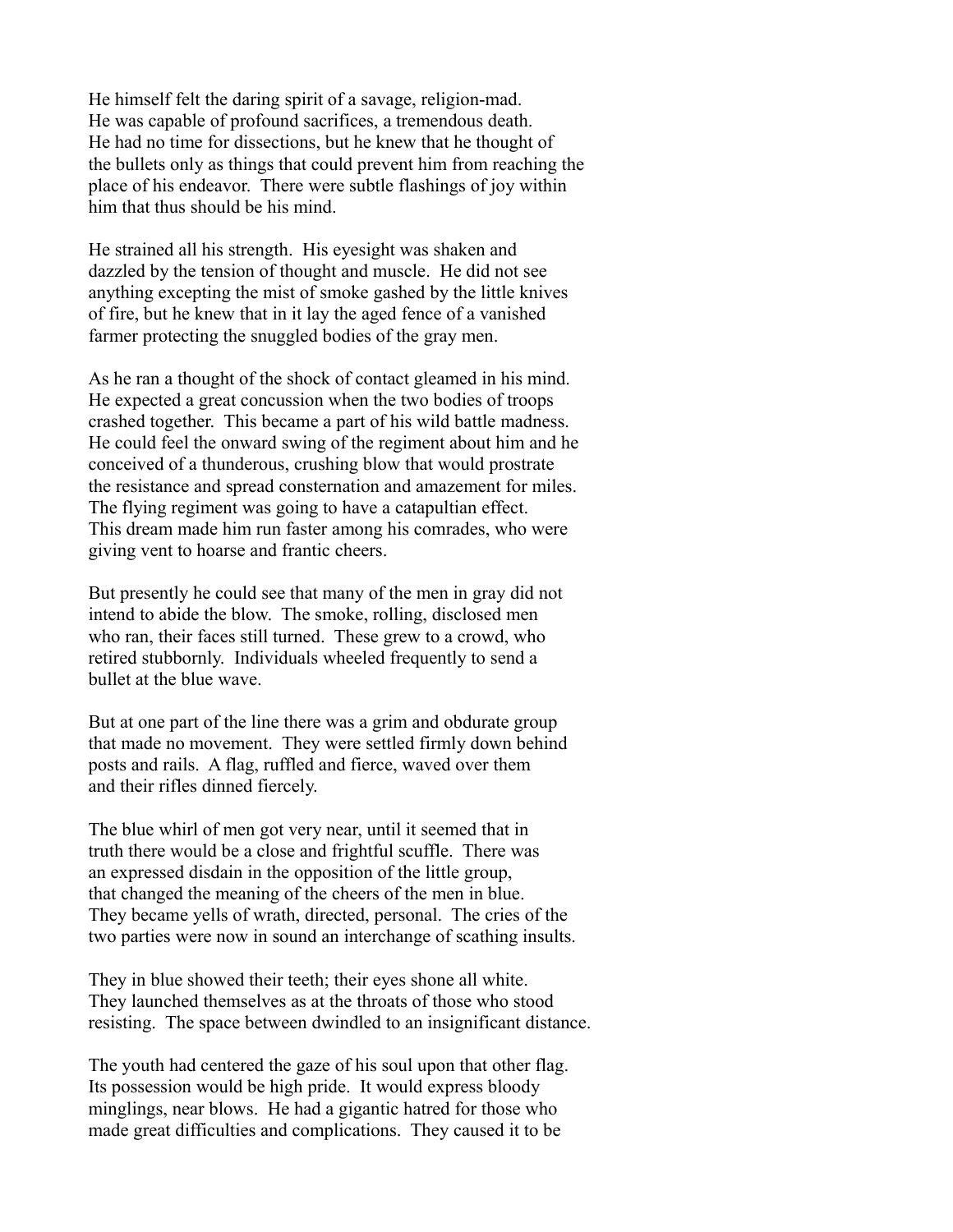as a craved treasure of mythology, hung amid tasks and contrivances of danger.

He plunged like a mad horse at it. He was resolved it should not escape if wild blows and darings of blows could seize it. His own emblem, quivering and aflare, was winging toward the other. It seemed there would shortly be an encounter of strange beaks and claws, as of eagles.

The swirling body of blue men came to a sudden halt at close and disastrous range and roared a swift volley. The group in gray was split and broken by this fire, but its riddled body still fought. The men in blue yelled again and rushed in upon it.

The youth, in his leapings, saw, as through a mist, a picture of four or five men stretched upon the ground or writhing upon their knees with bowed heads as if they had been stricken by bolts from the sky. Tottering among them was the rival color bearer, whom the youth saw had been bitten vitally by the bullets of the last formidable volley. He perceived this man fighting a last struggle, the struggle of one whose legs are grasped by demons. It was a ghastly battle. Over his face was the bleach of death, but set upon it was the dark and hard lines of desperate purpose. With this terrible grin of resolution he hugged his precious flag to him and was stumbling and staggering in his design to go the way that led to safety for it.

But his wounds always made it seem that his feet were retarded, held, and he fought a grim fight, as with invisible ghouls fastened greedily upon his limbs. Those in advance of the scampering blue men, howling cheers, leaped at the fence. The despair of the lost was in his eyes as he glanced back at them.

The youth's friend went over the obstruction in a tumbling heap and sprang at the flag as a panther at prey. He pulled at it and, wrenching it free, swung up its red brilliancy with a mad cry of exultation even as the color bearer, gasping, lurched over in a final throe and, stiffening convulsively, turned his dead face to the ground. There was much blood upon the grass blades.

At the place of success there began more wild clamorings of cheers. The men gesticulated and bellowed in an ecstasy. When they spoke it was as if they considered their listener to be a mile away. What hats and caps were left to them they often slung high in the air.

At one part of the line four men had been swooped upon, and they now sat as prisoners. Some blue men were about them in an eager and curious circle. The soldiers had trapped strange birds, and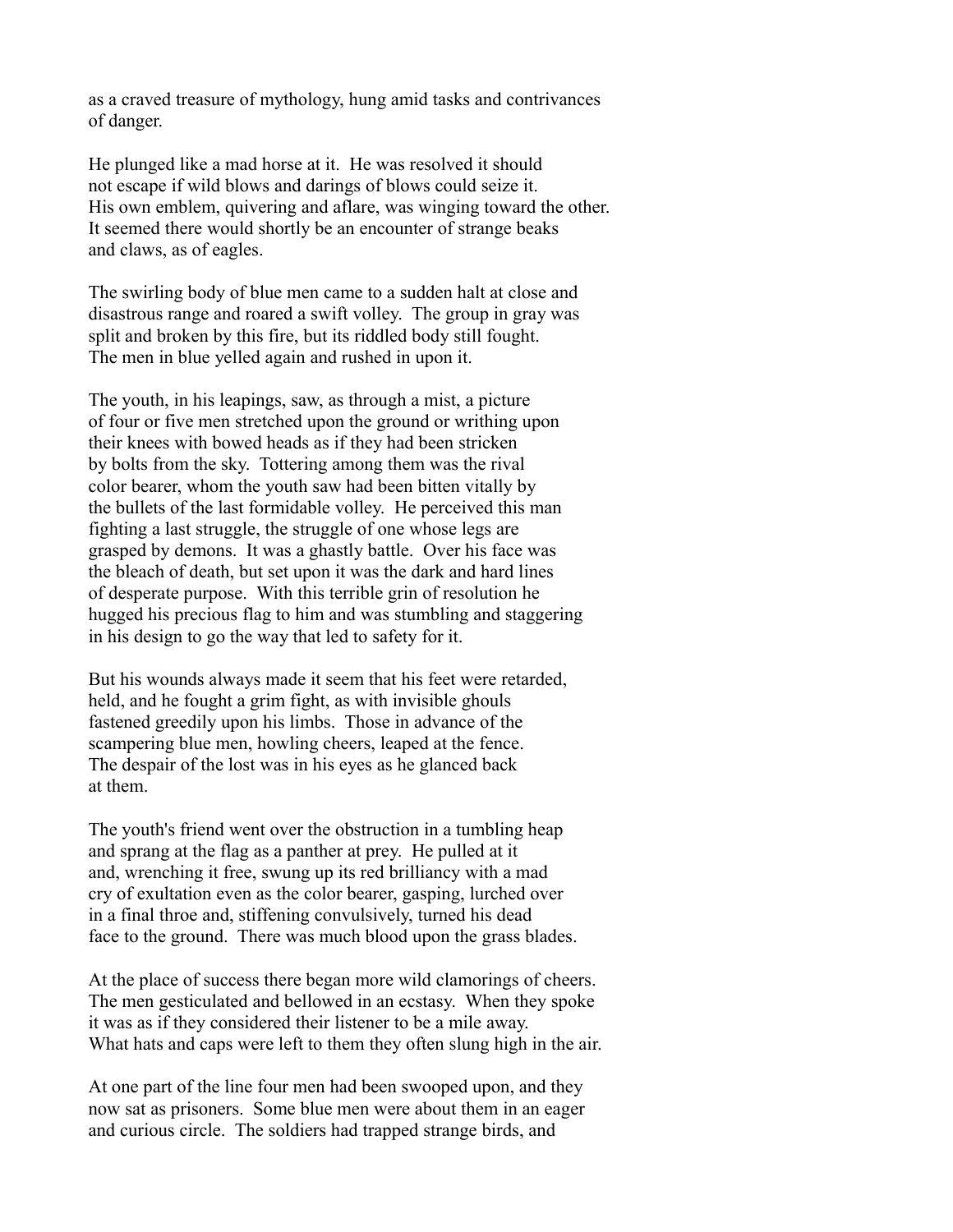there was an examination. A flurry of fast questions was in the air.

One of the prisoners was nursing a superficial wound in the foot. He cuddled it, baby-wise, but he looked up from it often to curse with an astonishing utter abandon straight at the noses of his captors. He consigned them to red regions; he called upon the pestilential wrath of strange gods. And with it all he was singularly free from recognition of the finer points of the conduct of prisoners of war. It was as if a clumsy clod had trod upon his toe and he conceived it to be his privilege, his duty, to use deep, resentful oaths.

Another, who was a boy in years, took his plight with great calmness and apparent good nature. He conversed with the men in blue, studying their faces with his bright and keen eyes. They spoke of battles and conditions. There was an acute interest in all their faces during this exchange of view points. It seemed a great satisfaction to hear voices from where all had been darkness and speculation.

The third captive sat with a morose countenance. He preserved a stoical and cold attitude. To all advances he made one reply without variation, "Ah, go t' hell!"

The last of the four was always silent and, for the most part, kept his face turned in unmolested directions. From the views the youth received he seemed to be in a state of absolute dejection. Shame was upon him, and with it profound regret that he was, perhaps, no more to be counted in the ranks of his fellows. The youth could detect no expression that would allow him to believe that the other was giving a thought to his narrowed future, the pictured dungeons, perhaps, and starvations and brutalities, liable to the imagination. All to be seen was shame for captivity and regret for the right to antagonize.

After the men had celebrated sufficiently they settled down behind the old rail fence, on the opposite side to the one from which their foes had been driven. A few shot perfunctorily at distant marks.

There was some long grass. The youth nestled in it and rested, making a convenient rail support the flag. His friend, jubilant and glorified, holding his treasure with vanity, came to him there. They sat side by side and congratulated each other.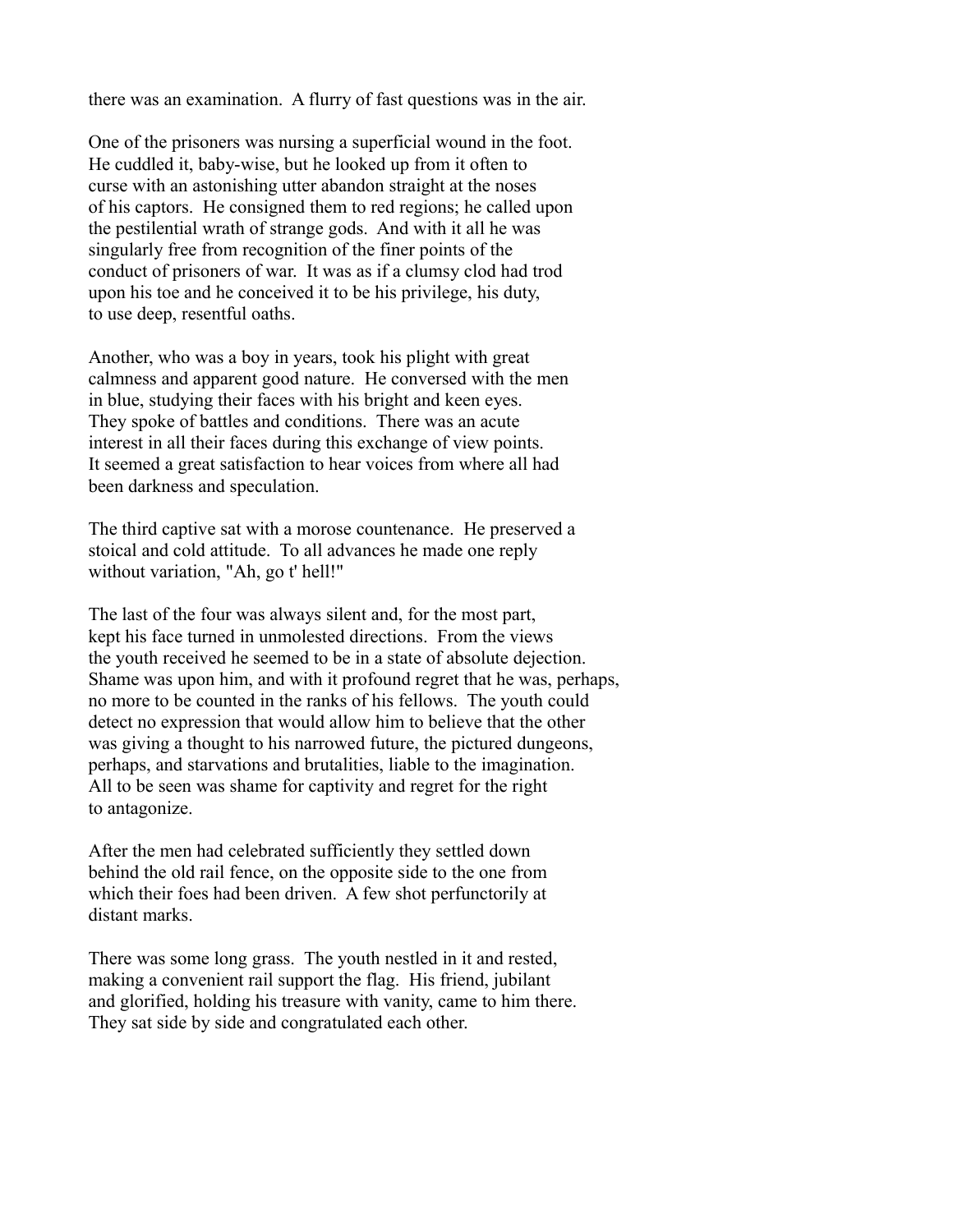Chapter 24

The roarings that had stretched in a long line of sound across the face of the forest began to grow intermittent and weaker. The stentorian speeches of the artillery continued in some distant encounter, but the crashes of the musketry had almost ceased. The youth and his friend of a sudden looked up, feeling a deadened form of distress at the waning of these noises, which had become a part of life. They could see changes going on among the troops. There were marchings this way and that way. A battery wheeled leisurely. On the crest of a small hill was the thick gleam of many departing muskets.

The youth arose. "Well, what now, I wonder?" he said. By his tone he seemed to be preparing to resent some new monstrosity in the way of dins and smashes. He shaded his eyes with his grimy hand and gazed over the field.

His friend also arose and stared. "I bet we're goin' t' git along out of this an' back over th' river," said he.

"Well, I swan!" said the youth.

They waited, watching. Within a little while the regiment received orders to retrace its way. The men got up grunting from the grass, regretting the soft repose. They jerked their stiffened legs, and stretched their arms over their heads. One man swore as he rubbed his eyes. They all groaned "O Lord!" They had as many objections to this change as they would have had to a proposal for a new battle.

They trampled slowly back over the field across which they had run in a mad scamper.

The regiment marched until it had joined its fellows. The reformed brigade, in column, aimed through a wood at the road. Directly they were in a mass of dust-covered troops, and were trudging along in a way parallel to the enemy's lines as these had been defined by the previous turmoil.

They passed within view of a stolid white house, and saw in front of it groups of their comrades lying in wait behind a neat breastwork. A row of guns were booming at a distant enemy. Shells thrown in reply were raising clouds of dust and splinters. Horsemen dashed along the line of intrenchments.

At this point of its march the division curved away from the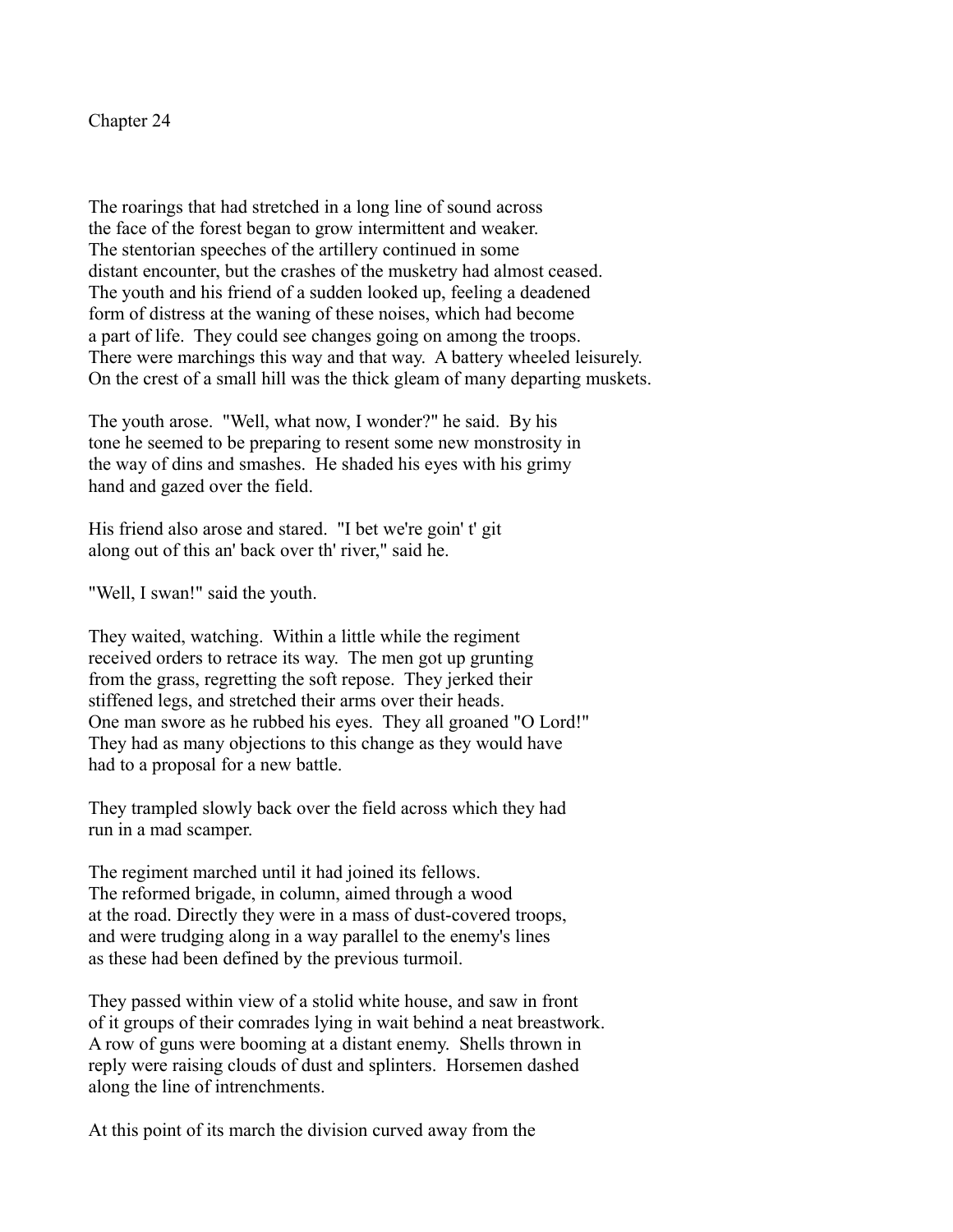field and went winding off in the direction of the river. When the significance of this movement had impressed itself upon the youth he turned his head and looked over his shoulder toward the trampled and debris-strewed ground. He breathed a breath of new satisfaction. He finally nudged his friend. "Well, it's all over," he said to him.

His friend gazed backward. "B'Gawd, it is," he assented. They mused.

For a time the youth was obliged to reflect in a puzzled and uncertain way. His mind was undergoing a subtle change. It took moments for it to cast off its battleful ways and resume its accustomed course of thought. Gradually his brain emerged from the clogged clouds, and at last he was enabled to more closely comprehend himself and circumstance.

He understood then that the existence of shot and countershot was in the past. He had dwelt in a land of strange, squalling upheavals and had come forth. He had been where there was red of blood and black of passion, and he was escaped. His first thoughts were given to rejoicings at this fact.

Later he began to study his deeds, his failures, and his achievements. Thus, fresh from scenes where many of his usual machines of reflection had been idle, from where he had proceeded sheeplike, he struggled to marshal all his acts.

At last they marched before him clearly. From this present view point he was enabled to look upon them in spectator fashion and criticise them with some correctness, for his new condition had already defeated certain sympathies.

Regarding his procession of memory he felt gleeful and unregretting, for in it his public deeds were paraded in great and shining prominence. Those performances which had been witnessed by his fellows marched now in wide purple and gold, having various deflections. They went gayly with music. It was pleasure to watch these things. He spent delightful minutes viewing the gilded images of memory.

He saw that he was good. He recalled with a thrill of joy the respectful comments of his fellows upon his conduct.

Nevertheless, the ghost of his flight from the first engagement appeared to him and danced. There were small shoutings in his brain about these matters. For a moment he blushed, and the light of his soul flickered with shame.

A specter of reproach came to him. There loomed the dogging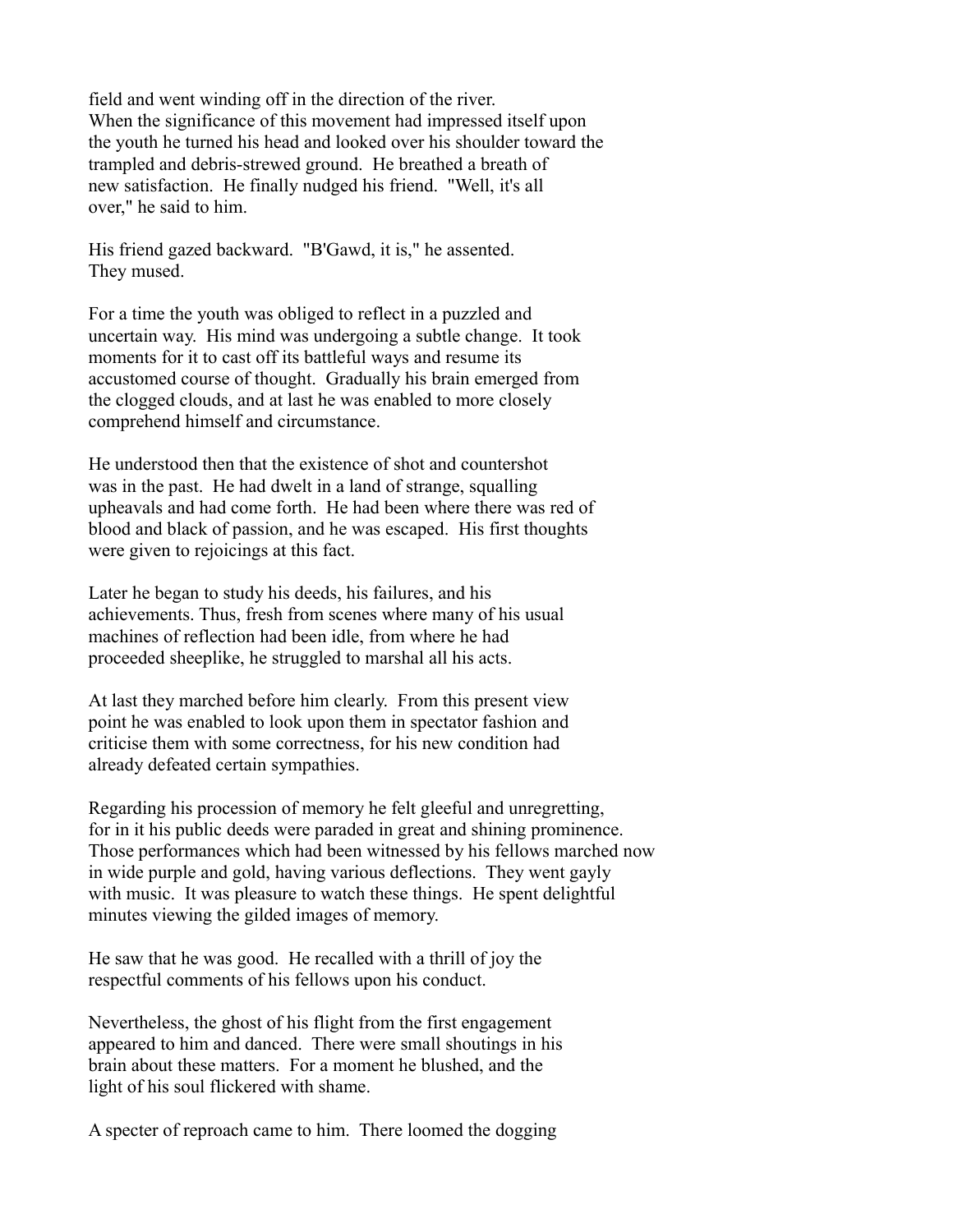memory of the tattered soldier--he who, gored by bullets and faint of blood, had fretted concerning an imagined wound in another; he who had loaned his last of strength and intellect for the tall soldier; he who, blind with weariness and pain, had been deserted in the field.

For an instant a wretched chill of sweat was upon him at the thought that he might be detected in the thing. As he stood persistently before his vision, he gave vent to a cry of sharp irritation and agony.

His friend turned. "What's the matter, Henry?" he demanded. The youth's reply was an outburst of crimson oaths.

As he marched along the little branch-hung roadway among his prattling companions this vision of cruelty brooded over him. It clung near him always and darkened his view of these deeds in purple and gold. Whichever way his thoughts turned they were followed by the somber phantom of the desertion in the fields. He looked stealthily at his companions, feeling sure that they must discern in his face evidences of this pursuit. But they were plodding in ragged array, discussing with quick tongues the accomplishments of the late battle.

"Oh, if a man should come up an' ask me, I'd say we got a dum good lickin'."

"Lickin'--in yer eye! We ain't licked, sonny. We're goin' down here aways, swing aroun', an' come in behint 'em."

"Oh, hush, with your comin' in behint 'em. I've seen all 'a that I wanta. Don't tell me about comin' in behint--"

"Bill Smithers, he ses he'd rather been in ten hundred battles than been in that heluva hospital. He ses they got shootin' in th' nighttime, an' shells dropped plum among 'em in th' hospital. He ses sech hollerin' he never see."

"Hasbrouck? He's th' best off'cer in this here reg'ment. He's a whale."

"Didn't I tell yeh we'd come aroun' in behint 'em? Didn't I tell yeh so? We--"

"Oh, shet yeh mouth!"

For a time this pursuing recollection of the tattered man took all elation from the youth's veins. He saw his vivid error, and he was afraid that it would stand before him all his life. He took no share in the chatter of his comrades, nor did he look